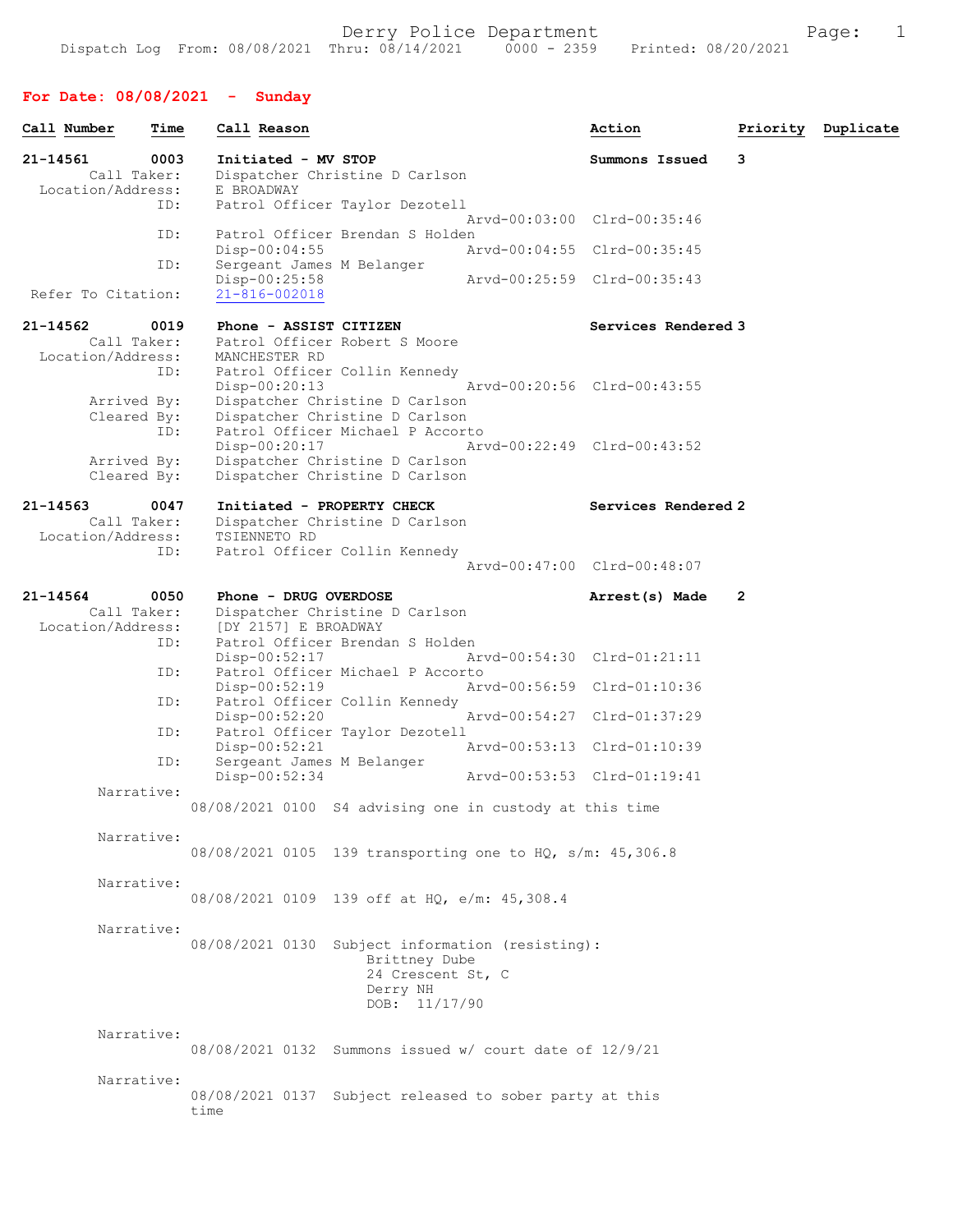Refer To Incident: 21-1389-OF Refer To Arrest: 21-762-AR

| 21-14565<br>0110<br>Call Taker:<br>Location/Address:        | Phone - MV ACCIDENT<br>Dispatcher Christine D Carlson<br>LAWRENCE RD + LANE RD                                       | 1<br>Report Taken           |
|-------------------------------------------------------------|----------------------------------------------------------------------------------------------------------------------|-----------------------------|
| ID:<br>ID:                                                  | Patrol Officer Michael P Accorto<br>$Disp-01:10:41$<br>Patrol Officer Taylor Dezotell                                | Arvd-01:13:27 Clrd-01:26:14 |
| Narrative:                                                  | Disp-01:10:44                                                                                                        | Arvd-01:13:28 Clrd-01:21:08 |
|                                                             | 08/08/2021 0135 Report taken, Amirault vs. stonewall                                                                 |                             |
| Refer To Accident:                                          | $21 - 376 - AC$                                                                                                      |                             |
| 21-14566<br>0120<br>Call Taker:<br>Location/Address:        | Phone - MV ACCIDENT<br>Dispatcher Christine D Carlson<br>E BROADWAY                                                  | Could Not Locate 1          |
| ID:                                                         | Sergeant James M Belanger<br>Disp-01:20:31                                                                           | Arvd-01:21:12 Clrd-01:26:07 |
| Narrative:                                                  | 08/08/2021 0133 Checked area - unable to locate any issues                                                           |                             |
| 21-14567<br>0121<br>Call Taker:<br>Location/Address:        | Radio - FOLLOW-UP<br>Dispatcher Christine D Carlson<br>PARKLAND DR                                                   | Services Rendered 2         |
| ID:                                                         | Patrol Officer Brendan S Holden<br>$Disp-01:21:24$                                                                   | Arvd-01:22:44 Clrd-01:47:58 |
| ID:                                                         | Patrol Officer Taylor Dezotell<br>Disp-01:21:29                                                                      | Arvd-01:28:17 Clrd-01:47:11 |
| 21-14568<br>0211<br>Call Taker:<br>Location/Address:        | Radio - FOLLOW-UP<br>Dispatcher Christine D Carlson<br>PARKLAND DR                                                   | Services Rendered 2         |
| ID:<br>ID:                                                  | Patrol Officer Taylor Dezotell<br>$Disp-02:11:15$<br>Sergeant James M Belanger                                       | Arvd-02:14:48 Clrd-03:03:08 |
| Refer To Field Int:                                         | Disp-02:16:57<br>$21 - 2793 - FI$                                                                                    | Arvd-02:16:58 Clrd-02:43:13 |
| 21-14569<br>0239<br>Call Taker:<br>Location/Address:<br>ID: | Initiated - MV CHECK<br>Dispatcher Christine D Carlson<br>[DY 1060] MANCHESTER RD<br>Patrol Officer Brendan S Holden | 1<br>Arrest(s) Made         |
| ID:                                                         | Patrol Officer Collin Kennedy                                                                                        | Arvd-02:39:00 Clrd-03:40:49 |
| ID:                                                         | Disp-02:44:50<br>Sergeant James M Belanger                                                                           | Arvd-02:47:29 Clrd-03:07:52 |
| Narrative:                                                  | Disp-02:48:40<br>08/08/2021 0303 S4 advising one in custody at this time for                                         | Arvd-02:48:41 Clrd-03:10:07 |
| Narrative:                                                  | p/c<br>08/08/2021 0309 336 transporting one to HQ, s/m: 31,175.6                                                     |                             |
| Narrative:                                                  | 08/08/2021 0318 Subject information<br>Peter Tsoupelis<br>9 Beaver Lake Ave<br>Derry NH<br>DOB: 9/12/74              |                             |
| Narrative:                                                  | 08/08/2021 0335 336 off on Beaver Lake, e/m: 31,179.6                                                                |                             |
| Narrative:                                                  | 08/08/2021 0340 Released to sober party                                                                              |                             |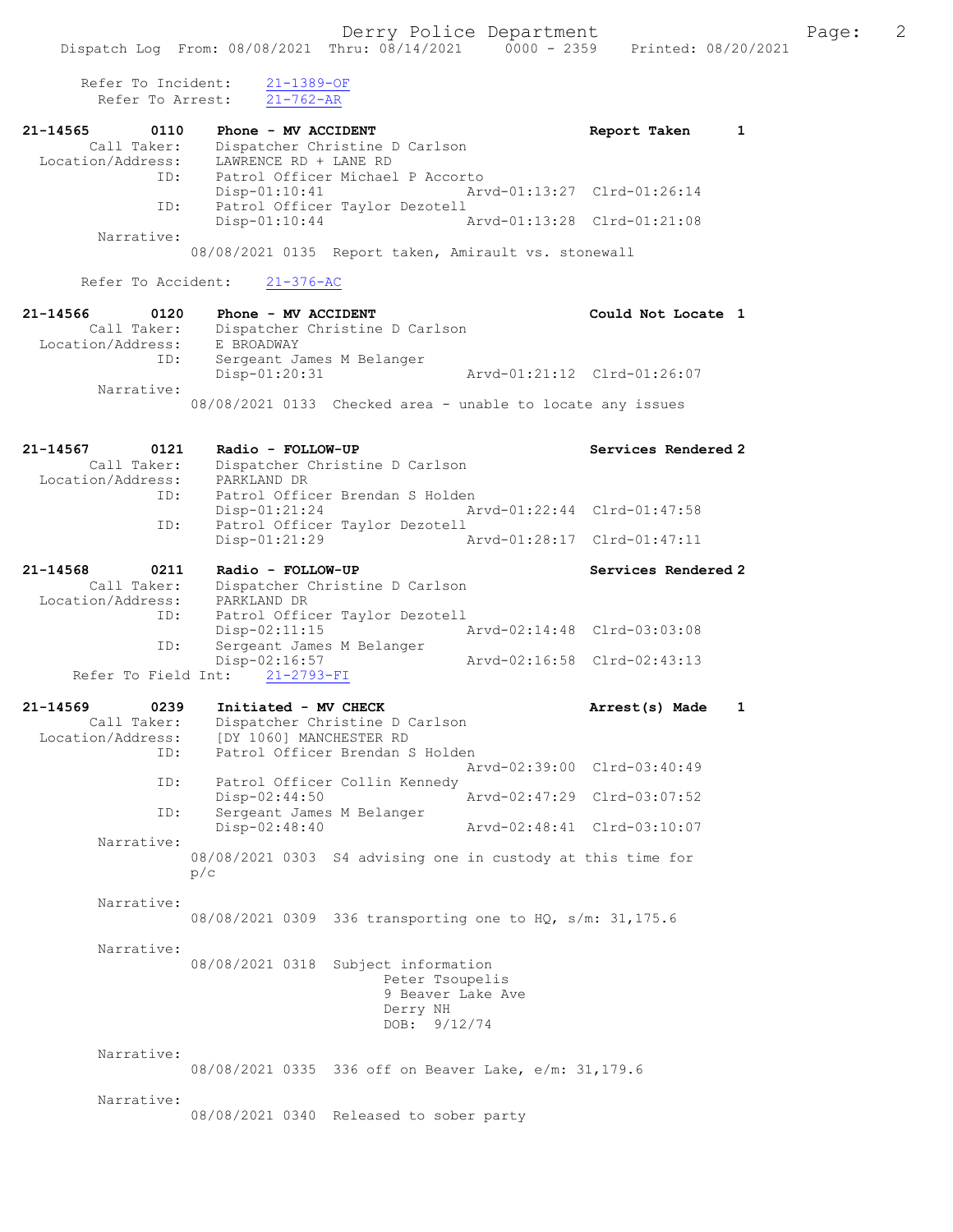Refer To  $P/C$ :  $21-763-AR$ 

Location/Address: HAMPSTEAD RD

| 21-14570<br>0259<br>Call Taker: | Phone - UNWANTED SUBJECT<br>Dispatcher Christine D Carlson                                      | SENT ON THEIR WAY 2              |
|---------------------------------|-------------------------------------------------------------------------------------------------|----------------------------------|
| Location/Address:               | FAIRWAY DR                                                                                      |                                  |
| ID:                             | Patrol Officer Taylor Dezotell                                                                  |                                  |
| ID:                             | Disp-03:03:24<br>Patrol Officer Collin Kennedy                                                  | Arvd-03:06:55 Clrd-03:43:57      |
| ID:                             | Disp-03:07:56<br>Sergeant James M Belanger                                                      | Arvd-03:14:05 Clrd-03:43:59      |
|                                 | Disp-03:27:55                                                                                   | Arvd-03:27:56<br>$Clrd-03:43:54$ |
| 21-14571<br>0347                | Initiated - PED CHECK                                                                           | SENT ON THEIR WAY 2              |
| Call Taker:                     | Dispatcher Christine D Carlson                                                                  |                                  |
| Location/Address:               | PINKERTON ST                                                                                    |                                  |
| ID:                             | Patrol Officer Collin Kennedy                                                                   |                                  |
| ID:                             | Patrol Officer Taylor Dezotell                                                                  | Arvd-03:47:00 Clrd-03:59:54      |
|                                 | Disp-03:47:28                                                                                   | Arvd-03:47:30 Clrd-03:47:31      |
| 21-14572<br>0359                | Radio - FOLLOW-UP                                                                               | Services Rendered 2              |
| Call Taker:                     | Dispatcher Christine D Carlson                                                                  |                                  |
| Location/Address:               | PEMBROKE DR                                                                                     |                                  |
| ID:                             | Patrol Officer Collin Kennedy                                                                   |                                  |
|                                 | Disp-04:00:10                                                                                   | Arvd-04:08:46 Clrd-04:13:18      |
| ID:                             | Patrol Officer Taylor Dezotell                                                                  |                                  |
|                                 | $Disp-04:05:56$                                                                                 | Arvd-04:08:47<br>$Clrd-04:13:16$ |
| 0546<br>21-14573                | Phone - ASSIST CITIZEN                                                                          | Services Rendered 3              |
| Call Taker:                     | Dispatcher Christine D Carlson                                                                  |                                  |
| Location/Address:               | PERLEY RD                                                                                       |                                  |
| ID:                             | Patrol Officer Taylor Dezotell                                                                  |                                  |
| ID:                             | Disp-05:46:37<br>Sergeant James M Belanger                                                      | Arvd-05:50:07 Clrd-06:16:48      |
|                                 | Disp-05:50:12                                                                                   | Arvd-05:50:14 Clrd-06:16:38      |
|                                 |                                                                                                 |                                  |
| Refer To Field Int:             | $21 - 2794 - FI$                                                                                |                                  |
|                                 |                                                                                                 |                                  |
| 21-14574<br>0629                | Phone - DISTURBANCE                                                                             | Services Rendered 1              |
| Call Taker:                     | Dispatcher Christine D Carlson                                                                  |                                  |
| Location/Address:               | FOREST RIDGE RD                                                                                 |                                  |
| ID:                             | Patrol Officer Taylor Dezotell                                                                  |                                  |
| ID:                             | Disp-06:30:01                                                                                   | Clrd-06:31:09                    |
|                                 | Patrol Officer Brendan S Holden<br>Disp-06:30:02                                                | Arvd-06:33:43 Clrd-06:40:43      |
| ID:                             | Patrol Officer Collin Kennedy                                                                   |                                  |
|                                 | Disp-06:31:29                                                                                   | Arvd-06:35:39 Clrd-06:40:41      |
| ID:                             | Sergeant James M Belanger                                                                       |                                  |
|                                 | Disp-06:33:39                                                                                   | Arvd-06:33:40 Clrd-06:40:38      |
| Narrative:                      |                                                                                                 |                                  |
|                                 | 08/08/2021 0640 Subject did not wish to file any report -<br>civil issue over personal property |                                  |
|                                 |                                                                                                 |                                  |
| Refer To Field Int:             | $21 - 2801 - FI$                                                                                |                                  |
| 21-14575<br>0927                | Phone - SUSPICIOUS ACTIVITY                                                                     | SENT ON THEIR WAY 2              |
| Call Taker:                     | Patrol Officer Brian J Landry                                                                   |                                  |
| Location/Address:               | SOUTH AVE                                                                                       |                                  |
| ID:                             | Patrol Officer Nicholas M Granville                                                             |                                  |
|                                 | Disp-09:28:10                                                                                   | Arvd-09:31:31 Clrd-09:41:36      |
| ID:                             | Sergeant Jared Knox<br>Disp-09:28:13                                                            | Arvd-09:31:30 Clrd-09:41:35      |
| ID:                             | Patrol Officer Nikita Tomnyuk                                                                   |                                  |
|                                 | Disp-09:28:17                                                                                   | Arvd-09:31:32 Clrd-09:41:33      |
| Narrative:                      |                                                                                                 |                                  |
|                                 | subject passed out in vehicle                                                                   |                                  |
|                                 |                                                                                                 |                                  |
| 21-14576<br>1045<br>Call Taker: | Initiated - MV STOP<br>Patrol Officer Brian J Landry                                            | Warning Issued<br>3              |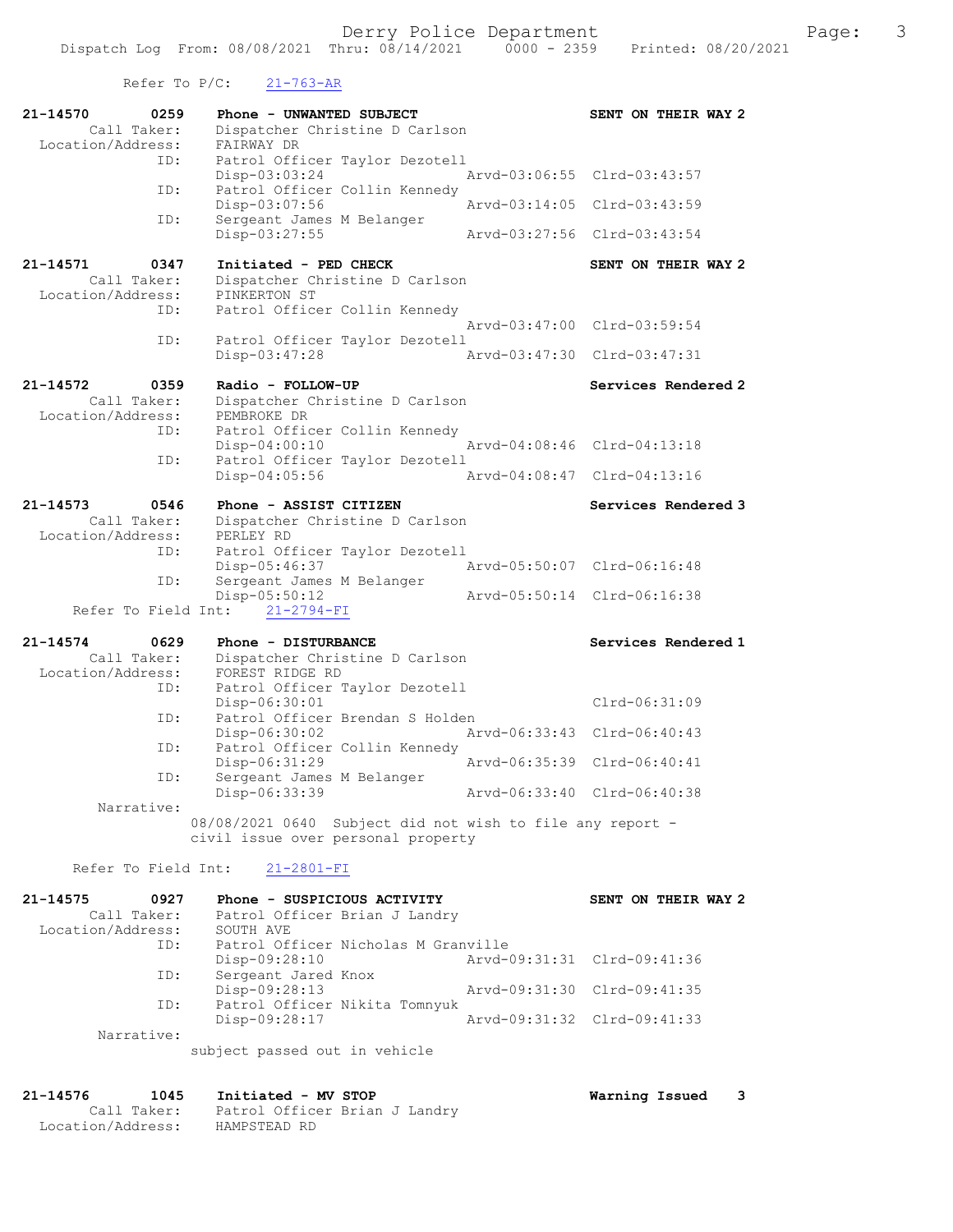|                                                  | Dispatch Log From: 08/08/2021 Thru: 08/14/2021 0000 - 2359 Printed: 08/20/2021                                                                                        | Derry Police Department     |                             |              | Page: | 4 |
|--------------------------------------------------|-----------------------------------------------------------------------------------------------------------------------------------------------------------------------|-----------------------------|-----------------------------|--------------|-------|---|
| ID:                                              | Patrol Officer Nikita Tomnyuk                                                                                                                                         |                             |                             |              |       |   |
| Refer To Citation:                               | $21 - 3595 - CN$                                                                                                                                                      |                             | Arvd-10:45:00 Clrd-10:52:13 |              |       |   |
| 21-14577 1059<br>Location/Address: ROCKINGHAM RD | Initiated - MV STOP<br>Call Taker: Patrol Officer Casey J Noyes<br>ID: Patrol Officer Samuel J Troy                                                                   |                             | Warning Issued 3            |              |       |   |
| Refer To Citation:                               | Cleared By: Patrol Officer Brian J Landry<br>$21 - 3596 - CN$                                                                                                         |                             | Arvd-10:59:00 Clrd-11:05:25 |              |       |   |
| 21-14578<br>1139                                 | Phone - KEEP THE PEACE<br>Call Taker: Patrol Officer Brian J Landry<br>Location/Address: NEWHOUSE DR                                                                  |                             | Services Rendered 2         |              |       |   |
|                                                  | ID: Patrol Officer Nikita Tomnyuk<br>Disp-11:39:51                                                                                                                    |                             | Arvd-11:47:38 Clrd-12:02:42 |              |       |   |
| ID:                                              | Patrol Officer Nikita Tomnyuk<br>Disp-12:02:47 Arvd-12:02:48 Clrd-13:04:20<br>Refer To Field Int: 21-2842-FI                                                          |                             |                             |              |       |   |
|                                                  | 21-14579 1207 Phone - OHRV COMPLAINT<br>Call Taker: Patrol Officer Casey J Noyes<br>Location/Address: WALNUT HILL RD + DAMREN RD<br>ID: Patrol Officer Scott M Beegan |                             | Gone on Arrival 1           |              |       |   |
|                                                  | Disp-12:08:10                                                                                                                                                         |                             | Arvd-12:20:10 Clrd-12:26:13 |              |       |   |
| 21-14580<br>1301<br>ID:                          | Initiated - FOLLOW-UP<br>Call Taker: Patrol Officer Brian J Landry<br>Location/Address: CHASES GROVE RD<br>Patrol Officer Samuel J Troy                               |                             | Cleared                     | $\mathbf{2}$ |       |   |
|                                                  |                                                                                                                                                                       |                             | Arvd-13:01:00 Clrd-13:22:08 |              |       |   |
| 21-14581<br>1319<br>ID:                          | Phone - DOMESTIC DISTURBANCE<br>Call Taker: Patrol Officer Brian J Landry<br>Location/Address: [DY 2064] KENDALL POND RD<br>Patrol Officer Nicholas M Granville       |                             | Matter Mediated 1           |              |       |   |
| ID:                                              | Disp-13:19:53<br>Cleared By: Patrol Officer Casey J Noyes<br>Patrol Officer Scott M Beegan                                                                            | Arvd-13:22:45 Clrd-13:40:19 |                             |              |       |   |
| Cleared By:<br>ID:                               | Disp-13:19:56<br>Patrol Officer Casey J Noyes<br>Sergeant Jared Knox                                                                                                  |                             | Arvd-13:25:00 Clrd-13:40:18 |              |       |   |
| Cleared By:<br>Refer To Field Int:               | Disp-13:28:02<br>Patrol Officer Casey J Noyes<br>$21 - 2795 - FI$                                                                                                     |                             | Arvd-13:28:03 Clrd-13:40:16 |              |       |   |
| 21-14582<br>1357<br>Location/Address:<br>ID:     | Walk-In - ASSIST CITIZEN<br>Call Taker: Patrol Officer Casey J Noyes<br>[DY 2] MUNICIPAL DR<br>Patrol Officer Casey J Noyes                                           |                             | <b>ADVICE GIVEN</b>         | 3            |       |   |
| Refer To Field Int:                              | Disp-13:57:58<br>$21 - 2796 - FI$                                                                                                                                     |                             | Arvd-13:58:01 Clrd-13:58:03 |              |       |   |
| $21 - 14583$<br>1506                             | 911 - WELFARE CHECK                                                                                                                                                   |                             | No Action Required          |              | 2     |   |
| Call Taker:<br>Location/Address:<br>ID:          | Patrol Officer Brian J Landry<br>[DY 1453] MANCHESTER RD<br>Patrol Officer Joshua Martin                                                                              |                             |                             |              |       |   |
| ID:                                              | $Disp-15:07:07$<br>Patrol Officer Charles L Doherty                                                                                                                   |                             | Arvd-15:07:49 Clrd-15:11:11 |              |       |   |
| ID:                                              | Disp-15:07:08<br>Sergeant Michael W Hughes                                                                                                                            |                             | Arvd-15:08:54 Clrd-15:10:51 |              |       |   |
| Narrative:                                       | Disp-15:07:54<br>GRAY PICK UP TRUCK                                                                                                                                   |                             | Arvd-15:08:53 Clrd-15:10:49 |              |       |   |

| 21-14584 | 1608 | Phone - ASSIST OTHER AGENCY              | Cleared |  |
|----------|------|------------------------------------------|---------|--|
|          |      | Call Taker: Patrol Officer Casey J Noyes |         |  |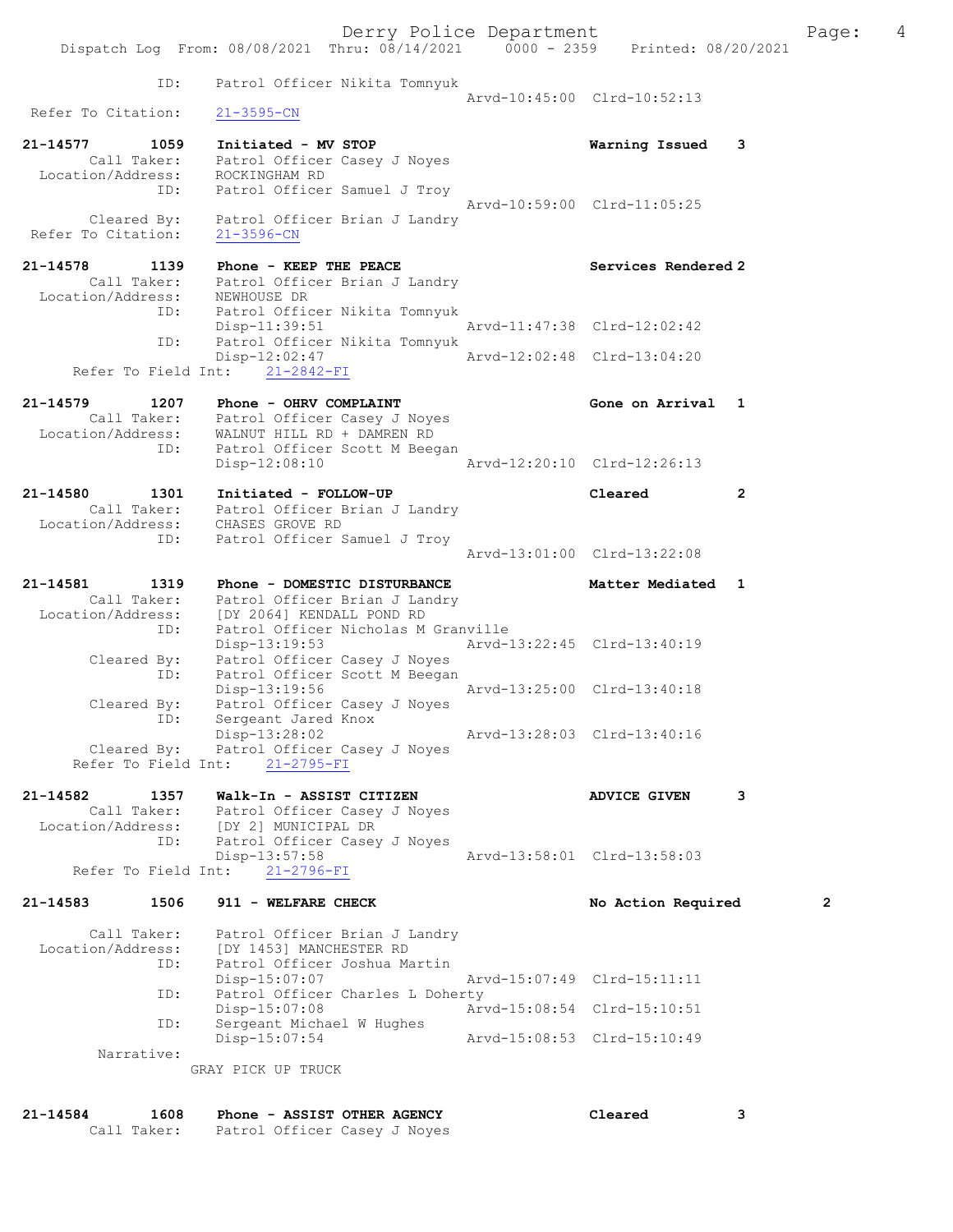Derry Police Department Fage: 5 Dispatch Log From: 08/08/2021 Thru: 08/14/2021 0000 - 2359 Printed: 08/20/2021 Location/Address: [DY 146] ASHLEIGH DR ID: Patrol Officer Charles L Doherty Disp-16:09:00 Arvd-16:09:34 Clrd-16:15:38 ID: Patrol Officer Joshua Martin Disp-16:09:02 Arvd-16:09:37 Clrd-16:15:36 21-14585 1644 Walk-In - ASSIST CITIZEN ADVICE GIVEN 3 Call Taker: Patrol Officer Casey J Noyes Location/Address: [DY 2] MUNICIPAL DR ID: Patrol Officer Casey J Noyes Disp-16:44:39 Arvd-16:44:41 Clrd-16:44:50 Refer To Field Int: 21-2797-FI 21-14586 1719 Phone - CUSTOMER PROBLEM NEW Matter Rectified 2 Call Taker: Patrol Officer Brian J Landry Location/Address: [DY 2157] E BROADWAY ID: Patrol Officer Joshua Martin Disp-17:19:59 Arvd-17:21:45 Clrd-17:32:15 ID: Patrol Officer Charles L Doherty Disp-17:20:01 Arvd-17:22:49 Clrd-17:32:16 21-14587 1731 Phone - ERRATIC OPERATION Could Not Locate 2 Call Taker: Patrol Officer Brian J Landry Location/Address: RT 28 ID: Patrol Officer Joshua Martin Disp-17:32:26 Narrative: NH REG 475 7890 HONDA ODYSSEY 21-14588 1837 Other - WARRANT ARREST Report Taken 2 Call Taker: Patrol Officer Brian J Landry Location/Address: CRESCENT ST ID: Patrol Officer Joshua Martin Disp-18:37:32 Arvd-18:37:34 Clrd-19:44:45 Cleared By: Patrol Officer Robert S Moore ID: Patrol Officer Charles L Doherty Disp-18:37:33 Arvd-18:37:35 Clrd-19:04:59 Cleared By: Administrative Lieutenant David Michaud Narrative: 08/08/2021 1844 ONE IN CUSTODY Narrative: IN CUSTODY: ElIJAH ANDERSON DOB: 08-12-99 24 CRESCENT ST DERRY NH 03038 OFFENSE: SIMPLE ASSAULT (MUTUAL COMBAT) X3 Narrative: 08/08/2021 1849 EN ROUTE WITH ONE S/M 24024.9 Narrative: 08/08/2021 1853 E/M 24026.3 Narrative: 08/08/2021 1944 releaased on summons to appear in Derry District Court on 12-09-21 @ 0815 hrs. Refer To Field Int: 21-2893-FI Refer To Arrest: 21-764-AR 21-14589 1905 Initiated - MV STOP Warning Issued 3 Call Taker: Patrol Officer Michael Carnazzo Location/Address: COLES GROVE RD ID: Patrol Officer Michael Carnazzo Arvd-19:05:44 Clrd-19:08:12<br>21-3597-CN Refer To Citation: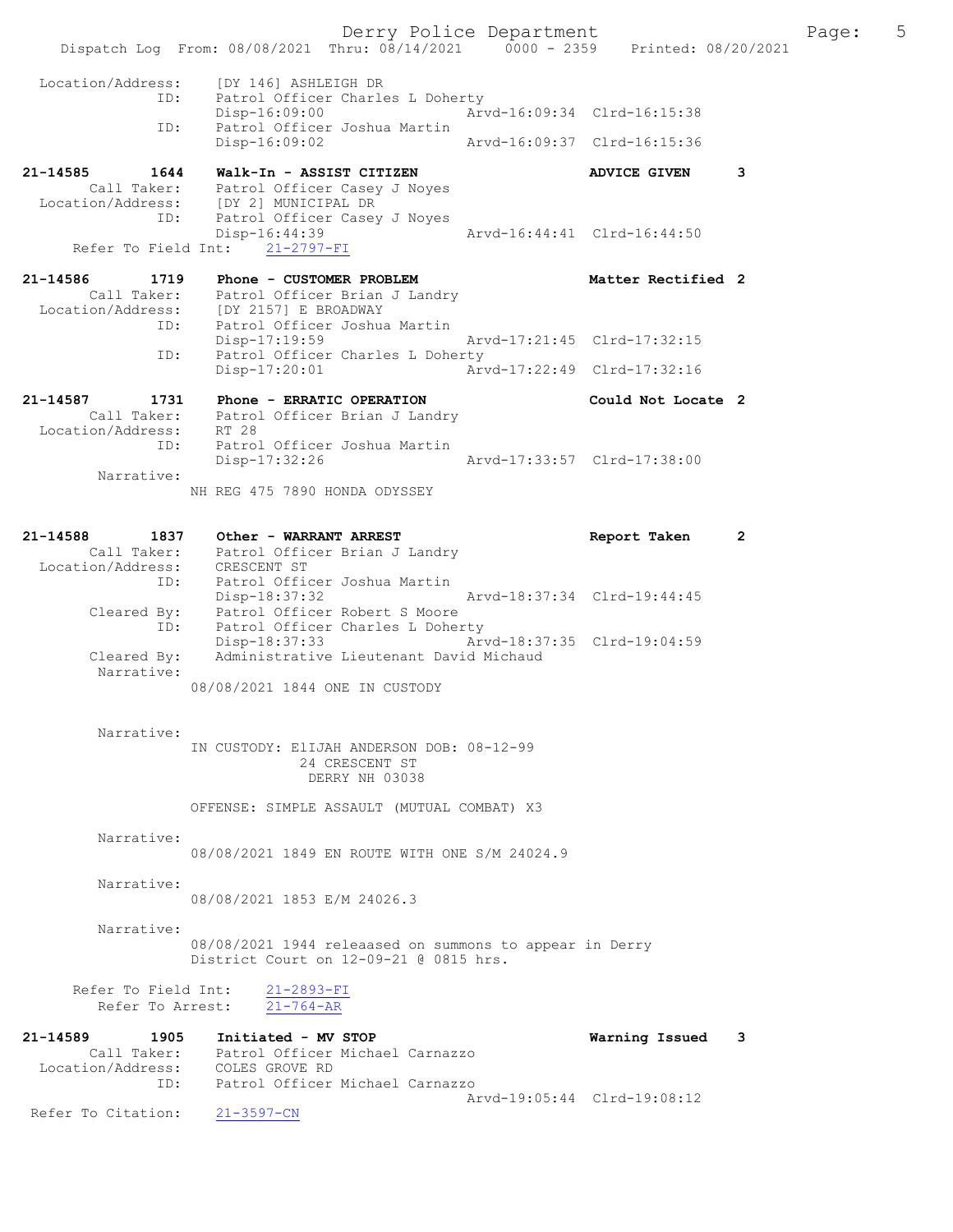| 21-14590                                                    | 1906 Phone - WELFARE CHECK                                                                                                                                                 | Assistance Rendered         | $\overline{2}$ |
|-------------------------------------------------------------|----------------------------------------------------------------------------------------------------------------------------------------------------------------------------|-----------------------------|----------------|
|                                                             | Call Taker: Patrol Officer Brian J Landry<br>Location/Address: KENDALL POND RD<br>ID: Patrol Officer Michael P Accorto<br>Arvd-19:09:37 Clrd-19:24:35<br>Disp-19:07:20     |                             |                |
| Narrative:                                                  | MALE SUBJECT                                                                                                                                                               |                             |                |
| Narrative:                                                  | 08/08/2021 1910 CHECKING ONE NEAR NORMAN DR                                                                                                                                |                             |                |
| Narrative:                                                  | 08/08/2021 1912 TRANSPORTING TO SPEEDWAY S/M 27587.3                                                                                                                       |                             |                |
| Narrative:                                                  | 08/08/2021 1914 OFF AT SPEEDWAY E/M 27587.8                                                                                                                                |                             |                |
| Narrative:                                                  | 08/08/2021 1924 ENDING MILEAGE AT RESIDENCE 27589.2                                                                                                                        |                             |                |
|                                                             | Refer To Field Int: 21-2825-FI                                                                                                                                             |                             |                |
| 21-14591<br>1949<br>Location/Address: RT 28                 | Phone - PED CHECK<br>Call Taker: Patrol Officer Robert S Moore                                                                                                             | Could Not Locate 2          |                |
| ID:                                                         | ID: Patrol Officer Michael Carnazzo<br>Disp-19:52:50 Arvd-19:57:30 Clrd-20:02:32<br>Cleared By: Patrol Officer Brian J Landry<br>Patrol Officer Jack Stafford              |                             |                |
|                                                             | Disp-19:53:58<br>Arvd-20:02:29 Clrd-20:02:30<br>Arrived By: Patrol Officer Brian J Landry<br>Cleared By: Patrol Officer Brian J Landry<br>ID: Patrol Officer Jack Stafford |                             |                |
| Narrative:                                                  | Disp-20:02:31<br>Dispatched By: Patrol Officer Brian J Landry<br>Arrived By: Patrol Officer Brian J Landry<br>Cleared By: Patrol Officer Brian J Landry                    | Arvd-20:02:33 Clrd-20:02:34 |                |
|                                                             | 08/08/2021 1950 male on bicycle on side of road in possible<br>distress                                                                                                    |                             |                |
| 21-14592<br>1951<br>Call Taker:<br>Location/Address:<br>ID: | Initiated - FOLLOW-UP<br>Patrol Officer Robert S Moore<br>WINDHAM RD<br>Patrol Officer Jack Stafford                                                                       | Could Not Locate 2          |                |
|                                                             | Patrol Officer Michael P Accorto                                                                                                                                           | Arvd-19:51:00 Clrd-19:53:44 |                |
| ID:                                                         | $Disp-19:52:05$                                                                                                                                                            | Arvd-19:52:08 Clrd-19:53:46 |                |
| 21-14593<br>2010<br>Location/Address: ASHLEIGH DR           | Phone - HIT AND RUN<br>Call Taker: Patrol Officer Brian J Landry                                                                                                           | 2<br>Report Taken           |                |
| ID:<br>Refer To Incident:                                   | Patrol Officer Michael P Accorto<br>$Disp-20:10:58$<br>$21 - 1390 - OF$                                                                                                    | Arvd-20:14:47 Clrd-20:31:33 |                |
| 21-14594                                                    | 2022 Phone - ASSIST CITIZEN                                                                                                                                                | Assistance Rendered         | 3              |
| Location/Address: DAMREN RD<br>ID:                          | Call Taker: Patrol Officer Brian J Landry<br>Patrol Officer Charles L Doherty<br>$Disp-20:28:48$<br>Refer To Field Int: 21-2827-FI                                         | Arvd-20:31:39 Clrd-20:50:15 |                |
| 21-14595<br>2031                                            | Initiated - MV STOP                                                                                                                                                        | Warning Issued<br>3         |                |
| Location/Address: CRYSTAL AVE<br>ID:                        | Call Taker: Patrol Officer Brian J Landry<br>Patrol Officer Michael Carnazzo                                                                                               |                             |                |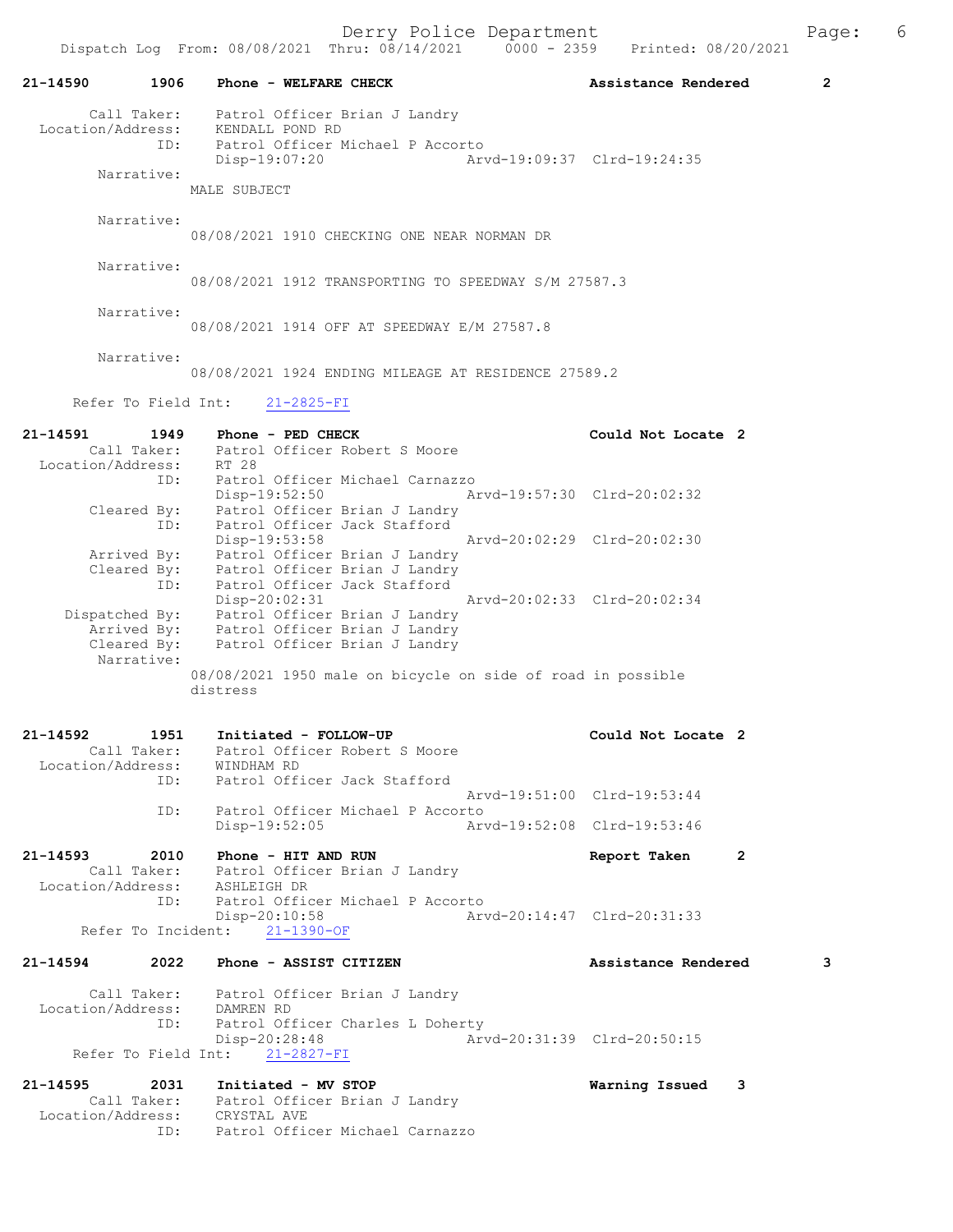Arvd-20:31:00 Clrd-20:40:55

Refer To Citation: 21-3598-CN 21-14596 2058 Phone - ALARM, BURGLAR False Alarm 1 Call Taker: Patrol Officer Brian J Landry Location/Address: [DY 228] BYPASS 28 ID: Patrol Officer Michael P Accorto Disp-20:59:22 Arvd-21:09:37 Clrd-21:09:41 Arrived By: Patrol Officer Robert S Moore Cleared By: Patrol Officer Robert S Moore ID: Patrol Officer Joshua Martin Disp-20:59:23 Arvd-21:08:55 Clrd-21:09:43 Arrived By: Patrol Officer Robert S Moore Cleared By: Patrol Officer Robert S Moore Refer To Field Int: 21-2826-FI 21-14597 2059 Initiated - MV STOP Warning Issued 3 Call Taker: Patrol Officer Brian J Landry Location/Address: E BROADWAY ID: Patrol Officer Michael Carnazzo Arvd-20:59:00 Clrd-21:06:57 Refer To Citation: 21-3599-CN 21-14598 2100 Phone - WELFARE CHECK No Action Required 2 Call Taker: Patrol Officer Robert S Moore Location/Address: SCENIC DR ID: Patrol Officer Charles L Doherty Disp-21:01:59 Arvd-21:02:20 Clrd-21:15:54 Arrived By: Patrol Officer Brian J Landry Cleared By: Administrative Lieutenant David Michaud Narrative: 08/08/2021 2101 check on welfare of child per request of non-custodial parent Refer To Incident: 21-1391-OF 21-14599 2151 Initiated - MV STOP Warning Issued 3 Call Taker: Patrol Officer Brian J Landry Location/Address: BIRCH ST<br>ID: Patrol Of Patrol Officer Michael Carnazzo Arvd-21:51:00 Clrd-21:55:44<br>21-3600-CN Refer To Citation: 21-14600 2216 Initiated - MV STOP Warning Issued 3 Call Taker: Patrol Officer Brian J Landry Location/Address: HOOD RD ID: Patrol Officer Michael P Accorto Arvd-22:16:00 Clrd-22:21:06 Refer To Citation: 21-3601-CN 21-14601 2229 Initiated - MV STOP Warning Issued 3 Call Taker: Patrol Officer Brian J Landry Location/Address: ASH ST ID: Patrol Officer Michael Carnazzo Arvd-22:29:00 Clrd-22:36:55<br>21-3602-CN Refer To Citation: 21-14602 2347 Initiated - MV CHECK 2000 vehicle checked 1 Call Taker: Dispatcher Christine D Carlson Location/Address: FAIRWAY DR ID: Patrol Officer Taylor Dezotell Arvd-23:47:00 Clrd-23:49:09 21-14603 2350 Initiated - MV STOP Warning Issued 3 Call Taker: Dispatcher Christine D Carlson Location/Address: S MAIN ST ID: Patrol Officer Taylor Dezotell Arvd-23:50:00 Clrd-23:55:52 ID: Patrol Officer Brendan S Holden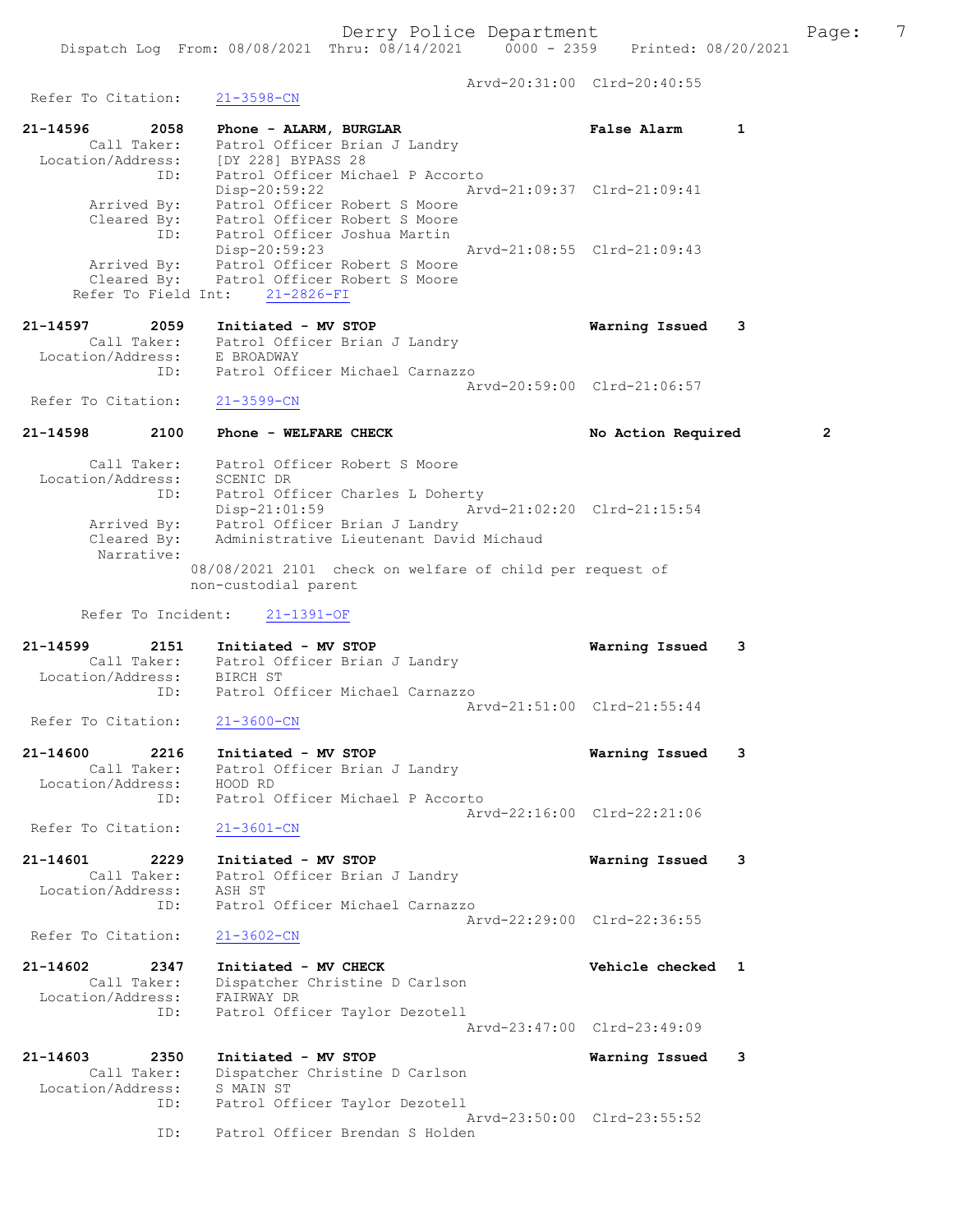Disp-23:54:08 Arvd-23:54:08 Clrd-23:55:12 Refer To Citation:

## For Date: 08/09/2021 - Monday

| 21-14604<br>0023              | Phone - UNWANTED SUBJECT                                  | SENT ON THEIR WAY 2         |
|-------------------------------|-----------------------------------------------------------|-----------------------------|
| Call Taker:                   | Patrol Officer Robert S Moore                             |                             |
| Location/Address: PARKLAND DR |                                                           |                             |
| ID:                           | Patrol Officer Brendan S Holden                           |                             |
|                               | Arvd-00:25:16 Clrd-00:41:19<br>$Disp-00:24:26$            |                             |
| Arrived By:                   | Dispatcher Christine D Carlson                            |                             |
| Cleared By:                   | Dispatcher Christine D Carlson                            |                             |
| ID:                           | Patrol Officer Taylor Dezotell                            |                             |
|                               | $Disp-00:24:28$                                           | Arvd-00:25:19 Clrd-00:41:18 |
| Arrived By:                   | Dispatcher Christine D Carlson                            |                             |
| Cleared By:                   | Dispatcher Christine D Carlson                            |                             |
| ID:                           | Sergeant Patrick H Dawson                                 |                             |
|                               | Arvd-00:27:33 Clrd-00:37:17<br>$Disp-00:27:32$            |                             |
| Dispatched By:                | Dispatcher Christine D Carlson                            |                             |
| Arrived By:                   | Dispatcher Christine D Carlson                            |                             |
| Cleared By:                   | Dispatcher Christine D Carlson                            |                             |
| Narrative:                    |                                                           |                             |
|                               | 08/09/2021 0024 discharged male patient refusing to leave |                             |

### 21-14605 0141 Initiated - MV STOP Warning Issued 3 Call Taker: Dispatcher Christine D Carlson Location/Address: LINLEW DR ID: Patrol Officer Taylor Dezotell Arvd-01:41:00 Clrd-01:50:09 ID: Patrol Officer Ryan M Panaro Disp-01:44:07 Arvd-01:44:08 Clrd-01:50:07 Refer To Citation: 21-3605-CN

| $21 - 14606$      | 0225        | Initiated - PED CHECK                                     | Services Rendered 2         |
|-------------------|-------------|-----------------------------------------------------------|-----------------------------|
|                   | Call Taker: | Dispatcher Christine D Carlson                            |                             |
| Location/Address: |             | MANCHESTER RD + TINKHAM AVE                               |                             |
|                   | ID:         | Patrol Officer Taylor Dezotell                            |                             |
|                   |             |                                                           | Arvd-02:25:00 Clrd-03:17:35 |
|                   | ID:         | Patrol Officer Ryan M Panaro                              |                             |
|                   |             | $Disp-02:33:04$                                           | Arvd-02:38:05 Clrd-03:17:24 |
|                   | Narrative:  |                                                           |                             |
|                   |             | 08/09/2021 0238 441 courtesy transport to HQ, s/m: 31,257 |                             |

Narrative:

08/09/2021 0239 441 off at HQ, e/m: 31,257.3

Refer To Field Int: 21-2808-FI

| 21-14607<br>0328  | Phone - ALARM, BURGLAR            | False Alarm                 |  |
|-------------------|-----------------------------------|-----------------------------|--|
| Call Taker:       | Dispatcher Christine D Carlson    |                             |  |
| Location/Address: | [DY 1780] GULF RD                 |                             |  |
| ID:               | Patrol Officer Ryan M Panaro      |                             |  |
|                   | Disp-03:29:28                     | Arvd-03:38:37 Clrd-04:01:32 |  |
| ID:               | Patrol Officer Taylor Dezotell    |                             |  |
|                   | Disp-03:29:30                     | Arvd-03:38:37 Clrd-04:01:30 |  |
| Narrative:        |                                   |                             |  |
|                   | 08/09/2021 0329 Front door motion |                             |  |

#### 21-14608 0345 Initiated - MV STOP Warning Issued 3 Call Taker: Dispatcher Christine D Carlson Location/Address: E BROADWAY ID: Patrol Officer Brendan S Holden Arvd-03:45:00 Clrd-03:51:04<br>21-3606-CN Refer To Citation:

| 21-14609 | 0504        | Phone - DOMESTIC DISTURBANCE   | Report Taken |  |
|----------|-------------|--------------------------------|--------------|--|
|          | Call Taker: | Dispatcher Christine D Carlson |              |  |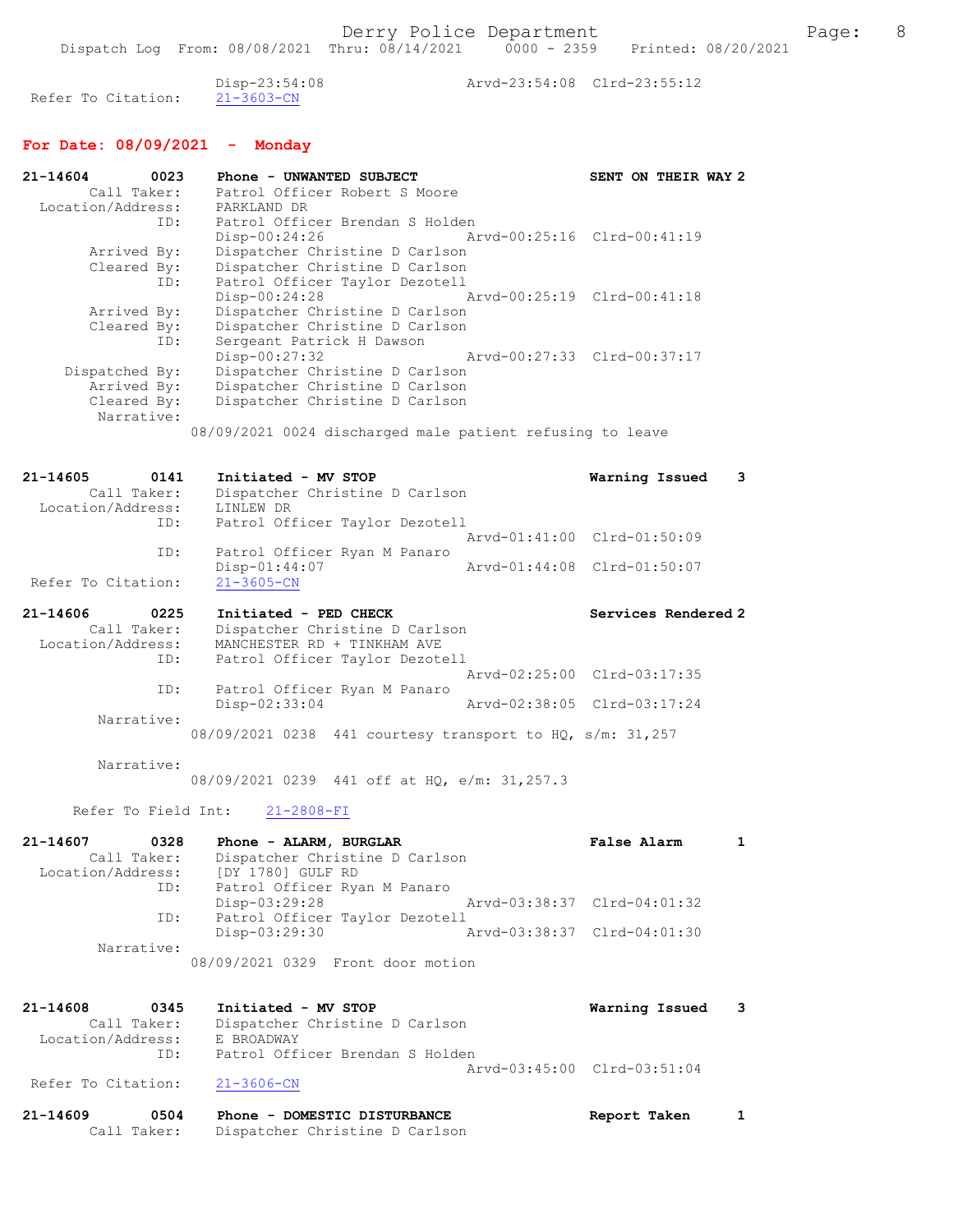Derry Police Department Fage: 9 Dispatch Log From: 08/08/2021 Thru: 08/14/2021 0000 - 2359 Printed: 08/20/2021 Location/Address: PEMBROKE DR<br>ID: Patrol Offic Patrol Officer Ryan M Panaro Disp-05:05:27 Arvd-05:06:12 Clrd-05:44:34 ID: Patrol Officer Brendan S Holden<br>Disp-05:05:29 Arvd-05:06:44 Clrd-05:44:36 Disp-05:05:29 ID: Patrol Officer Taylor Dezotell Disp-05:05:30 Arvd-05:06:07 Clrd-05:44:37 ID: Sergeant Patrick H Dawson Disp-05:05:31 Arvd-05:07:14 Clrd-05:44:32 Narrative: 08/09/2021 0535 All units off at 33 Fairway #24 Refer To Incident: 21-1392-OF 21-14610 0709 Initiated - MV STOP Warning Issued 3 Call Taker: Dispatcher Jonathon S Pickering Location/Address: E BROADWAY ID: Patrol Officer Cody Johnson Arvd-07:09:00 Clrd-07:13:06 Refer To Citation: 21-3607-CN 21-14611 0714 Initiated - MV STOP Warning Issued 3 Call Taker: Dispatcher Jonathon S Pickering Location/Address: [DY 1338] E BROADWAY ID: Patrol Officer Cody Johnson Arvd-07:14:00 Clrd-07:23:49<br>21-3608-CN Refer To Citation: 21-14612 0723 Initiated - MV STOP Warning Issued 3 Call Taker: Dispatcher Jonathon S Pickering Location/Address: W BROADWAY ID: Patrol Officer Cody Johnson Arvd-07:23:00 Clrd-07:33:05 Refer To Citation: 21-3609-CN 21-14613 0734 Initiated - SUBPOENA DELIVERY Not Served 1 Call Taker: Dispatcher Jonathon S Pickering Location/Address: LITTLE JOHN CT ID: Patrol Officer Nicholas M Granville Arvd-07:34:00 Clrd-07:41:21 21-14614 0743 Initiated - MV STOP Warning Issued 3 Call Taker: Dispatcher Jonathon S Pickering Location/Address: KENDALL POND RD ID: Patrol Officer Cody Johnson Arvd-07:43:00 Clrd-07:49:05 Refer To Citation: 21-3612-CN 21-14615 0746 Initiated - MV REPO Vehicle Towed 1 Call Taker: Dispatcher Jonathon S Pickering Location/Address: SUNSET AVE ID: Dispatcher Jonathon S Pickering Arvd-07:46:00 Clrd-07:48:16 Narrative: 08/09/2021 0748 2007 Ford Escape - owner aware 21-14616 0749 Initiated - MV STOP Warning Issued 3 Call Taker: Dispatcher Jonathon S Pickering Location/Address: CEMETERY RD ID: Patrol Officer Samuel J Troy Arvd-07:49:00 Clrd-07:54:41 Refer To Citation: 21-3610-CN 21-14617 0750 Initiated - MV STOP Summons Issued 3 Call Taker: Dispatcher Jonathon S Pickering Location/Address: KENDALL POND RD ID: Patrol Officer Cody Johnson Arvd-07:50:00 Clrd-08:05:08 Refer To Citation: 21-3611-CN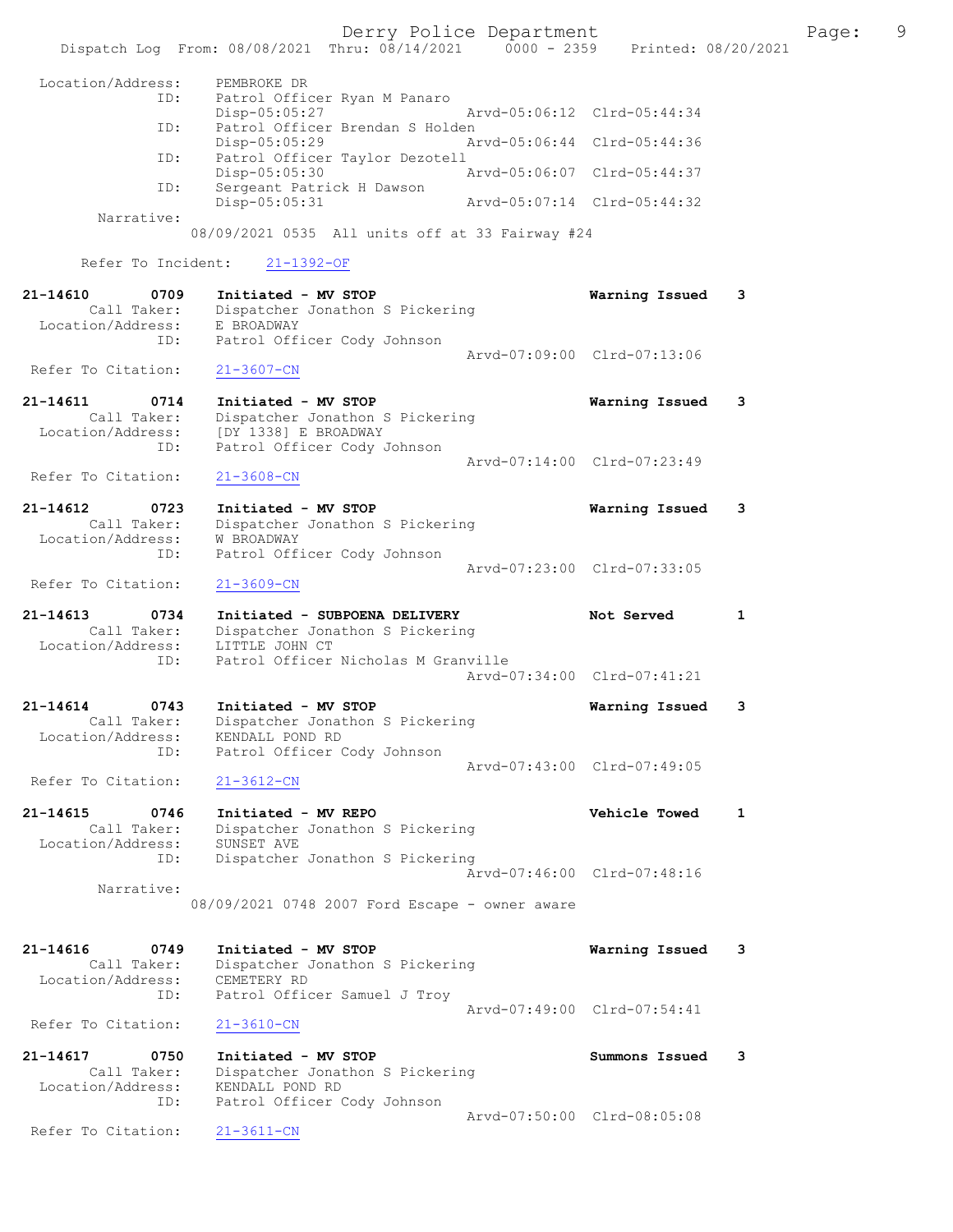21-14618 0806 Initiated - MV STOP Summons Issued 3 Call Taker: Dispatcher Jonathon S Pickering Location/Address: KENDALL POND RD ID: Patrol Officer Cody Johnson Arvd-08:06:00 Clrd-08:17:53 Refer To Citation: 21-3613-CN 21-14619 0836 Initiated - MV STOP Warning Issued 3 Call Taker: Dispatcher Jonathon S Pickering Location/Address: S MAIN ST ID: Patrol Officer James M McClafferty Arvd-08:36:00 Clrd-08:41:18 Refer To Citation: 21-3614-CN 21-14620 0840 Phone - ASSIST CITIZEN ADVICE GIVEN 3 Call Taker: Lieutenant Michael T Muncey Location/Address: [DY 2] MUNICIPAL DR ID: Lieutenant Michael T Muncey Disp-08:41:49 Arvd-08:41:52 Clrd-08:42:10 Refer To Field Int: 21-2809-FI 21-14621 0853 Initiated - MV STOP Warning Issued 3 Call Taker: Dispatcher Jonathon S Pickering Location/Address: N MAIN ST ID: Patrol Officer James M McClafferty Arvd-08:53:00 Clrd-08:58:57 Refer To Citation: 21-3615-CN 21-14622 0853 Phone - VIN CHECK Services Rendered 3 Call Taker: Dispatcher Jonathon S Pickering Location/Address: ABBOTT ST ID: Patrol Officer Nicholas M Granville Disp-08:54:45 Arvd-08:58:45 Clrd-09:11:41 ID: Patrol Officer Cody Johnson Arvd-09:10:46 Clrd-09:10:48 21-14623 0853 Initiated - MV STOP Warning Issued 3 Call Taker: Dispatcher Jonathon S Pickering Location/Address: GROVE ST ID: Patrol Officer Cody Johnson Arvd-08:53:00 Clrd-09:03:08<br>21-3617-CN Refer To Citation: 21-14624 0857 Initiated - MV STOP Warning Issued 3 Call Taker: Dispatcher Jonathon S Pickering Location/Address: KENDALL POND RD ID: Patrol Officer Samuel J Troy Arvd-08:57:00 Clrd-09:03:51 Refer To Citation: 21-3616-CN 21-14625 0910 Initiated - MV STOP Warning Issued 3 Call Taker: Dispatcher Jonathon S Pickering Location/Address: TSIENNETO RD ID: Patrol Officer Cody Johnson Arvd-09:10:00 Clrd-09:15:17 Refer To Citation: 21-3618-CN 21-14626 0919 Initiated - MV STOP Arrest(s) Made 3 Call Taker: Dispatcher Jonathon S Pickering Location/Address: N MAIN ST ID: Patrol Officer Cody Johnson Arvd-09:19:00 Clrd-10:58:00 ID: Patrol Officer Charles L Doherty Disp-09:20:02 Arvd-09:23:13 Clrd-09:59:22 ID: Sergeant Jeffrey M Dawe Disp-09:29:15 Arvd-09:29:17 Clrd-09:59:24 Narrative: 08/09/2021 0949 one in custody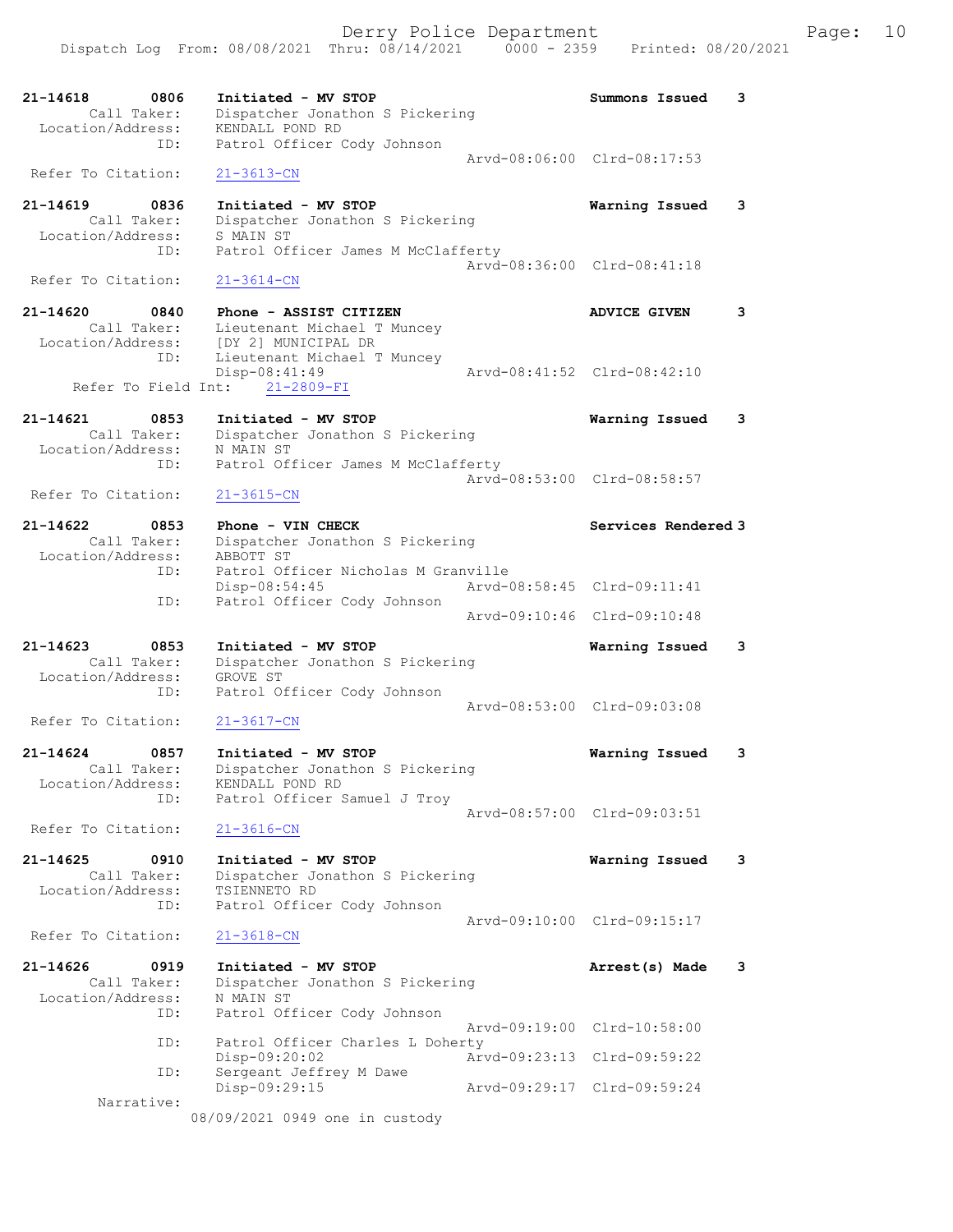Derry Police Department Page: 11 Dispatch Log From: 08/08/2021 Thru: 08/14/2021 Narrative: 08/09/2021 0955 821 transporting subject to DPDHQ s/m: 7064.5 Narrative: 08/09/2021 0956 vehicle released to owner on scene Narrative: 08/09/2021 0959 821 off at DPDHQ e/m: 7065.3 Narrative: 08/09/2021 1013 Subject Info: Britney Bedard 17 Orchard St Auburn, NH DOB:11/29/90 Arrested for Disobeying an Officer, Operating After Suspension, and Uninspected Vehicle Narrative: 08/09/2021 1052 subject released on PR bail, court date 12/9/21 per BC Mencis Refer To Arrest: 21-765-AR 21-14627 0947 Phone - MV ACCIDENT Report Taken 1 Call Taker: Dispatcher Jonathon S Pickering Location/Address: KENDALL POND RD + FORDWAY EXT ID: Patrol Officer Nicholas M Granville Disp-09:48:30 Arvd-09:51:07 Clrd-10:58:48<br>TD: Patrol Officer Timothy J Underhill Patrol Officer Timothy J Underhill<br>Disp-09:48:32 Arvd Disp-09:48:32 Arvd-09:51:06 Clrd-10:14:46 ID: Patrol Officer Samuel J Troy Disp-09:48:55 Clrd-09:51:02<br>ID: Patrol Officer James M McClafferty Patrol Officer James M McClafferty Disp-09:51:04 Clrd-09:51:26<br>ID: Sergeant Jeffrey M Dawe Sergeant Jeffrey M Dawe Disp-10:01:13 Arvd-10:01:14 Clrd-10:58:51 Refer To Citation: Narrative: 08/09/2021 0953 PSNH pole #90/31 Narrative: 08/09/2021 0954 plate is NH 4643683 Narrative: 08/09/2021 0957 owner requesting next on the list, Birch St assigned Narrative: 08/09/2021 1001 Eversource notified of damaged pole Narrative: 08/09/2021 1013 Birch St on scene Narrative: 08/09/2021 1019 McJuary v utility pole - full report Refer To Accident: 21-377-AC 21-14628 1025 Initiated - FOLLOW-UP Call Taker: Dispatcher Jonathon S Pickering Services Rendered 2 Call Taker: Dispatcher Jonathon S Pickering<br>Location/Address: [DY 2258] E BROADWAY ess: [DY 2258] E BROADWAY<br>ID: Patrol Officer Samue Patrol Officer Samuel J Troy Arvd-10:25:00 Clrd-10:32:41 21-14629 1047 Phone - WELFARE CHECK No Action Required 2 Call Taker: Dispatcher Jonathon S Pickering Location/Address: PEMBROKE DR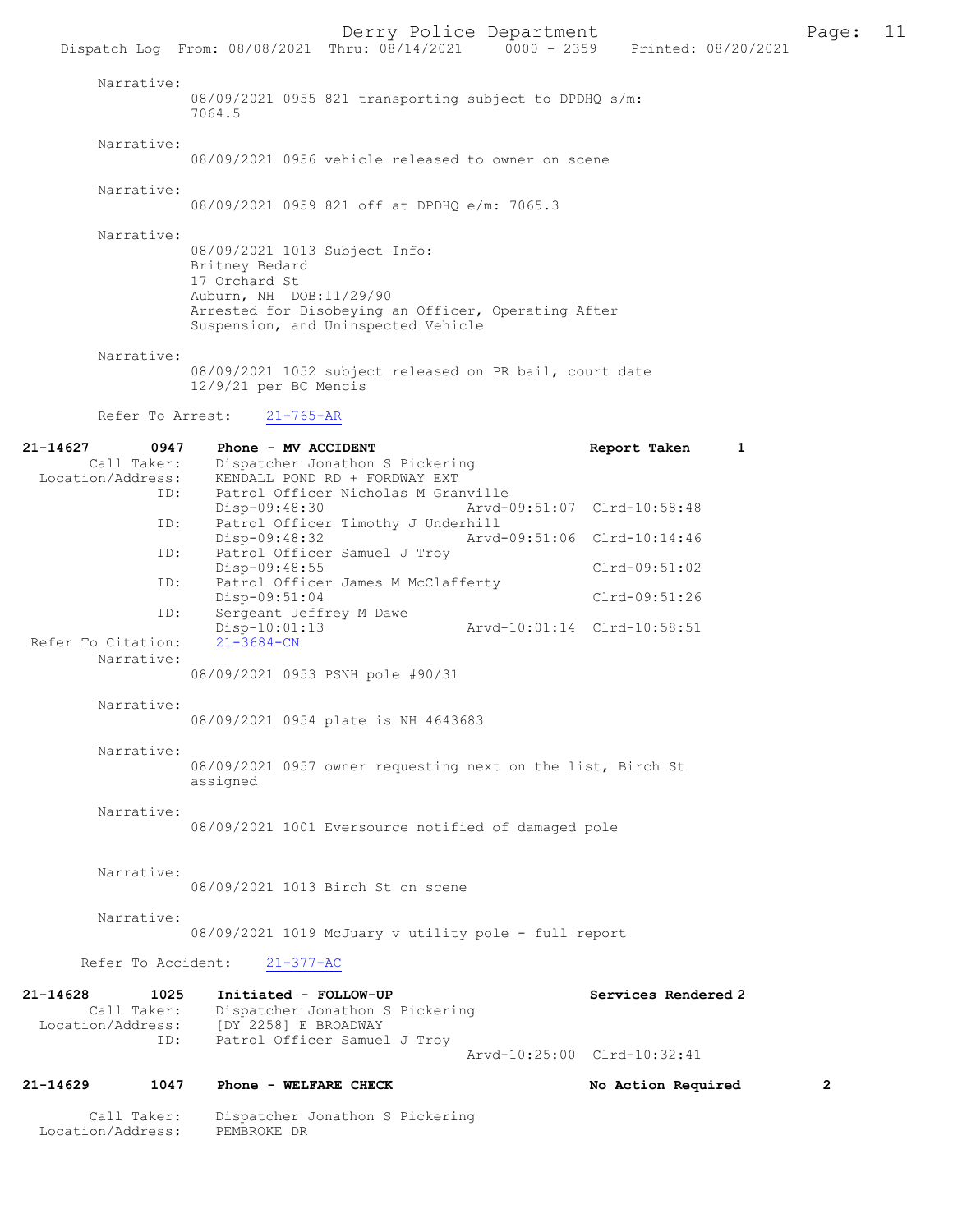Derry Police Department The Page: 12 Dispatch Log From: 08/08/2021 Thru: 08/14/2021 0000 - 2359 Printed: 08/20/2021 ID: Patrol Officer James M McClafferty Disp-10:50:51 Arvd-10:55:33 Clrd-11:13:46<br>TD: Patrol Officer Timothy J Underbill Patrol Officer Timothy J Underhill<br>Disp-10:50:53 Arvd-Arvd-10:55:34 Clrd-11:13:45 Narrative: 08/09/2021 1113 subject checked and is fine Refer To Field Int: 21-2811-FI 21-14630 1058 Initiated - ASSIST OTHER AGENCY Services Rendered 3 Call Taker: Dispatcher Jonathon S Pickering Location/Address: [DY 2] MUNICIPAL DR ID: Patrol Officer Casey J Noyes Arvd-10:58:00 Clrd-11:09:49 Narrative: 08/09/2021 1058 RCSO off at DPDHQ with their prisoner Narrative: 08/09/2021 1116 RCSO clear DPD 21-14631 1104 Initiated - RECEIVING STOLEN PROPERTY Report Taken 2 Call Taker: Dispatcher Jonathon S Pickering Location/Address: [DY 2] MUNICIPAL DR ID: Patrol Officer Cody Johnson Arvd-11:04:00 Clrd-12:16:58 Narrative: 08/09/2021 1104 credit cards Refer To Incident: 21-1393-OF 21-14632 1109 Phone - WARRANT ARREST Arrest(s) Made 2 Call Taker: Dispatcher Jonathon S Pickering Location/Address: [DY 2] MUNICIPAL DR ID: Patrol Officer Casey J Noyes Disp-11:10:23 Arvd-11:10:24 Clrd-12:09:43 Narrative: 08/09/2021 1110 subject turning himself in on a warrant Narrative: 08/09/2021 1115 Subject Info: Andrew Rochon 27 Castle Hill Rd Windham, NH DOB:4/28/03 Arrested on a warrant for Simple Assault (2cts) Narrative: 08/09/2021 1136 placed in cell #3 Narrative: 08/09/2021 1209 released on PR bail, court date 12/9/21 per BC Mencis Refer To Arrest: 21-766-AR 21-14633 1114 Initiated - MV STOP Warning Issued 3 Call Taker: Dispatcher Jonathon S Pickering Location/Address: ISLAND POND RD + CEMETERY RD ID: Patrol Officer Samuel J Troy Arvd-11:14:00 Clrd-11:22:15 Refer To Citation: 21-3619-CN 21-14634 1148 Phone - NEIGHBORHOOD DISPUTE ADVICE GIVEN 2 Call Taker: Dispatcher Jonathon S Pickering Location/Address: FORDWAY ST ID: Patrol Officer Casey J Noyes<br>Disp-12:13:45 Disp-12:13:45 Arvd-12:13:47 Clrd-12:13:47 Narrative:

08/09/2021 1213 advice given at DPDHQ, subject was uncooperative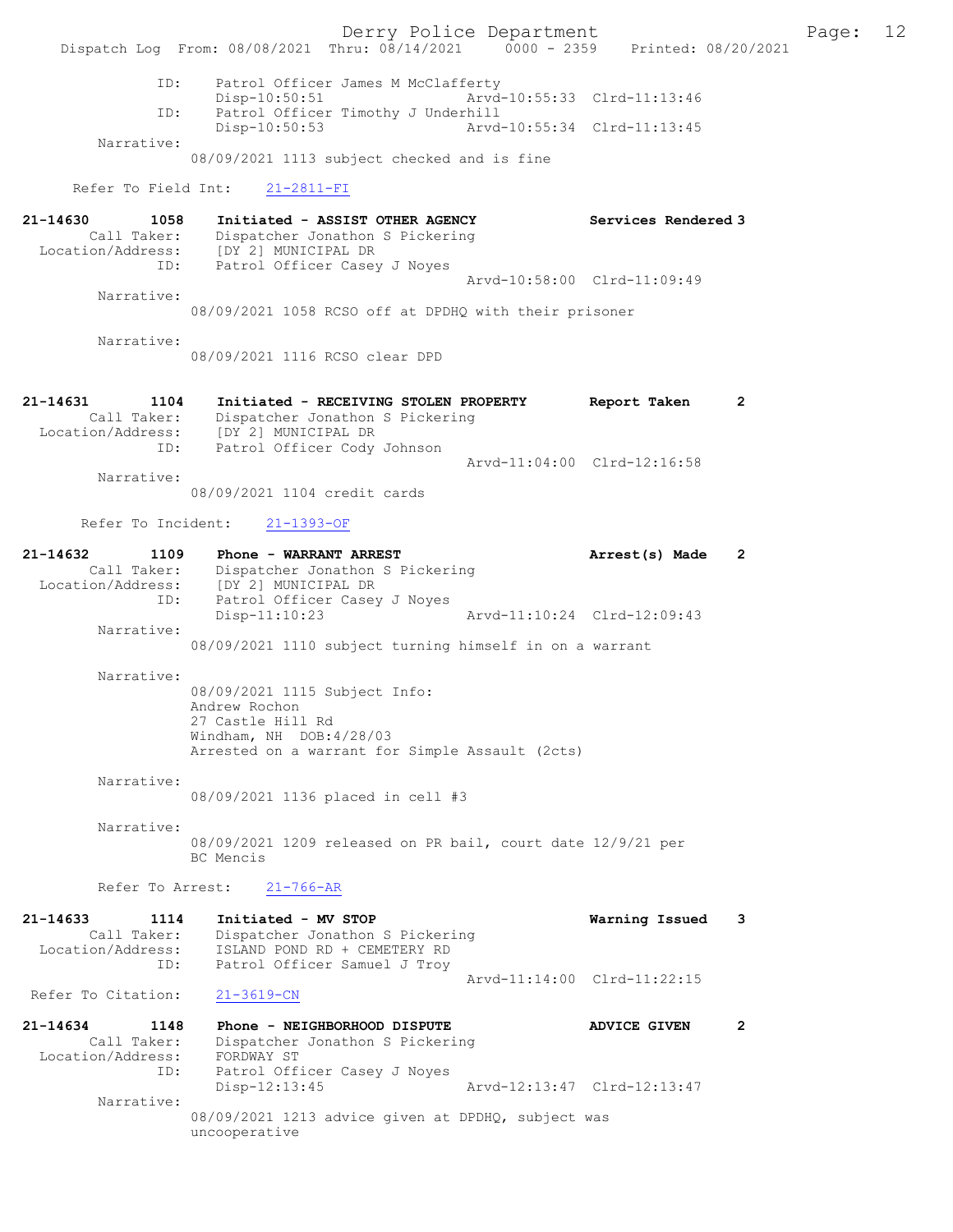Refer To Field Int: 21-2812-FI

| 21-14635                          | 1216                       | Initiated - FOLLOW-UP                                                                         | $\mathbf{2}$<br>No Action Required   |
|-----------------------------------|----------------------------|-----------------------------------------------------------------------------------------------|--------------------------------------|
| Location/Address:                 | Call Taker:<br>ID:         | Dispatcher Jonathon S Pickering<br>[DY 2258] E BROADWAY<br>Patrol Officer Timothy J Underhill | Arvd-12:16:00 Clrd-12:16:52          |
| 21-14636                          | 1222                       | Initiated - FOLLOW-UP                                                                         | $\overline{2}$<br>No Action Required |
| Location/Address:                 | Call Taker:<br>ID:         | Dispatcher Jonathon S Pickering<br>FAIRWAY DR<br>Patrol Officer Timothy J Underhill           | Arvd-12:22:00 Clrd-12:28:44          |
| 21-14637                          | 1242                       | Phone - DOMESTIC DISTURBANCE                                                                  | Verbal in Nature 1                   |
| Location/Address:                 | Call Taker:                | Dispatcher Jonathon S Pickering<br>NORMAN DR                                                  |                                      |
|                                   | ID:                        | Patrol Officer Samuel J Troy<br>$Disp-12:43:58$                                               | Arvd-12:47:51 Clrd-13:18:08          |
|                                   | ID:<br>Refer To Field Int: | Patrol Officer Timothy J Underhill<br>Disp-12:44:01<br>$21 - 2818 - FI$                       | Arvd-12:50:41 Clrd-13:18:07          |
|                                   |                            |                                                                                               |                                      |
| $21 - 14638$<br>Location/Address: | 1320<br>Call Taker:        | Phone - ANIMAL COMPLAINT<br>Dispatcher Jonathon S Pickering<br>BYPASS 28                      | <b>TRANSPORTED</b><br>1              |
|                                   | ID:                        | Patrol Officer James M McClafferty<br>Disp-13:21:30                                           | Arvd-13:35:54 Clrd-13:35:54          |
|                                   | Narrative:                 | 08/09/2021 1322 struck turkey                                                                 |                                      |
| 21-14639<br>Location/Address:     | 1343<br>Call Taker:        | Phone - VIN CHECK<br>Dispatcher Jonathon S Pickering<br>[DY 2846] BOYD RD                     | Services Rendered 3                  |
|                                   | ID:                        | Patrol Officer Nicholas M Granville<br>$Disp-13:44:01$                                        | Arvd-13:49:46 Clrd-13:56:45          |
| 21-14640                          | 1358                       | Initiated - FOLLOW-UP                                                                         | $\overline{2}$<br>No Action Required |
| Location/Address:                 | Call Taker:<br>ID:         | Dispatcher Jonathon S Pickering<br>FRANKLIN ST<br>Patrol Officer Timothy J Underhill          |                                      |
|                                   |                            |                                                                                               | Arvd-13:58:00 Clrd-14:04:35          |
| 21-14641<br>Location/Address:     | 1406<br>Call Taker:        | Phone - SUSPICIOUS ACTIVITY<br>Dispatcher Jonathon S Pickering<br>PLEASANT ST                 | Gone on Arrival<br>2                 |
|                                   | ID:                        | Patrol Officer Nicholas M Granville<br>Disp-14:08:03                                          | Arvd-14:14:00 Clrd-14:17:11          |
|                                   | ID:                        | Patrol Officer Timothy J Underhill<br>$Disp-14:14:05$                                         | Arvd-14:14:06 Clrd-14:17:10          |
|                                   | Narrative:                 | 08/09/2021 1409 report of intoxicated male subject on a<br>bicycle                            |                                      |
| 21-14642                          | 1448                       | Phone - RESTRAINING ORDER VIOLATION                                                           | 2<br>Report Taken                    |
| Location/Address:                 | Call Taker:                | Dispatcher Jonathon S Pickering<br>HAMPSTEAD RD                                               |                                      |
|                                   | ID:                        | Patrol Officer Timothy J Underhill<br>Disp-14:49:13                                           | Arvd-14:56:23 Clrd-15:36:06          |
|                                   | Arrived By:<br>Cleared By: | Dispatcher Christina L Power<br>Dispatcher Christina L Power                                  |                                      |
|                                   | Refer To Incident:         | $21 - 1395 - OF$                                                                              |                                      |
| 21-14643                          | 1553                       | Phone - SUSPICIOUS ACTIVITY                                                                   | Taken to Family/Guardian/Other       |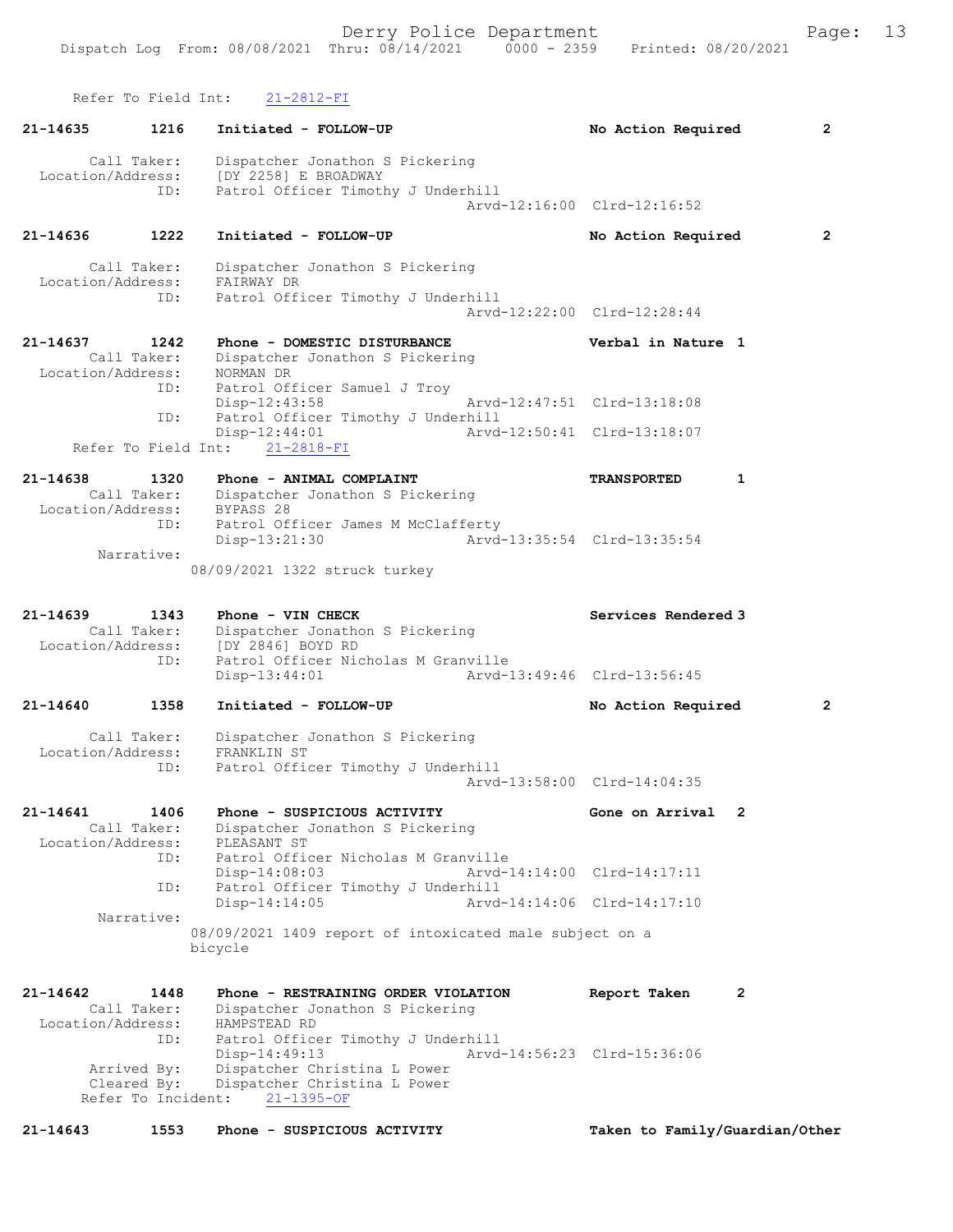|                                     | Dispatch Log From: 08/08/2021 Thru: 08/14/2021          | $0000 - 2359$ |                             | Printed: 08/20/2021 |
|-------------------------------------|---------------------------------------------------------|---------------|-----------------------------|---------------------|
|                                     |                                                         |               |                             |                     |
| $\overline{2}$                      |                                                         |               |                             |                     |
| Call Taker:<br>Location/Address:    | Dispatcher Christina L Power<br>HUMPHREY RD             |               |                             |                     |
| ID:                                 | Patrol Officer Jack Stafford                            |               |                             |                     |
|                                     | Disp-15:55:05                                           |               | Arvd-15:55:09 Clrd-16:39:12 |                     |
| ID:                                 | Patrol Officer Joshua Martin                            |               |                             |                     |
|                                     | Disp-15:55:07                                           |               | Arvd-15:55:13 Clrd-16:28:39 |                     |
| ID:                                 | Patrol Officer Casey J Noyes<br>Disp-15:55:10           |               | Clrd-15:55:12               |                     |
| ID:                                 | Patrol Officer Brian J Landry                           |               |                             |                     |
|                                     | Disp-16:15:22                                           |               | Aryd-16:15:23 Clrd-16:27:45 |                     |
| Narrative:                          |                                                         |               |                             |                     |
|                                     | 08/09/2021 1602 ped check Humphrey Rd                   |               |                             |                     |
| Narrative:                          |                                                         |               |                             |                     |
|                                     | 08/09/2021 1612 238 on a ped check on Hampstead Rd      |               |                             |                     |
|                                     |                                                         |               |                             |                     |
| Refer To Incident:                  | $21 - 1396 - OF$                                        |               |                             |                     |
|                                     |                                                         |               |                             |                     |
| $21 - 14644$<br>1651<br>Call Taker: | Initiated - MV ACCIDENT<br>Dispatcher Christina L Power |               | Report Taken                | 1                   |
| Location/Address:                   | FOLSOM RD                                               |               |                             |                     |
| ID:                                 | Patrol Officer Joshua Martin                            |               |                             |                     |
|                                     |                                                         |               | Arvd-16:51:00 Clrd-17:40:04 |                     |
| Narrative:                          |                                                         |               |                             |                     |
|                                     | Reportable Brown v Goodman                              |               |                             |                     |
| Refer To Accident:                  | $21 - 378 - AC$                                         |               |                             |                     |
|                                     |                                                         |               |                             |                     |
| 21-14645<br>1654                    | Phone - SERVE RESTRAINING ORDER                         |               | Served                      | $\overline{2}$      |
| Call Taker:                         | Dispatcher Christina L Power                            |               |                             |                     |
| Location/Address:<br>ID:            | FOREST RIDGE RD<br>Patrol Officer Brian J Landry        |               |                             |                     |
|                                     | Disp-16:59:41                                           |               | Arvd-17:05:25 Clrd-17:42:10 |                     |
| ID:                                 | Patrol Officer Michael Carnazzo                         |               |                             |                     |
|                                     | Disp-17:00:30                                           |               | Arvd-17:05:26 Clrd-17:42:08 |                     |
| ID:                                 | Sergeant Seth Plumer<br>Disp-17:07:37                   |               | Arvd-17:07:38 Clrd-17:42:07 |                     |
|                                     |                                                         |               |                             |                     |
| 21-14646<br>1700                    | Phone - SUSPICIOUS ACTIVITY                             |               | Report Taken                | $\mathbf{2}$        |
| Call Taker:                         | Dispatcher Christina L Power                            |               |                             |                     |
| Location/Address:                   | MUNICIPAL DR                                            |               |                             |                     |
| ID:                                 | Detective Scott A Tompkins<br>Disp-17:01:00             |               | Arvd-17:01:02 Clrd-17:01:09 |                     |
| Refer To Incident:                  | $21 - 1397 - OF$                                        |               |                             |                     |
|                                     |                                                         |               |                             |                     |
| 21-14647<br>1744                    | Phone - HIT AND RUN                                     |               | Report Taken                | 2                   |
| Call Taker:                         | Dispatcher Christina L Power                            |               |                             |                     |
| Location/Address:<br>ID:            | ISLAND POND RD<br>Patrol Officer Jack Stafford          |               |                             |                     |
|                                     | Disp-17:44:34                                           |               | Arvd-17:44:36 Clrd-18:11:15 |                     |
| Refer To Incident:                  | $21 - 1398 - OF$                                        |               |                             |                     |
|                                     |                                                         |               |                             |                     |
| $21 - 14648$<br>1812                | Phone - DOMESTIC DISTURBANCE                            |               | Could Not Locate 1          |                     |
| Call Taker:<br>Location/Address:    | Dispatcher Christina L Power<br>SILVESTRI CIR           |               |                             |                     |
| ID:                                 | Patrol Officer Brian J Landry                           |               |                             |                     |
|                                     | $Disp-18:12:51$                                         |               | Arvd-18:17:01 Clrd-18:36:22 |                     |
| ID:                                 | Patrol Officer Joshua Martin                            |               |                             |                     |
| ID:                                 | Disp-18:15:31<br>Sergeant Seth Plumer                   |               | Arvd-18:25:33 Clrd-18:34:30 |                     |
|                                     | Disp-18:16:36                                           |               | Arvd-18:16:48 Clrd-18:36:21 |                     |
| Refer To Incident:                  | $21 - 1399 - OF$                                        |               |                             |                     |
|                                     |                                                         |               |                             |                     |
| $21 - 14649$<br>1828                | Phone - UNWANTED SUBJECT                                |               | Services Rendered 2         |                     |
| Call Taker:<br>Location/Address:    | Dispatcher Christina L Power<br>ROCKINGHAM RD           |               |                             |                     |
| ID:                                 | Patrol Officer Jack Stafford                            |               |                             |                     |
|                                     | $Disp-18:33:01$                                         |               | Arvd-18:36:30 Clrd-18:53:10 |                     |

ID: Patrol Officer Robert Corwin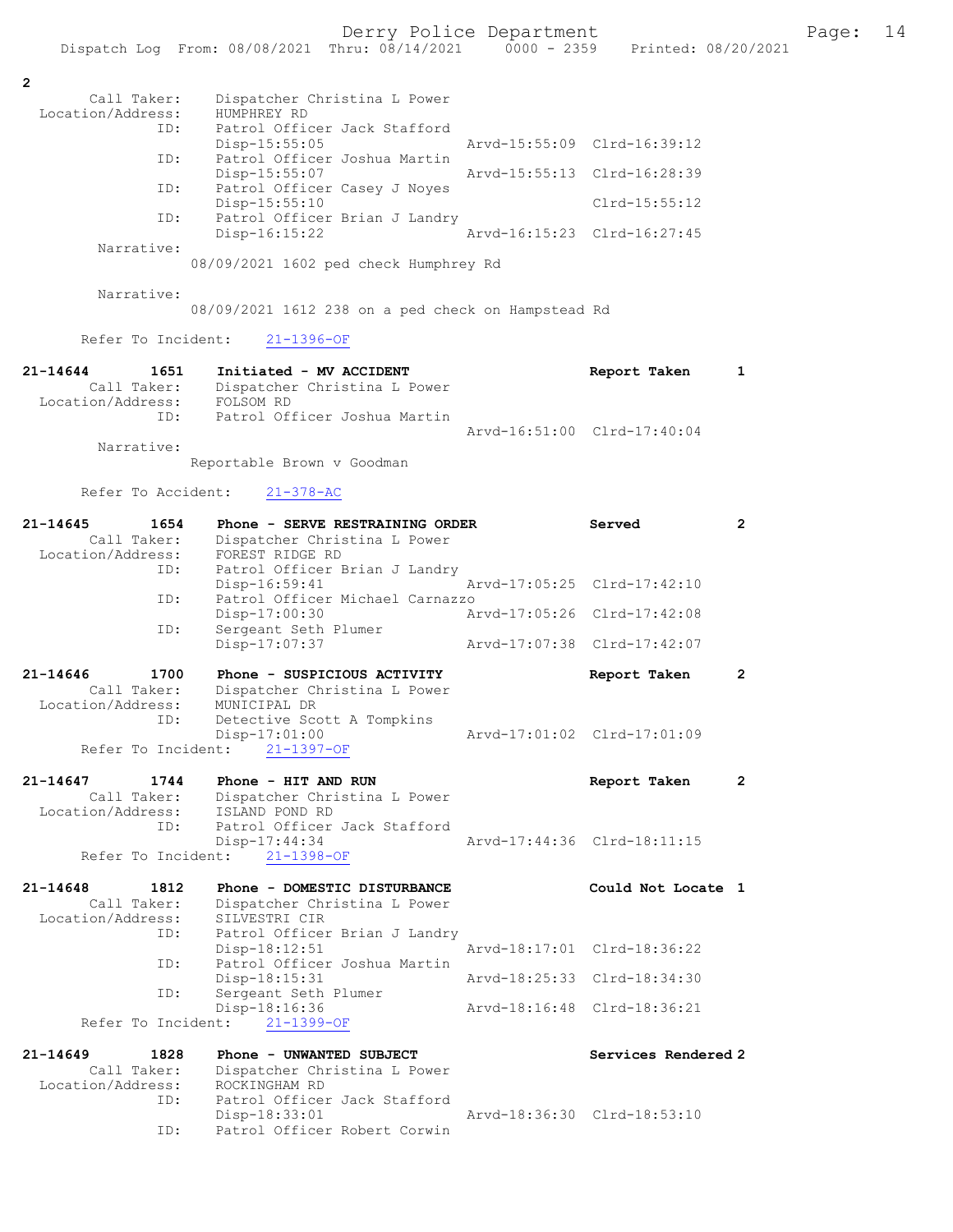Derry Police Department Fage: 15

Dispatch Log From: 08/08/2021 Thru: 08/14/2021 0000 - 2359 Printed: 08/20/2021

 Disp-18:33:04 Arvd-18:49:30 Clrd-18:53:08 Arrived By: Patrol Officer Robert Corwin Narrative: property checked and no one there.

Refer To Field Int: 21-2822-FI

| 21-14650<br>1834  | Phone - WELFARE CHECK                        | ADVICE GIVEN |  |
|-------------------|----------------------------------------------|--------------|--|
| Call Taker:       | Dispatcher Christina L Power                 |              |  |
| Location/Address: | NORMAN DR                                    |              |  |
| ID:               | Patrol Officer Michael Carnazzo              |              |  |
|                   | Arvd-18:42:03 Clrd-18:52:59<br>Disp-18:34:56 |              |  |
| ID:               | Patrol Officer Joshua Martin                 |              |  |
|                   | Arvd-18:42:04 Clrd-18:52:57<br>Disp-18:34:59 |              |  |
| ID:               | Sergeant Seth Plumer                         |              |  |
|                   | Disp-18:42:10<br>Arvd-18:42:12 Clrd-18:52:55 |              |  |
| Narrative:        |                                              |              |  |

infant

Refer To Field Int: 21-2844-FI

| 21-14651<br>1905<br>Call Taker:<br>Location/Address: HIGH ST | Initiated - FOLLOW-UP<br>Dispatcher Christina L Power<br>ID: Patrol Officer Michael Carnazzo | Cleared<br>Arvd-19:05:00 Clrd-19:11:01 |  |
|--------------------------------------------------------------|----------------------------------------------------------------------------------------------|----------------------------------------|--|
| 21-14652<br>1921<br>Call Taker:<br>Location/Address:         | Phone - DOMESTIC DISTURBANCE<br>Dispatcher Christina L Power<br>DAMREN RD                    | Verbal in Nature 1                     |  |
| ID:                                                          | Patrol Officer Robert Corwin<br>Disp-19:24:57                                                | Arvd-19:34:52 Clrd-19:54:31            |  |
| ID:                                                          | Patrol Officer Joshua Martin<br>Disp-19:25:00                                                | Arvd-19:42:38 Clrd-19:54:33            |  |
| ID:<br>Narrative:                                            | Sergeant Seth Plumer<br>Disp-19:34:54                                                        | Arvd-19:34:55 Clrd-19:54:29            |  |

boyfriend/girlfriend

Refer To Field Int: 21-2823-FI

| $21 - 14653$      | 2027        | Initiated - ASSIST CITIZEN     | <b>ADVICE GIVEN</b>         |  |
|-------------------|-------------|--------------------------------|-----------------------------|--|
|                   | Call Taker: | Dispatcher Christina L Power   |                             |  |
| Location/Address: |             | MUNICIPAL DR                   |                             |  |
|                   | ID:         | Patrol Officer Brian J Landry  |                             |  |
|                   |             |                                | Arvd-20:27:00 Clrd-21:10:37 |  |
|                   | ID:         | Patrol Officer Jack Stafford   |                             |  |
|                   |             | Disp-20:28:16                  | Arvd-20:28:17 Clrd-21:10:36 |  |
|                   |             | Refer To Field Int: 21-2824-FI |                             |  |
|                   |             |                                |                             |  |

| $21 - 14654$      | 2113        | Phone - DOMESTIC DISTURBANCE              |                             | Arrest(s) Made | $\mathbf{1}$ |
|-------------------|-------------|-------------------------------------------|-----------------------------|----------------|--------------|
|                   | Call Taker: | Dispatcher Christina L Power              |                             |                |              |
| Location/Address: |             | DAMREN RD                                 |                             |                |              |
|                   | ID:         | Patrol Officer Brian J Landry             |                             |                |              |
|                   |             | $Disp-21:15:18$                           | Arvd-21:27:38 Clrd-21:45:45 |                |              |
|                   | ID:         | Patrol Officer Robert Corwin              |                             |                |              |
|                   |             | $Disp-21:15:23$                           | Arvd-21:22:52 Clrd-22:35:28 |                |              |
|                   | Arrived By: | Patrol Officer Robert S Moore             |                             |                |              |
|                   | Narrative:  |                                           |                             |                |              |
|                   |             | 08/09/2021 2127 one in protective custody |                             |                |              |
|                   |             |                                           |                             |                |              |

 Narrative: 08/09/2021 2137 enroute to RCJ s/m 27685.6 with Blanchette, Karl 81 Damren Rd Derry, NH dob 113066

Narrative:

08/09/2021 2217 off at RCJ e/m 27708.2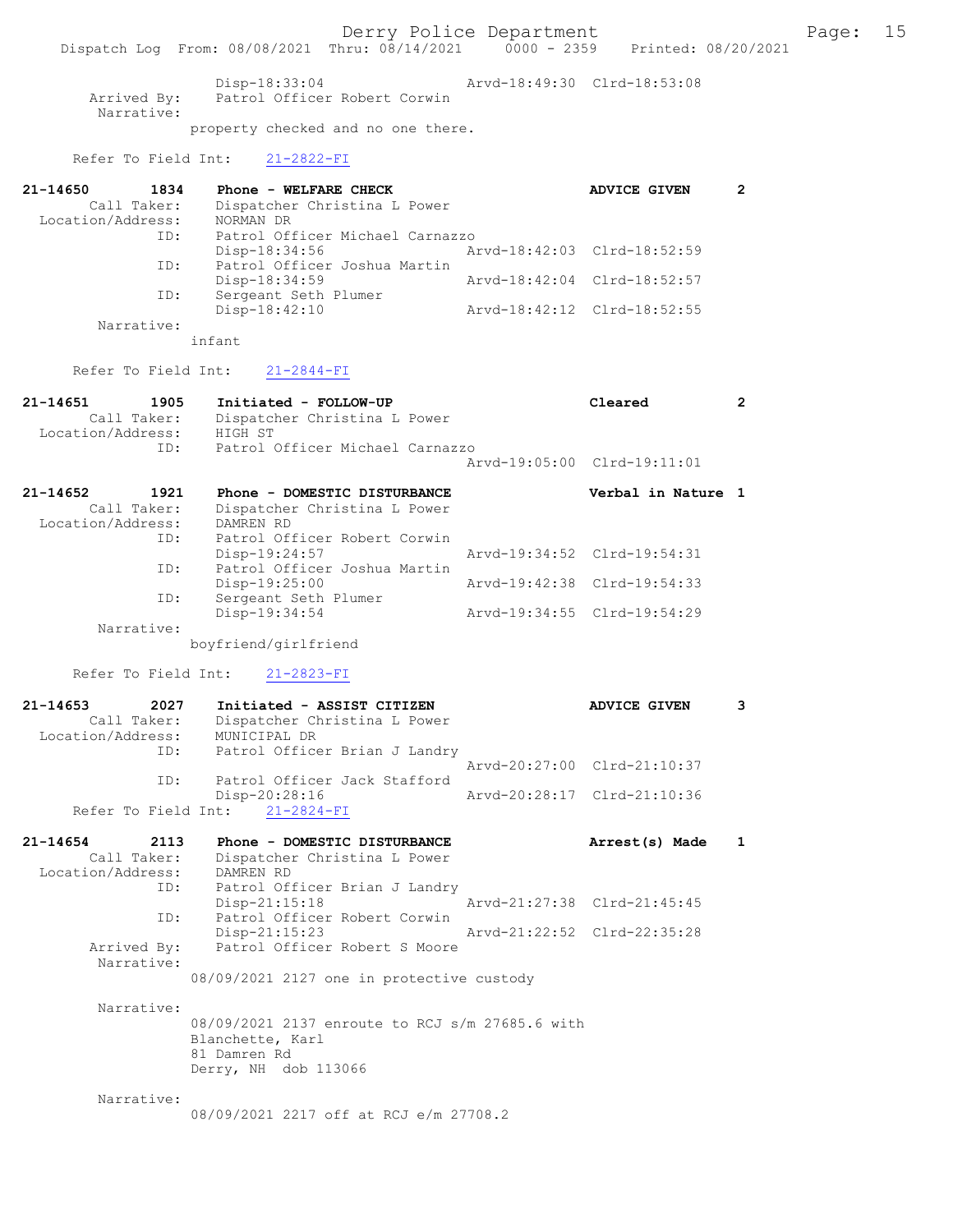Refer To  $P/C$ :  $21-767-AR$ 

| $21 - 14655$<br>2116<br>Call Taker:                         | Initiated - FOLLOW-UP<br>Dispatcher Christina L Power<br>CRYSTAL AVE                               | Cleared                                  | $\overline{2}$ |
|-------------------------------------------------------------|----------------------------------------------------------------------------------------------------|------------------------------------------|----------------|
| Location/Address:<br>ID:                                    | Patrol Officer Joshua Martin                                                                       |                                          |                |
|                                                             |                                                                                                    | Arvd-21:16:00 Clrd-21:24:17              |                |
| 21-14656<br>2124<br>Call Taker:<br>Location/Address:<br>ID: | Initiated - MV STOP<br>Dispatcher Christina L Power<br>CRYSTAL AVE<br>Patrol Officer Joshua Martin | Cleared                                  | 3              |
|                                                             |                                                                                                    | Arvd-21:24:00 Clrd-21:31:31              |                |
| 21-14657<br>2131                                            | Phone - MV ACCIDENT                                                                                | Arrest(s) Made                           | $\mathbf{1}$   |
| Call Taker:                                                 | Dispatcher Christina L Power                                                                       |                                          |                |
| Location/Address:<br>ID:                                    | FORDWAY ST<br>Patrol Officer Michael Carnazzo                                                      |                                          |                |
|                                                             | Disp-21:32:36                                                                                      | Arvd-21:34:47 Clrd-08/10/2021 @ 01:32:20 |                |
| Cleared By:                                                 | Dispatcher Christine D Carlson                                                                     |                                          |                |
| ID:                                                         | Patrol Officer Jack Stafford<br>Disp-21:34:45                                                      | Arvd-21:45:40 Clrd-22:35:45              |                |
| ID:                                                         | Sergeant Seth Plumer                                                                               |                                          |                |
|                                                             | Disp-22:12:22                                                                                      | Arvd-22:12:24 Clrd-22:58:58              |                |
| Dispatched By:                                              | Patrol Officer Robert S Moore                                                                      |                                          |                |
| Arrived By:<br>Cleared By:                                  | Patrol Officer Robert S Moore<br>Dispatcher Christine D Carlson                                    |                                          |                |
| ID:                                                         | Sergeant Patrick H Dawson                                                                          |                                          |                |
|                                                             | Disp-23:05:35                                                                                      | Arvd-23:05:36 Clrd-08/10/2021 @ 00:03:03 |                |
| Dispatched By:                                              | Dispatcher Christine D Carlson                                                                     |                                          |                |
| Arrived By:<br>Cleared By:                                  | Dispatcher Christine D Carlson<br>Dispatcher Christine D Carlson                                   |                                          |                |
| ID:                                                         | Patrol Officer Brendan S Holden                                                                    |                                          |                |
|                                                             | Disp-23:30:35                                                                                      | Arvd-23:32:38 Clrd-08/10/2021 @ 00:49:32 |                |
| Dispatched By:<br>Arrived By:                               | Dispatcher Christine D Carlson<br>Dispatcher Christine D Carlson                                   |                                          |                |
| Cleared By:                                                 | Dispatcher Christine D Carlson                                                                     |                                          |                |
| ID:                                                         | Patrol Officer Michael Carnazzo                                                                    |                                          |                |
|                                                             | Disp-01:43:45                                                                                      | Clrd-08/10/2021 @ 01:59:50               |                |
| Dispatched By:<br>Cleared By:                               | Patrol Officer Michael Carnazzo<br>Dispatcher Christine D Carlson                                  |                                          |                |
| Narrative:                                                  |                                                                                                    |                                          |                |
|                                                             | 08/09/2021 2201 next on the list requested for NH reg                                              |                                          |                |
|                                                             | 4609345, Spacetown Auto assigned                                                                   |                                          |                |
| Narrative:                                                  |                                                                                                    |                                          |                |
|                                                             | 08/09/2021 2201 next on the list requested for NH reg                                              |                                          |                |
|                                                             | 4783419, Recovery Solutions assigned                                                               |                                          |                |
| Narrative:                                                  |                                                                                                    |                                          |                |
|                                                             | 08/09/2021 2215 Recovery on scene                                                                  |                                          |                |
|                                                             |                                                                                                    |                                          |                |
| Narrative:                                                  |                                                                                                    |                                          |                |
|                                                             | 08/09/2021 2233 Spacetown on scene                                                                 |                                          |                |
| Narrative:                                                  |                                                                                                    |                                          |                |
|                                                             | 08/09/2021 2311 S7 advising sobriety check                                                         |                                          |                |
|                                                             |                                                                                                    |                                          |                |
| Narrative:                                                  |                                                                                                    |                                          |                |
|                                                             | 08/09/2021 2319 S7 advising one in custody at this time                                            |                                          |                |
| Narrative:                                                  |                                                                                                    |                                          |                |
|                                                             | 08/09/2021 2332<br>Subject information (DWI, op. after susp)                                       |                                          |                |
|                                                             | Tammy Lombard                                                                                      |                                          |                |
|                                                             | 14R Phillip Rd<br>Derry NH                                                                         |                                          |                |
|                                                             | DOB: 7/20/68                                                                                       |                                          |                |
|                                                             |                                                                                                    |                                          |                |
| Narrative:                                                  |                                                                                                    |                                          |                |
|                                                             | 08/09/2021 2346 336 enroute to HQ w/ one, s/m: 8,378.2                                             |                                          |                |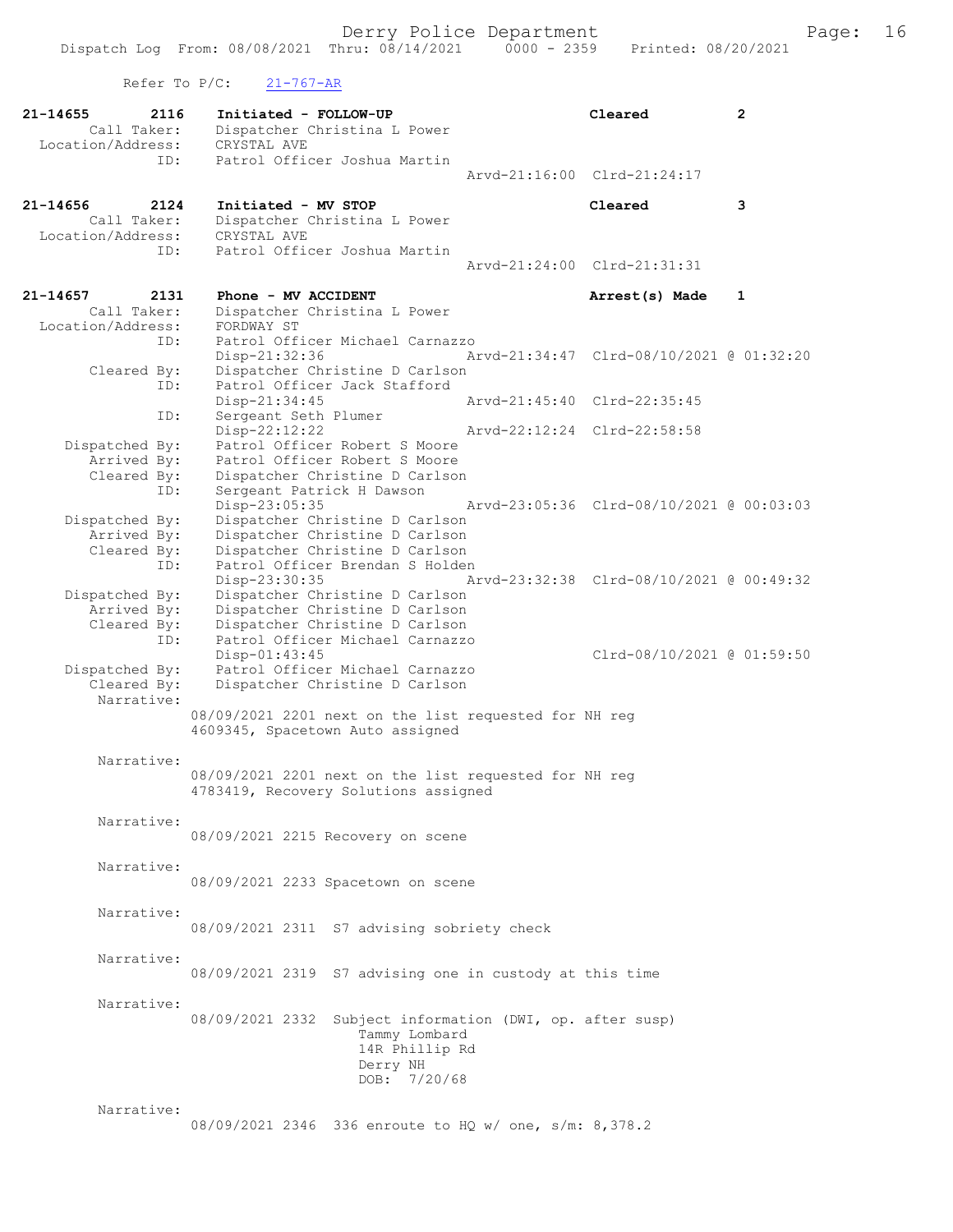Derry Police Department Fage: 17 Dispatch Log From: 08/08/2021 Thru: 08/14/2021 0000 - 2359 Printed: 08/20/2021 Narrative: 08/09/2021 2350 336 off at HQ, e/m: 8,379.7 Narrative: 08/10/2021 0026 B/C notified at this time Narrative: 08/10/2021 0035 Subject placed in cell 1 Narrative: 08/10/2021 0102 B/C off at HQ Narrative: 08/10/2021 0104 DFD requested at this time Narrative: 08/10/2021 0107 DFD off at HQ Narrative: 08/10/2021 0114 DFD clearing - no transport/refusal Narrative: 08/10/2021 0119 Subject given PR bail w/ court date of 12/09/21 as per b/c Mencis Narrative: 08/10/2021 0132 Subject released to sober party at this time Narrative: 08/10/2021 0220 Booking, AFIS and cell videos completed at this time Refer To Accident: 21-379-AC Refer To Arrest:  $\overline{21-768-AR}$ 21-14658 2320 Phone - ALARM, BURGLAR False Alarm 1 Call Taker: Dispatcher Christine D Carlson Location/Address: [DY 3530] CORPORATE PARK DR ID: Patrol Officer Robert Corwin<br>Disp-23:20:45 Disp-23:20:45 Arvd-23:23:46 Clrd-23:34:52<br>
D. Patrol Officer Ryan M Panaro<br>
Disp-23:20:48 Arvd-23:23:47 Clrd-23:34:50 Patrol Officer Ryan M Panaro Disp-23:20:48 Arvd-23:23:47 Clrd-23:34:50 Narrative: 08/09/2021 2320 Rear motion Refer To Field Int: 21-2868-FI 21-14659 2327 Initiated - PROPERTY CHECK Services Rendered 2 Call Taker: Dispatcher Christine D Carlson Location/Address: HUMPHREY RD ID: Patrol Officer Melissa M Houde Arvd-23:27:00 Clrd-23:27:58 21-14660 2331 Initiated - MV STOP Warning Issued 3 Call Taker: Dispatcher Christine D Carlson Location/Address: RT 28 ID: Patrol Officer Melissa M Houde Arvd-23:31:00 Clrd-23:35:05<br>21-3620-CN Refer To Citation: 21-14661 2338 Initiated - MV CHECK SENT ON THEIR WAY 1<br>Call Taker: Dispatcher Christine D Carlson Dispatcher Christine D Carlson<br>CRYSTAL AVE Location/Address:<br>ID: Patrol Officer Taylor Dezotell Arvd-23:38:00 Clrd-23:42:43<br>21-2830-FI Arvd-23:38:00 Clrd-23:42:43 Refer To Field Int:

21-14662 2351 Initiated - MV CHECK Vehicle checked 1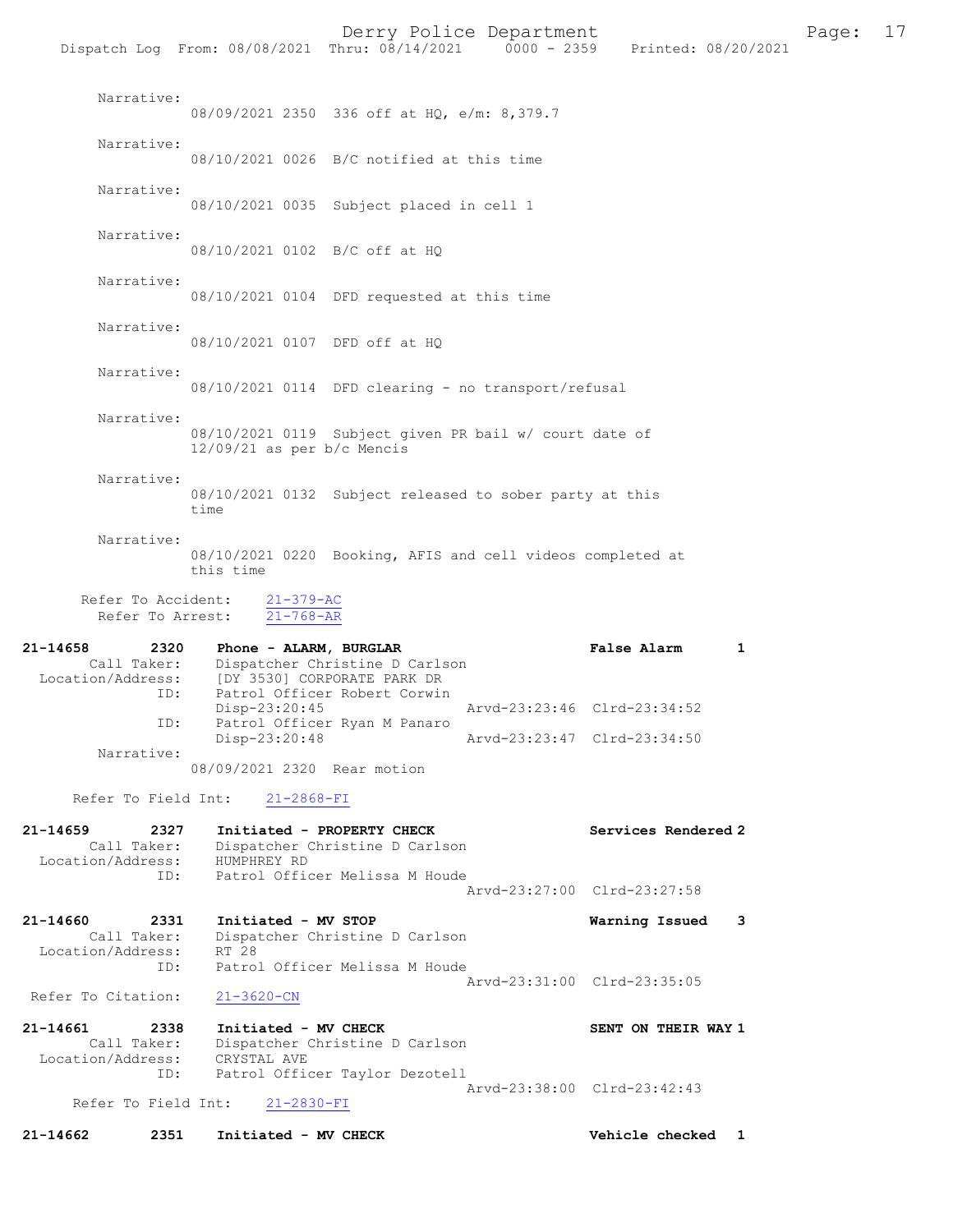Call Taker: Dispatcher Christine D Carlson Location/Address: FAIRWAY DR ID: Patrol Officer Taylor Dezotell Arvd-23:51:00 Clrd-23:56:59

Refer To Field Int: 21-2829-FI

## For Date: 08/10/2021 - Tuesday

| 21-14663          | 0010                | Initiated - PROPERTY CHECK                                       | Services Rendered 2                  |
|-------------------|---------------------|------------------------------------------------------------------|--------------------------------------|
|                   | Call Taker:         | Dispatcher Christine D Carlson                                   |                                      |
| Location/Address: |                     | ROLLINS ST                                                       |                                      |
|                   | ID:                 | Patrol Officer Taylor Dezotell                                   |                                      |
|                   |                     |                                                                  | Arvd-00:10:00 Clrd-00:10:49          |
| 21-14664          | 0100                | Phone - SUSPICIOUS ACTIVITY                                      | Report Taken<br>$\mathbf{2}^{\circ}$ |
|                   | Call Taker:         | Dispatcher Christine D Carlson                                   |                                      |
| Location/Address: |                     | E BROADWAY                                                       |                                      |
|                   | ID:                 | Patrol Officer Brendan S Holden                                  |                                      |
|                   |                     | $Disp-01:00:24$                                                  | Arvd-01:01:43 Clrd-01:12:41          |
|                   | Arrived By:         | Sergeant James M Belanger                                        |                                      |
|                   | ID:                 | Patrol Officer Ryan M Panaro                                     |                                      |
|                   | ID:                 | $Disp-01:00:28$                                                  | Arvd-01:02:02 Clrd-01:12:28          |
|                   |                     | Patrol Officer Taylor Dezotell<br>Disp-01:00:31<br>Arvd-01:01:01 | Clrd-01:06:17                        |
|                   | ID:                 | Sergeant Patrick H Dawson                                        |                                      |
|                   |                     | Disp-01:01:40                                                    | Arvd-01:01:42<br>$Clrd-01:12:25$     |
|                   | Narrative:          |                                                                  |                                      |
|                   |                     | 08/10/2021 0103 S7 clearing DFD at this time                     |                                      |
|                   |                     |                                                                  |                                      |
|                   | Refer To Incident:  | $21 - 1400 - OF$                                                 |                                      |
| 21-14665          | 0157                |                                                                  | <b>False Alarm</b><br>1              |
|                   | Call Taker:         | Phone - ALARM, BURGLAR<br>Dispatcher Christine D Carlson         |                                      |
| Location/Address: |                     | [DY 466] CRYSTAL AVE                                             |                                      |
|                   | ID:                 | Patrol Officer Brendan S Holden                                  |                                      |
|                   |                     | $Disp-01:57:52$                                                  | Arvd-01:59:04 Clrd-02:05:27          |
|                   | ID:                 | Patrol Officer Melissa M Houde                                   |                                      |
|                   |                     | Disp-01:57:56                                                    | Arvd-02:02:11 Clrd-02:05:25          |
|                   | Refer To Field Int: | $21 - 2838 - FI$                                                 |                                      |
|                   |                     |                                                                  |                                      |
| 21-14666          | 0158<br>Call Taker: | Phone - THEFT<br>Dispatcher Christine D Carlson                  | $\overline{2}$<br>Report Taken       |
| Location/Address: |                     | MANCHESTER RD                                                    |                                      |
|                   | ID:                 | Patrol Officer Taylor Dezotell                                   |                                      |
|                   |                     | Disp-01:59:02                                                    | Arvd-01:59:06<br>Clrd-02:28:43       |
|                   | ID:                 | Sergeant Patrick H Dawson                                        |                                      |
|                   |                     | $Disp-01:59:09$<br>Arvd-02:00:15                                 | $Clrd-02:42:47$                      |
|                   | ID:                 | Patrol Officer Ryan M Panaro                                     |                                      |
|                   |                     | Arvd-02:00:13<br>$Disp-01:59:12$                                 | $Clrd-02:28:00$                      |
|                   | ID:                 | Patrol Officer Brendan S Holden                                  |                                      |
|                   | ID:                 | Disp-02:05:35<br>Arvd-02:07:23<br>Patrol Officer Melissa M Houde | $Clrd-02:21:00$                      |
|                   |                     | Disp-02:07:42<br>Arvd-02:07:44                                   | $Clrd-02:42:50$                      |
|                   | ID:                 | Patrol Officer Brendan S Holden                                  |                                      |
|                   |                     | Disp-02:26:38<br>Arvd-02:26:45                                   | $Clrd-02:42:52$                      |
|                   | ID:                 | Patrol Officer Taylor Dezotell                                   |                                      |
|                   |                     | $Disp-02:30:43$                                                  | Arvd-02:30:45 Clrd-02:42:54          |
|                   | ID:                 | Patrol Officer Ryan M Panaro                                     |                                      |
|                   |                     | Disp-02:30:48                                                    | Arvd-02:30:54 Clrd-02:42:49          |
|                   | Refer To Incident:  | $21 - 1401 - OF$                                                 |                                      |
| 21-14667          | 0221                | Initiated - MV CHECK                                             | Vehicle checked<br>$\mathbf{1}$      |
|                   | Call Taker:         | Dispatcher Christine D Carlson                                   |                                      |
| Location/Address: |                     | A ST                                                             |                                      |
|                   | ID:                 | Patrol Officer Brendan S Holden                                  |                                      |
|                   |                     |                                                                  | Arvd-02:21:00 Clrd-02:26:38          |
|                   |                     |                                                                  |                                      |
| 21-14668          | 0228                | Initiated - MV CHECK                                             | Vehicle checked<br>$\mathbf{1}$      |

Call Taker: Dispatcher Christine D Carlson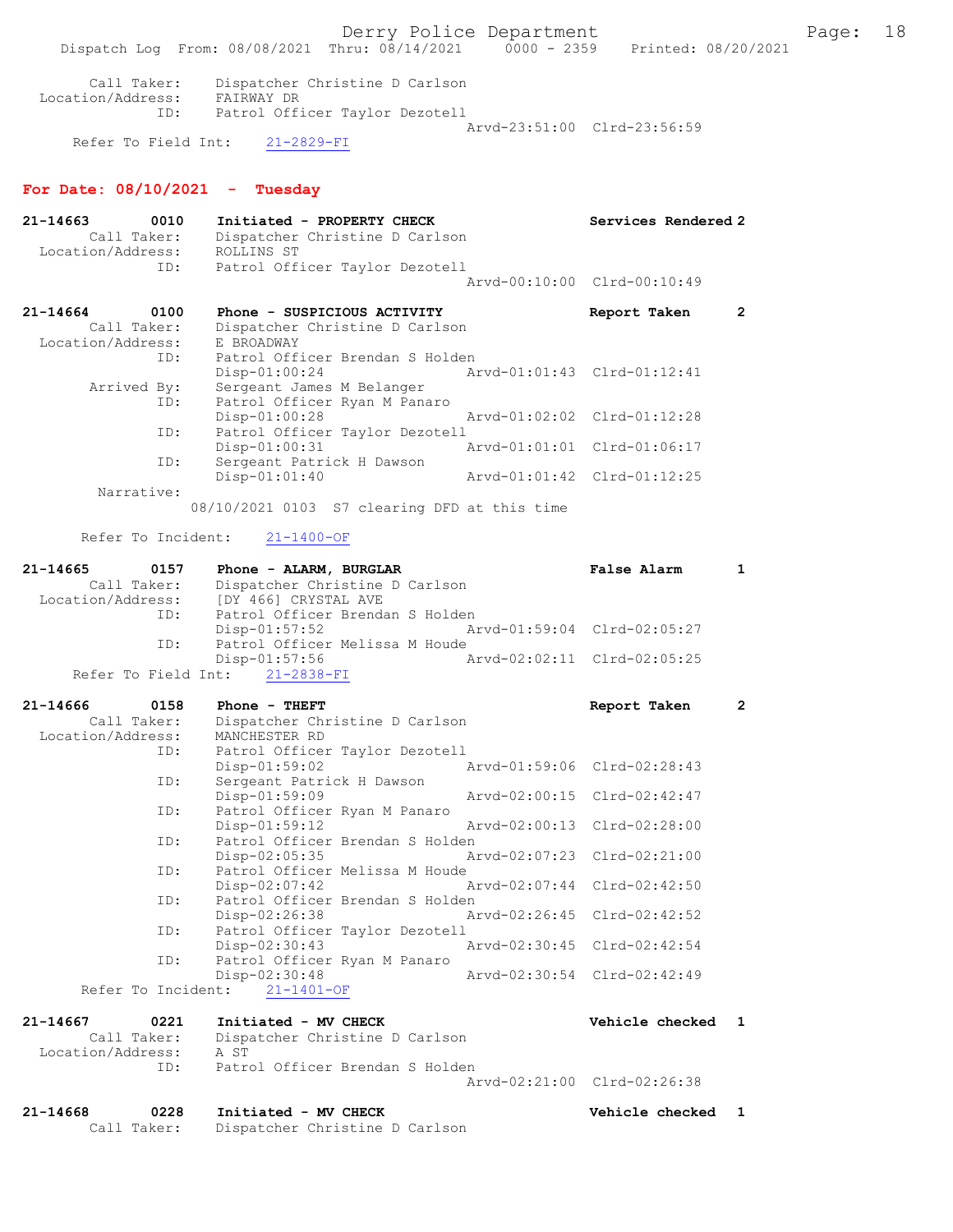Dispatch Log From: 08/08/2021 Thru: 08/14/2021 0000 - 2359 Printed: 08/20/2021 Location/Address: ASHLEIGH DR ID: Patrol Officer Ryan M Panaro Arvd-02:28:00 Clrd-02:30:48<br>TD: Patrol Officer Taylor Dezotell Patrol Officer Taylor Dezotell<br>Disp-02:28:43 Disp-02:28:43 Arvd-02:28:45 Clrd-02:30:43 21-14669 0701 Phone - ALARM(OTHER) False Alarm 2 Call Taker: Dispatcher Jonathon S Pickering Location/Address: [DY 2299] CAMNOD WAY ID: Patrol Officer Charles L Doherty Disp-07:01:00 Enrt-07:02:00 Arvd-07:05:00 Clrd-07:08:00 Narrative: 08/10/2021 0726 duress alarm, found to be alarm malfunction Refer To Field Int: 21-2909-FI 21-14670 0703 Initiated - MV CHECK Vehicle checked 1 Call Taker: Dispatcher Jonathon S Pickering Location/Address: KENDALL POND RD ID: Patrol Officer Melissa M Houde Arvd-07:03:00 Clrd-07:21:18<br>The Patrol Officer Nicholas M Granville Patrol Officer Nicholas M Granville<br>Disp-07:04:15 Arvd-0 Disp-07:04:15 Arvd-07:11:57 Clrd-07:21:19 Refer To Field Int: 21-2853-FI 21-14671 0704 Phone - ALARM, BURGLAR False Alarm 1 Call Taker: Dispatcher Jonathon S Pickering<br>Location/Address: [DY 1412] PEABODY RD Location/Address: [DY 1412] PEABODY RD ID: Patrol Officer Charles L Doherty Disp-07:04:45 Arvd-07:08:37 Clrd-07:15:22<br>TD: Patrol Officer Joshua Martin Patrol Officer Joshua Martin<br>Disp-07:04:48 Disp-07:04:48 Arvd-07:09:09 Clrd-07:10:25 Narrative: 08/10/2021 0708 multiple alarms, off with IT personnel Refer To Field Int: 21-2910-FI 21-14672 0708 Phone - DEPARTMENT INFO Services Rendered 3 Call Taker: Dispatcher Jonathon S Pickering<br>Location/Address: RT 111 + ISLAND POND RD ess: RT 111 + ISLAND POND RD<br>ID: Patrol Officer Awess Abd Patrol Officer Awess Abdulkadir<br>Disp-08:13:15 A Disp-08:13:15 Arvd-08:35:39 Clrd-08:35:40 Narrative: 08/10/2021 0710 traffic lights not cycling properly Narrative: 08/10/2021 0835 no issues found 21-14673 0709 Phone - MV ACCIDENT CONSUMERT Report Taken 1 Call Taker: Dispatcher Jonathon S Pickering<br>ion/Address: TSIENNETO RD Location/Address:<br>ID: Patrol Officer Awess Abdulkadir<br>Disp-07:10:24 A Disp-07:10:24 Arvd-07:13:22 Clrd-08:12:04 ID: Patrol Officer Joshua Martin Disp-07:10:27 <br>D: Sergeant Jeffrey M Dawe <br>D: Sergeant Jeffrey M Dawe Sergeant Jeffrey M Dawe<br>Disp-07:12:14 Arvd-07:18:21 Clrd-07:58:17 Narrative: 08/10/2021 0714 off with NH 2315714 Narrative: 08/10/2021 0715 next on the list requested, LBP Towing responding Narrative: 08/10/2021 0716 off with NH BLC211 (AP) as the second vehicle Narrative:

Derry Police Department The Page: 19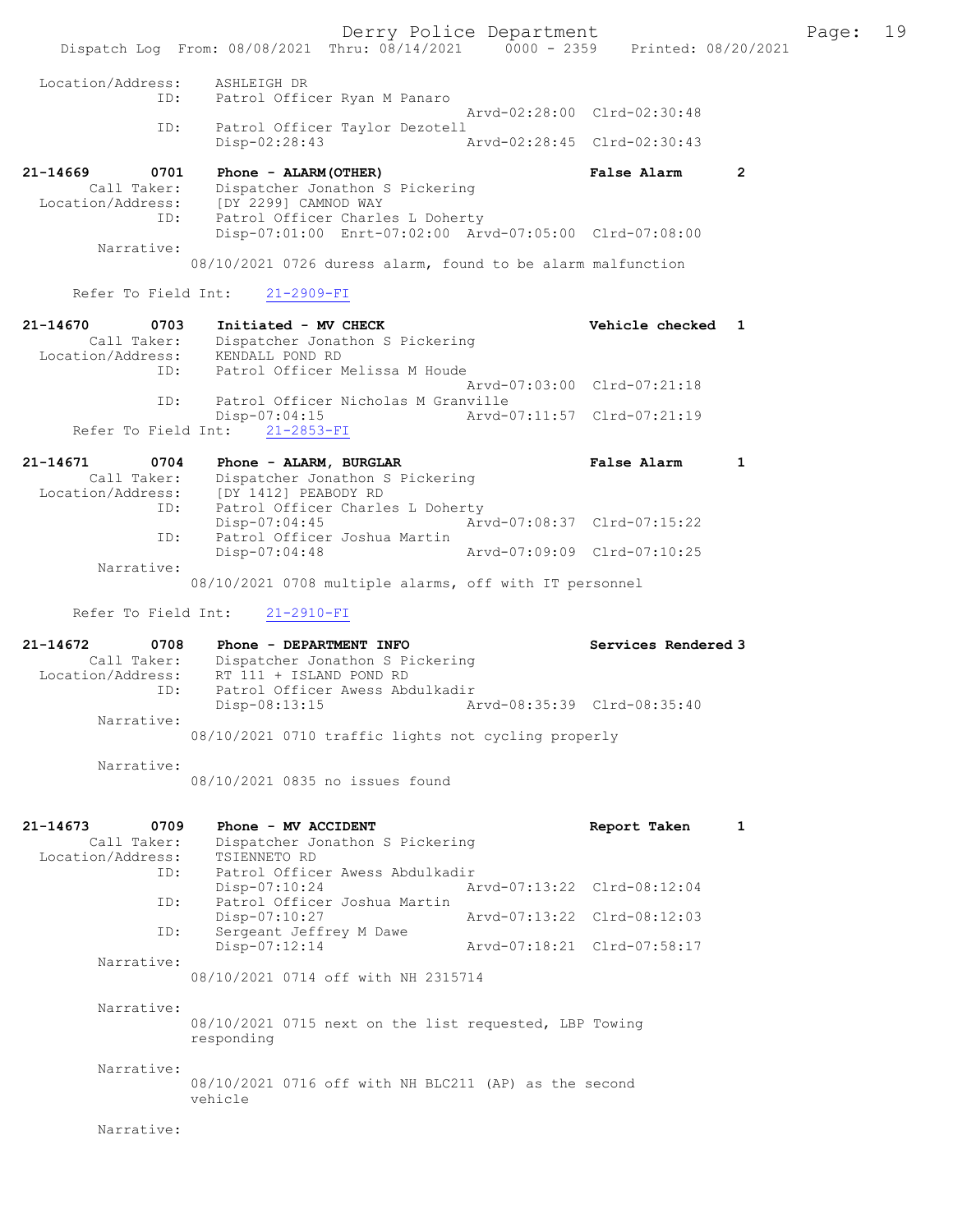Derry Police Department The Page: 20 Dispatch Log From: 08/08/2021 Thru: 08/14/2021 0000 - 2359 Printed: 08/20/2021 08/10/2021 0717 DFD on scene Narrative: 08/10/2021 0739 owner of second vehicle has Bachman's Towing responding Narrative: 08/10/2021 0759 Bachman's Towing on scene Narrative: 08/10/2021 1406 Blaidell v Gordon - full report Refer To Accident: 21-380-AC 21-14674 0729 Initiated - MV STOP Warning Issued 3 Call Taker: Dispatcher Jonathon S Pickering Location/Address: WINDHAM RD + WILLOW ST ID: Patrol Officer Melissa M Houde Arvd-07:29:00 Clrd-07:35:11<br>21-3621-CN Refer To Citation: 21-14675 0736 Initiated - MV STOP Warning Issued 3 Call Taker: Sergeant Jared Knox Location/Address: WINDHAM RD + WILLOW ST ess: Miniman Party Constants and Houde Arvd-07:36:00 Clrd-07:39:09 Cleared By: Dispatcher Jonathon S Pickering Refer To Citation: 21-3622-CN 21-14676 0750 Initiated - MV STOP Warning Issued 3 Call Taker: Dispatcher Jonathon S Pickering Location/Address: S MAIN ST + FAIRWAY DR ID: Patrol Officer Melissa M Houde Arvd-07:50:00 Clrd-07:57:46 Refer To Citation: 21-3623-CN 21-14677 0804 Initiated - MV STOP Warning Issued 3 Call Taker: Dispatcher Jonathon S Pickering Location/Address: WINDHAM RD + BOWERS RD ID: Patrol Officer Melissa M Houde Arvd-08:04:00 Clrd-08:08:16 Refer To Citation: 21-14678 0837 Phone - HIT AND RUN Report Taken 2 Call Taker: Dispatcher Jonathon S Pickering -14678<br>Call Taker: Dispacence<br>Location/Address: TSIENNETO RD<br>ID: Patrol Office Patrol Officer Joshua Martin<br>Disp-08:37:41 Disp-08:37:41 Arvd-08:40:54 Clrd-09:15:23 Narrative: 08/10/2021 0910 cable line pulled down Narrative: 08/10/2021 0910 property owner contacted Comcast Refer To Incident: 21-1402-OF 21-14679 0849 Initiated - MV STOP Warning Issued 3 Call Taker: Dispatcher Jonathon S Pickering Location/Address: WINDHAM RD + SUNSET CIR ID: Patrol Officer Melissa M Houde Arvd-08:49:00 Clrd-08:54:36<br>21-3625-CN Refer To Citation: 21-14680 0856 Initiated - MV ACCIDENT CONTRESS Report Taken 1 Call Taker: Dispatcher Jonathon S Pickering Location/Address: CRYSTAL AVE ID: Patrol Officer Tyler S Daniel Arvd-08:56:00 Clrd-08:58:48 ID: Patrol Officer Charles L Doherty<br>Disp-08:56:53 Art Disp-08:56:53 Arvd-08:58:47 Clrd-09:17:11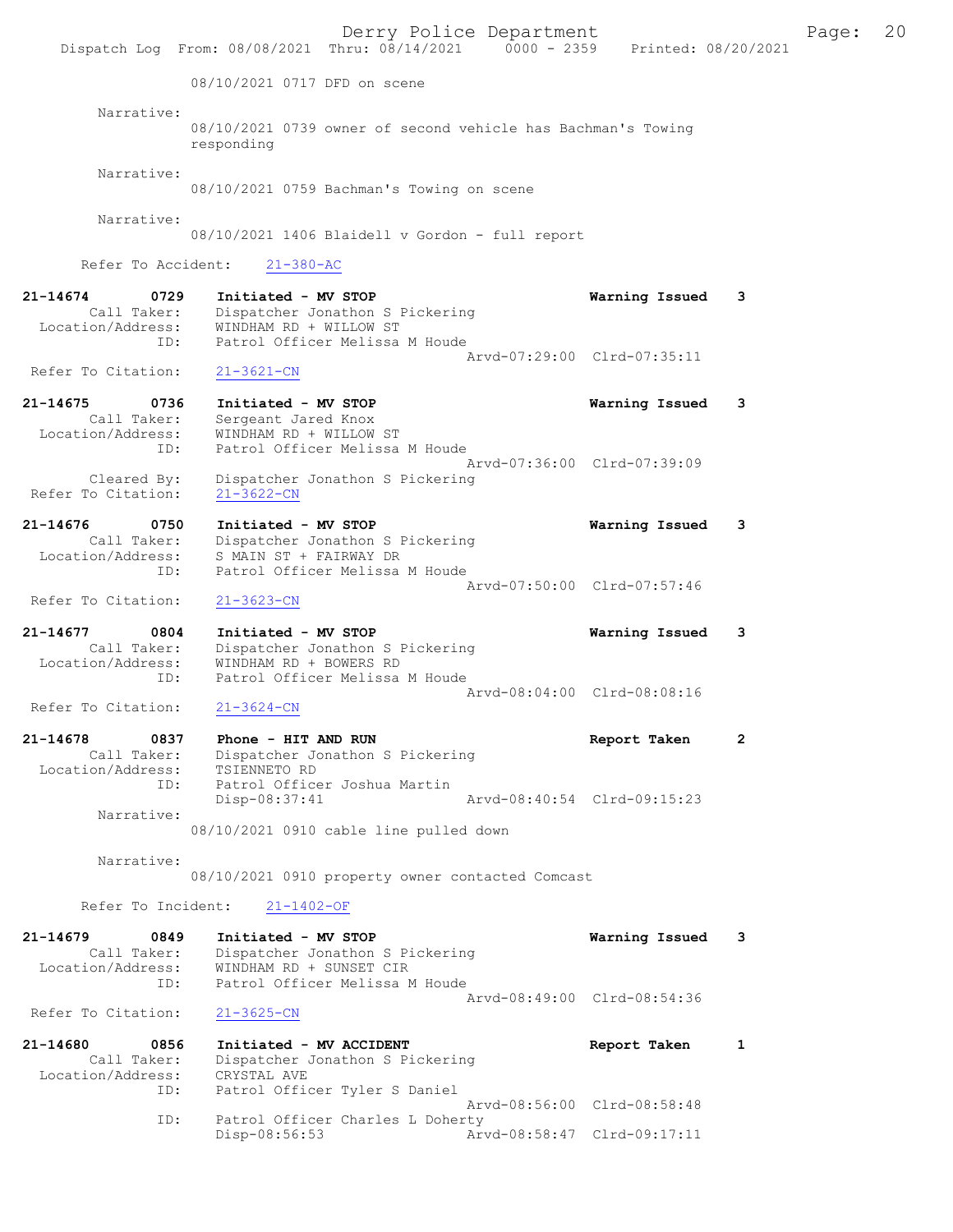Derry Police Department The Page: 21 Dispatch Log From: 08/08/2021 Thru: 08/14/2021 0000 - 2359 Printed: 08/20/2021 Narrative: 08/10/2021 0856 off with NH 336607 and NH 4444408 Narrative: 08/10/2021 0909 Mele v Kalkan-Savoy - full report Refer To Accident: 21-381-AC 21-14681 0904 Initiated - MV STOP Warning Issued 3 Call Taker: Dispatcher Jonathon S Pickering Location/Address: CRYSTAL AVE ID: Patrol Officer Melissa M Houde Arvd-09:04:00 Clrd-09:08:06<br>21-3626-CN Refer To Citation: 21-14682 0916 Initiated - SEXUAL OFFENDER REGISTRATION Services Rendered 1 Call Taker: Dispatcher Jonathon S Pickering Location/Address: [DY 2] MUNICIPAL DR<br>ID: Detective Scott A To Detective Scott A Tompkins Arvd-09:16:00 Clrd-09:17:06 21-14683 0922 Initiated - MV STOP Warning Issued 3<br>Call Taker: Dispatcher Jonathon S Pickering Dispatcher Jonathon S Pickering<br>WINDHAM RD Location/Address:<br>ID: Patrol Officer Melissa M Houde Arvd-09:22:00 Clrd-09:26:14<br>21-3627-CN Refer To Citation: 21-14684 0927 Phone - MEDICAL EMERGENCY Transported to Hospital 1 Call Taker: Dispatcher Jonathon S Pickering Location/Address: [DY 1198] BYPASS 28 ID: Patrol Officer Joshua Martin Disp-09:34:49 Arvd-09:41:08 Clrd-09:41:09 21-14685 0931 Radio - MV STOP Warning Issued 3 Call Taker: Sergeant Jared Knox Location/Address: KENDALL POND RD ID: Patrol Officer Melissa M Houde<br>Disp-09:31:54 Disp-09:31:54 Arvd-09:31:56 Clrd-09:32:54 Cleared By: Dispatcher Jonathon S Pickering 21-14686 0934 Phone - WELFARE CHECK Report Taken 2 Call Taker: Dispatcher Jonathon S Pickering Location/Address: GULF RD ID: Patrol Officer Awess Abdulkadir Disp-09:45:36 Arvd-09:53:45 Clrd-10:45:05<br>TD: Sergeant Jeffrey M Dawe Sergeant Jeffrey M Dawe<br>Disp-09:45:40 Arvd-10:01:12 Clrd-10:38:34 Refer To Incident: 21-1403-OF 21-14687 0951 Initiated - MV STOP Summons Issued 3 Call Taker: Dispatcher Jonathon S Pickering Location/Address: S MAIN ST + FAIRWAY DR Patrol Officer Melissa M Houde Arvd-09:51:00 Clrd-10:08:33 ID: Patrol Officer Charles L Doherty<br>Disp-10:01:09 Arv Disp-10:01:09 Arvd-10:01:10 Clrd-10:08:34 Refer To Citation: Refer To Summons: 21-769-AR 21-14688 1026 Phone - WELFARE CHECK Services Rendered 2 Call Taker: Dispatcher Jonathon S Pickering Location/Address: ess: LARAWAY CT<br>ID: Patrol Officer Timothy J Underhill<br>Disp-10:33:40 Arvd- Disp-10:33:40 Arvd-10:38:36 Clrd-11:18:33 ID: Patrol Officer Charles L Doherty<br>Disp-10:33:42 Arvd-10:38:36 Clrd-11:18:32 Disp-10:33:42 Arvd-10:38:36 Clrd-11:18:32 ID: Sergeant Jeffrey M Dawe Disp-10:48:14 Arvd-10:48:16 Clrd-11:18:34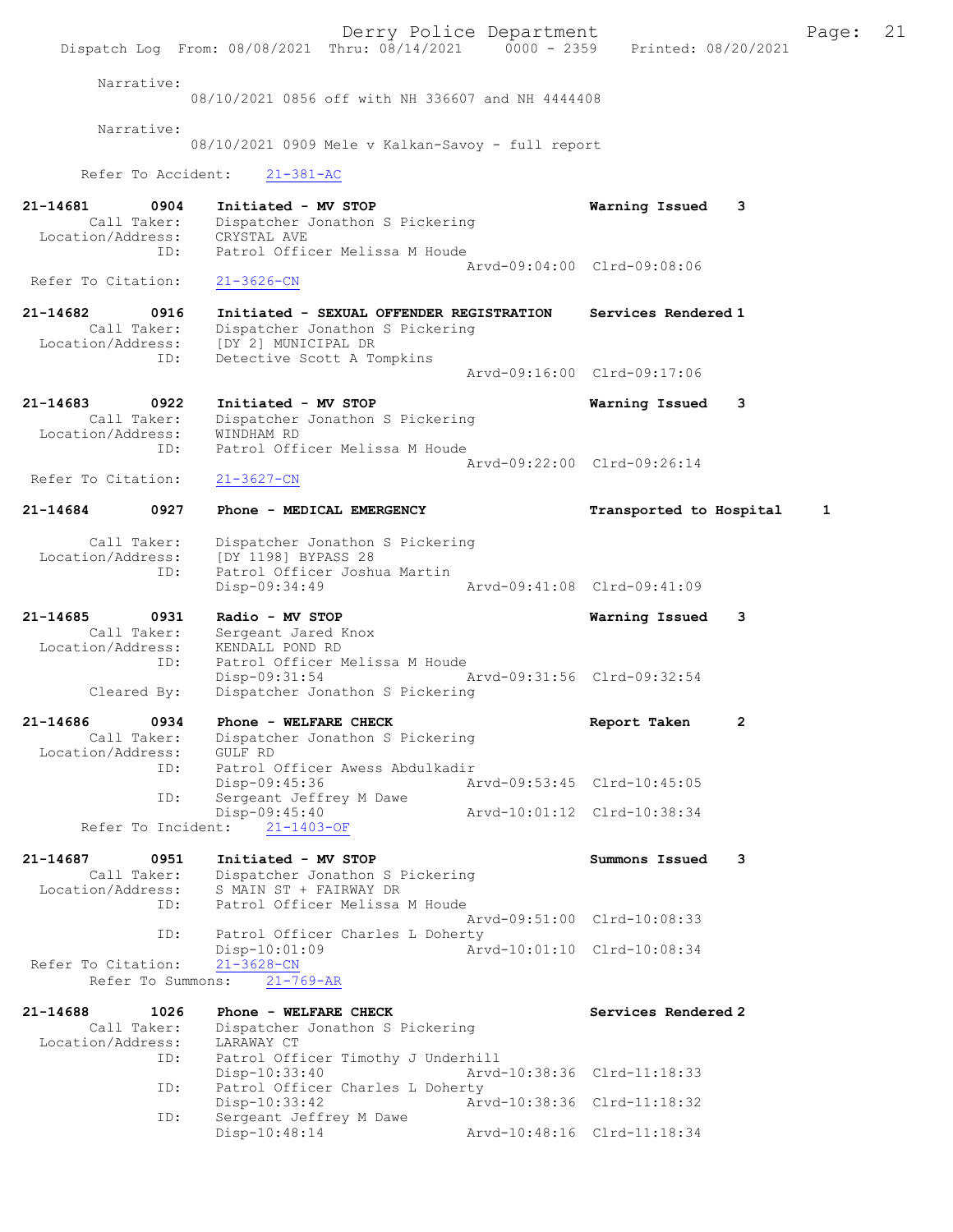Derry Police Department The Page: 22 Dispatch Log From: 08/08/2021 Thru: 08/14/2021 0000 - 2359 Printed: 08/20/2021 Narrative: 08/10/2021 1109 CLM on scene Narrative: 08/10/2021 1118 checked, no issues found Refer To Field Int: 21-2832-FI 21-14689 1032 Walk-In - ASSIST CITIZEN Services Rendered 3 Call Taker: Patrol Officer Kevin L Davies Location/Address: [DY 2] MUNICIPAL DR ID: Patrol Officer Kevin L Davies Disp-10:33:01<br>Disp-10:33:01<br>Arvd-10:33:04 Clrd-10:35:01 Refer To Field Int: 21-2843-FI 21-14690 1108 Phone - DOMESTIC DISTURBANCE Verbal in Nature 1 Call Taker: Dispatcher Jonathon S Pickering Location/Address: KENDALL POND RD ID: Patrol Officer Nicholas M Granville Disp-11:10:08 Arvd-11:13:03 Clrd-11:31:04 ID: Patrol Officer Joshua Martin Disp-11:10:11 Arvd-11:18:30 Clrd-11:31:05<br>ID: Sergeant Jeffrey M Dawe Sergeant Jeffrey M Dawe<br>Disp-11:23:09 Disp-11:23:09 Arvd-11:23:16 Clrd-11:31:04 Refer To Field Int: 21-2833-FI 21-14691 1133 Initiated - DISABLED MV Vehicle Moved 3 Call Taker: Dispatcher Jonathon S Pickering Location/Address: W BROADWAY + RAILROAD AVE ID: Sergeant Jeffrey M Dawe Arvd-11:33:00 Clrd-11:36:52 ID: Patrol Officer Timothy J Underhill Disp-11:33:48 Clrd-11:35:24 Narrative: 08/10/2021 1134 off with NH 371193 (TM) 21-14692 1218 Radio - DISABLED MV No Action Required 3 Call Taker: Dispatcher Jonathon S Pickering Location/Address: N MAIN ST ID: Patrol Officer Charles L Doherty Disp-12:19:25 Arvd-12:19:27 Clrd-12:24:15 21-14693 1229 Radio - MV STOP Warning Issued 3 Call Taker: Dispatcher Jonathon S Pickering Location/Address: BYPASS 28 + LINLEW DR ID: Patrol Officer Joshua Martin Disp-12:29:46 Arvd-12:29:47 Clrd-12:33:31 Refer To Citation: 21-3629-CN 21-14694 1343 Phone - DISTURBANCE 1 21-14694 Report Taken 1 Call Taker: Dispatcher Jonathon S Pickering Location/Address: TIGERTAIL CIR ID: Patrol Officer Timothy J Underhill<br>Disp-13:43:49 Arvd-Disp-13:43:49 Arvd-13:49:16 Clrd-14:18:22<br>ID: Patrol Officer Nicholas M Granville Patrol Officer Nicholas M Granville Disp-13:43:50 Arvd-13:45:44 Clrd-14:18:15 ID: Sergeant Jeffrey M Dawe Disp-13:55:11 Arvd-13:55:11 Clrd-14:09:25 Refer To Incident: 21-1404-OF 21-14695 1410 Phone - ERRATIC OPERATION Could Not Locate 2 Call Taker: Dispatcher Jonathon S Pickering Location/Address: W BROADWAY ID: Patrol Officer Charles L Doherty Disp-14:11:11 Arvd-14:15:04 Clrd-14:18:41<br>ID: Sergeant Jeffrey M Dawe ID: Sergeant Jeffrey M Dawe Disp-14:13:08 Arvd-14:13:10 Clrd-14:16:13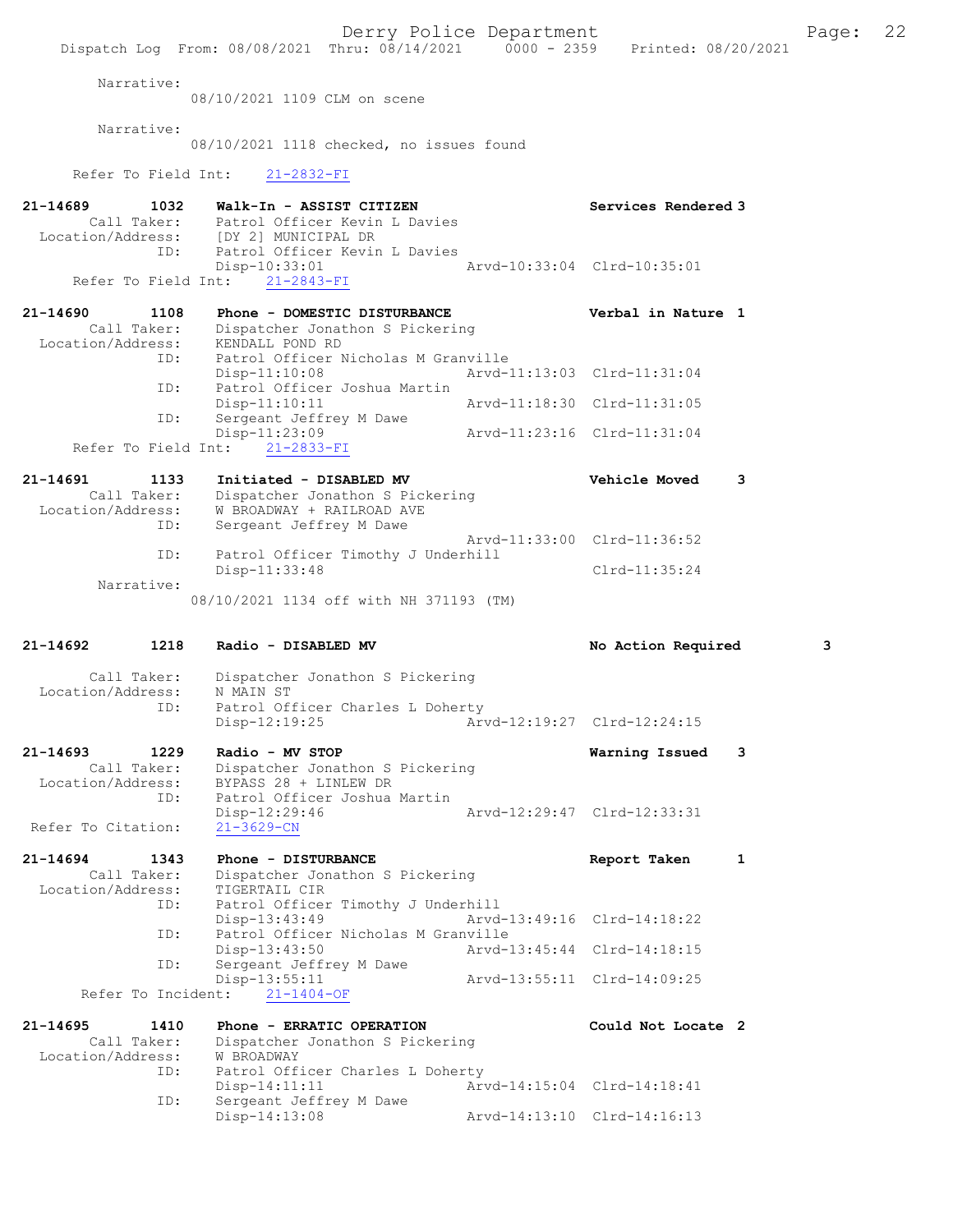| 21-14696                                             | 1454<br>Phone - ANIMAL COMPLAINT                                                                                 | Collected for Disposal      | 1              |
|------------------------------------------------------|------------------------------------------------------------------------------------------------------------------|-----------------------------|----------------|
| Call Taker:                                          | Dispatcher Jonathon S Pickering                                                                                  |                             |                |
| Location/Address:<br>ID:                             | HIGH ST<br>Patrol Officer Timothy J Underhill                                                                    |                             |                |
| Arrived By:<br>Cleared By:<br>Refer To Field Int:    | Disp-14:54:47<br>Dispatcher Christina L Power<br>Dispatcher Christina L Power<br>$21 - 2845 - FI$                | Arvd-15:07:51 Clrd-15:07:53 |                |
| 21-14697<br>Call Taker:<br>Location/Address:         | Initiated - TREE(S) DOWN<br>1527<br>Dispatcher Christina L Power<br>SCOBIE POND RD                               | Removed Hazard              | 1              |
| ID:                                                  | Sergeant Seth Plumer                                                                                             | Arvd-15:27:00 Clrd-15:38:13 |                |
| 1614<br>21-14698                                     | Phone - ASSIST OTHER AGENCY                                                                                      | Assistance Rendered         | 3              |
| Call Taker:<br>Location/Address:                     | Dispatcher Christina L Power<br>[DY 561] KILREA RD                                                               |                             |                |
| ID:                                                  | Patrol Officer Blake A Martineau<br>$Disp-16:17:59$                                                              | Arvd-16:23:01 Clrd-16:45:41 |                |
| $21 - 14699$<br>1641<br>Call Taker:                  | Initiated - FOLLOW-UP<br>Dispatcher Christina L Power                                                            | Cleared                     | $\overline{2}$ |
| Location/Address:<br>ID:                             | ROSE AVE<br>Patrol Officer Michael Carnazzo                                                                      | Arvd-16:41:00 Clrd-16:45:47 |                |
| 21-14700                                             | 1642<br>Walk-In - ASSIST CITIZEN                                                                                 | <b>ADVICE GIVEN</b>         | 3              |
| Call Taker:<br>Location/Address:<br>ID:              | Dispatcher Christina L Power<br>MUNICIPAL DR<br>Patrol Officer Kevin L Davies                                    |                             |                |
| Refer To Incident:                                   | $Disp-16:45:05$<br>$21 - 1405 - OF$                                                                              | Arvd-16:45:07 Clrd-16:59:46 |                |
| 21-14701<br>1646<br>Call Taker:<br>Location/Address: | Initiated - FOLLOW-UP<br>Dispatcher Christina L Power<br>FORDWAY ST                                              | Cleared                     | $\mathbf{2}$   |
| ID:                                                  | Patrol Officer Michael Carnazzo                                                                                  | Arvd-16:46:00 Clrd-16:59:39 |                |
| 21-14702<br>1717<br>Call Taker:<br>Location/Address: | Initiated - FOLLOW-UP<br>Dispatcher Christina L Power<br>FAIRWAY DR                                              | Cleared                     | $\overline{2}$ |
| ID:                                                  | Patrol Officer Joshua Martin                                                                                     | Arvd-17:17:00 Clrd-17:38:44 |                |
| ID:                                                  | Patrol Officer Blake A Martineau                                                                                 | Arvd-17:22:18 Clrd-17:22:22 |                |
| 21-14703<br>1722<br>Call Taker:                      | Initiated - FOLLOW-UP<br>Dispatcher Christina L Power                                                            | Cleared                     | $\overline{2}$ |
| Location/Address:<br>ID:                             | GULF RD<br>Patrol Officer Blake A Martineau                                                                      | Arvd-17:22:00 Clrd-17:31:31 |                |
| 21-14704<br>1738<br>Call Taker:<br>Location/Address: | Initiated - MV CHECK<br>Dispatcher Christina L Power<br>MANCHESTER RD                                            | Report Taken                | 1              |
| ID:<br>Cleared By:<br>ID:                            | Patrol Officer Joshua Martin<br>Patrol Officer Robert S Moore<br>Sergeant Seth Plumer                            | Arvd-17:38:00 Clrd-18:26:16 |                |
| Narrative:                                           | Disp-17:43:08                                                                                                    | Arvd-17:43:09 Clrd-18:19:28 |                |
|                                                      | 08/10/2021 1747 one in custody, charged with resisting<br>arrest.<br>Charlebois, Brett<br>homeless<br>dob 122592 |                             |                |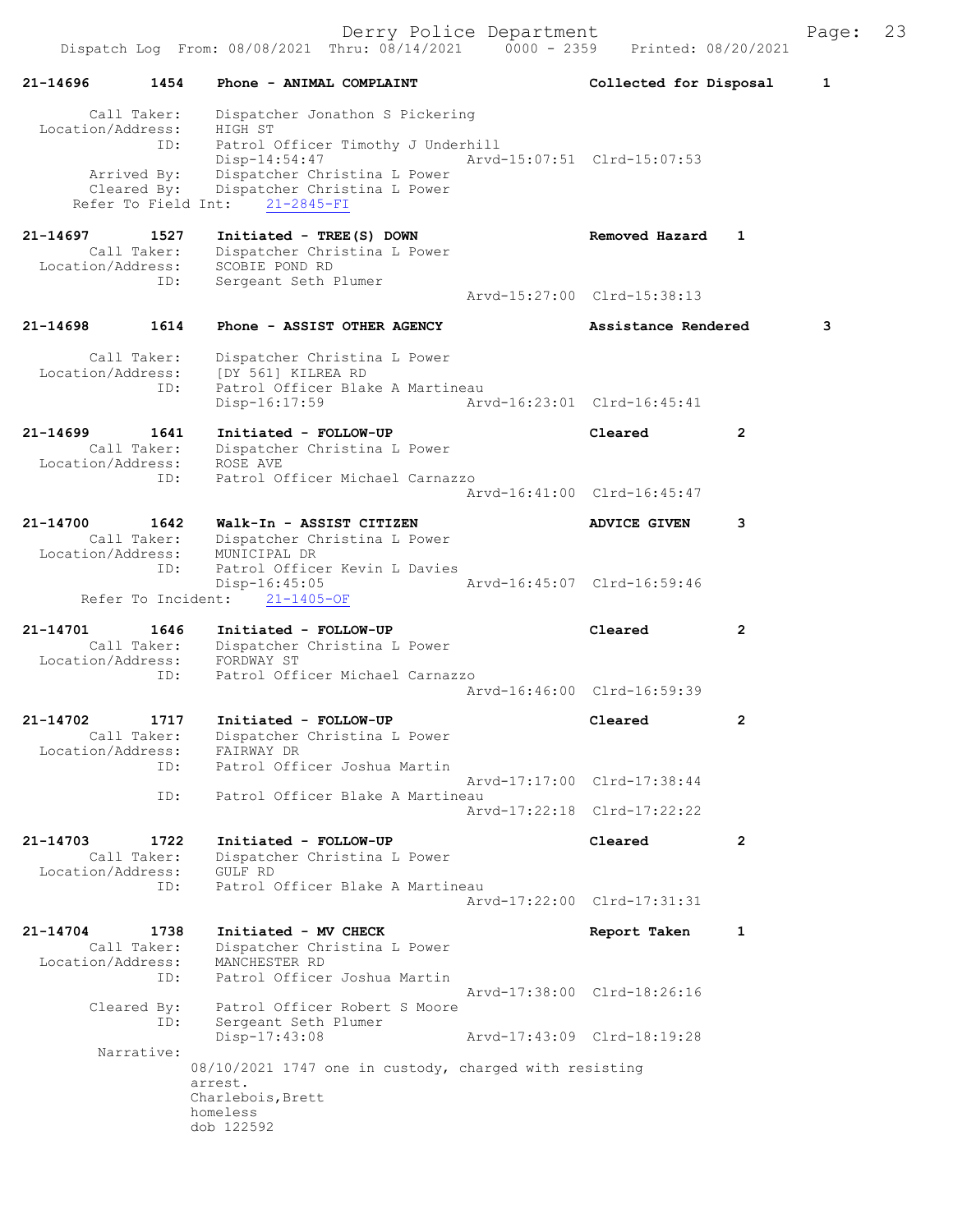Narrative: 08/10/2021 1750 enroute to PMC s/m 45698.7 Narrative: 08/10/2021 1758 off at PMC e/m 45700.7 Narrative: summons issued with a court date of 12/9. Released to PMC Refer To P/C: 21-771-AR 21-14705 1744 Phone - WARRANT ARREST Arrest(s) Made 2 Call Taker: Dispatcher Christina L Power<br>Location/Address: [MHT] MANCHESTER PD [MHT] MANCHESTER PD ESS. THILL HANDELLERS. THE PATROL Officer Charles L Doherty<br>Disp-17:46:20 Art Disp-17:46:20 Arvd-17:46:21 Clrd-19:41:15 Narrative: MPD has one in custody on a DPD warrant for theft Murphy, Thomas 169 Lawrence St Lawrence, MA dob 080284 Narrative: 08/10/2021 1822 one in custody, enroute to hq's s/m 31393.1 Narrative: 08/10/2021 1841 off at hq's e/m 31403.6 Narrative: 08/10/2021 1940 released on PR bail with a court date of 12/09 Refer To Arrest: 21-770-AR 21-14708 1801 Phone - HIT AND RUN Report Taken 2<br>Call Taker: Dispatcher Christina L Power Dispatcher Christina L Power<br>E BROADWAY Location/Address:<br>TD: Patrol Officer Michael Carnazzo<br>Disp-18:19:22 Ar 18:19:22 <br>21-1406-OF <br>21-1406-OF <br>21-1406-OF Refer To Incident: 21-14706 1802 Phone - OHRV COMPLAINT Gone on Arrival 1 Call Taker: Patrol Officer Robert S Moore Location/Address: WALNUT HILL RD ID: Patrol Officer Blake A Martineau<br>Disp-18:27:15 Mrvd-18:40:31 Clrd-18:53:26 Disp-18:27:15 Arvd-18:40:31 Clrd-18:53:26 Arrived By: Dispatcher Christina L Power Cleared By: Dispatcher Christina L Power

08/10/2021 1803 red/white dirt bike speeding up/down rd

Narrative:

| Location/Address: | Call Taker:<br>ID: | Dispatcher Christina L Power<br>ISLAND POND RD + DRAKE LN<br>Captain George R Feole |                             |  |
|-------------------|--------------------|-------------------------------------------------------------------------------------|-----------------------------|--|
|                   |                    |                                                                                     | Arvd-18:14:00 Clrd-18:19:06 |  |
| 21-14709          | 1930               | Initiated - FOLLOW-UP                                                               | Cleared                     |  |

 Call Taker: Dispatcher Christina L Power Location/Address: MUNICIPAL DR ID: Patrol Officer Blake A Martineau Arvd-19:30:00 Clrd-20:15:07

21-14710 2010 Phone - ALARM, BURGLAR <br>Call Taker: Dispatcher Christina L Power<br>-- Call Taker: Dispatcher Christina L Power Location/Address: [DY 2235] BIRCH ST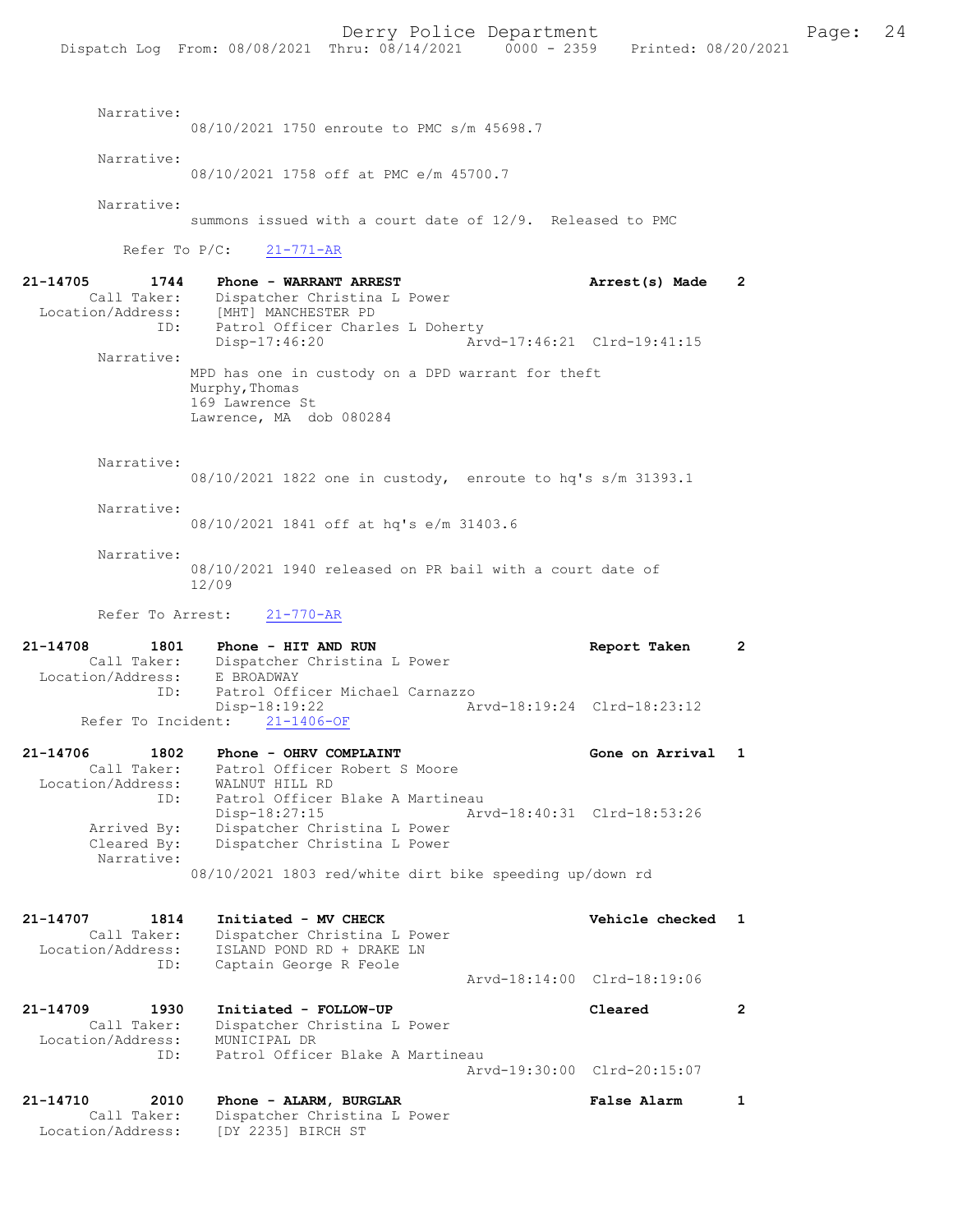Derry Police Department Fage: 25 Dispatch Log From: 08/08/2021 Thru: 08/14/2021 0000 - 2359 Printed: 08/20/2021 ID: Patrol Officer Blake A Martineau Disp-20:15:16 Clrd-20:19:53 ID: Patrol Officer Robert Corwin Disp-20:15:18 Arvd-20:19:50 Clrd-20:22:59 Narrative: checked and secure. Refer To Field Int: 21-2837-FI 21-14711 2152 Phone - COMPLAINT Gone on Arrival 3 Call Taker: Patrol Officer Robert S Moore Location/Address: RT 28 ID: Patrol Officer Blake A Martineau Disp-21:53:08 Arvd-21:55:43 Clrd-22:06:14 Arrived By: Dispatcher Christina L Power Cleared By: Dispatcher Christina L Power Narrative: 08/10/2021 2152 3 sccoters in area 21-14712 2311 Phone - ASSIST OTHER AGENCY Cleared 3 Call Taker: Patrol Officer Adam J Petkus Call Taker: Patrol Of:<br>Location/Address: BEACON ST ID: Patrol Officer Brendan S Holden<br>Disp-23:13:26 Arvd-23:18:06 Clrd-23:39:18 Disp-23:13:26 Arvd-23:18:06 Clrd-23:39:18 ID: Patrol Officer Robert Corwin Disp-23:13:29 Arvd-23:18:45 Clrd-23:39:18 ID: Sergeant Patrick H Dawson Disp-23:13:31 Arvd-23:18:13 Clrd-23:28:47 ID: Patrol Officer Collin Kennedy Disp-23:15:34 Clrd-23:17:18 Narrative: assist LPD 21-14713 2317 Phone - SUSPICIOUS ACTIVITY Gone on Arrival 2 Call Taker: Patrol Officer Adam J Petkus Location/Address: [DY 146] ASHLEIGH DR ID: Patrol Officer Collin Kennedy Disp-23:19:26 Arvd-23:22:59 Clrd-23:23:11 ID: Patrol Officer Ryan M Panaro Disp-23:19:33 Arvd-23:22:56 Clrd-23:23:11 Narrative: dark green buick parked by pharmacy 21-14714 2335 Initiated - MV CHECK SENT ON THEIR WAY 1 Call Taker: Patrol Officer Adam J Petkus Location/Address: [DY 3256] A ST ID: Patrol Officer Ryan M Panaro Arvd-23:35:00 Clrd-23:37:30 21-14715 2339 Initiated - MV CHECK SENT ON THEIR WAY 1 Call Taker: Patrol Officer Adam J Petkus Location/Address: ROLLINS ST ID: Patrol Officer Brendan S Holden Arvd-23:39:00 Clrd-23:43:35 21-14716 2340 Initiated - PROPERTY CHECK Cleared 2 Call Taker: Patrol Officer Adam J Petkus Location/Address: HUMPHREY RD ID: Patrol Officer Melissa M Houde Arvd-23:40:00 Clrd-23:41:46 21-14717 2349 Initiated - MV STOP Warning Issued 3 Call Taker: Patrol Officer Adam J Petkus Location/Address: S MAIN ST ID: Patrol Officer Collin Kennedy Arvd-23:49:00 Clrd-08/11/2021 @ 00:03:04 ID: Patrol Officer Melissa M Houde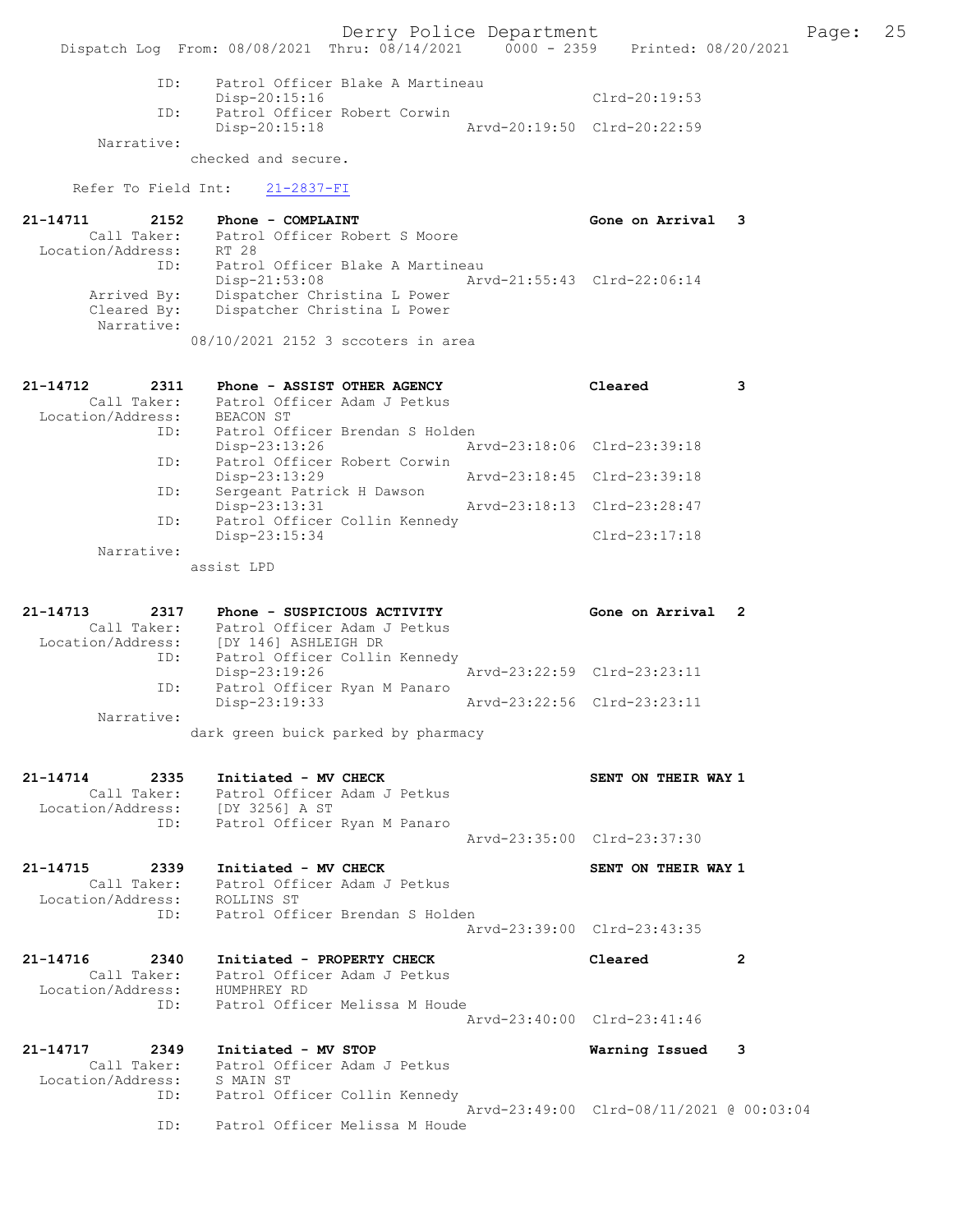Derry Police Department Page: 26 Dispatch Log From: 08/08/2021 Thru: 08/14/2021 0000 - 2359 Disp-23:51:15 Arvd-23:51:19 Clrd-08/11/2021 @ 00:02:03 ID: Sergeant Patrick H Dawson<br>Disp-23:51:57 Disp-23:51:57 Arvd-23:57:26 Clrd-08/11/2021 @ 00:03:04<br>ID: Patrol Officer Brendan S Holden ID: Patrol Officer Brendan S Holden Disp-23:55:00 <br>21-3630-CN<br>21-3630-CN Refer To Citation: Narrative: NH:4991251 Narrative: 08/10/2021 2357 LPD off on scene

Narrative:

08/11/2021 0000 LPD cleared the scene

#### For Date: 08/11/2021 - Wednesday

| 21-14718<br>0022<br>Call Taker:<br>Location/Address:                     | Initiated - PED CHECK<br>Patrol Officer Adam J Petkus<br>JEFFERSON ST + HILLSIDE AVE                                                                                                                                                                                                    | Cleared                     | $\overline{2}$ |
|--------------------------------------------------------------------------|-----------------------------------------------------------------------------------------------------------------------------------------------------------------------------------------------------------------------------------------------------------------------------------------|-----------------------------|----------------|
| ID:                                                                      | Patrol Officer Brendan S Holden                                                                                                                                                                                                                                                         | Arvd-00:22:00 Clrd-00:26:16 |                |
| ID:<br>Refer To Incident:                                                | Patrol Officer Melissa M Houde<br>$Disp-00:23:15$<br>$21 - 1407 - OF$                                                                                                                                                                                                                   | Arvd-00:23:17 Clrd-00:25:31 |                |
| 21-14719<br>0033<br>Call Taker:<br>Location/Address:                     | Initiated - PED CHECK<br>Patrol Officer Adam J Petkus<br>CRYSTAL AVE                                                                                                                                                                                                                    | Arrest(s) Made              | $\mathbf{2}$   |
| ID:                                                                      | Patrol Officer Collin Kennedy                                                                                                                                                                                                                                                           | Arvd-00:33:00 Clrd-02:32:53 |                |
| ID:                                                                      | Patrol Officer Brendan S Holden<br>Disp-00:35:31                                                                                                                                                                                                                                        | Arvd-00:35:34 Clrd-01:10:29 |                |
| ID:                                                                      | Sergeant Patrick H Dawson<br>$Disp-01:00:47$                                                                                                                                                                                                                                            | Arvd-01:00:49 Clrd-01:07:33 |                |
| ID:                                                                      | Patrol Officer Melissa M Houde<br>$Disp-01:01:50$                                                                                                                                                                                                                                       | Arvd-01:02:11 Clrd-01:07:30 |                |
| Narrative:<br>Narrative:<br>Narrative:<br>Narrative:<br>Refer To $P/C$ : | 08/11/2021 0107<br>S7 advises one in custody for PC at this time<br>139 en route to DPD HQ w/ one female, s/m 45728.8<br>08/11/2021 0109<br>139 off at HQ 45729.7<br>08/11/2021 0128<br>en route to RCHOC s/m 45729.7<br>08/11/2021 0155<br>off at RCHOC e/m 45751.2<br>$21 - 772 - AR$ |                             |                |
| $21 - 14720$<br>0225<br>Call Taker:<br>Location/Address:                 | Phone - ASSIST OTHER AGENCY<br>Patrol Officer Adam J Petkus<br>E BROADWAY                                                                                                                                                                                                               | Cleared                     | 3              |
| ID:                                                                      | Patrol Officer Brendan S Holden<br>Disp-02:26:57                                                                                                                                                                                                                                        | Arvd-02:30:16 Clrd-02:48:26 |                |
| ID:                                                                      | Sergeant Patrick H Dawson<br>Disp-02:28:02                                                                                                                                                                                                                                              | Arvd-02:30:34 Clrd-02:48:26 |                |
| Narrative:                                                               | water in the laundry room, fire panel beeping                                                                                                                                                                                                                                           |                             |                |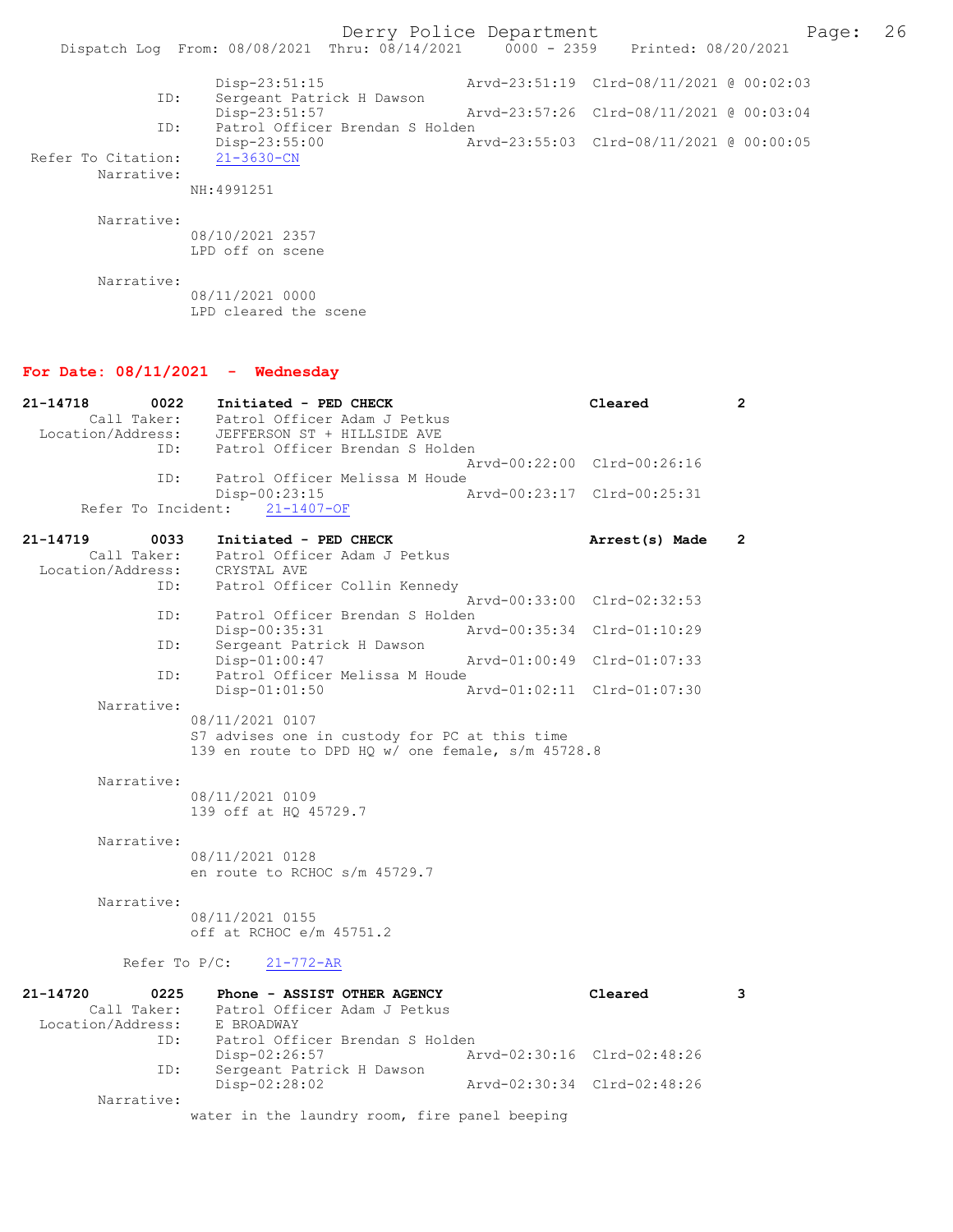Refer To Field Int: 21-2856-FI

| 21-14721<br>0248<br>Call Taker:<br>Location/Address: BIRCH ST | Initiated - MV STOP<br>Patrol Officer Adam J Petkus                                                                                                                       | Arrest(s) Made          | 3 |
|---------------------------------------------------------------|---------------------------------------------------------------------------------------------------------------------------------------------------------------------------|-------------------------|---|
| ID:<br>Narrative:                                             | Patrol Officer Melissa M Houde<br>Arvd-02:48:00 Clrd-03:27:00                                                                                                             |                         |   |
|                                                               | 08/11/2021 0258<br>Birch St. Collision notified and responding                                                                                                            |                         |   |
| Narrative:                                                    | 08/11/2021 0259<br>Summons issued for op after suspension and suspended<br>registration to:<br>Kaitlin Mathews (DOB: 7/5/94)<br>265 Lowell St. #1<br>Manchester, NH 03104 |                         |   |
| Narrative:                                                    | 08/11/2021 0318<br>Birch St. Collision on scene                                                                                                                           |                         |   |
| Refer To Summons:                                             | $21 - 773 - AR$                                                                                                                                                           |                         |   |
| 21-14722<br>0420<br>Location/Address: BIRCH ST                | Initiated - PED CHECK<br>Call Taker: Patrol Officer Adam J Petkus                                                                                                         | SENT ON THEIR WAY 2     |   |
| ID:<br>ID:                                                    | Patrol Officer Melissa M Houde<br>Arvd-04:20:00 Clrd-04:29:10<br>Patrol Officer Brendan S Holden                                                                          |                         |   |
| Refer To Field Int:                                           | $Disp-04:21:04$<br>Arvd-04:21:07 Clrd-04:29:10<br>$21 - 2855 - FI$                                                                                                        |                         |   |
| 21-14723<br>0504                                              | 911 - ASSIST CITIZEN                                                                                                                                                      | Transported to Hospital | 3 |
| Call Taker:<br>Location/Address:                              | Patrol Officer Adam J Petkus<br>[DY 2258] E BROADWAY                                                                                                                      |                         |   |
| ID:                                                           | Patrol Officer Brendan S Holden<br>$Disp-05:05:01$<br>Arvd-05:07:00 Clrd-05:31:21                                                                                         |                         |   |
| ID:<br>ID:                                                    | Patrol Officer Melissa M Houde<br>$Disp-05:05:03$<br>Arvd-05:06:56 Clrd-05:31:21<br>Patrol Officer Ryan M Panaro                                                          |                         |   |
| ID:                                                           | Disp-05:07:03<br>Arvd-05:07:06 Clrd-05:11:57<br>Sergeant Patrick H Dawson                                                                                                 |                         |   |
| ID:                                                           | Disp-05:07:08<br>Arvd-05:07:14 Clrd-05:31:21<br>Patrol Officer Collin Kennedy                                                                                             |                         |   |
| Narrative:                                                    | Disp-05:08:01<br>Arvd-05:08:04 Clrd-05:11:54                                                                                                                              |                         |   |
|                                                               | 08/11/2021 0514<br>Voluntary transport to PMC s/m 24273.5                                                                                                                 |                         |   |
| Narrative:                                                    | 08/11/2021 0517<br>Off at PMC e/m 24274.4                                                                                                                                 |                         |   |
|                                                               | Refer To Field Int: 21-2839-FI                                                                                                                                            |                         |   |
| 21-14724<br>0704                                              | Phone - ASSIST OTHER AGENCY                                                                                                                                               | Assistance Rendered     | 3 |
| Call Taker:<br>Location/Address:<br>ID:                       | Dispatcher Jonathon S Pickering<br>[DY 2157] E BROADWAY<br>Patrol Officer Nicholas M Granville<br>$Disp-07:04:27$<br>Arvd-07:07:07 Clrd-07:14:43                          |                         |   |
| Narrative:                                                    | 08/11/2021 0707 MV lockout, off with DFD                                                                                                                                  |                         |   |
| 21-14725<br>0728<br>Call Taker:                               | Initiated - MV STOP<br>Dispatcher Jonathon S Pickering                                                                                                                    | Summons Issued          | 3 |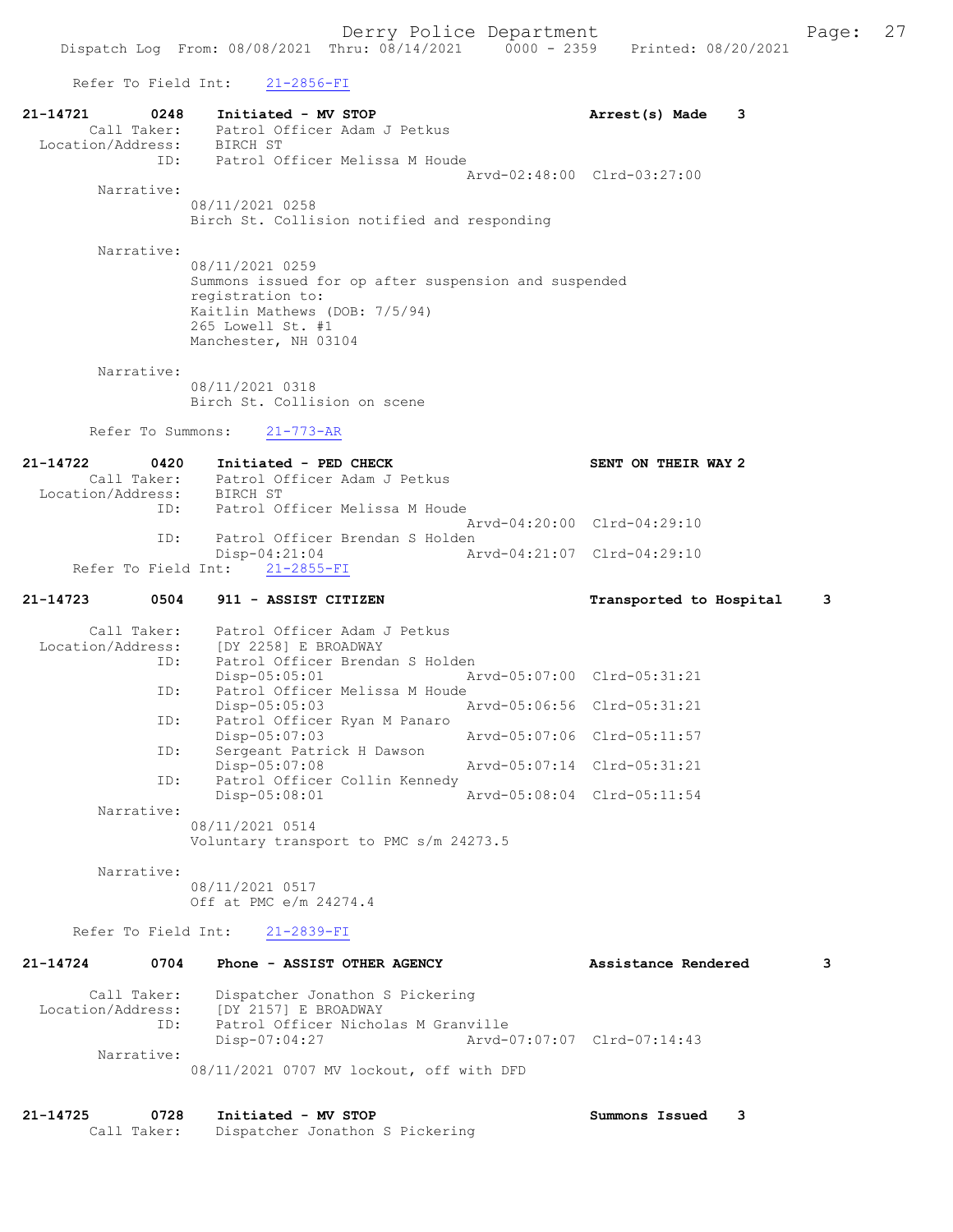|                                              |                            | Derry Police Department<br>Dispatch Log From: 08/08/2021 Thru: 08/14/2021 0000 - 2359 Printed: 08/20/2021              |                                            | Page:          | 28 |
|----------------------------------------------|----------------------------|------------------------------------------------------------------------------------------------------------------------|--------------------------------------------|----------------|----|
| Location/Address:                            | ID:                        | HAMPSTEAD RD + MEADOWBROOK RD<br>Patrol Officer Nikita Tomnyuk                                                         |                                            |                |    |
| Refer To Citation:                           |                            | $21 - 816 - 000052$                                                                                                    | Arvd-07:28:00 Clrd-07:38:55                |                |    |
| 21-14726<br>Location/Address:                | 0736<br>Call Taker:<br>ID: | Initiated - MV STOP<br>Dispatcher Jonathon S Pickering<br>S MAIN ST<br>Patrol Officer Awess Abdulkadir                 | Warning Issued<br>3                        |                |    |
| Refer To Citation:                           |                            | $21 - 3631 - CN$                                                                                                       | Arvd-07:36:00 Clrd-07:46:09                |                |    |
| 21-14727                                     | 0738                       | Initiated - FOLLOW-UP                                                                                                  | No Action Required                         | $\overline{2}$ |    |
| Call Taker:<br>Location/Address:             | ID:                        | Dispatcher Jonathon S Pickering<br>SOUTH AVE<br>Patrol Officer Nicholas M Granville                                    | Arvd-07:38:00 Clrd-07:46:15                |                |    |
| 21-14728                                     | 0752                       | Initiated - FOLLOW-UP                                                                                                  | No Action Required                         | $\overline{2}$ |    |
| Call Taker:<br>Location/Address:             | ID:                        | Dispatcher Jonathon S Pickering<br>FAIRWAY DR<br>Patrol Officer James M McClafferty                                    | Arvd-07:52:00 Clrd-08:03:05                |                |    |
| 21-14729<br>Location/Address:                | 0755<br>Call Taker:        | Initiated - MV STOP<br>Dispatcher Jonathon S Pickering<br>BOWERS RD                                                    | Warning Issued<br>3                        |                |    |
| Refer To Citation:                           | ID:                        | Patrol Officer Awess Abdulkadir<br>$21 - 3632 - CN$                                                                    | Arvd-07:55:00 Clrd-08:03:35                |                |    |
| 21-14730<br>Location/Address:                | 0757<br>Call Taker:<br>ID: | Initiated - MV STOP<br>Dispatcher Jonathon S Pickering<br>N MAIN ST<br>Patrol Officer Nikita Tomnyuk                   | Warning Issued<br>3                        |                |    |
| Refer To Citation:                           |                            | $21 - 3633 - CN$                                                                                                       | Arvd-07:57:00 Clrd-08:03:00                |                |    |
| 21-14731<br>Call Taker:<br>Location/Address: | 0803<br>ID:                | Initiated - SUBPOENA DELIVERY<br>Dispatcher Jonathon S Pickering<br>DIAMOND DR<br>Patrol Officer Nicholas M Granville  | 1<br>Not Served                            |                |    |
|                                              |                            |                                                                                                                        | Arvd-08:03:00 Clrd-08:09:28                |                |    |
| 21-14732<br>Location/Address:                | 0815<br>Call Taker:        | Initiated - SUBPOENA DELIVERY<br>Dispatcher Jonathon S Pickering<br>KRISTIN DR                                         | Not Served<br>1                            |                |    |
|                                              | ID:                        | Patrol Officer Nikita Tomnyuk                                                                                          | Arvd-08:15:00 Clrd-08:21:09                |                |    |
| 21-14733<br>Location/Address:                | 0821<br>Call Taker:<br>ID: | Initiated - SUBPOENA DELIVERY<br>Dispatcher Jonathon S Pickering<br>TSIENNETO RD<br>Patrol Officer James M McClafferty | Not Served<br>1                            |                |    |
|                                              |                            |                                                                                                                        | Arvd-08:21:00 Clrd-08:28:19                |                |    |
| 21-14734<br>Location/Address:                | 0827<br>Call Taker:<br>ID: | Initiated - SUBPOENA DELIVERY<br>Dispatcher Jonathon S Pickering<br>LINWOOD AVE<br>Patrol Officer Nicholas M Granville | 1<br>Served<br>Arvd-08:27:00 Clrd-08:31:36 |                |    |
| 21-14735                                     | 0849                       | Initiated - MV STOP                                                                                                    | 3                                          |                |    |
| Location/Address:                            | Call Taker:<br>ID:         | Dispatcher Jonathon S Pickering<br>CRYSTAL AVE<br>Patrol Officer Awess Abdulkadir                                      | Warning Issued                             |                |    |
| Refer To Citation:                           |                            | $21 - 3634 - CN$                                                                                                       | Arvd-08:49:00 Clrd-08:56:15                |                |    |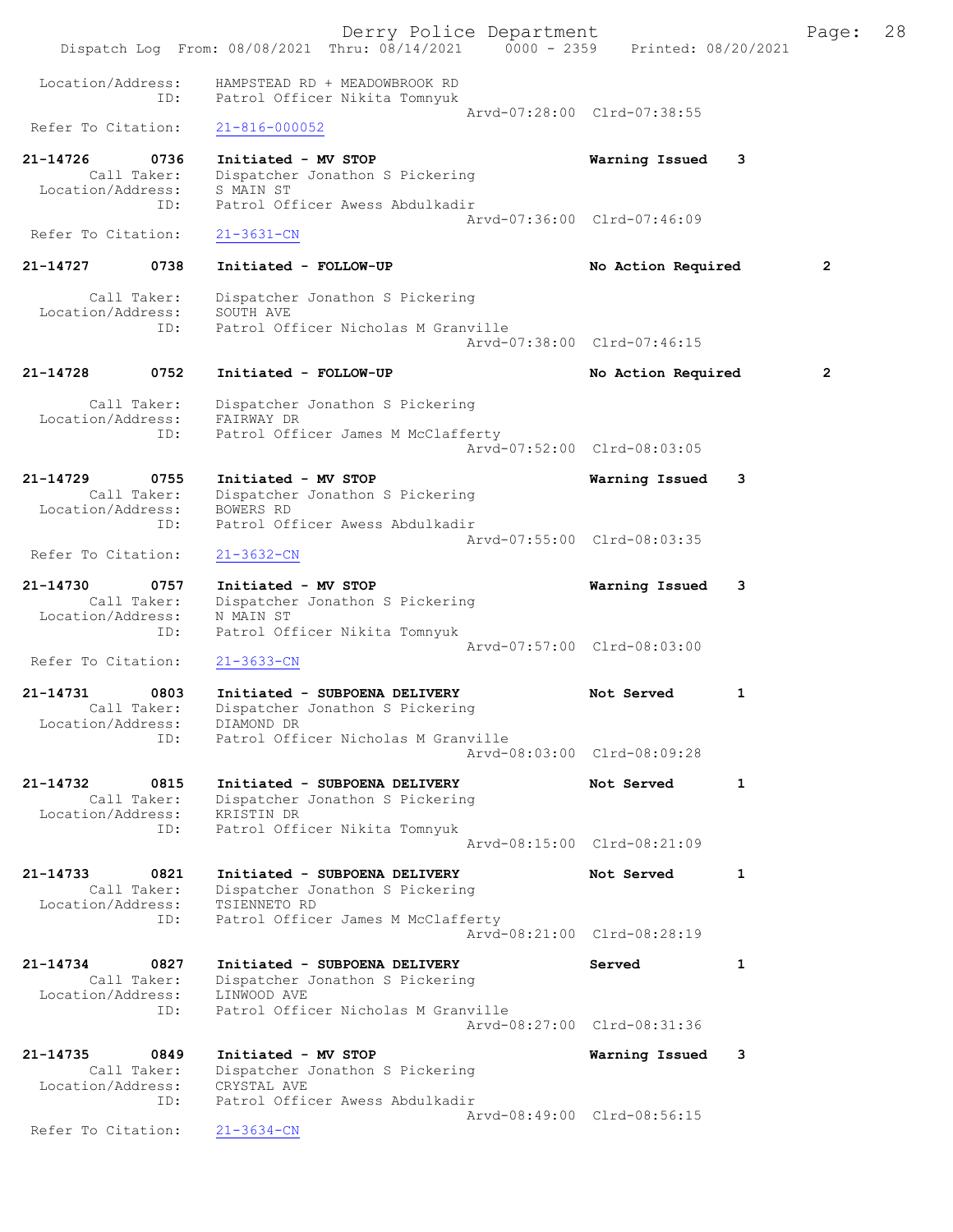|                              | Derry Police Department<br>Dispatch Log From: 08/08/2021 Thru: 08/14/2021 0000 - 2359 Printed: 08/20/2021 |                             |                     | Page: | 29 |
|------------------------------|-----------------------------------------------------------------------------------------------------------|-----------------------------|---------------------|-------|----|
| 21-14736 0950<br>Call Taker: | Initiated - FOLLOW-UP<br>Dispatcher Jonathon S Pickering                                                  |                             | Services Rendered 2 |       |    |
| Location/Address: FAIRWAY DR |                                                                                                           |                             |                     |       |    |
| ID:                          | Patrol Officer Nikita Tomnyuk                                                                             |                             |                     |       |    |
|                              |                                                                                                           | Aryd-09:50:00 Clrd-09:59:21 |                     |       |    |
| 21-14737<br>0957             | Phone - SUSPICIOUS ACTIVITY                                                                               |                             | Gone on Arrival 2   |       |    |
| Call Taker:                  | Dispatcher Jonathon S Pickering                                                                           |                             |                     |       |    |
| Location/Address:            | STARK RD                                                                                                  |                             |                     |       |    |
| ID:                          | Patrol Officer Awess Abdulkadir                                                                           |                             |                     |       |    |
|                              | Disp-09:59:20                                                                                             | Arvd-10:03:35 Clrd-10:16:56 |                     |       |    |
| ID:                          | Patrol Officer Nikita Tomnyuk                                                                             |                             |                     |       |    |
|                              | Disp-09:59:25                                                                                             | Arvd-10:03:35 Clrd-10:16:56 |                     |       |    |
| Narrative:                   |                                                                                                           |                             |                     |       |    |
|                              | 08/11/2021 0959 suspicious person in the area on a scooter                                                |                             |                     |       |    |
|                              |                                                                                                           |                             |                     |       |    |
| 21-14738                     | 1016 Phone - ANIMAL COMPLAINT                                                                             |                             | Could Not Locate 1  |       |    |
| Call Taker:                  | Dispatcher Jonathon S Pickering                                                                           |                             |                     |       |    |
| Location/Address:            | FORDWAY ST                                                                                                |                             |                     |       |    |
| ID:                          | Patrol Officer Nicholas M Granville                                                                       |                             |                     |       |    |
|                              | Disp-10:16:53 Arvd-10:19:22 Clrd-10:24:03                                                                 |                             |                     |       |    |
| Narrative:                   |                                                                                                           |                             |                     |       |    |
|                              | 08/11/2021 1016 struck raccoon                                                                            |                             |                     |       |    |
|                              |                                                                                                           |                             |                     |       |    |

| 21-14739          | 1017               | Initiated - FOLLOW-UP                                                                           | No Action Required           | $\overline{2}$ |
|-------------------|--------------------|-------------------------------------------------------------------------------------------------|------------------------------|----------------|
| Location/Address: | Call Taker:<br>ID: | Dispatcher Jonathon S Pickering<br>[DY 3203] ASHLEIGH DR<br>Patrol Officer Scott M Beegan       |                              |                |
|                   |                    |                                                                                                 | Arvd-10:17:00 Clrd-10:21:06  |                |
| 21-14740          | 1020               | Phone - ASSIST OTHER AGENCY                                                                     | Cancelled Prior to Arrival 3 |                |
| Location/Address: | Call Taker:<br>ID: | Dispatcher Jonathon S Pickering<br>BIRCH ST<br>Patrol Officer Scott M Beegan<br>$Disp-10:21:14$ | $Clrd-10:23:11$              |                |
| 21-14741          | 1024               | Phone - ASSIST OTHER AGENCY                                                                     | Assistance Rendered          | 3              |
| Location/Address: | Call Taker:<br>ID: | Dispatcher Jonathon S Pickering<br>E BROADWAY<br>Patrol Officer Nicholas M Granville            |                              |                |
|                   | ID:                | Arvd-10:29:10 Clrd-10:33:43<br>Disp-10:24:26<br>Patrol Officer Scott M Beegan                   |                              |                |

Disp-10:24:31 Clrd-10:33:40 21-14742 1058 Phone - FOLLOW-UP Call Taker: Dispatcher Jonathon S Pickering Services Rendered 2 Dispatcher Jonathon S Pickering<br>REDFIELD CIR Location/Address: ID: Patrol Officer Awess Abdulkadir Disp-11:07:16 <br>
Disp-11:07:16 <br>
Dispose arvd-11:10:44 Clrd-11:25:21<br>
Dispose are all property M Dawe Sergeant Jeffrey M Dawe<br>Disp-11:07:20 Disp-11:07:20 Arvd-11:10:45 Clrd-11:25:24<br>ID: Detective Sergeant Ryan O'Rourke Detective Sergeant Ryan O'Rourke<br>Disp-11:07:24 Disp-11:07:24 Clrd-11:25:26 ID: Detective Scott A Tompkins Disp-11:07:25<br>ID: Detective Victoria M Kidd<br>Disposition of the Clrd-11:25:26 Detective Victoria M Kidd Disp-11:08:03 Clrd-11:25:26 21-14743 1146 Initiated - MV STOP **Warning Issued 3**<br>Call Taker: Dispatcher Jonathon S Pickering Dispatcher Jonathon S Pickering Location/Address: CHESTER RD + TSIENNETO RD<br>ID: Patrol Officer Nikita Tomm Patrol Officer Nikita Tomnyuk Arvd-11:46:00 Clrd-11:52:02<br>21-3635-CN Refer To Citation:

Patrol Officer Scott M Beegan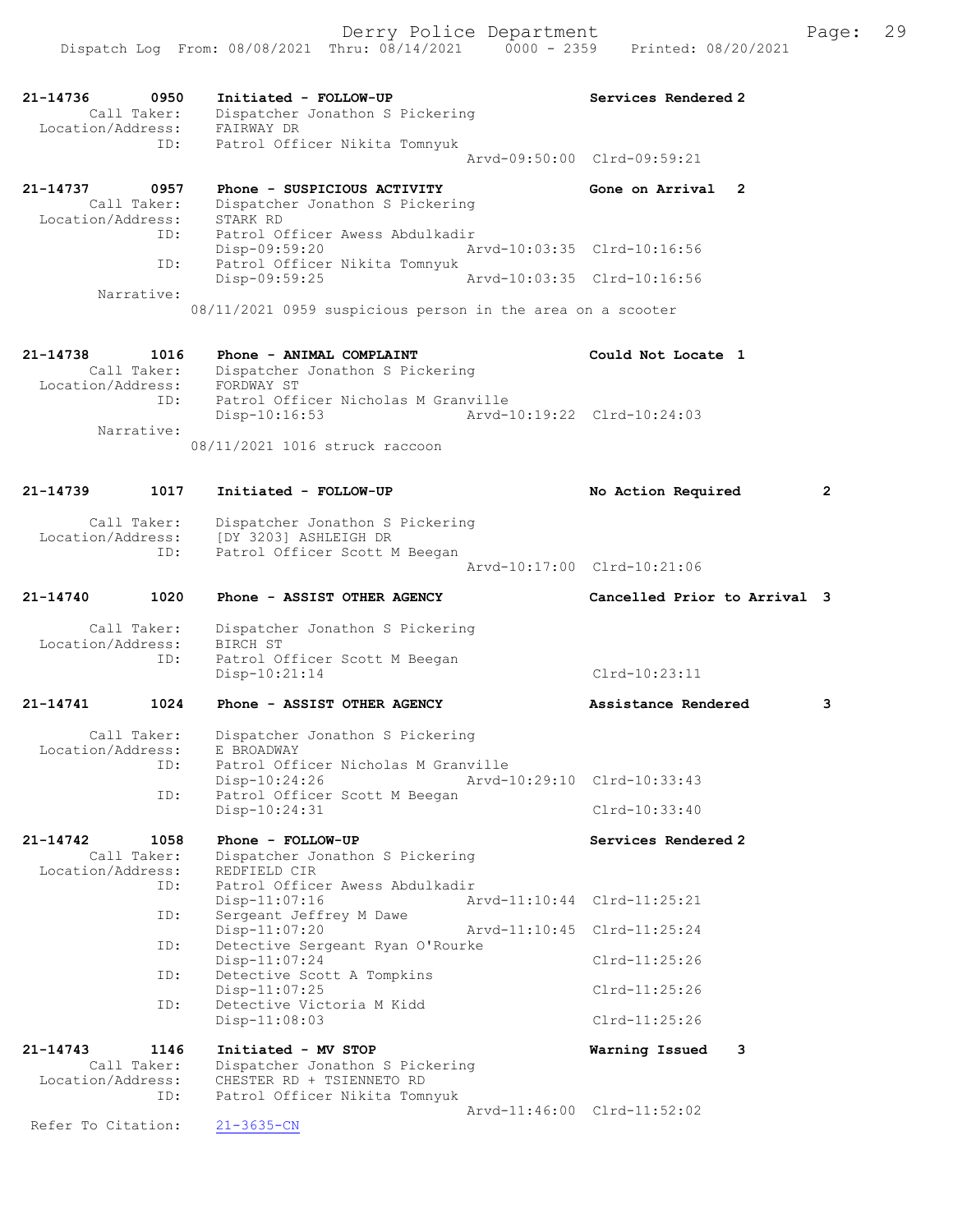|                               |                            | Dispatch Log From: 08/08/2021 Thru: 08/14/2021<br>$0000 - 2359$                                                                      | Printed: 08/20/2021                 |                |
|-------------------------------|----------------------------|--------------------------------------------------------------------------------------------------------------------------------------|-------------------------------------|----------------|
| 21-14744                      | 1147<br>Call Taker:<br>ID: | Initiated - FOLLOW-UP<br>Dispatcher Jonathon S Pickering<br>Location/Address: [DY 129] COURTHOUSE LN<br>Detective Victoria M Kidd    | Services Rendered 2                 |                |
|                               |                            |                                                                                                                                      | Arvd-11:47:00 Clrd-11:55:31         |                |
| 21-14745                      | 1158<br>Call Taker:<br>ID: | Initiated - MV CHECK<br>Dispatcher Jonathon S Pickering<br>Location/Address: [DY 3681] HAMPSTEAD RD<br>Patrol Officer Nikita Tomnyuk | Services Rendered 1                 |                |
|                               | Refer To Field Int:        | $21 - 2849 - FI$                                                                                                                     | Arvd-11:58:00 Clrd-12:03:12         |                |
| 21-14746                      | 1204                       | Phone - DISTURBANCE                                                                                                                  | $\mathbf{1}$<br><b>ADVICE GIVEN</b> |                |
| Location/Address:             | Call Taker:<br>ID:         | Dispatcher Jonathon S Pickering<br>ISLAND POND RD<br>Patrol Officer Awess Abdulkadir                                                 |                                     |                |
|                               | ID:                        | Disp-12:04:12<br>Patrol Officer Nikita Tomnyuk                                                                                       | Arvd-12:08:10 Clrd-12:37:08         |                |
|                               |                            | $Disp-12:04:12$<br>Patrol Officer Scott M Beegan                                                                                     | $Clrd-12:04:27$                     |                |
|                               | ID:                        | Disp-12:04:28<br>Refer To Field Int: 21-2883-FI                                                                                      | Arvd-12:10:59 Clrd-12:37:11         |                |
| $21 - 14747$                  | 1247                       | Phone - ILLEGAL DUMPING/LITTERING<br>Call Taker: Dispatcher Jonathon S Pickering<br>Location/Address: E BROADWAY                     | Report Taken<br>$\mathbf{2}$        |                |
|                               | ID:                        | Patrol Officer Nicholas M Granville<br>$Disp-12:47:37$<br>Refer To Incident:<br>$21 - 1409 - OF$                                     | Arvd-13:04:14 Clrd-13:04:14         |                |
| 21-14748<br>Location/Address: | 1305<br>Call Taker:        | Initiated - MV REPO<br>Dispatcher Jonathon S Pickering<br>SCOBIE POND RD                                                             | Vehicle Towed<br>$\mathbf{1}$       |                |
|                               | ID:                        | Dispatcher Jonathon S Pickering                                                                                                      | Arvd-13:05:00 Clrd-13:07:09         |                |
|                               | Narrative:                 | 08/11/2021 1305 2018 Cadillac Escalade color white - owner<br>unaware                                                                |                                     |                |
| 21-14749                      | 1309                       | Initiated - FOLLOW-UP                                                                                                                | No Action Required                  | 2              |
| Location/Address:             | Call Taker:<br>ID:         | Dispatcher Jonathon S Pickering<br>E BROADWAY<br>Patrol Officer Nicholas M Granville                                                 |                                     |                |
|                               |                            |                                                                                                                                      | Arvd-13:09:00 Clrd-13:15:31         |                |
| 21-14750                      | 1315                       | Initiated - FOLLOW-UP                                                                                                                | No Action Required                  | $\overline{2}$ |
| Location/Address:             | Call Taker:                | Dispatcher Jonathon S Pickering<br>ASHLEIGH DR                                                                                       |                                     |                |
|                               | ID:                        | Patrol Officer James M McClafferty                                                                                                   | Arvd-13:15:00 Clrd-13:43:05         |                |
| 21-14751<br>Location/Address: | 1323<br>Call Taker:<br>ID: | Initiated - DOWN WIRE<br>Dispatcher Jonathon S Pickering<br>BIRCH ST + WILSON AVE<br>Patrol Officer Nicholas M Granville             | Services Rendered 2                 |                |
|                               | Narrative:                 | 08/11/2021 1339 cable line removed from roadway, cable<br>company notified                                                           | Arvd-13:23:00 Clrd-13:39:43         |                |
| 21-14752                      | 1341<br>Call Taker:        | Phone - MV ACCIDENT<br>Dispatcher Jonathon S Pickering                                                                               | Services Rendered 1                 |                |

Location/Address: [DY 151] E BROADWAY

ID: Patrol Officer Nicholas M Granville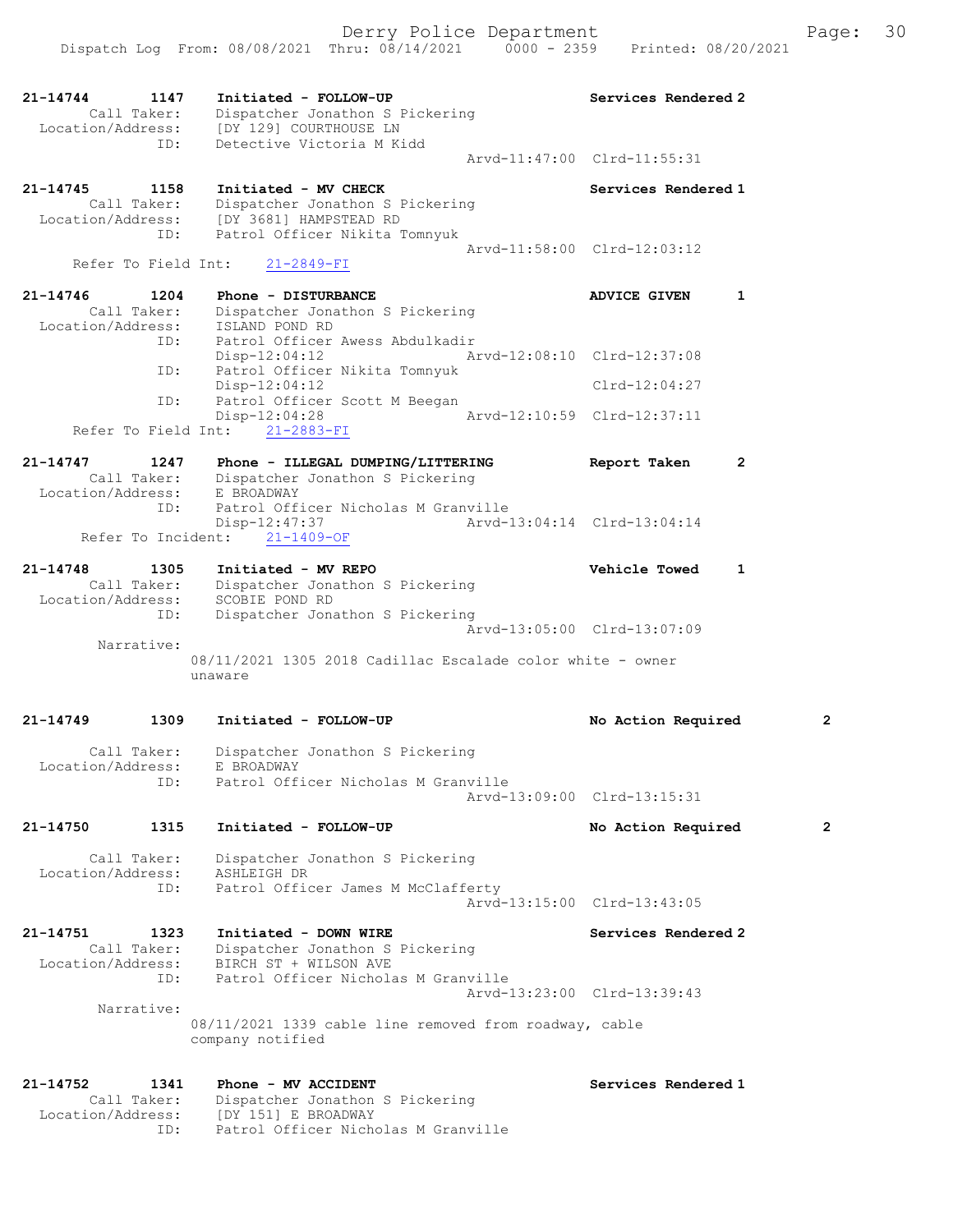Derry Police Department The Page: 31 Dispatch Log From: 08/08/2021 Thru: 08/14/2021 0000 - 2359 Printed: 08/20/2021 Disp-13:41:31 Arvd-13:45:38 Clrd-14:12:38 Refer To Citation: Narrative: 08/11/2021 1353 Off with NH 420130 and NH 302495 Narrative: 08/11/2021 1428 Groder v. Henry - Reportable Refer To Accident: 21-382-AC 21-14753 1343 Initiated - MV STOP Warning Issued 3 Call Taker: Dispatcher Jonathon S Pickering Location/Address: [DY 1060] MANCHESTER RD ID: Patrol Officer James M McClafferty Arvd-13:43:00 Clrd-13:46:29<br>21-3636-CN Refer To Citation: 21-14754 1347 Phone - VIN CHECK North Services Rendered 3 Call Taker: Dispatcher Jonathon S Pickering Location/Address: W BROADWAY ID: Patrol Officer Scott M Beegan<br>Disp-13:48:35 Arvd-13:58:43 Clrd-14:05:08 Disp-13:48:35 Narrative: homemade trailer 21-14755 1353 Initiated - RESTRAINING ORDER VIOLATION Report Taken 2 Call Taker: Dispatcher Jonathon S Pickering Location/Address: HAMPSTEAD RD ID: Patrol Officer Nikita Tomnyuk Arvd-13:53:00 Clrd-13:54:13<br>21-1410-OF Refer To Incident: 21-14756 1354 Phone - THEFT 1990 Report Taken 2 Call Taker: Dispatcher Jonathon S Pickering Location/Address: DAMREN RD ID: Patrol Officer Nikita Tomnyuk Disp-13:54:41 Arvd-14:15:54 Clrd-14:48:40 Narrative: 08/11/2021 1449 theft of cash from register Refer To Incident: 21-1411-OF 21-14757 1407 Phone - SUSPICIOUS ACTIVITY No Action Required 2 Call Taker: Dispatcher Jonathon S Pickering Location/Address: [DY 1476] E BROADWAY ID: Patrol Officer Nicholas M Granville Disp-14:13:09 Arvd-14:17:10 Clrd-14:18:22 21-14758 1411 Phone - SUSPICIOUS ACTIVITY Cancelled Prior to Arrival 2 Call Taker: Dispatcher Jonathon S Pickering Location/Address: COURTHOUSE LN ID: Patrol Officer Scott M Beegan Disp-14:12:10 Clrd-14:15:46 21-14759 1422 Phone - PARKING COMPLAINT Vehicle checked 1 Call Taker: Dispatcher Jonathon S Pickering -14759<br>Call Taker: Dispaction<br>Location/Address: HAMPSHIRE DR ID: Patrol Officer Scott M Beegan Disp-14:24:37 Clrd-14:27:04<br>ID: Patrol Officer Awess Abdulkadir Clrd-14:27:04 Patrol Officer Awess Abdulkadir<br>Disp-14:25:31 Ar Disp-14:25:31 Arvd-14:35:09 Clrd-14:48:00 Narrative: 08/11/2021 1423 NH 4824029 blocking road work Narrative: 08/11/2021 1448 note left, unable to contact the owner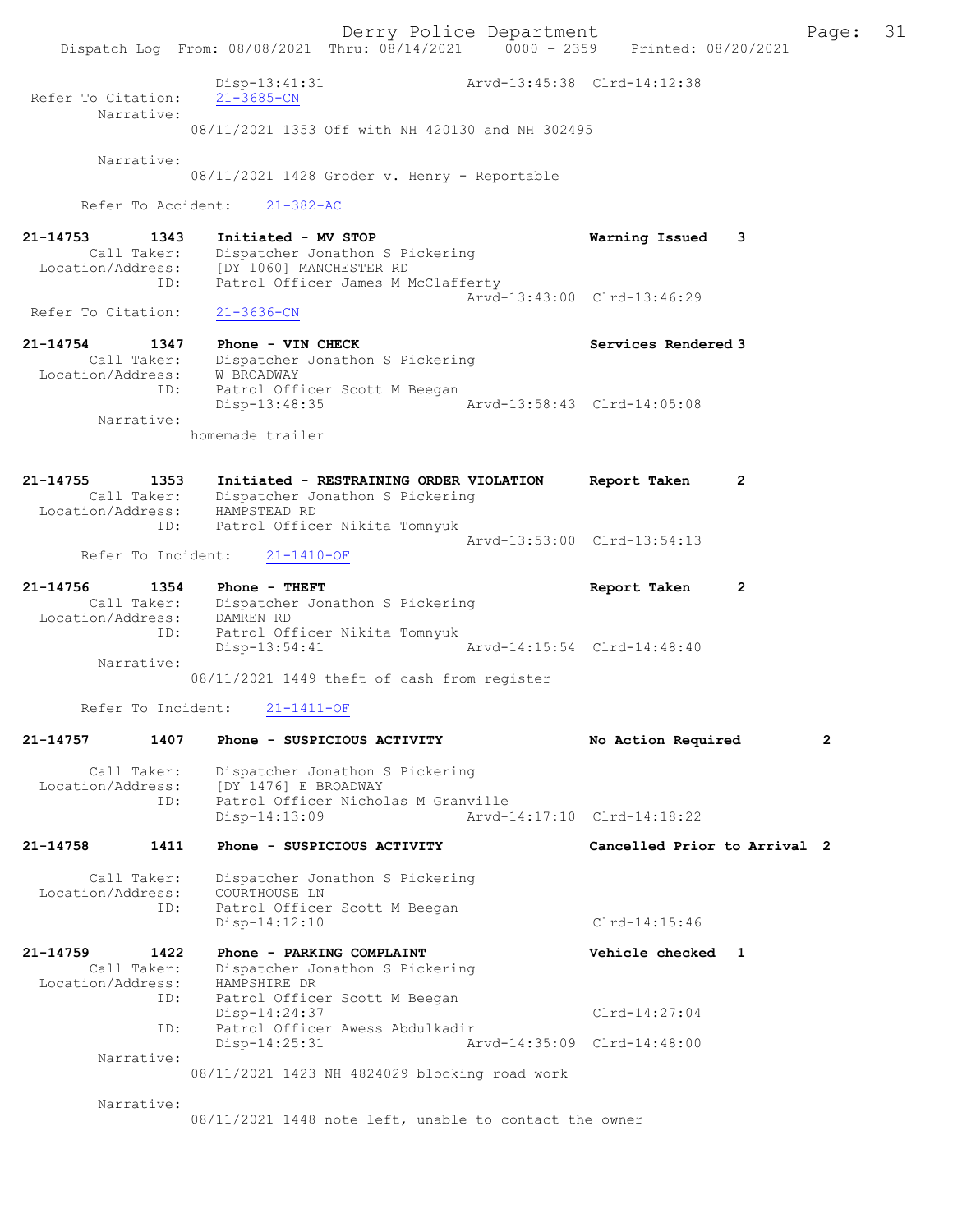| 21-14760<br>1424<br>Call Taker:<br>Location/Address:     | Phone - DISABLED MV<br>Dispatcher Jonathon S Pickering<br>MANCHESTER RD + ASHLEIGH DR | Gone on Arrival             | 3                     |
|----------------------------------------------------------|---------------------------------------------------------------------------------------|-----------------------------|-----------------------|
| ID:                                                      | Patrol Officer James M McClafferty<br>Disp-14:27:10                                   | Arvd-14:27:11 Clrd-14:27:12 |                       |
| 21-14761<br>1433<br>Call Taker:                          | Initiated - MV STOP<br>Dispatcher Jonathon S Pickering                                | Warning Issued              | 3                     |
| Location/Address:<br>ID:                                 | [DY 1262] MANCHESTER RD<br>Patrol Officer James M McClafferty                         | Arvd-14:33:00 Clrd-14:39:46 |                       |
| Refer To Citation:                                       | $21 - 3637 - CN$                                                                      |                             |                       |
| 21-14762<br>1444<br>Call Taker:<br>Location/Address:     | Phone - UNWANTED SUBJECT<br>Dispatcher Jonathon S Pickering                           | Gone on Arrival             | $\mathbf{2}^{\prime}$ |
| ID:                                                      | BRADY AVE<br>Patrol Officer Scott M Beegan<br>Disp-14:46:39                           | Arvd-14:50:15 Clrd-14:58:29 |                       |
| Cleared By:                                              | Dispatcher Christina L Power                                                          |                             |                       |
| $21 - 14763$<br>1510<br>Call Taker:<br>Location/Address: | Initiated - FOLLOW-UP<br>Dispatcher Christina L Power<br>W BROADWAY                   | Cleared                     | $\mathbf{2}^{\circ}$  |
| ID:                                                      | Patrol Officer Monica Ricci                                                           | Arvd-15:10:00 Clrd-15:28:05 |                       |
| $21 - 14764$<br>1529                                     | Walk-In - SUSPICIOUS ACTIVITY                                                         | <b>ADVICE GIVEN</b>         | 2                     |
| Call Taker:<br>Location/Address:                         | Patrol Officer Timothy J Underhill<br>HIGH ST                                         |                             |                       |
| ID:                                                      | Patrol Officer Timothy J Underhill<br>Disp-15:30:04                                   | Arvd-15:30:06 Clrd-15:30:35 |                       |
| Refer To Field Int:                                      | $21 - 2905 - FI$                                                                      |                             |                       |
| $21 - 14765$<br>1544<br>Call Taker:                      | Initiated - MV STOP<br>Dispatcher Christina L Power                                   | Warning Issued              | 3                     |
| Location/Address:<br>ID:                                 | RAILROAD AVE<br>Patrol Officer Melissa M Houde                                        |                             |                       |
| Refer To Citation:                                       | $21 - 3638 - CN$                                                                      | Arvd-15:44:00 Clrd-15:48:09 |                       |
| 21-14766<br>1547<br>Call Taker:                          | Initiated - MV STOP<br>Dispatcher Christina L Power                                   | Warning Issued              | 3                     |
| Location/Address:<br>ID:                                 | FOLSOM RD<br>Patrol Officer Awess Abdulkadir                                          |                             |                       |
| Refer To Citation:                                       | $21 - 3639 - CN$                                                                      | Arvd-15:47:00 Clrd-16:02:40 |                       |
| 21-14767<br>1552<br>Call Taker:                          | Initiated - MV STOP<br>Dispatcher Christina L Power                                   | Warning Issued              | 3                     |
| Location/Address:<br>ID:                                 | S MAIN ST<br>Patrol Officer Collin Kennedy                                            |                             |                       |
| Refer To Citation:                                       | $21 - 3640 - CN$                                                                      | Arvd-15:52:00 Clrd-15:59:06 |                       |
| 21-14768<br>1603                                         | Initiated - MV STOP                                                                   | Warning Issued              | 3                     |
| Call Taker:<br>Location/Address:                         | Dispatcher Christina L Power<br>KENDALL POND RD                                       |                             |                       |
| ID:                                                      | Patrol Officer Melissa M Houde                                                        | Arvd-16:03:00 Clrd-16:07:42 |                       |
| 21-14769<br>1607                                         | Initiated - MV STOP                                                                   | Warning Issued              | 3                     |
| Call Taker:<br>Location/Address:<br>ID:                  | Dispatcher Christina L Power<br>WINDHAM DEPOT RD                                      |                             |                       |
| Refer To Citation:                                       | Patrol Officer Collin Kennedy<br>$21 - 3641 - CN$                                     | Arvd-16:07:00 Clrd-16:13:58 |                       |
| 21-14770<br>1609<br>Call Taker:                          | Initiated - MV STOP<br>Dispatcher Christina L Power                                   | Warning Issued              | 3                     |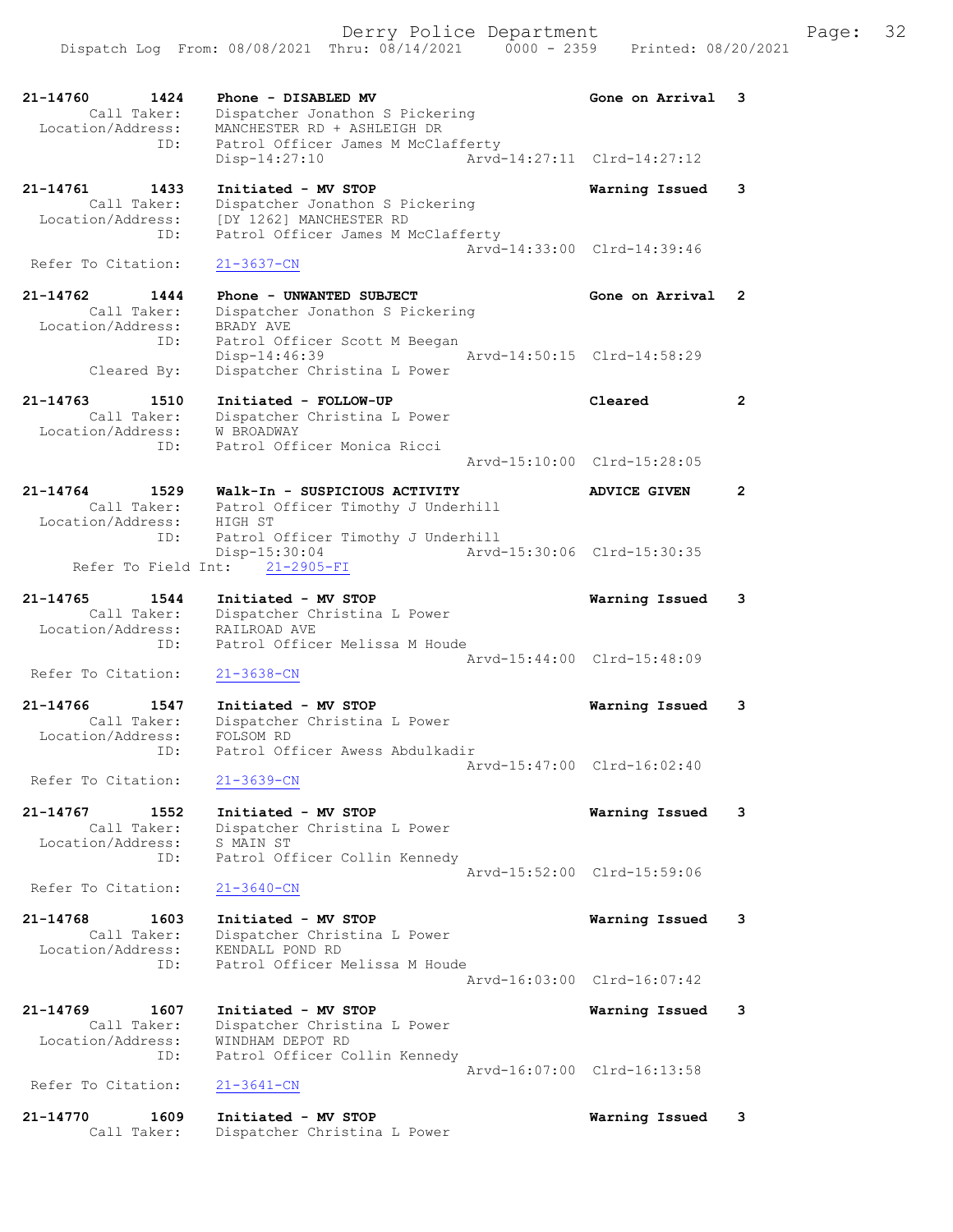Derry Police Department Fage: 33 Dispatch Log From: 08/08/2021 Thru: 08/14/2021 0000 - 2359 Printed: 08/20/2021 Location/Address: CRYSTAL AVE ID: Patrol Officer Awess Abdulkadir Arvd-16:09:00 Clrd-16:18:07 Refer To Citation: 21-14771 1628 Initiated - MV STOP Warning Issued 3 Call Taker: Dispatcher Christina L Power Location/Address: W BROADWAY ID: Patrol Officer Melissa M Houde Arvd-16:28:00 Clrd-16:33:12 Refer To Citation: 21-3643-CN 21-14772 1639 Initiated - SUBPOENA DELIVERY Not Served 1 Call Taker: Dispatcher Christina L Power Location/Address: SETTLERS LN ID: Patrol Officer Melissa M Houde Arvd-16:39:00 Clrd-16:43:59 21-14773 1642 Initiated - WELFARE CHECK Could Not Locate 2 Call Taker: Dispatcher Christina L Power Location/Address: [DY 1355] WALNUT HILL RD ID: Patrol Officer Monica Ricci Arvd-16:42:00 Clrd-16:48:58 ID: Sergeant Seth Plumer Disp-16:44:07 Arvd-16:44:09 Clrd-16:48:55 Narrative: no one at the residence Refer To Incident: 21-1416-OF 21-14774 1644 Walk-In - SUSPICIOUS ACTIVITY ADVICE GIVEN 2 Call Taker: Patrol Officer Timothy J Underhill Location/Address: [DY 2] MUNICIPAL DR ID: Patrol Officer Timothy J Underhill<br>Disp-16:47:12 Arvd- Disp-16:47:12 Arvd-16:47:14 Clrd-16:47:25 Refer To Field Int: 21-2846-FI 21-14775 1704 Phone - DISTURBANCE Report Taken 1 Call Taker: Dispatcher Christina L Power Location/Address: ROCKINGHAM RD ID: Patrol Officer Collin Kennedy Disp-17:04:24 Arvd-17:06:17 Clrd-18:02:07 Cleared By: Patrol Officer Michael P Accorto Refer To Incident: 21-1412-OF 21-14776 1713 Phone - ERRATIC OPERATION Gone on Arrival 2 Call Taker: Dispatcher Christina L Power Location/Address: S MAIN ST ID: Patrol Officer Awess Abdulkadir Disp-17:13:45 Arvd-17:13:47 Clrd-17:53:23 21-14777 1745 Phone - UNWANTED SUBJECT Services Rendered 2 Call Taker: Patrol Officer Michael P Accorto Location/Address: KENDALL POND RD ID: Patrol Officer Monica Ricci Disp-17:46:28 Arvd-18:02:16 Clrd-18:12:04 ID: Patrol Officer Melissa M Houde Disp-17:46:33 Narrative: Mother agreed to allow son to stay until he could get a ride. Refer To Field Int: 21-2879-FI 21-14778 1825 Phone - MV ACCIDENT 1 21-14778 Report Taken 1 Call Taker: Dispatcher Christina L Power Location/Address: E BROADWAY ID: Patrol Officer Awess Abdulkadir Disp-18:27:38 Arvd-18:30:28 Clrd-18:35:09 ID: Patrol Officer Melissa M Houde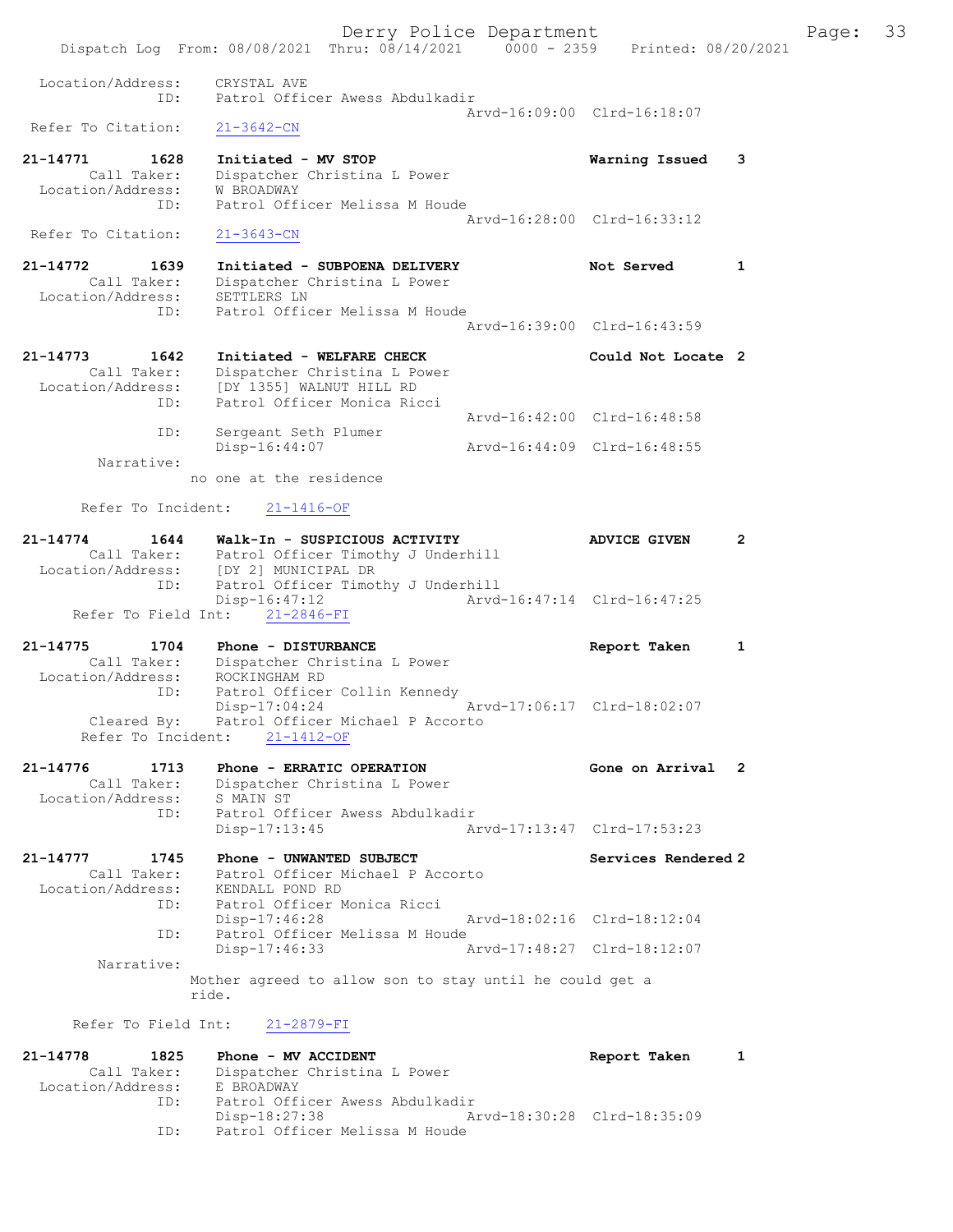Derry Police Department The Page: 34 Dispatch Log From: 08/08/2021 Thru: 08/14/2021 0000 - 2359 Printed: 08/20/2021 Disp-18:27:40 Arvd-18:27:41 Clrd-18:57:43 Cleared By: Patrol Officer Michael P Accorto By: Factor Sergeant Seth Plumer<br>ID: Sergeant Seth Plumer<br>Disp-18:40:37 Disp-18:40:37 Arvd-18:40:39 Clrd-19:01:44 Dispatched By: Patrol Officer Michael P Accorto Arrived By: Patrol Officer Michael P Accorto Cleared By: Patrol Officer Michael P Accorto Narrative: 08/11/2021 1833 DFD on scene Narrative: Wise vs. Bruneau Refer To Incident: 21-1413-OF Refer To Accident: 21-383-AC 21-14779 1829 Phone - NOISE COMPLAINT Quieted on Request 2 Call Taker: Dispatcher Christina L Power Location/Address: PEMBROKE DR<br>ID: Patrol Offic Patrol Officer Monica Ricci<br>Disp-18:30:32 Disp-18:30:32 Arvd-18:35:06 Clrd-18:48:35 Patrol Officer Collin Kennedy<br>Disp-18:30:35 Disp-18:30:35 Arvd-18:38:42 Clrd-18:48:30 21-14780 1853 Phone - DOMESTIC DISTURBANCE Report Taken 1 Call Taker: Dispatcher Christina L Power Location/Address: MIDDLERIDGE RD ID: Patrol Officer Monica Ricci Disp-18:54:41 Arvd-19:05:24 Clrd-19:34:45<br>TD: Patrol Officer Collin Kennedy Patrol Officer Collin Kennedy<br>Disp-18:54:44 Disp-18:54:44 <br>
Disp-18:54:44 <br>
Disposition arvd-19:04:44 <br>
Clrd-19:34:43 Sergeant Seth Plumer<br>Disp-19:03:24 Disp-19:03:24 Arvd-19:03:25 Clrd-19:34:42 Narrative: mother/daughter Narrative: one transported to PMC via DFD for medical issues Refer To Incident: 21-1414-OF 21-14781 1905 Initiated - DISABLED MV Vehicle checked 3<br>Call Taker: Dispatcher Christina L Power Dispatcher Christina L Power Location/Address: RT 111 Captain George R Feole Arvd-19:05:00 Clrd-19:10:57 21-14782 1941 Initiated - MV STOP Warning Issued 3 Call Taker: Dispatcher Christina L Power Location/Address: N MAIN ST ID: Patrol Officer Monica Ricci Arvd-19:41:00 Clrd-19:45:43<br>21-3644-CN Refer To Citation: 21-14783 1952 Phone - SUSPICIOUS ACTIVITY Arrest(s) Made 2 1<br>Call Taker: Dispatcher Christina L Power Dispatcher Christina L Power Location/Address: [DY 260] FOLSOM RD<br>Location/Address: [DY 260] FOLSOM RD<br>ID: Patrol Officer Awess Patrol Officer Awess Abdulkadir<br>Disp-19:52:44 Ar Disp-19:52:44 Arvd-19:53:12 Clrd-21:34:27<br>ID: Patrol Officer Monica Ricci Patrol Officer Monica Ricci<br>Disp-19:52:46 Disp-19:52:46 Arvd-20:05:45 Clrd-20:06:06 ID: Patrol Officer Collin Kennedy<br>Disp-19:54:17 Disp-19:54:17 Arvd-19:54:19 Clrd-21:34:30<br>TD: Patrol Officer Melissa M Houde Patrol Officer Melissa M Houde<br>Disp-20:05:46 A Disp-20:05:46 Arvd-20:05:48 Clrd-21:34:29<br>ID: Sergeant Seth Plumer Sergeant Seth Plumer<br>Disp-20:07:39 Disp-20:07:39 Arvd-20:07:41 Clrd-21:07:32<br>Cleared By: Sergeant Seth Plumer Sergeant Seth Plumer Narrative: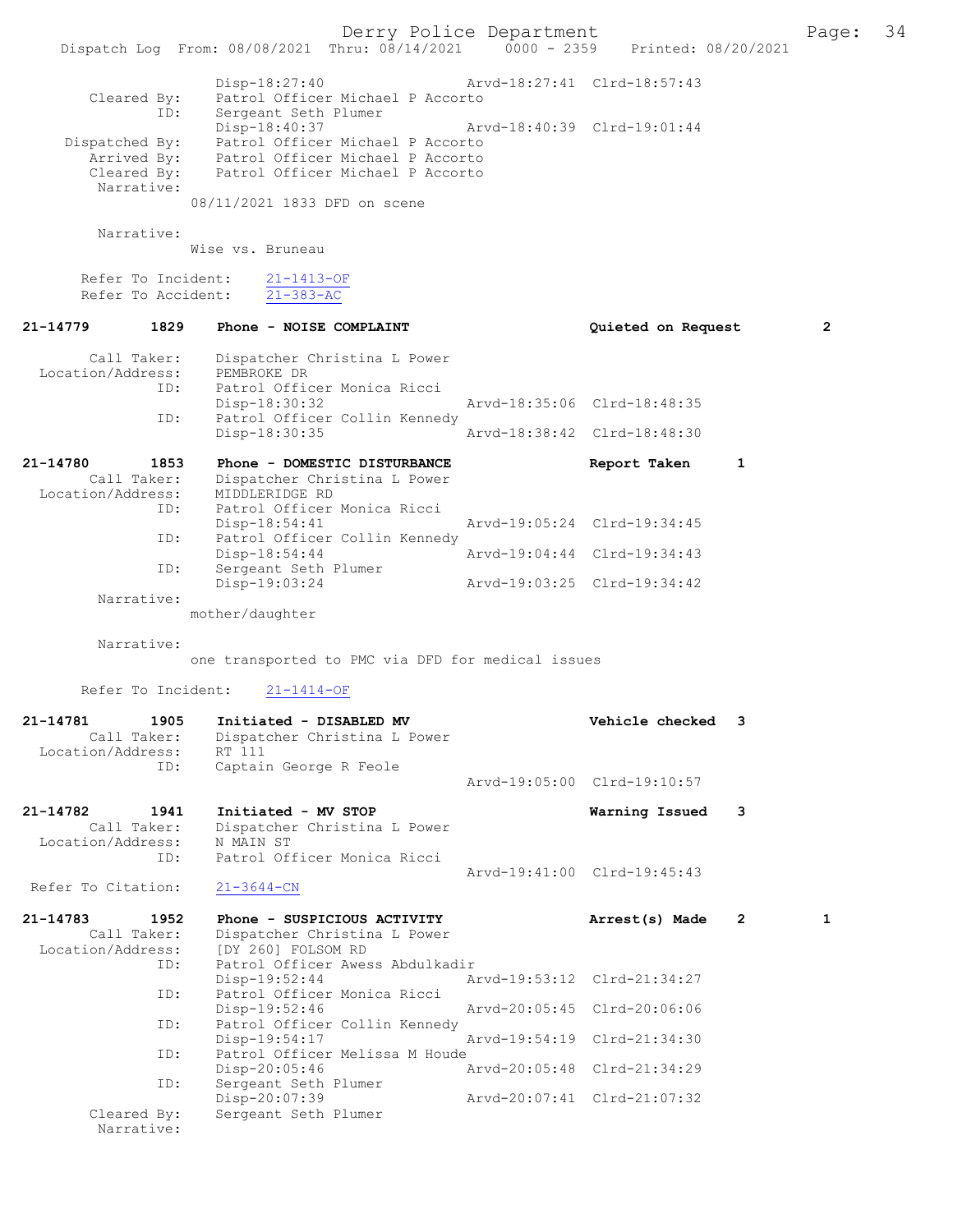Derry Police Department Page: 35 Dispatch Log From: 08/08/2021 Thru: 08/14/2021 08/11/2021 1959 checking sobriety Narrative: 08/11/2021 2003 one in custody for DUI and open container Narrative: 08/11/2021 2010 enroute to hq's 41736.85 Narrative: 08/11/2021 2012 off at hq's e/m 41736.9 with; Kauffman,Gwen 20 Duston Rd Windham, NH dob 021168 Narrative: 08/11/2021 2012 239 transporting one to hq's s/m 31515.4 Narrative: 08/11/2021 2022 239 charged with resisting and DUI and off at hq's e/m 31515.5 with; Fischer,William 20 Duston Rd Windham, Nh dob 091366 Narrative: 08/11/2021 2023 next on the list requested for NH temp 2749187, Spacetown Auto assigned Narrative: 08/11/2021 2035 Spacetown on scene Narrative: 08/11/2021 2054 next on the list requested for CT reg AF20581, Recovery Solutions assigned Narrative: 08/11/2021 2056 Recovery on scene Narrative: 08/11/2021 2202 BC notified Narrative: 08/11/2021 2208 prisoners checked Narrative: 08/11/2021 2251 Fischer released on PR bail with a court date of 12/16 Narrative: 08/11/2021 2302 COURT DATE 12/16/21 Refer To Arrest: 21-774-AR Refer To Arrest: 21-775-AR 21-14784 2154 Phone - NOISE COMPLAINT Quieted on Request 2 Call Taker: Lieutenant Shawn P O'Donaghue<br>.on/Address: PEMBROKE DR Location/Address: ID: Patrol Officer Monica Ricci Disp-21:56:04 Arvd-21:56:07 Clrd-21:56:23<br>Arrived By: Dispatcher Christina L Power By: Dispatcher Christina L Power<br>ID: Patrol Officer Awess Abdulka Patrol Officer Awess Abdulkadir Disp-21:56:10 Disp-21:56:10 Cleared By: Dispatcher Christina L Power Dispatcher Christina L Power ID: Patrol Officer Melissa M Houde<br>Disp-21:56:29 Disp-21:56:29 Arvd-22:10:18 Clrd-22:10:29<br>Dispatched By: Dispatcher Christina L Power Dispatcher Christina L Power Arrived By: Dispatcher Christina L Power<br>Cleared By: Dispatcher Christina L Power

Dispatcher Christina L Power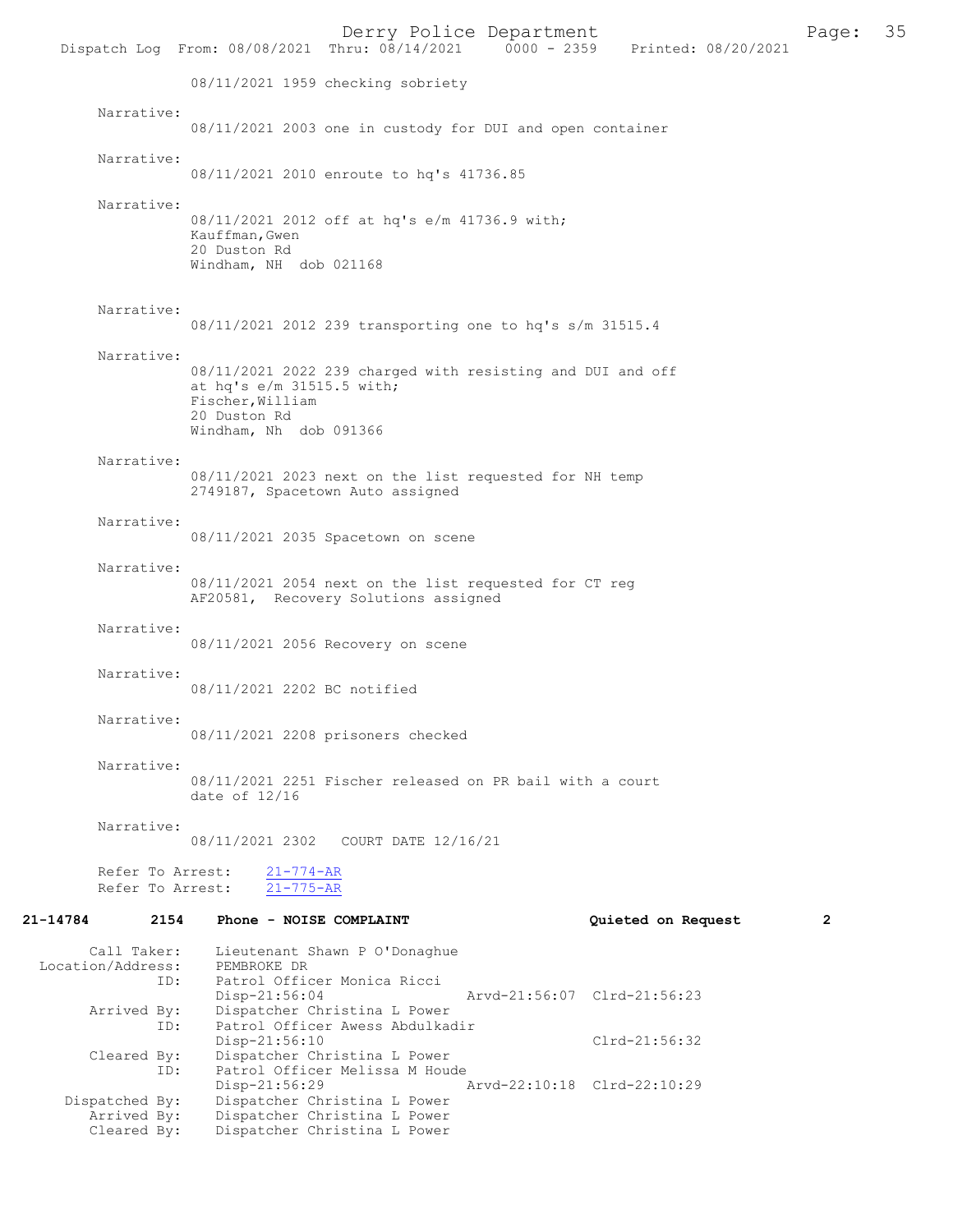Derry Police Department Fage: 36 Dispatch Log From: 08/08/2021 Thru: 08/14/2021 0000 - 2359 Printed: 08/20/2021 ID: Patrol Officer Monica Ricci Disp-21:56:30 Arvd-22:01:31 Clrd-22:10:31 Cleared By: Dispatcher Christina L Power Narrative: Loud yelling Refer To Field Int: 21-2847-FI 21-14785 2219 Initiated - MV CHECK SENT ON THEIR WAY 1 Call Taker: Dispatcher Christina L Power Location/Address: BIRCH ST ID: Patrol Officer Melissa M Houde Arvd-22:19:00 Clrd-22:21:31 21-14786 2232 Initiated - PED CHECK SENT ON THEIR WAY 2 Call Taker: Dispatcher Christina L Power Location/Address: BIRCH ST ID: Patrol Officer Melissa M Houde Arvd-22:32:00 Clrd-22:41:01 Refer To Field Int: 21-2878-FI 21-14787 2255 Initiated - MV STOP Warning Issued 3 Call Taker: Dispatcher Christina L Power Location/Address: E BROADWAY ID: Patrol Officer Melissa M Houde Arvd-22:55:00 Clrd-23:00:42 Cleared By: Patrol Officer Jeffrey R Pike Refer To Citation: 21-3645-CN 21-14788 2328 Initiated - MV STOP Warning Issued 3 Call Taker: Patrol Officer Jeffrey R Pike Location/Address: E BROADWAY ID: Patrol Officer Melissa M Houde Arvd-23:28:00 Clrd-23:38:14 Refer To Citation: 21-3646-CN 21-14789 2334 Phone - ERRATIC OPERATION Cancelled Prior to Arrival 2 Call Taker: Patrol Officer Jeffrey R Pike Location/Address: PINGREE HILL RD ID: Patrol Officer Collin Kennedy Disp-23:36:10 Arvd-23:42:08 Clrd-23:43:45 ID: Sergeant Patrick H Dawson Disp-23:37:21 Arvd-23:37:22 Clrd-23:43:47 1D: Sergeant Patrick H Dawson<br>
Disp-23:37:21 Arvd-23:37:22 Clrd-23:43:47<br>
21-14790 2352 Initiated - PROPERTY CHECK No Action Required 2 Call Taker: Patrol Officer Jeffrey R Pike Location/Address: ROLLINS ST ID: Patrol Officer Melissa M Houde Arvd-23:52:00 Clrd-23:52:41 For Date: 08/12/2021 - Thursday

# 21-14791 0020 Initiated - MV CHECK No No Action Required 1 Call Taker: Patrol Officer Jeffrey R Pike Location/Address: RT 28 ID: Patrol Officer Cody Johnson Arvd-00:20:00 Clrd-00:30:11 Refer To Field Int: 21-2852-FI

21-14792 0027 Initiated - MV CHECK SENT ON THEIR WAY 1 Call Taker: Patrol Officer Jeffrey R Pike Location/Address: MAPLE ST ID: Patrol Officer Melissa M Houde Arvd-00:27:00 Clrd-00:30:24 Refer To Field Int: 21-2877-FI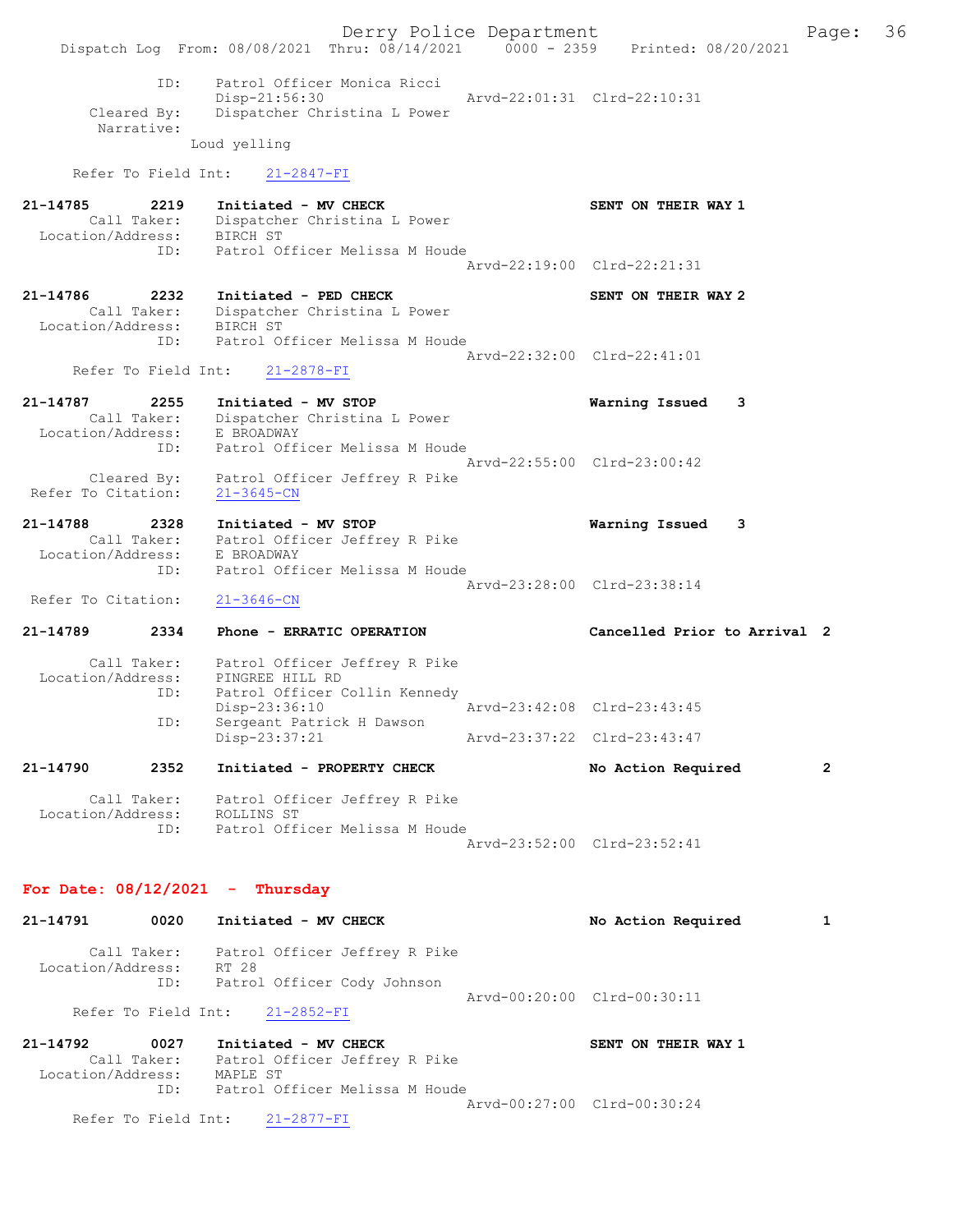Derry Police Department Fage: 37 Dispatch Log From: 08/08/2021 Thru: 08/14/2021 0000 - 2359 Printed: 08/20/2021 21-14793 0038 Initiated - FOLLOW-UP Served 2 Call Taker: Patrol Officer Jeffrey R Pike Location/Address: [WND] DUSTIN ID: Patrol Officer Collin Kennedy Arvd-00:38:00 Clrd-00:50:08 21-14794 0044 Initiated - MV STOP Warning Issued 3 Call Taker: Patrol Officer Jeffrey R Pike Location/Address: E BROADWAY ID: Patrol Officer Melissa M Houde Arvd-00:44:00 Clrd-00:49:35 Cleared By: Patrol Officer Michael P Accorto Refer To Citation: 21-3647-CN 21-14795 0049 Initiated - PROPERTY CHECK No Action Required 2 Call Taker: Patrol Officer Jeffrey R Pike Location/Address: HUMPHREY RD ID: Patrol Officer Cody Johnson Arvd-00:49:00 Clrd-00:49:53 21-14796 0052 Phone - WELFARE CHECK Cleared 2 Call Taker: Patrol Officer Michael P Accorto Location/Address: [DY 3316] KENDALL POND RD ID: Patrol Officer Melissa M Houde Disp-00:53:37 Arvd-00:53:57 Clrd-01:12:14 Cleared By: Patrol Officer Jeffrey R Pike Narrative: Checking on a resident who activated her medical alarm. Refer To Field Int: 21-2876-FI 21-14797 0120 Initiated - MV STOP Cleared 3 Call Taker: Patrol Officer Jeffrey R Pike Location/Address: FOREST RIDGE RD ID: Patrol Officer Ryan M Panaro Arvd-01:20:00 Clrd-01:23:08 21-14798 0505 Phone - WELFARE CHECK Cleared 2 Call Taker: Patrol Officer Jeffrey R Pike Location/Address: FOREST RIDGE RD ID: Patrol Officer Melissa M Houde Disp-05:06:11 Arvd-05:07:56 Clrd-05:20:48 ID: Patrol Officer Ryan M Panaro<br>Disp-05:06:13 Arvd-05:09:09 Clrd-05:20:46 Disp-05:06:13 Arvd-05:09:09 Clrd-05:20:46 ID: Sergeant Patrick H Dawson Disp-05:06:15 Arvd-05:09:08 Clrd-05:20:44 Refer To Field Int: 21-2850-FI 21-14799 0553 Phone - ASSIST OTHER AGENCY Transported to Hospital 3 Call Taker: Patrol Officer Jeffrey R Pike Location/Address: BIRCH ST ID: Patrol Officer Melissa M Houde Disp-05:53:54 Arvd-05:56:22 Clrd-06:05:31 Disp-05:53:54<br>Refer To Field Int:  $\frac{21-2907-FI}{21-2907-FI}$ 21-14800 0651 Phone - False Public Alarm Report Taken 2 Call Taker: Dispatcher Jonathon S Pickering Location/Address: CRESCENT ST ID: Patrol Officer Nikita Tomnyuk Disp-06:52:28 Arvd-06:53:03 Clrd-07:37:52 ID: Patrol Officer James M McClafferty Disp-06:52:32 Arvd-06:55:31 Clrd-07:37:53 ID: Sergeant Jeffrey M Dawe<br>Disp-06:55:32 Disp-06:55:32 Arvd-06:55:32 Clrd-07:37:21 Narrative: 08/12/2021 0655 all units off

Narrative: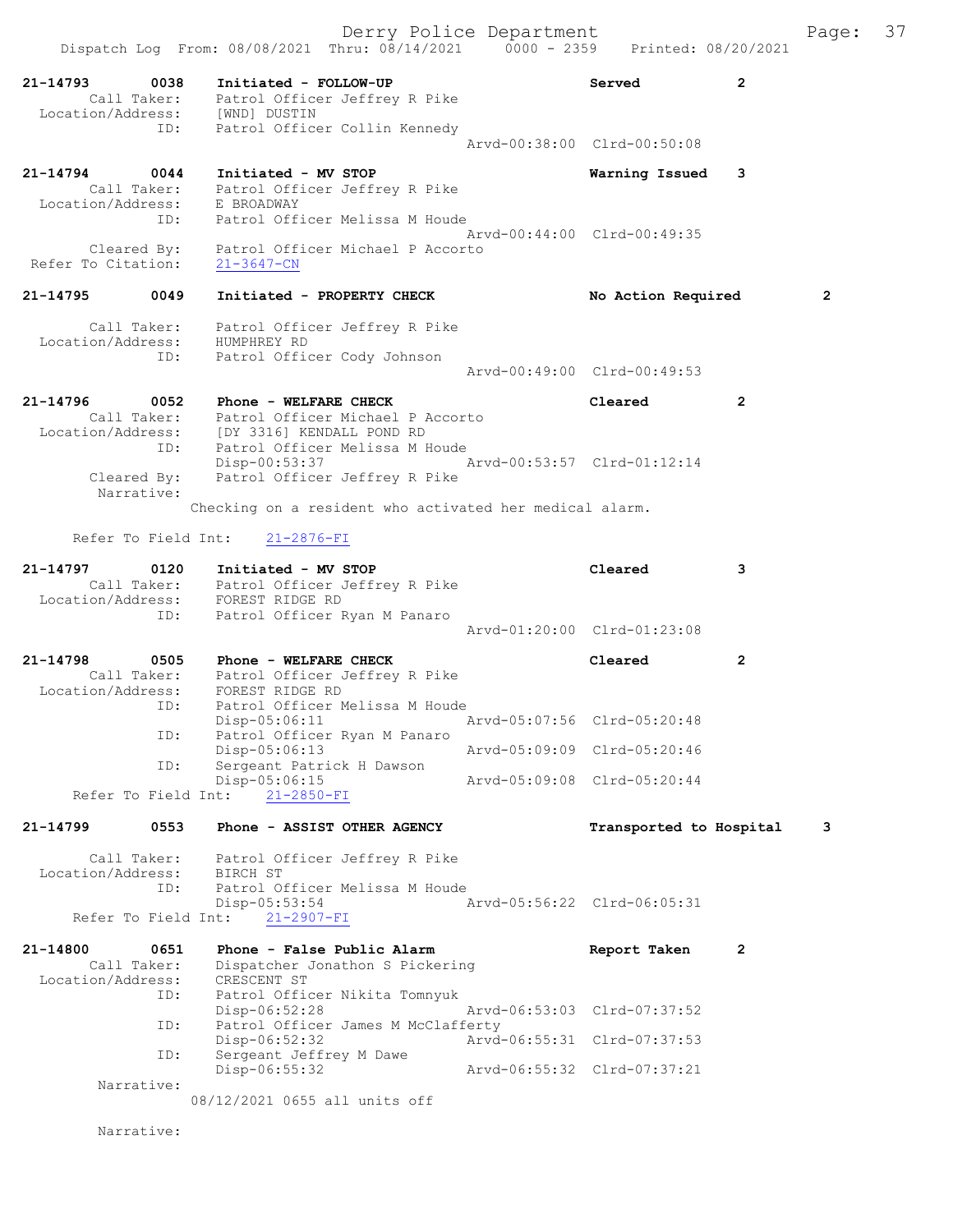Derry Police Department<br>Page: 38 Printed: 08/20/2021 0000 - 2359 Printed: 08/20/2021 Dispatch Log From: 08/08/2021 Thru: 08/14/2021 08/12/2021 0656 off with unsecured door, entry made Narrative: 08/12/2021 0657 contact made Narrative: 08/12/2021 0658 off with three subjects Refer To Incident: 21-1415-OF 21-14801 0942 Initiated - FOLLOW-UP Services Rendered 2 Call Taker: Dispatcher Jonathon S Pickering Location/Address: [DY 1355] WALNUT HILL RD ID: Patrol Officer Nikita Tomnyuk Arvd-09:42:00 Clrd-09:51:29 21-14802 0946 Phone - DISTURBANCE Gone on Arrival 1 Call Taker: Lieutenant Shawn P O'Donaghue Location/Address: [DY 260] FOLSOM RD ID: Patrol Officer Awess Abdulkadir Disp-09:46:39 Arvd-09:46:42 Clrd-10:08:41<br>Cleared By: Dispatcher Jonathon S Pickering Cleared By: Dispatcher Jonathon S Pickering Narrative: Former customer 21-14803 0948 Phone - MV CHECK Vehicle Moved 1 Call Taker: Dispatcher Jonathon S Pickering Location/Address: MAPLE ST + ROLLINS ST ID: Patrol Officer Scott M Beegan Disp-09:50:29 Arvd-09:54:14 Clrd-10:01:23 Arrived By: Lieutenant Shawn P O'Donaghue Narrative: 08/12/2021 0954 Checking MA 9BNC30 21-14804 1014 Initiated - Loose Dog Complaint Services Rendered 2 Call Taker: Dispatcher Jonathon S Pickering Location/Address: DANIEL RD ID: Patrol Officer Nikita Tomnyuk Arvd-10:14:00 Clrd-10:24:49 Narrative: 08/12/2021 1014 owner contacted and responding 21-14805 1019 Initiated - Community Relations No Action Required 2 Call Taker: Dispatcher Jonathon S Pickering Location/Address: [DY 1696] TSIENNETO RD ID: Patrol Officer James M McClafferty Arvd-10:19:00 Clrd-10:28:22 21-14806 1029 Initiated - FOLLOW-UP No Action Required 2 Call Taker: Dispatcher Jonathon S Pickering<br>on/Address: JADE CT Location/Address:<br>ID: Patrol Officer Nikita Tomnyuk Arvd-10:29:00 Clrd-11:02:18 21-14807 1116 Phone - ALARM, BURGLAR Cancelled Prior to Arrival 1 Call Taker: Dispatcher Jonathon S Pickering<br>Location/Address: [DY 365] DIAMOND DR Location/Address: [DY 365] DIAMOND DR ID: Patrol Officer Awess Abdulkadir Disp-11:16:32 Clrd-11:18:06<br>ID: Patrol Officer Scott M Beegan Patrol Officer Scott M Beegan Disp-11:16:33 Clrd-11:18:05 21-14808 1136 Phone - False Public Alarm Assistance Rendered 2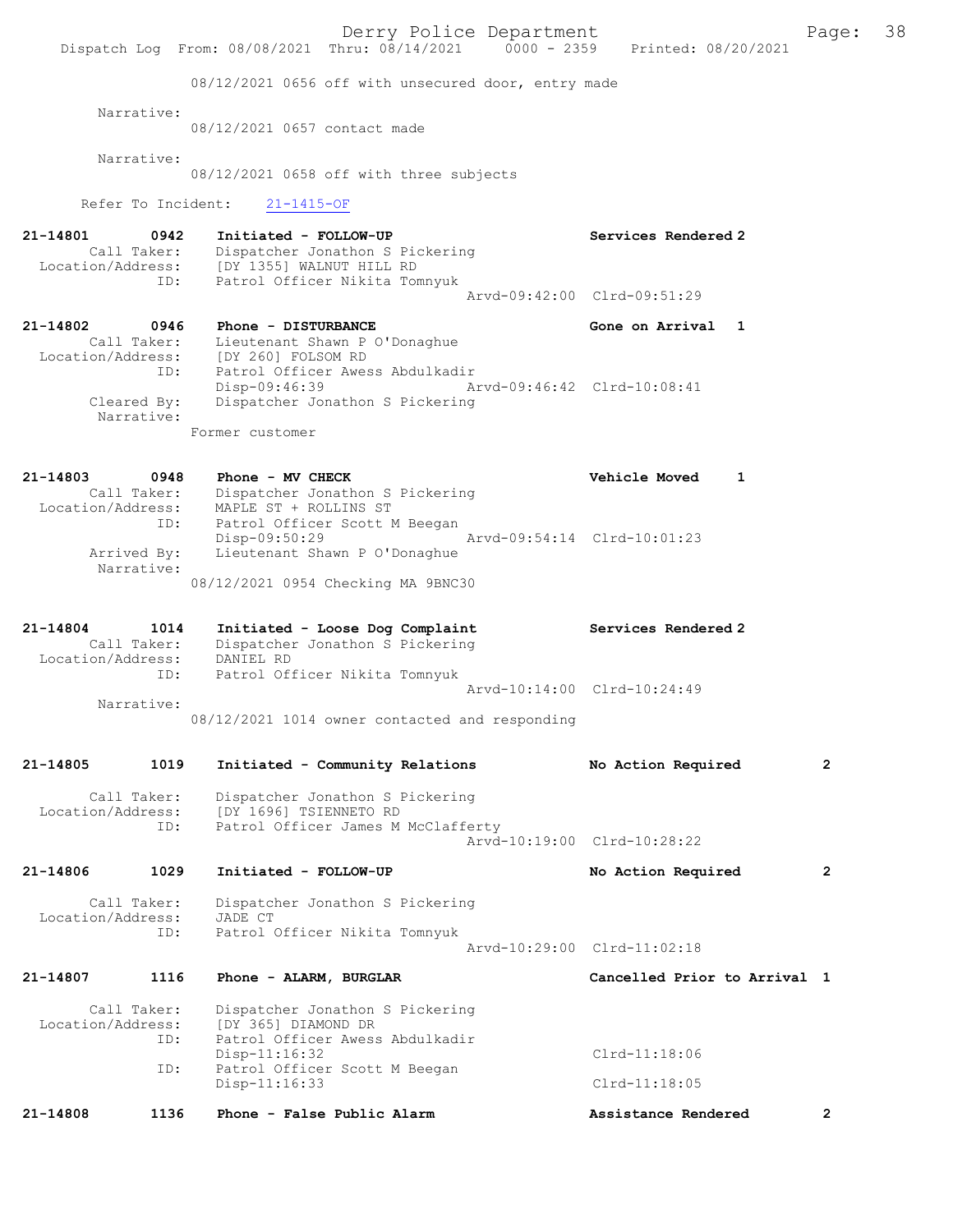Derry Police Department Fage: 39 Dispatch Log From: 08/08/2021 Thru: 08/14/2021 0000 - 2359 Printed: 08/20/2021 Call Taker: Dispatcher Jonathon S Pickering Location/Address: [DY 2124] HAMPSTEAD RD ID: Patrol Officer Scott M Beegan Disp-11:37:31 Arvd-11:40:23 Clrd-11:54:12 Narrative: 08/12/2021 1154 fire alarms sounding - DFD off with pulled alarm, report taken Refer To Incident: 21-1417-OF 21-14809 1208 Initiated - FOLLOW-UP No Action Required 2 Call Taker: Dispatcher Jonathon S Pickering Location/Address: JADE CT ID: Patrol Officer Nikita Tomnyuk Arvd-12:08:00 Clrd-12:12:49 21-14810 1234 Phone - SUSPICIOUS ACTIVITY ADVICE GIVEN 2 Call Taker: Dispatcher Jonathon S Pickering Location/Address: E DERRY RD ID: Patrol Officer Scott M Beegan<br>Disp-12:34:46 Disp-12:34:46 Arvd-12:48:06 Clrd-13:06:01 Narrative: 08/12/2021 1306 obscene sticker placed upon mailbox, advice given Refer To Field Int: 21-2859-FI 21-14811 1307 Initiated - FOLLOW-UP Services Rendered 2 Call Taker: Dispatcher Jonathon S Pickering Location/Address: HAMPSTEAD RD ID: Patrol Officer Nikita Tomnyuk Arvd-13:07:00 Clrd-13:31:20 21-14812 1307 Initiated - MV REPO Services Rendered 1 Call Taker: Dispatcher Jonathon S Pickering Location/Address: OLD MANCHESTER RD ID: Dispatcher Jonathon S Pickering Arvd-13:07:00 Clrd-13:08:05 Narrative: 08/12/2021 1307 2009 Ford Expedition - brown - owner aware 21-14813 1309 Initiated - MV STOP Summons Issued 3 Call Taker: Dispatcher Jonathon S Pickering<br>ion/Address: CRYSTAL AVE Location/Address:<br>TD: Captain Vernon L Thomas Arvd-13:09:00 Clrd-13:19:51 ID: Patrol Officer Awess Abdulkadir Disp-13:10:35 Arvd-13:10:36 Clrd-13:12:33<br>TD: Patrol Officer Samuel J Trov Patrol Officer Samuel J Troy Disp-13:19:17 Arvd-13:19:56 Clrd-13:19:57 21-14814 1402 Initiated - MV STOP Warning Issued 3 Call Taker: Dispatcher Jonathon S Pickering Location/Address: [DY 2] MUNICIPAL DR ID: Patrol Officer James M McClafferty Arvd-14:02:00 Clrd-14:12:17 Refer To Citation: 21-3649-CN 21-14815 1405 Initiated - FOLLOW-UP No Action Required 2 Call Taker: Dispatcher Jonathon S Pickering Location/Address: [DY 2124] HAMPSTEAD RD ID: Patrol Officer Scott M Beegan Arvd-14:05:00 Clrd-14:16:07 21-14816 1410 Initiated - MV STOP Warning Issued 3 Call Taker: Dispatcher Jonathon S Pickering Location/Address: [DY 1001] ISLAND POND RD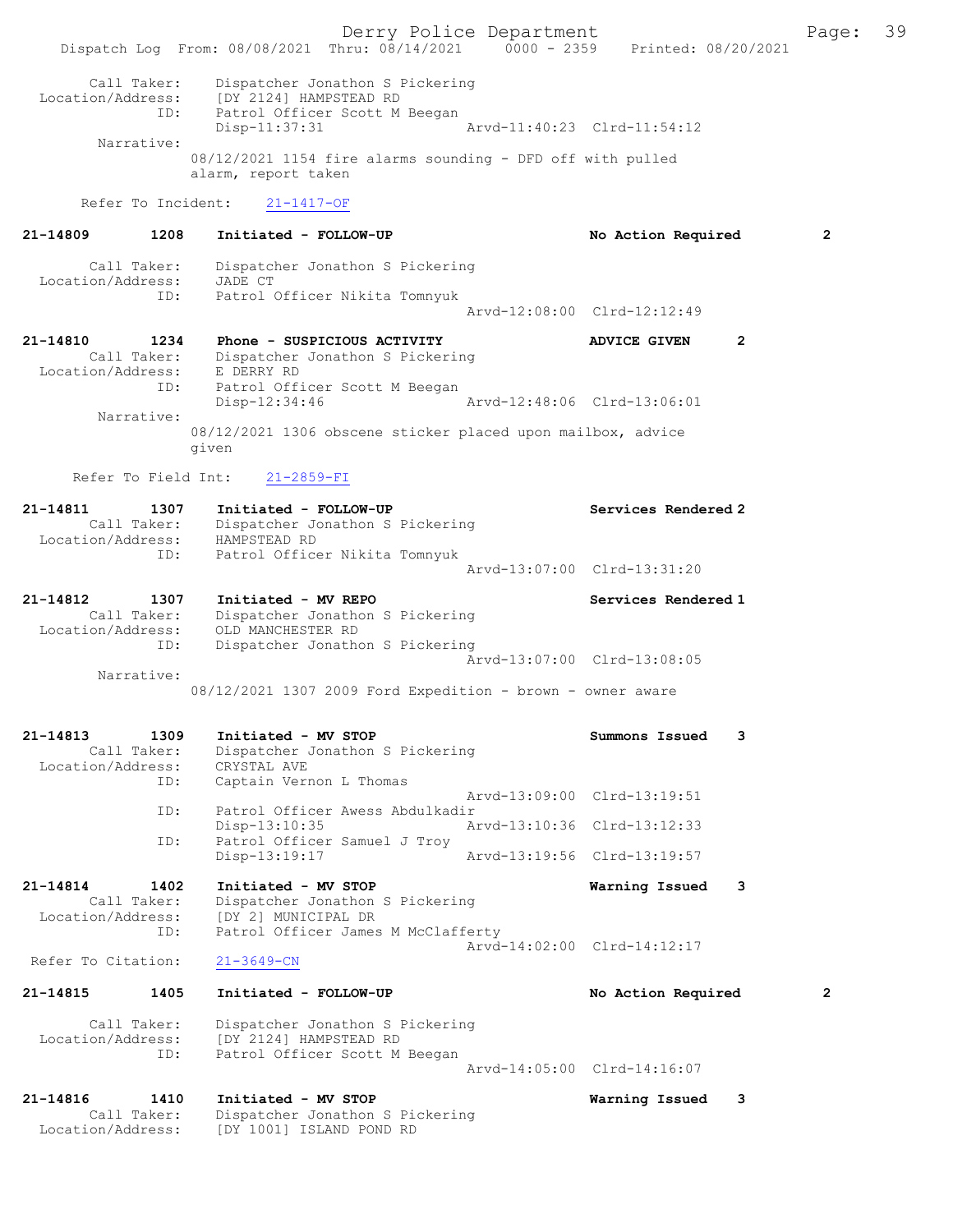Derry Police Department<br>
Page: 40<br>
Printed: 08/20/2021<br>
Printed: 08/20/2021 Dispatch Log From: 08/08/2021 Thru: 08/14/2021 ID: Patrol Officer Samuel J Troy Arvd-14:10:00 Clrd-14:16:50<br>21-3650-CN Refer To Citation: 21-14817 1421 Phone - ASSIST OTHER AGENCY Assistance Rendered 3 Call Taker: Dispatcher Jonathon S Pickering Location/Address: [DY 250] PINKERTON ST<br>TD: Patrol Officer Scott M Patrol Officer Scott M Beegan<br>Disp-14:22:25 Disp-14:22:25 Arvd-14:22:28 Clrd-14:33:49 Cleared By: Dispatcher Christina L Power Narrative: 08/12/2021 1422 DFD on scene for fire alarms Narrative: handled by DFD 21-14818 1424 Initiated - FOLLOW-UP Cleared 2 Call Taker: Dispatcher Jonathon S Pickering<br>on/Address: SCENIC DR Location/Address:<br>ID: Detective Peter A Houlis Arvd-14:24:00 Clrd-14:45:13 Cleared By: Dispatcher Christina L Power ID: Detective Peter A Houlis<br>Disp-14:45:22 Disp-14:45:22 Arvd-14:45:23 Clrd-15:51:23<br>Dispatched By: Dispatcher Christina L Power Dispatcher Christina L Power Arrived By: Dispatcher Christina L Power Cleared By: Dispatcher Christina L Power 21-14819 1433 Initiated - MV STOP Warning Issued 3 Call Taker: Dispatcher Christina L Power<br>ion/Address: PINKERTON ST Location/Address:<br>ID: Patrol Officer James M McClafferty Arvd-14:33:12 Clrd-14:35:57 Refer To Citation: 21-3651-CN 21-14820 1443 Phone - WARRANT ARREST 21-14820 Arrest(s) Made 2 Call Taker: Dispatcher Christina L Power<br>Location/Address: [MHT] MANCHESTER PD ess: [MHT] MANCHESTER PD<br>ID: Patrol Officer Nikit Patrol Officer Nikita Tomnyuk<br>Disp-14:45:10 Arvd-15:14:08 Clrd-16:13:35 Narrative: MPD advises one in custody on a DPD warrant for false report to a PO and criminal trespass Foley,Christopher 155 Huse Rd Manchester, NH dob 080882 Narrative: 08/12/2021 1538 in custody Narrative: 08/12/2021 1540 off at hq's e/m 46015.5 Narrative: 08/12/2021 1552 BC notified Narrative: 08/12/2021 1623 prisoner checked Narrative: 08/12/2021 1657 released on PR bail with a court date of 12/16 Refer To Arrest: 21-776-AR 21-14821 1519 Phone - FOUND/LOST PROPERTY PLACED IN EVIDENCE 3

Call Taker: Dispatcher Christina L Power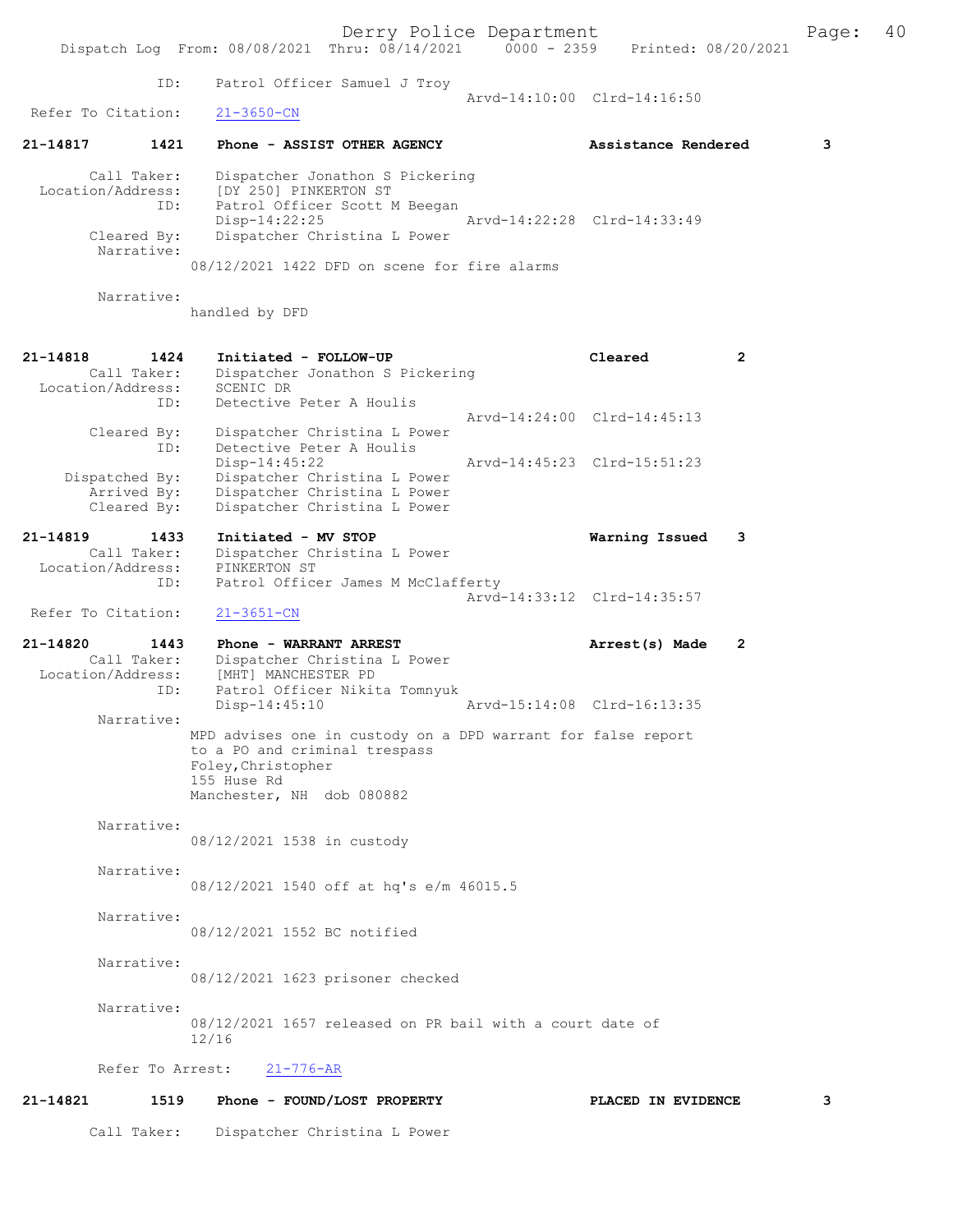Derry Police Department Fage: 41 Dispatch Log From: 08/08/2021 Thru: 08/14/2021 0000 - 2359 Printed: 08/20/2021 Location/Address: CHESTER RD ID: Patrol Officer Monica Ricci Arvd-15:25:33 Clrd-16:20:43 Narrative: red mongoose bike Refer To Incident: 21-1418-OF 21-14822 1536 Walk-In - SEXUAL OFFENDER REGISTRATION Services Rendered 1 Call Taker: Dispatcher Christina L Power Location/Address: [DY 2] MUNICIPAL DR ID: Detective Victoria M Kidd Disp-15:51:35 Arvd-15:51:36 Clrd-15:51:38 21-14823 1544 Phone - MV CHECK 21-14823 Vehicle checked 1 Call Taker: Dispatcher Christina L Power Location/Address: CRYSTAL AVE ID: Patrol Officer Blake A Martineau<br>Disp-15:47:42 Ary Disp-15:47:42 Arvd-15:47:44 Clrd-16:13:15 Narrative: owner located and vehicle moved Refer To Field Int: 21-2869-FI 21-14824 1546 Walk-In - RESTRAINING ORDER VIOLATION Report Taken 2 Call Taker: Dispatcher Christina L Power<br>Location/Address: [DY 2] MUNICIPAL DR ess: [DY<sup>^</sup>2] MUNICIPAL DR<br>ID: Patrol Officer Timot Patrol Officer Timothy J Underhill<br>Disp-15:46:37 Arvd-15:46:37 <br>21-1419-0F <br>21-1419-0F Refer To Incident: 21-14825 1612 Walk-In - DEPARTMENT INFO Report Taken 3 Call Taker: Patrol Officer Timothy J Underhill Location/Address: FRANKLIN ST ID: Patrol Officer Timothy J Underhill<br>Disp-16:13:44 Arvd Disp-16:13:44 Arvd-16:13:50 Clrd-16:14:06 Narrative: duplicate call 21-14826 1655 Phone - ASSIST OTHER AGENCY Transported to Hospital 3 Call Taker: Dispatcher Christina L Power Location/Address: FORDWAY ST ID: Patrol Officer Scott M Beegan<br>Disp-16:56:11 Disp-16:56:11 Arvd-16:58:07 Clrd-17:14:01 Narrative: DFD Narrative: 08/12/2021 1704 DFD on scene Narrative: 08/12/2021 1714 transported to PMC via DFD Refer To Field Int: 21-2860-FI 21-14827 1710 Phone - MEDICAL EMERGENCY Transported to Hospital 1 Call Taker: Dispatcher Christina L Power Location/Address: BYPASS 28 ID: Patrol Officer Monica Ricci Arvd-17:15:46 Clrd-17:32:17 Narrative: 08/12/2021 1732 transported to PMC via DFD Refer To Field Int: 21-2861-FI

21-14828 1713 Walk-In - ASSIST OTHER AGENCY Assistance Rendered 3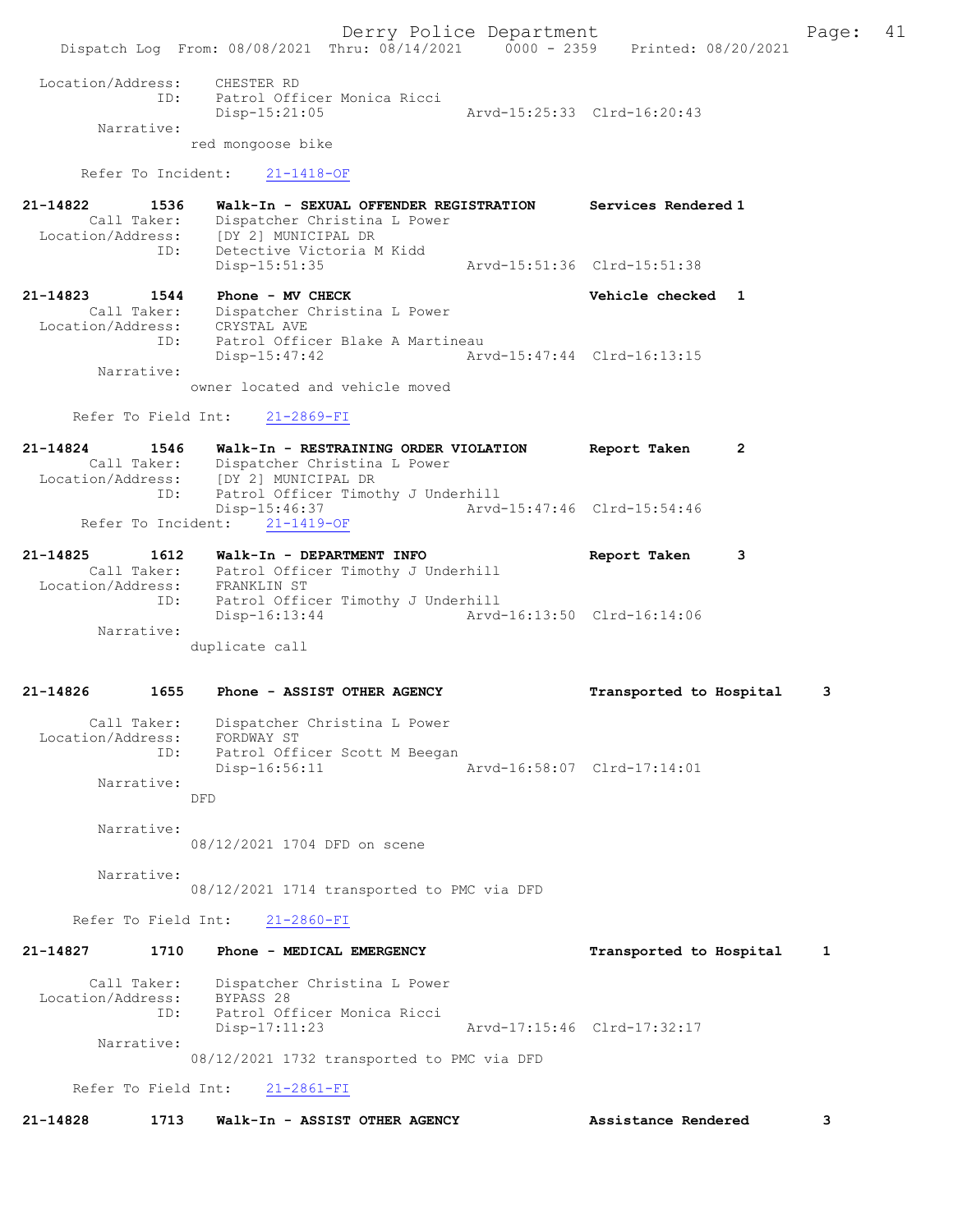Derry Police Department Fage: 42 Dispatch Log From: 08/08/2021 Thru: 08/14/2021 0000 - 2359 Printed: 08/20/2021 Call Taker: Dispatcher Christina L Power Location/Address: [DY 2] MUNICIPAL DR ID: Patrol Officer Timothy J Underhill Disp-17:13:47 Arvd-17:13:50 Clrd-17:13:51 21-14829 1747 Walk-In - LARCENY /FORGERY/ FRAUD Report Taken 2 Call Taker: Dispatcher Christina L Power Location/Address: GULF RD ID: Patrol Officer Michael P Accorto<br>Disp-17:48:27 Arv Disp-17:48:27 Arvd-17:48:29 Clrd-17:48:45 Refer To Incident: 21-1421-OF 21-14830 1820 Phone - PARKING COMPLAINT Vehicle checked 1 Call Taker: Dispatcher Christina L Power Location/Address: E BROADWAY ID: Patrol Officer Blake A Martineau Disp-18:30:19 Arvd-18:30:20 Clrd-18:30:24 21-14831 1837 Phone - WARRANT ARREST Arrest(s) Made 2 Call Taker: Patrol Officer Robert Corwin Location/Address: [HKS] LEGENDS DR ID: Patrol Officer Michael P Accorto Disp-18:39:01 Arvd-19:05:39 Clrd-20:02:40 Arrived By: Dispatcher Christina L Power Cleared By: Dispatcher Christina L Power Narrative: 08/12/2021 1918 Hooksett has one in custody on a DPD warrant for suspension of registration. Enroute to hq's s/m 27070.5 with; Soule, Dana 33 Andrew St Manchester, NH dob 120682 Narrative: 08/12/2021 1929 e/m 27885.7 Narrative: released on a summons with a court date of 12/16 Refer To Arrest: 21-777-AR 21-14832 1841 Phone - WELFARE CHECK Could Not Locate 2 Call Taker: Dispatcher Christina L Power Location/Address: BRENDA DR ID: Patrol Officer Monica Ricci Disp-18:43:21 Arvd-19:05:08 Clrd-19:15:12 ID: Patrol Officer Blake A Martineau Disp-18:43:29 Clrd-18:58:44 ID: Sergeant Seth Plumer Disp-18:49:38 Arvd-19:05:10 Clrd-19:15:18 Refer To Field Int: 21-2862-FI 21-14833 1847 Phone - ALARM, BURGLAR False Alarm 1 Call Taker: Lieutenant Robert F Smith Location/Address: [DY 228] BYPASS 28 ID: Patrol Officer Jack Stafford Disp-18:55:12 Arvd-19:15:26 Clrd-19:18:16 Dispatched By: Dispatcher Christina L Power Arrived By: Dispatcher Christina L Power Cleared By: Dispatcher Christina L Power ID: Patrol Officer Blake A Martineau Disp-18:58:48 Arvd-18:58:50 Clrd-19:18:17 Dispatched By: Dispatcher Christina L Power Arrived By: Dispatcher Christina L Power<br>Cleared By: Dispatcher Christina L Power Dispatcher Christina L Power Narrative: Whispering Pines Office. Rear door motion.

Narrative:

checked and secure.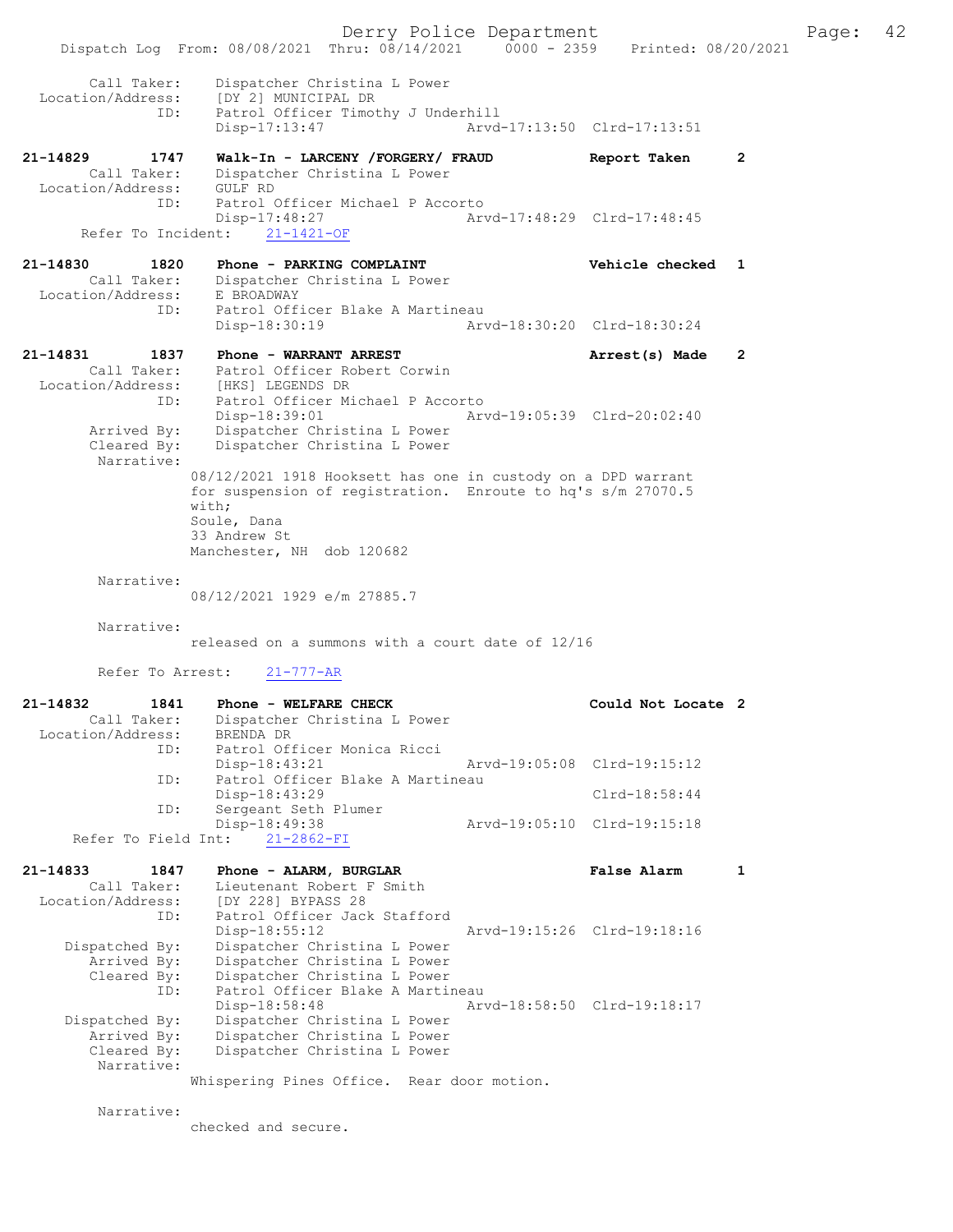Refer To Field Int: 21-2867-FI

ID: Patrol Officer Taylor Dezotell

| 21-14834<br>Location/Address: | 1852<br>Call Taker:                      | Initiated - FOLLOW-UP<br>Dispatcher Christina L Power<br>DREW WOODS DR                                |                             | Cleared                     | $\mathbf{2}$ |
|-------------------------------|------------------------------------------|-------------------------------------------------------------------------------------------------------|-----------------------------|-----------------------------|--------------|
|                               | ID:                                      | Detective Mark Borgatti                                                                               |                             | Arvd-18:52:00 Clrd-18:59:04 |              |
| 21-14835<br>Location/Address: | 1920<br>Call Taker:<br>ID:               | Phone - KEEP THE PEACE<br>Dispatcher Christina L Power<br>JADE CT<br>Patrol Officer Monica Ricci      |                             | Services Rendered 2         |              |
|                               |                                          | Disp-19:29:01                                                                                         |                             | Arvd-19:39:21 Clrd-20:02:33 |              |
| 21-14836<br>Location/Address: | 2055<br>Call Taker:                      | Phone - FIRE, AUTO<br>Dispatcher Christina L Power<br>RT 28                                           |                             | Vehicle Towed               | 1            |
|                               | ID:<br>ID:                               | Patrol Officer Blake A Martineau<br>Disp-20:56:02<br>Patrol Officer Michael P Accorto                 |                             | Arvd-21:00:22 Clrd-21:34:23 |              |
|                               | Narrative:                               | Disp-20:56:04                                                                                         | Arvd-21:00:23 Clrd-21:35:51 |                             |              |
|                               |                                          | 08/12/2021 2110 next on LBP assigned                                                                  |                             |                             |              |
|                               | Narrative:                               | 08/12/2021 2125 wrecker on scene                                                                      |                             |                             |              |
|                               | Refer To Field Int:                      | 21-2937-FI                                                                                            |                             |                             |              |
| 21-14837                      |                                          | 7 2306 Initiated - MV STOP<br>Call Taker: Patrol Officer Cody Johnson<br>Location/Address: E BROADWAY |                             | Warning Issued              | 3            |
|                               | ID:                                      | Patrol Officer Melissa M Houde                                                                        |                             |                             |              |
| Refer To Citation:            |                                          | $21 - 3652 - CN$                                                                                      |                             | Arvd-23:06:00 Clrd-23:13:20 |              |
| 21-14838<br>Location/Address: | 2313                                     | Initiated - PROPERTY CHECK<br>Call Taker: Patrol Officer Cody Johnson<br>PIERCE AVE                   |                             | Cleared                     | $\mathbf{2}$ |
|                               | ID:                                      | Patrol Officer Melissa M Houde                                                                        |                             | Arvd-23:13:00 Clrd-23:14:02 |              |
| 21-14839                      | 2320                                     | Initiated - MV STOP<br>Call Taker: Patrol Officer Cody Johnson                                        |                             | Warning Issued              | 3            |
| Location/Address:             | ID:                                      | RT 28<br>Patrol Officer Awess Abdulkadir                                                              |                             | Arvd-23:20:00 Clrd-23:36:09 |              |
|                               | ID:                                      | Sergeant James M Belanger<br>Disp-23:23:02                                                            |                             | Arvd-23:23:04 Clrd-23:23:06 |              |
| 21-14840                      | 2323<br>Call Taker:<br>Location/Address: | Initiated - MV STOP<br>Patrol Officer Cody Johnson<br>E BROADWAY                                      |                             | Warning Issued              | 3            |
|                               | ID:                                      | Patrol Officer Taylor Dezotell                                                                        |                             | Arvd-23:23:00 Clrd-23:27:43 |              |
| Refer To Citation:            |                                          | $21 - 3653 - CN$                                                                                      |                             |                             |              |
| 21-14841                      | 2328                                     | Initiated - MV STOP                                                                                   |                             | No Action Required          | 3            |
| Location/Address:             | Call Taker:<br>ID:                       | Patrol Officer Cody Johnson<br>W BROADWAY<br>Patrol Officer Melissa M Houde                           |                             |                             |              |
|                               |                                          |                                                                                                       |                             | Arvd-23:28:00 Clrd-23:29:35 |              |
| 21-14842                      | 2337                                     | Initiated - MV STOP                                                                                   |                             | No Action Required          | 3            |
| Location/Address:             | Call Taker:                              | Patrol Officer Cody Johnson<br>TSIENNETO RD                                                           |                             |                             |              |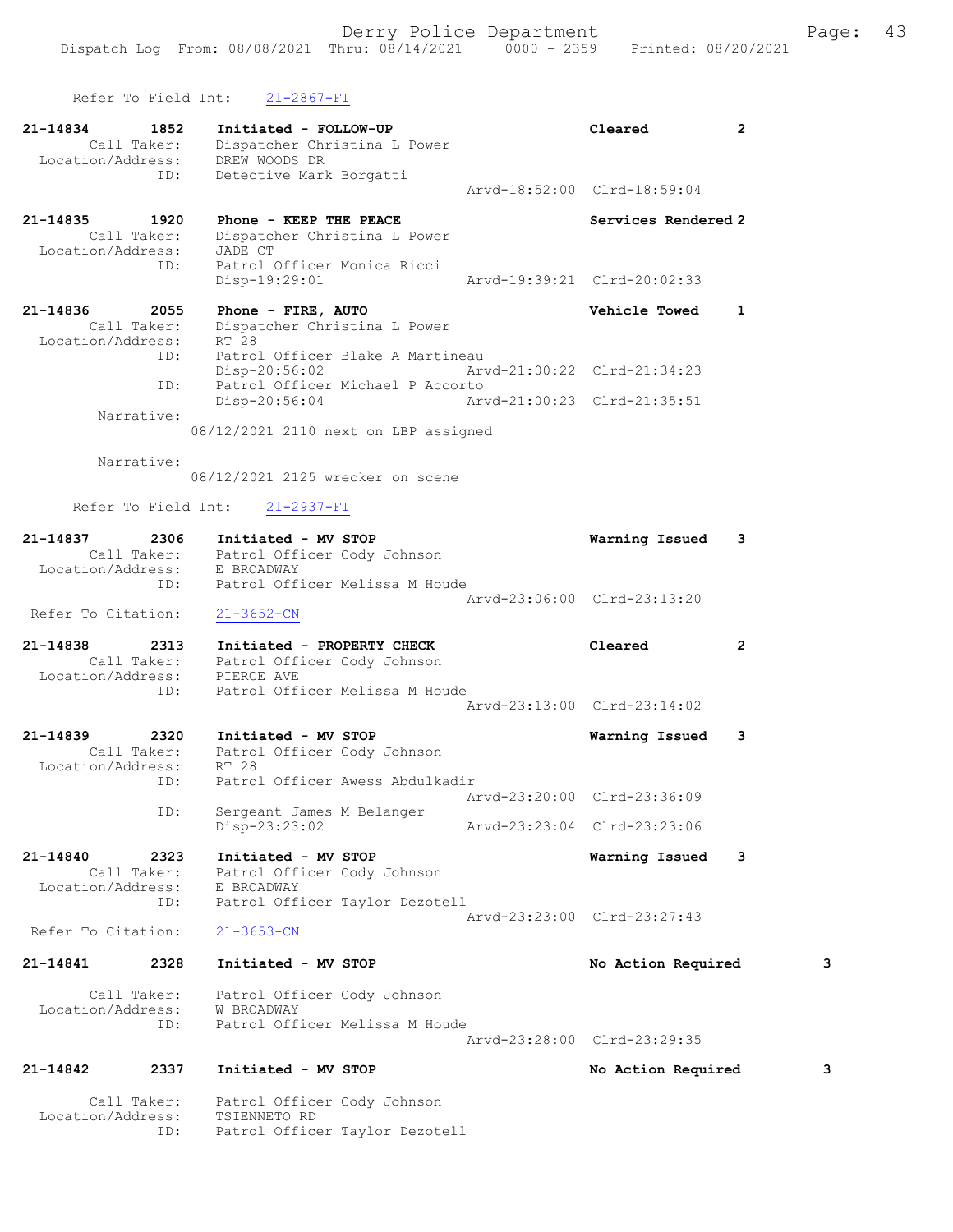Dispatch Log From: 08/08/2021 Thru: 08/14/2021 0000 - 2359 Printed: 08/20/2021

Arvd-23:37:00 Clrd-23:38:29

# For Date: 08/13/2021 - Friday

| 21-14843<br>0011<br>Call Taker:<br>Location/Address:<br>ID:        | Initiated - MV STOP<br>Patrol Officer Cody Johnson<br>E BROADWAY<br>Patrol Officer Melissa M Houde                    | Warning Issued                                | 3              |
|--------------------------------------------------------------------|-----------------------------------------------------------------------------------------------------------------------|-----------------------------------------------|----------------|
| Refer To Citation:                                                 | $21 - 3654 - CN$                                                                                                      | Arvd-00:11:00 Clrd-00:16:00                   |                |
| 21-14844<br>0108<br>Call Taker:<br>Location/Address:<br>ID:        | Initiated - PROPERTY CHECK<br>Patrol Officer Cody Johnson<br>ROLLINS ST<br>Patrol Officer Taylor Dezotell             | Cleared                                       | $\mathbf{2}$   |
|                                                                    |                                                                                                                       | Arvd-01:08:00 Clrd-01:09:07                   |                |
| 21-14845<br>0122<br>Call Taker:<br>Location/Address:<br>ID:        | Initiated - MV STOP<br>Patrol Officer Cody Johnson<br>PINKERTON ST<br>Patrol Officer Taylor Dezotell                  | Warning Issued<br>Arvd-01:22:00 Clrd-01:26:50 | 3              |
| Refer To Citation:                                                 | $21 - 3655 - CN$                                                                                                      |                                               |                |
| 21-14846<br>0212<br>Call Taker:<br>Location/Address:<br>Narrative: | Phone - MV ASSIST<br>Patrol Officer Cody Johnson<br>[DY 1649] LARAWAY CT                                              | Vehicle Towed                                 | $\overline{2}$ |
|                                                                    | Recovery Solutions Towing CO JHQ114                                                                                   |                                               |                |
| 21-14847<br>0223<br>Call Taker:<br>Location/Address:               | 911 - ANIMAL COMPLAINT<br>Patrol Officer Cody Johnson<br><b>BALLARD RD</b>                                            | Could Not Locate 1                            |                |
| ID:<br>Dispatched By:                                              | Patrol Officer Nicholas M Granville<br>Disp-02:29:05<br>Lieutenant Robert F Smith                                     | Arvd-02:32:04 Clrd-03:21:25                   |                |
| 21-14848<br>0535<br>Call Taker:<br>Location/Address:<br>ID:        | Initiated - MV STOP<br>Patrol Officer Cody Johnson<br>MANCHESTER RD<br>Patrol Officer Taylor Dezotell                 | Warning Issued                                | 3              |
|                                                                    |                                                                                                                       | Arvd-05:35:00 Clrd-05:39:22                   |                |
| 21-14849<br>0539<br>Call Taker:<br>Location/Address:<br>ID:        | Phone - ASSIST OTHER AGENCY<br>Patrol Officer Cody Johnson<br>[DY 997] PARKLAND DR<br>Patrol Officer Awess Abdulkadir | Cleared                                       | 3              |
| ID:                                                                | $Disp-05:43:12$<br>Arvd-05:43:24 Clrd-05:50:34<br>Patrol Officer Taylor Dezotell                                      |                                               |                |
| Narrative:                                                         | Disp-05:43:19<br>Juvenile walked out of ER, PMC Staff looking for him to<br>return for treatment.                     | Arvd-05:44:00 Clrd-05:50:40                   |                |
| Narrative:                                                         | Subject returned to the ER.                                                                                           |                                               |                |
| 21-14850<br>0554<br>Call Taker:<br>Location/Address:<br>ID:        | Initiated - MV STOP<br>Patrol Officer Cody Johnson<br>TSIENNETO RD<br>Patrol Officer Taylor Dezotell                  | Warning Issued                                | 3              |
| Refer To Citation:                                                 | $21 - 3656 - CN$                                                                                                      | Arvd-05:54:00 Clrd-05:58:09                   |                |
| 21-14851<br>0608<br>Call Taker:<br>Location/Address:               | Phone - SUSPICIOUS ACTIVITY<br>Patrol Officer Cody Johnson<br>[DY 2258] E BROADWAY                                    | Arrest(s) Made                                | $\mathbf{2}$   |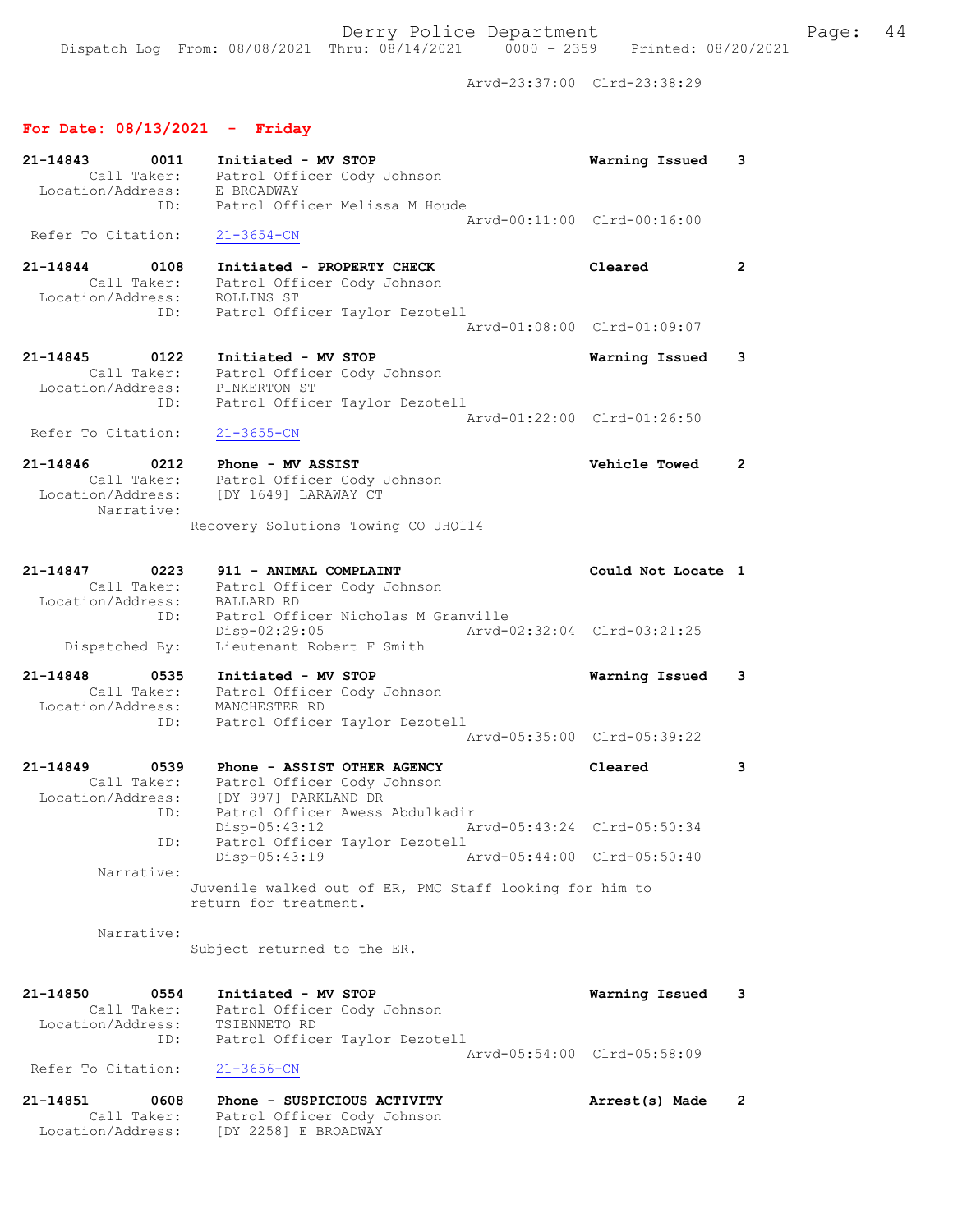Derry Police Department<br>Page: 45 Printed: 08/20/2021 0000 - 2359 Printed: 08/20/2021

Dispatch Log From: 08/08/2021 Thru: 08/14/2021 ID: Patrol Officer Melissa M Houde Disp-06:08:30 Arvd-06:09:51 Clrd-07:07:18 Cleared By: Patrol Officer Ryan M Panaro ID: Patrol Officer Awess Abdulkadir<br>Disp-06:08:32 A Disp-06:08:32 Arvd-06:20:16 Clrd-08:38:52 Cleared By: Patrol Officer Ryan M Panaro ID: Patrol Officer Taylor Dezotell Disp-06:20:11 Arvd-06:20:14 Clrd-06:57:07 Cleared By: Patrol Officer Ryan M Panaro ID: Sergeant Jared Knox<br>Disp-07:01:01 Disp-07:01:01 Arvd-07:07:16 Clrd-07:16:46 Dispatched By: Patrol Officer Ryan M Panaro Arrived By: Patrol Officer Ryan M Panaro Cleared By: Patrol Officer Ryan M Panaro Narrative: 08/13/2021 0706 344 advises one in custody at PMC after being medically cleared at PMC Narrative: 08/13/2021 0707 subject identified as: Eric Conti 10/2/94 HOMELESS Narrative: 08/13/2021 0711 344 transporting one to DPDHQ s/m: 41862.3 Narrative: 08/13/2021 0718 off at HQ e/m: 41864.0 Narrative: 08/13/2021 0738 BC Mencis requested and responding Narrative: 08/13/2021 0808 secured in cell #3 Narrative: 08/13/2021 0837 released on PR bail per BC Mencis with a Nashua District court date of 9/30/21 Refer To Arrest: 21-778-AR 21-14852 0707 Phone - Wildlife Complaint 1997 Report Taken 2 Call Taker: Lieutenant Shawn P O'Donaghue Location/Address: PINEHURST AVE ID: Patrol Officer Samuel J Troy Disp-07:09:20 Arvd-07:22:57 Clrd-07:45:58 Arrived By: Patrol Officer Ryan M Panaro Cleared By: Patrol Officer Ryan M Panaro ID: Sergeant Jared Knox Disp-07:16:50 Arvd-07:16:56 Clrd-07:45:46 Dispatched By: Patrol Officer Ryan M Panaro Arrived By: Patrol Officer Ryan M Panaro Cleared By: Patrol Officer Ryan M Panaro Narrative: Skunk Refer To Incident: 21-1422-OF 21-14853 0713 Initiated - MV STOP Warning Issued 3 Call Taker: Patrol Officer Ryan M Panaro Location/Address: [DY 1198] BYPASS 28 ID: Patrol Officer Jeffrey R Pike Arvd-07:13:00 Clrd-07:17:47<br>21-3657-CN Refer To Citation:

21-14854 0719 Initiated - SUBPOENA DELIVERY Served 1 Call Taker: Patrol Officer Ryan M Panaro Location/Address: PINE ISLE DR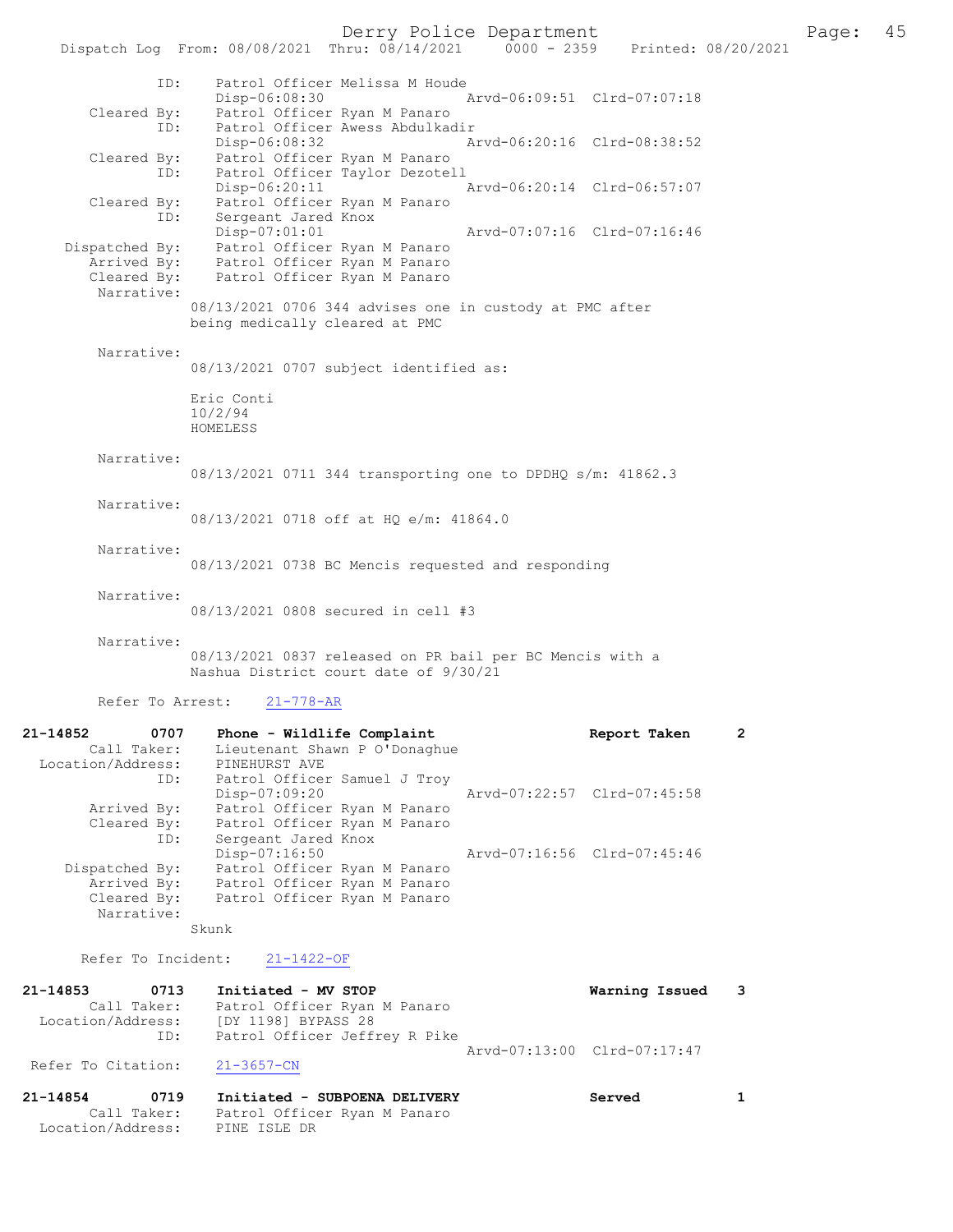Derry Police Department Fage: 46 Dispatch Log From: 08/08/2021 Thru: 08/14/2021 0000 - 2359 Printed: 08/20/2021 ID: Patrol Officer Nikita Tomnyuk Arvd-07:19:00 Clrd-07:33:00 Cleared By: Lieutenant Shawn P O'Donaghue 21-14855 0725 Initiated - MV STOP Warning Issued 3 Call Taker: Patrol Officer Ryan M Panaro Location/Address: [DY 1198] BYPASS 28 ID: Patrol Officer Jeffrey R Pike Arvd-07:25:00 Clrd-07:32:25 Cleared By: Lieutenant Shawn P O'Donaghue Refer To Citation: 21-3658-CN Narrative: NH: H4164 21-14856 0737 Initiated - MV STOP Warning Issued 3 Call Taker: Patrol Officer Ryan M Panaro Location/Address: [DY 1198] BYPASS 28 ID: Patrol Officer Jeffrey R Pike Arvd-07:37:00 Clrd-07:42:50 Refer To Citation: 21-3659-CN Narrative: NH: 4249715 21-14857 0743 Initiated - MV STOP Warning Issued 3 Call Taker: Patrol Officer Ryan M Panaro Location/Address: TSIENNETO RD ID: Patrol Officer Jeffrey R Pike Arvd-07:43:00 Clrd-07:51:17 Refer To Citation: 21-3660-CN Narrative: NH: 4234013 21-14858 0800 Initiated - MV STOP Warning Issued 3 Call Taker: Patrol Officer Ryan M Panaro Location/Address: MANCHESTER RD ID: Patrol Officer Jeffrey R Pike Arvd-08:00:00 Clrd-08:07:57 Refer To Citation: 21-3661-CN Narrative: NH: 4552441 21-14859 0839 Initiated - MV STOP Warning Issued 3 Call Taker: Patrol Officer Ryan M Panaro Location/Address: E BROADWAY ID: Patrol Officer Jeffrey R Pike Arvd-08:39:00 Clrd-08:46:58 Refer To Citation: 21-3662-CN Narrative: NH: (VF) 10375 21-14860 0849 Initiated - MV STOP Warning Issued 3 Call Taker: Patrol Officer Ryan M Panaro Location/Address: S MAIN ST + THORNTON ST ID: Patrol Officer Jeffrey R Pike Arvd-08:49:00 Clrd-08:55:46 Refer To Citation: 21-3663-CN Narrative: NH: 2630944 21-14861 0851 Initiated - FOLLOW-UP Cleared 2 Call Taker: Patrol Officer Ryan M Panaro Location/Address: [DY 260] FOLSOM RD ID: Patrol Officer Awess Abdulkadir

Arvd-08:51:00 Clrd-09:00:46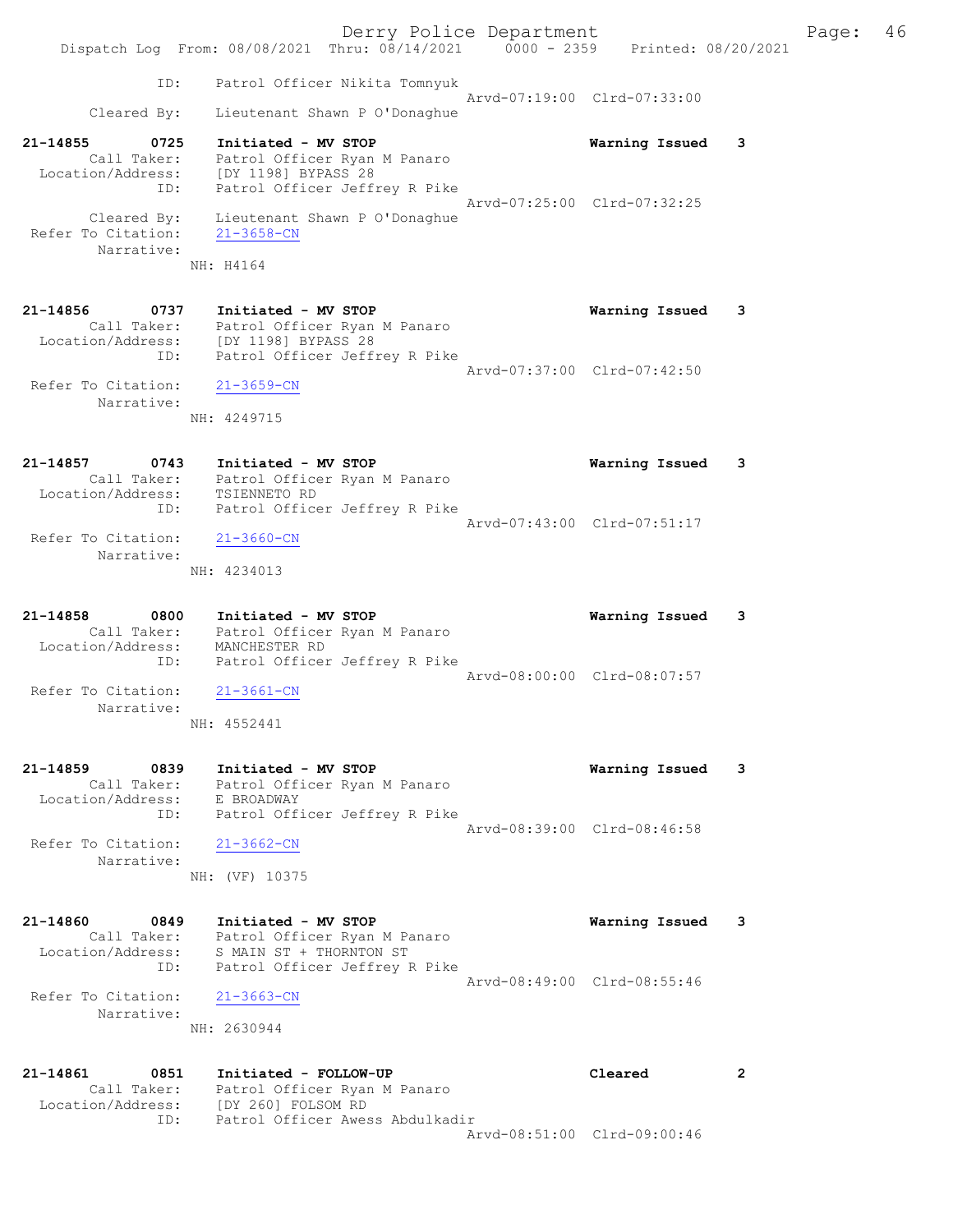| 21-14862 0858<br>Location/Address: | Initiated - MV STOP<br>Call Taker: Patrol Officer Ryan M Panaro<br>S MAIN ST      | Warning Issued              | 3            |
|------------------------------------|-----------------------------------------------------------------------------------|-----------------------------|--------------|
| ID:                                | Patrol Officer Jeffrey R Pike                                                     | Arvd-08:58:00 Clrd-09:04:40 |              |
| Refer To Citation:                 | $21 - 3664 - CN$                                                                  |                             |              |
| $21 - 14863$<br>0859               | Phone - ANIMAL COMPLAINT                                                          | Services Rendered 1         |              |
| Call Taker:<br>Location/Address:   | Patrol Officer Ryan M Panaro<br>[DY 173] E BROADWAY                               |                             |              |
| ID:                                | Patrol Officer Casey J Noyes<br>Disp-09:14:34                                     | Arvd-09:19:09 Clrd-09:25:25 |              |
| Narrative:                         |                                                                                   |                             |              |
|                                    | bat by the clubhouse                                                              |                             |              |
| 21-14864<br>0900                   | Initiated - FOLLOW-UP                                                             | Cleared                     | $\mathbf{2}$ |
|                                    | Call Taker: Patrol Officer Ryan M Panaro<br>Location/Address: [DY 2] MUNICIPAL DR |                             |              |
| ID:                                | Patrol Officer Awess Abdulkadir                                                   |                             |              |
|                                    |                                                                                   | Arvd-09:00:00 Clrd-09:29:27 |              |
| 21-14865<br>0903<br>Call Taker:    | Initiated - Search Warrant<br>Patrol Officer Ryan M Panaro                        | Cleared                     | $\mathbf{2}$ |
|                                    | Location/Address: [DY 2] MUNICIPAL DR                                             |                             |              |
| ID:                                | Detective Scott A Tompkins                                                        | Arvd-09:03:00 Clrd-14:39:24 |              |
| ID:                                | Detective Lieutenant Jon M Breen<br>Disp-09:04:54                                 | Arvd-09:05:01 Clrd-14:23:31 |              |
| ID:                                | Detective Benjamin J Doyle                                                        |                             |              |
| Narrative:                         | $Disp-09:04:58$                                                                   | Arvd-09:05:00 Clrd-14:23:33 |              |
|                                    | 08/13/2021 0903 search warrant started at this time                               |                             |              |
| Narrative:                         |                                                                                   |                             |              |
|                                    | 08/13/2021 1200 Search warrant ended at this time                                 |                             |              |
| 21-14866<br>0907                   | Initiated - MV STOP                                                               | Summons Issued              | 3            |
| Location/Address: S MAIN ST        | Call Taker: Patrol Officer Ryan M Panaro                                          |                             |              |
| ID:                                | Patrol Officer Jeffrey R Pike                                                     |                             |              |
| Refer To Citation:                 | $21 - 816 - 010027$                                                               | Arvd-09:07:00 Clrd-09:13:59 |              |
| 21-14867<br>0912                   | Initiated - PED CHECK                                                             | <b>ADVICE GIVEN</b>         | 2            |
| Call Taker:                        | Patrol Officer Ryan M Panaro                                                      |                             |              |
| Location/Address:<br>ID:           | CRYSTAL AVE<br>Patrol Officer Charles L Doherty                                   |                             |              |
| ID:                                | Patrol Officer Scott M Beegan                                                     | Arvd-09:12:00 Clrd-09:19:35 |              |
|                                    | Disp-09:13:47                                                                     | Arvd-09:13:48 Clrd-09:19:33 |              |
| 21-14868<br>0924                   | Phone - ASSIST CITIZEN                                                            | <b>ADVICE GIVEN</b>         | 3            |
| Call Taker:<br>Location/Address:   | Patrol Officer Ryan M Panaro<br>[DY 1625] CRYSTAL AVE                             |                             |              |
| ID:                                | Patrol Officer Charles L Doherty<br>Disp-09:25:21                                 | Arvd-09:25:24 Clrd-09:32:51 |              |
|                                    |                                                                                   |                             |              |
| 21-14869<br>0926<br>Call Taker:    | Initiated - MV STOP<br>Patrol Officer Jeffrey R Pike                              | Warning Issued              | 3            |
| Location/Address:<br>ID:           | N MAIN ST<br>Patrol Officer Jeffrey R Pike                                        |                             |              |
|                                    |                                                                                   |                             |              |
|                                    | Arvd-09:26:23 Clrd-09:32:51                                                       |                             |              |
| Refer To Citation:                 | $21 - 3665 - CN$                                                                  |                             |              |
| 21-14870<br>0933                   | 911 - SUSPICIOUS ACTIVITY                                                         | Transported to Hospital     | 2            |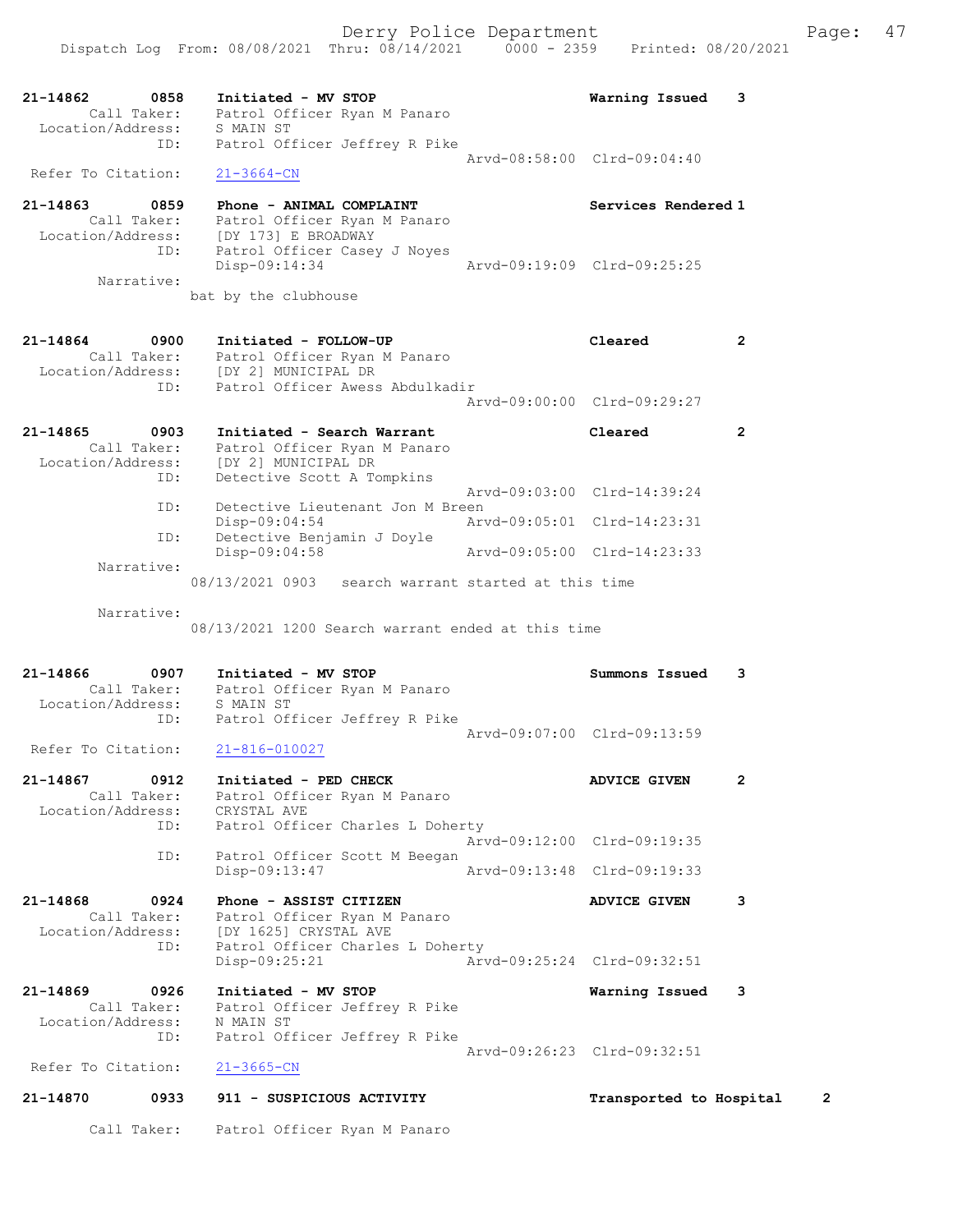|                                                             | Dispatch Log From: 08/08/2021 Thru: 08/14/2021 0000 - 2359 Printed: 08/20/2021                                                         | Derry Police Department     |                                               |   | Page: | 48 |
|-------------------------------------------------------------|----------------------------------------------------------------------------------------------------------------------------------------|-----------------------------|-----------------------------------------------|---|-------|----|
| Location/Address:                                           | [DY 1603] CRYSTAL AVE                                                                                                                  |                             |                                               |   |       |    |
| ID:                                                         | Patrol Officer Charles L Doherty<br>$Disp-09:33:42$                                                                                    |                             | Arvd-09:34:59 Clrd-11:12:40                   |   |       |    |
| ID:                                                         | Sergeant Jared Knox<br>Disp-09:36:31                                                                                                   | Arvd-09:36:34 Clrd-09:48:07 |                                               |   |       |    |
| ID:                                                         | Patrol Officer Casey J Noyes<br>Disp-09:48:26                                                                                          | Arvd-09:53:44 Clrd-11:12:35 |                                               |   |       |    |
| ID:                                                         | Sergeant Jared Knox<br>$Disp-10:11:22$                                                                                                 | Arvd-10:11:24 Clrd-10:34:01 |                                               |   |       |    |
| Narrative:                                                  | 08/13/2021 0948 424 transporting male subject to PMC for a<br>vuluntary evaluation s/m: 31700.1                                        |                             |                                               |   |       |    |
| Narrative:                                                  | 08/13/2021 0953 off at PMC e/m: 31701.5                                                                                                |                             |                                               |   |       |    |
| 21-14871<br>0933<br>Location/Address:<br>ID:                | 911 - DOMESTIC DISTURBANCE<br>Call Taker: Patrol Officer Ryan M Panaro<br>[DY 2064] KENDALL POND RD<br>Patrol Officer Awess Abdulkadir |                             | Report Taken                                  | 1 |       |    |
| ID:                                                         | Disp-09:34:39<br>Patrol Officer Scott M Beegan                                                                                         | Arvd-09:44:22 Clrd-10:07:28 |                                               |   |       |    |
| ID:                                                         | Disp-09:34:44<br>Sergeant Jared Knox                                                                                                   | Arvd-09:44:24 Clrd-10:07:31 |                                               |   |       |    |
| Refer To Field Int:                                         | Disp-09:49:08<br>$21 - 2863 - FI$                                                                                                      |                             | Arvd-09:56:27 Clrd-10:07:05                   |   |       |    |
| 21-14872<br>0935                                            | Initiated - MV STOP                                                                                                                    |                             | Summons Issued                                | 3 |       |    |
| Location/Address:<br>ID:                                    | Call Taker: Patrol Officer Ryan M Panaro<br>S MAIN ST<br>Patrol Officer Jeffrey R Pike                                                 |                             |                                               |   |       |    |
| Refer To Citation:<br>Narrative:                            | 21-816-010028                                                                                                                          | Arvd-09:35:00 Clrd-09:53:29 |                                               |   |       |    |
|                                                             | NH: 4991197                                                                                                                            |                             |                                               |   |       |    |
| 1002<br>21-14873<br>Location/Address: S MAIN ST             | Initiated - MV STOP<br>Call Taker: Patrol Officer Ryan M Panaro                                                                        |                             | Warning Issued                                | 3 |       |    |
| ID:<br>Refer To Citation:                                   | Patrol Officer Jeffrey R Pike<br>$21 - 3667 - CN$                                                                                      | Arvd-10:02:00 Clrd-10:10:31 |                                               |   |       |    |
|                                                             |                                                                                                                                        |                             |                                               |   |       |    |
| 21-14874<br>1009<br>Call Taker:<br>Location/Address:<br>ID: | Initiated - PAPER SERVICE<br>Patrol Officer Ryan M Panaro<br>KENDALL POND RD<br>Patrol Officer Awess Abdulkadir                        |                             | Not Served                                    | 3 |       |    |
| ID:                                                         | Patrol Officer Scott M Beegan                                                                                                          |                             | Arvd-10:09:00 Clrd-10:16:58                   |   |       |    |
|                                                             | Disp-10:09:46                                                                                                                          |                             | Arvd-10:09:48 Clrd-10:17:01                   |   |       |    |
| 21-14875<br>1010<br>Call Taker:<br>Location/Address:<br>ID: | Initiated - MV STOP<br>Patrol Officer Ryan M Panaro<br>PERLEY RD + PEABODY RD<br>Patrol Officer Jeffrey R Pike                         |                             | Summons Issued<br>Arvd-10:10:00 Clrd-10:24:27 | 3 |       |    |
| Cleared By:<br>Refer To Citation:                           | Lieutenant Shawn P O'Donaghue<br>$21 - 816 - 010029$                                                                                   |                             |                                               |   |       |    |
| 21-14876<br>1017                                            | Phone - CUSTOMER PROBLEM                                                                                                               |                             | SENT ON THEIR WAY 2                           |   |       |    |
| Call Taker:<br>Location/Address:<br>ID:                     | Patrol Officer Ryan M Panaro<br>W BROADWAY<br>Patrol Officer Scott M Beegan                                                            |                             |                                               |   |       |    |
| ID:                                                         | Disp-10:18:08<br>Sergeant Jared Knox                                                                                                   |                             | Arvd-10:32:01 Clrd-10:57:18                   |   |       |    |
|                                                             | Disp-10:38:10<br>Refer To Field Int: 21-2864-FI                                                                                        |                             | Arvd-10:38:12 Clrd-10:57:15                   |   |       |    |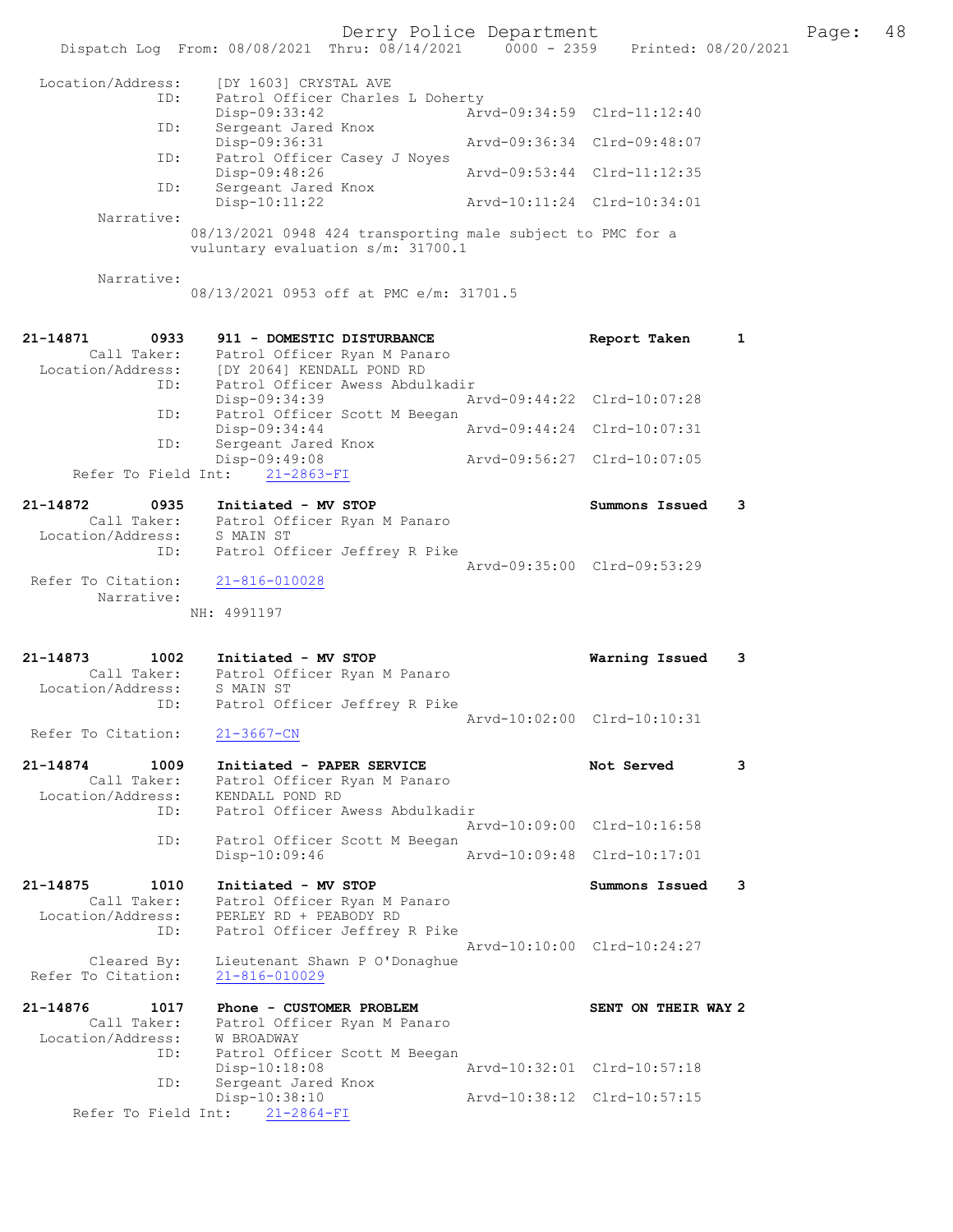|                                                      | Dispatch Log From: 08/08/2021 Thru: 08/14/2021                                  | $0000 - 2359$ | Printed: 08/20/2021         |  |
|------------------------------------------------------|---------------------------------------------------------------------------------|---------------|-----------------------------|--|
| 21-14877<br>1029<br>Call Taker:<br>Location/Address: | Phone - DELIVER A MESSAGE<br>Patrol Officer Ryan M Panaro<br>STRAWBERRY HILL RD |               | Message Delivered 1         |  |
| ID:                                                  | Patrol Officer Awess Abdulkadir                                                 |               |                             |  |
| ID:                                                  | $Disp-11:02:13$<br>Sergeant Jared Knox                                          |               | Arvd-11:05:19 Clrd-11:15:03 |  |
|                                                      | Disp-11:02:24                                                                   |               | Arvd-11:05:16 Clrd-11:14:52 |  |
| ID:                                                  | Patrol Officer Scott M Beegan<br>$Disp-11:05:23$                                |               | Arvd-11:05:25 Clrd-11:14:55 |  |
| Narrative:                                           | For MPD                                                                         |               |                             |  |
|                                                      |                                                                                 |               |                             |  |
| 21-14878<br>1041                                     | Phone - VIN CHECK                                                               |               | Services Rendered 3         |  |
| Call Taker:                                          | Patrol Officer Ryan M Panaro                                                    |               |                             |  |
| Location/Address:                                    | ISLAND POND RD                                                                  |               |                             |  |
| ID:                                                  | Patrol Officer Nikita Tomnyuk<br>$Disp-10:50:02$                                |               | Arvd-10:57:47 Clrd-11:07:39 |  |
|                                                      |                                                                                 |               |                             |  |
| 21-14879<br>1131                                     | Phone - Wildlife Complaint                                                      |               | Services Rendered 2         |  |
| Call Taker:                                          | Lieutenant Shawn P O'Donaghue                                                   |               |                             |  |
| Location/Address:                                    | WHITNEYS GROVE RD                                                               |               |                             |  |
| ID:                                                  | Patrol Officer Scott M Beegan<br>Disp-11:33:23                                  |               | Arvd-11:51:00 Clrd-12:46:40 |  |
| Arrived By:                                          | Patrol Officer Ryan M Panaro                                                    |               |                             |  |
| Cleared By:                                          | Patrol Officer Ryan M Panaro                                                    |               |                             |  |
| Narrative:                                           |                                                                                 |               |                             |  |
|                                                      | Coyote                                                                          |               |                             |  |
|                                                      |                                                                                 |               |                             |  |
| 21-14880<br>1153                                     | Radio - MV STOP                                                                 |               | Warning Issued<br>3         |  |
| Call Taker:                                          | Patrol Officer Ryan M Panaro                                                    |               |                             |  |
| Location/Address:                                    | N MAIN ST                                                                       |               |                             |  |
| ID:                                                  | Patrol Officer Nikita Tomnyuk<br>$Disp-11:53:28$                                |               | Arvd-11:53:30 Clrd-11:58:21 |  |
| Refer To Citation:                                   | $21 - 3669 - CN$                                                                |               |                             |  |
|                                                      |                                                                                 |               |                             |  |
| 21-14881<br>1213                                     | Phone - MV ACCIDENT                                                             |               | Report Taken<br>1           |  |
| Call Taker:                                          | Patrol Officer Ryan M Panaro                                                    |               |                             |  |
| Location/Address:<br>ID:                             | [DY 796] TSIENNETO RD<br>Patrol Officer Nikita Tomnyuk                          |               |                             |  |
|                                                      | Disp-12:14:38                                                                   |               | Aryd-12:17:31 Clrd-12:46:29 |  |
| Narrative:                                           |                                                                                 |               |                             |  |
|                                                      | 08/13/2021 1246 LUND VS. SCHMIDT REPORTABLE                                     |               |                             |  |
| Refer To Accident:                                   | $21 - 385 - AC$                                                                 |               |                             |  |
|                                                      |                                                                                 |               |                             |  |
| 21-14882<br>1220                                     | Radio - MV STOP                                                                 |               | Summons Issued<br>3         |  |
| Location/Address:                                    | Call Taker: Patrol Officer Ryan M Panaro<br>S MAIN ST                           |               |                             |  |
| ID:                                                  | Patrol Officer Casey J Noyes                                                    |               |                             |  |
|                                                      | Disp-12:20:44                                                                   |               | Arvd-12:20:46 Clrd-12:43:47 |  |
| Refer To Arrest:                                     | $21 - 779 - AR$                                                                 |               |                             |  |
| $21 - 14883$<br>1252                                 | Initiated - MV STOP                                                             |               | Warning Issued<br>3         |  |
| Call Taker:                                          | Patrol Officer Ryan M Panaro                                                    |               |                             |  |
| Location/Address:                                    | POND RD                                                                         |               |                             |  |
| ID:                                                  | Patrol Officer Nikita Tomnyuk                                                   |               |                             |  |
|                                                      |                                                                                 |               | Arvd-12:52:00 Clrd-13:01:35 |  |
| Refer To Citation:                                   | $21 - 3670 - CN$                                                                |               |                             |  |
| 21-14884<br>1339                                     | Initiated - FOLLOW-UP                                                           |               | Cleared<br>$\overline{2}$   |  |
| Call Taker:                                          | Patrol Officer Ryan M Panaro                                                    |               |                             |  |
| Location/Address:                                    | HICKORY DR                                                                      |               |                             |  |
| ID:                                                  | Patrol Officer Casey J Noyes                                                    |               |                             |  |
|                                                      |                                                                                 |               | Arvd-13:39:00 Clrd-13:44:59 |  |
| 21-14885<br>1438                                     | 911 - SUSPICIOUS ACTIVITY                                                       |               | Services Rendered 2         |  |
| Call Taker:                                          | Patrol Officer Ryan M Panaro                                                    |               |                             |  |
| Location/Address:                                    | REDFIELD CIR                                                                    |               |                             |  |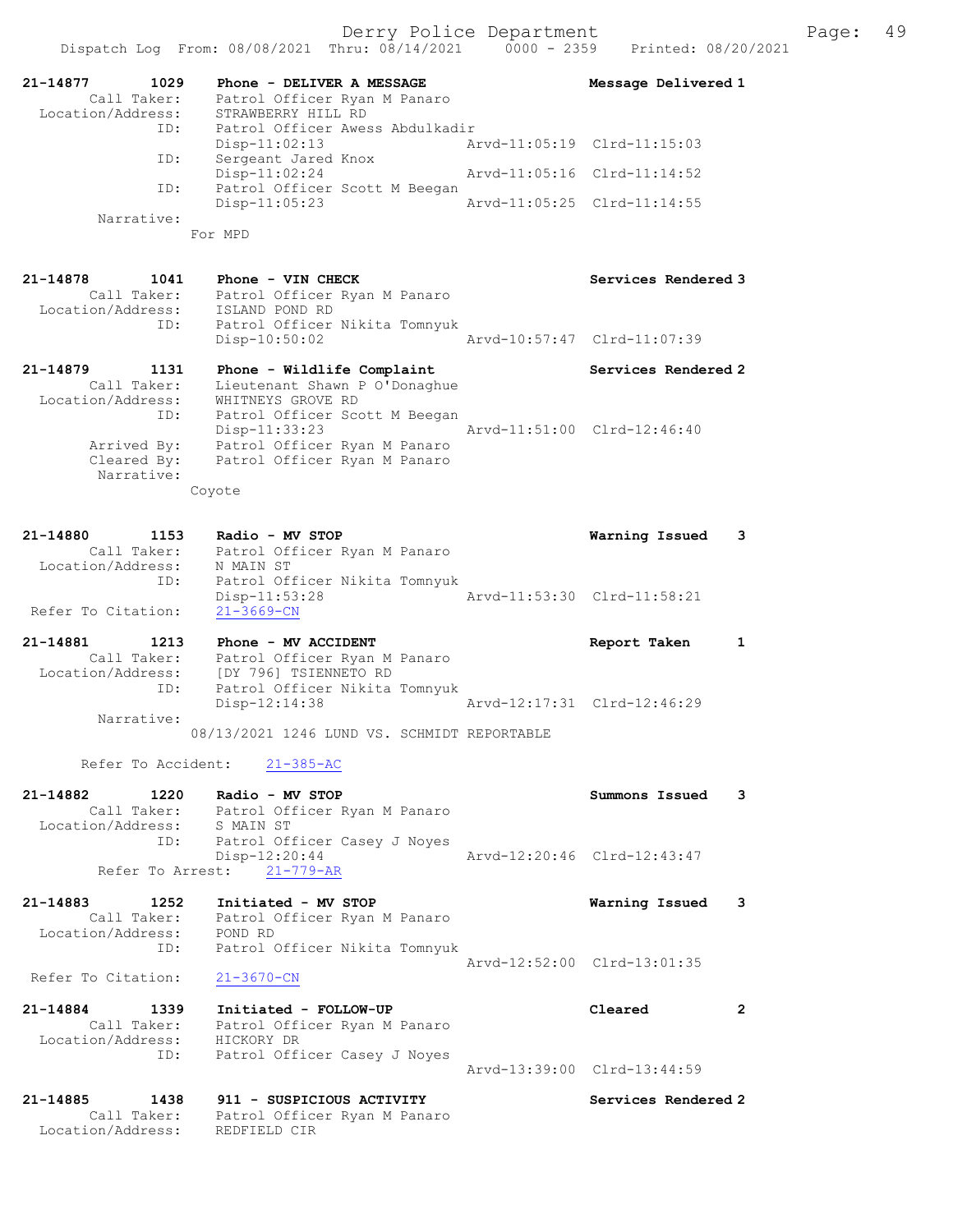Derry Police Department The Page: 50 Dispatch Log From: 08/08/2021 Thru: 08/14/2021 0000 - 2359 Printed: 08/20/2021 ID: Patrol Officer Scott M Beegan Disp-14:38:59 Arvd-14:43:01 Cleared By: Lieutenant Shawn P O'Donaghue Lieutenant Shawn P O'Donaghue 21-14886 1513 Phone - VIN CHECK Services Rendered 3 Call Taker: Patrol Officer Robert Corwin Location/Address: GAITA DR ID: Patrol Officer Jack Stafford Disp-15:14:39 Arvd-15:23:45 Clrd-15:38:16<br>ID: Patrol Officer Casev J Noves Patrol Officer Casey J Noyes Disp-15:28:41 Clrd-15:28:44 Refer To Field Int: 21-2875-FI 21-14887 1513 Phone - VIN CHECK North Services Rendered 3 Call Taker: Patrol Officer Robert Corwin Location/Address: WALNUT HILL RD ID: Patrol Officer Monica Ricci Disp-15:14:24 Arvd-15:23:43 Clrd-15:32:41 Narrative: st mauria / skiff /boat 21-14888 1519 Phone - VIN CHECK Services Rendered 3 Call Taker: Patrol Officer Robert Corwin Location/Address: REDFIELD CIR ID: Patrol Officer Brian J Landry<br>Disp-15:20:52 Disp-15:20:52 Arvd-15:30:30 Clrd-15:32:57 21-14889 1527 Initiated - DEPARTMENT INFO Services Rendered 3 Call Taker: Patrol Officer Robert Corwin Location/Address: REDFIELD CIR ID: Patrol Officer Scott M Beegan Arvd-15:27:00 Clrd-16:47:25 ID: Patrol Officer Casey J Noyes<br>Disp-15:28:49 Disp-15:28:49 Arvd-15:30:37 Clrd-15:39:34 ID: Detective Mark Borgatti<br>Disp-15:28:57 Disp-15:28:57 Arvd-15:30:34 Clrd-18:01:58 ID: Detective Scott A Tompkins<br>Disp-15:29:01 Disp-15:29:01 Arvd-15:30:35 Clrd-18:02:00<br>TD: Detective Lieutenant Jon M Breen Detective Lieutenant Jon M Breen<br>Disp-15:33:15 Ary Disp-15:33:15 Arvd-15:33:18 Clrd-15:33:57 ID: Patrol Officer Casey J Noyes Disp-16:42:15 Arvd-16:42:18 Clrd-18:01:51 ID: Patrol Officer Brian J Landry Disp-17:24:26 Arvd-17:24:28 Clrd-18:02:05 Dispatched By: Lieutenant Shawn P O'Donaghue<br>Arrived By: Lieutenant Shawn P O'Donaghue Lieutenant Shawn P O'Donaghue Narrative: 08/13/2021 1535 Search began Narrative: 08/13/2021 1756 search ended 21-14890 1534 Phone - DISTURBANCE ADVICE GIVEN 1 Call Taker: Lieutenant Shawn P O'Donaghue Location/Address: [DY 129] COURTHOUSE LN ID: Patrol Officer Blake A Martineau Disp-15:35:45 Arvd-15:38:28 Clrd-16:06:47 Arrived By: Patrol Officer Robert Corwin Cleared By: Patrol Officer Robert Corwin ID: Patrol Officer Brian J Landry Disp-15:35:50 Arvd-15:38:30 Clrd-16:06:44 Arrived By: Patrol Officer Robert Corwin Cleared By: Patrol Officer Robert Corwin Refer To Field Int: 21-2891-FI 21-14891 1534 Phone - DELIVER A MESSAGE 1999 Message Delivered 1 Call Taker: Patrol Officer Robert Corwin

Location/Address: LARAWAY CT

ID: Patrol Officer Charles L Doherty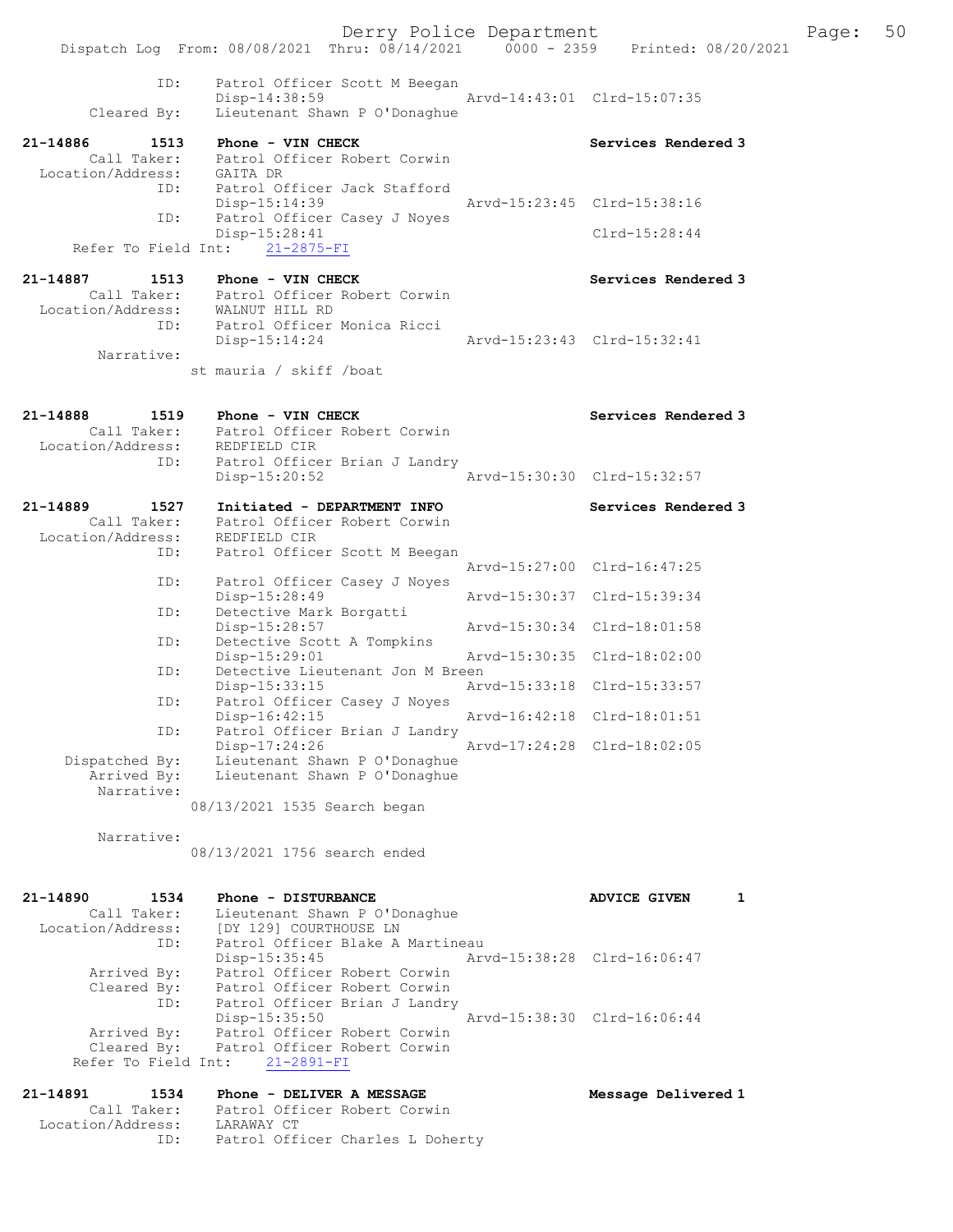Dispatch Log From: 08/08/2021 Thru: 08/14/2021 0000 - 2359 Printed: 08/20/2021 Disp-15:37:59 Arvd-15:42:56 Clrd-15:48:01 21-14892 1540 Initiated - MV STOP Warning Issued 3 Call Taker: Patrol Officer Robert Corwin Location/Address: ISLAND POND RD ID: Detective Lieutenant Jon M Breen Arvd-15:40:00 Clrd-15:42:20 21-14893 1613 Phone - ROAD HAZARD Removed Hazard 2 Call Taker: Patrol Officer Robert Corwin Location/Address: BROOK ST ID: Patrol Officer Blake A Martineau<br>Disp-16:14:29 Mrvd-16:17:22 Clrd-16:36:09 Disp-16:14:29 Narrative: wood in roadway 21-14894 1619 Initiated - MV STOP Warning Issued 3 Call Taker: Patrol Officer Robert Corwin Location/Address: S MAIN ST ID: Patrol Officer Jack Stafford Arvd-16:19:00 Clrd-16:24:41 Refer To Citation:  $21-3671-CN$ 21-14895 1645 Initiated - MV STOP Warning Issued 3 Call Taker: Patrol Officer Robert Corwin Location/Address: THORNTON ST ID: Patrol Officer Jack Stafford Arvd-16:45:00 Clrd-16:50:20<br>21-3672-CN Refer To Citation: 21-14896 1700 Phone - HIT AND RUN Report Taken 2 Call Taker: Patrol Officer Robert Corwin Location/Address: CHESTER RD ID: Patrol Officer Monica Ricci Disp-17:02:20 Arvd-17:06:46 Clrd-17:38:51 Arrived By: Lieutenant Shawn P O'Donaghue Cleared By: Patrol Officer Michael P Accorto Narrative: damaged wall Refer To Incident: 21-1424-OF 21-14897 1715 Phone - CRIMINAL THREAT 12 Report Taken 2 Call Taker: Patrol Officer Robert Corwin Location/Address: FAIRWAY DR ID: Patrol Officer Charles L Doherty Disp-17:16:45 Arvd-17:23:38 Clrd-17:40:42 Arrived By: Lieutenant Shawn P O'Donaghue Cleared By: Patrol Officer Michael P Accorto Refer To Incident: 21-1423-OF 21-14898 1726 Phone - WELFARE CHECK 2 Report Taken 2 Call Taker: Patrol Officer Robert Corwin<br>
vation/Address: ELM ST Location/Address:<br>ID: ---- .<br>Patrol Officer Blake A Martineau<br>Disp-17:29:59 Disp-17:29:59 Arvd-17:40:05 Clrd-18:02:31 ID: Patrol Officer Jack Stafford<br>Disp-17:30:03 Disp-17:30:03 Arvd-17:40:03 Clrd-18:02:29 Refer To Incident: 21-1425-OF 21-14899 1737 Phone - ANIMAL COMPLAINT New Sone on Arrival 1 Call Taker: Patrol Officer Michael P Accorto Location/Address: [DY 2082] ROCKINGHAM RD ID: Patrol Officer Monica Ricci Disp-17:40:36 Arvd-17:44:52 Clrd-17:46:55 Narrative: Report of a dog in distress outside of the salon.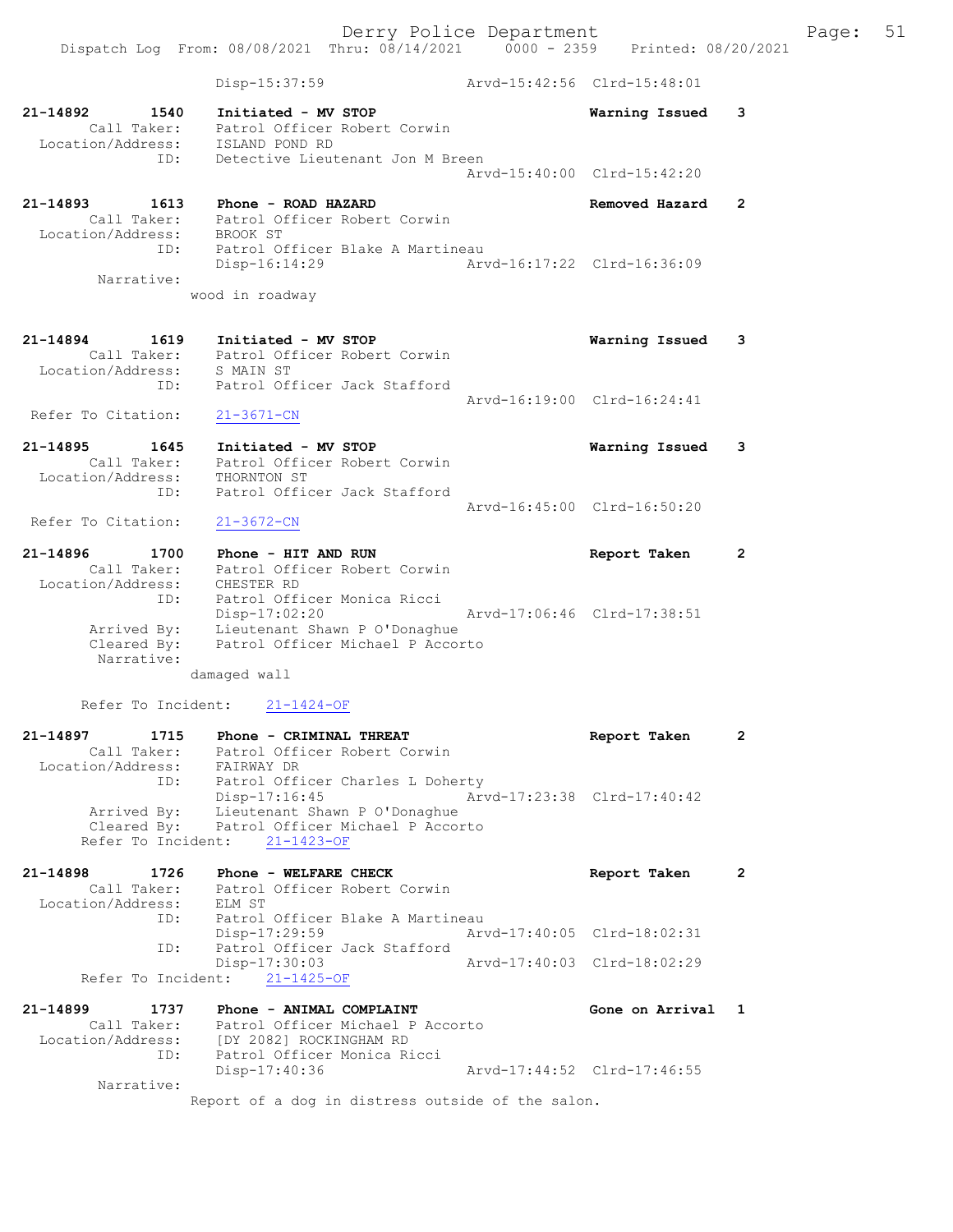|                                    |      | Dispatch Log From: 08/08/2021 Thru: 08/14/2021      |                                  | $0000 - 2359$ | Printed: 08/20/2021         |                |
|------------------------------------|------|-----------------------------------------------------|----------------------------------|---------------|-----------------------------|----------------|
| 21-14900<br>Call Taker:            | 1811 | Radio - FOLLOW-UP                                   | Patrol Officer Michael P Accorto |               | Cleared                     | $\overline{2}$ |
| Location/Address:                  |      | N SHORE (IP) RD                                     |                                  |               |                             |                |
|                                    | ID:  | Detective Victoria M Kidd<br>Disp-18:12:16          |                                  |               | Arvd-18:12:18 Clrd-18:55:56 |                |
| Cleared By:                        |      | Patrol Officer Robert Corwin                        |                                  |               |                             |                |
| 21-14901                           | 1826 | Radio - MV STOP                                     |                                  |               | Warning Issued              | 3              |
| Call Taker:                        |      |                                                     | Patrol Officer Michael P Accorto |               |                             |                |
| Location/Address:                  |      | HORSESHOE DR                                        |                                  |               |                             |                |
|                                    | ID:  | Patrol Officer Monica Ricci<br>Disp-18:27:07        |                                  |               | Arvd-18:29:39 Clrd-18:31:11 |                |
| Refer To Citation:                 |      | $21 - 3673 - CN$                                    |                                  |               |                             |                |
| Narrative:                         |      |                                                     |                                  |               |                             |                |
|                                    |      | NH 3509779                                          |                                  |               |                             |                |
|                                    |      |                                                     |                                  |               |                             |                |
| 21-14902                           | 1827 | Radio - Parking Enforcement                         |                                  |               | Cleared                     | $\mathbf{1}$   |
| Call Taker:<br>Location/Address:   |      | MUNICIPAL DR                                        | Patrol Officer Michael P Accorto |               |                             |                |
|                                    | ID:  |                                                     | Patrol Officer Charles L Doherty |               |                             |                |
|                                    |      | Disp-18:28:18                                       |                                  |               | Aryd-18:30:06 Clrd-18:46:38 |                |
| Cleared By:                        |      | Patrol Officer Robert Corwin                        |                                  |               |                             |                |
| 21-14903                           | 1835 | Initiated - MV STOP                                 |                                  |               | Warning Issued              | 3              |
| Call Taker:<br>Location/Address:   |      |                                                     | Patrol Officer Michael P Accorto |               |                             |                |
|                                    | ID:  | LINLEW DR<br>Patrol Officer Monica Ricci            |                                  |               |                             |                |
|                                    |      |                                                     |                                  |               | Arvd-18:35:00 Clrd-18:40:42 |                |
| Cleared By:<br>Refer To Citation:  |      | Patrol Officer Robert Corwin                        |                                  |               |                             |                |
|                                    |      | $21 - 3674 - CN$                                    |                                  |               |                             |                |
| 21-14904                           | 1847 | Phone - DOMESTIC DISTURBANCE                        |                                  |               | Matter Mediated             | 1              |
| Call Taker:                        |      |                                                     | Patrol Officer Michael P Accorto |               |                             |                |
| Location/Address:                  | ID:  | FAIRWAY DR                                          | Patrol Officer Brian J Landry    |               |                             |                |
|                                    |      | $Disp-18:48:18$                                     |                                  |               | Arvd-18:48:24 Clrd-18:58:58 |                |
| Cleared By:                        |      | Patrol Officer Robert Corwin                        |                                  |               |                             |                |
|                                    | ID:  | $Disp-18:48:22$                                     | Patrol Officer Charles L Doherty |               | Arvd-18:53:26 Clrd-18:58:47 |                |
| Arrived By:                        |      | Patrol Officer Robert Corwin                        |                                  |               |                             |                |
| Cleared By:                        |      | Patrol Officer Robert Corwin                        |                                  |               |                             |                |
|                                    | ID:  | Sergeant Michael W Hughes<br>Disp-18:57:42          |                                  |               | Arvd-18:57:45 Clrd-18:59:00 |                |
| Dispatched By:                     |      | Patrol Officer Robert Corwin                        |                                  |               |                             |                |
| Arrived By:                        |      | Patrol Officer Robert Corwin                        |                                  |               |                             |                |
| Cleared By:<br>Refer To Field Int: |      | Patrol Officer Robert Corwin<br>$21 - 2865 - FI$    |                                  |               |                             |                |
|                                    |      |                                                     |                                  |               |                             |                |
| $21 - 14905$<br>Call Taker:        | 1856 | Phone - ROAD HAZARD<br>Patrol Officer Robert Corwin |                                  |               | Removed Hazard              | 2              |
| Location/Address:                  |      | BYPASS 28                                           |                                  |               |                             |                |
|                                    | ID:  | Patrol Officer Monica Ricci                         |                                  |               |                             |                |
| Narrative:                         |      | Disp-18:57:29                                       |                                  |               | Arvd-19:02:58 Clrd-19:10:45 |                |
|                                    |      | nails in roadway                                    |                                  |               |                             |                |
|                                    |      |                                                     |                                  |               |                             |                |
| 21-14906                           | 1922 | 911 - MV ACCIDENT                                   |                                  |               | Report Taken                | 1              |
| Call Taker:                        |      | Patrol Officer Robert Corwin                        |                                  |               |                             |                |
| Location/Address:                  | ID:  | BEDARD AVE<br>Patrol Officer Jack Stafford          |                                  |               |                             |                |
|                                    |      | Disp-19:23:22                                       |                                  |               | Arvd-19:26:35 Clrd-19:46:25 |                |
|                                    | ID:  |                                                     | Patrol Officer Brian J Landry    |               |                             |                |
|                                    | ID:  | Disp-19:23:24<br>Sergeant Michael W Hughes          |                                  |               | Arvd-19:26:37 Clrd-19:43:23 |                |
|                                    |      | Disp-19:29:36                                       |                                  |               | Arvd-19:29:39 Clrd-19:42:34 |                |
| Cleared By:                        |      | Sergeant Michael W Hughes                           |                                  |               |                             |                |
| Narrative:                         |      | 08/13/2021 1926 DFD on scene                        |                                  |               |                             |                |
|                                    |      |                                                     |                                  |               |                             |                |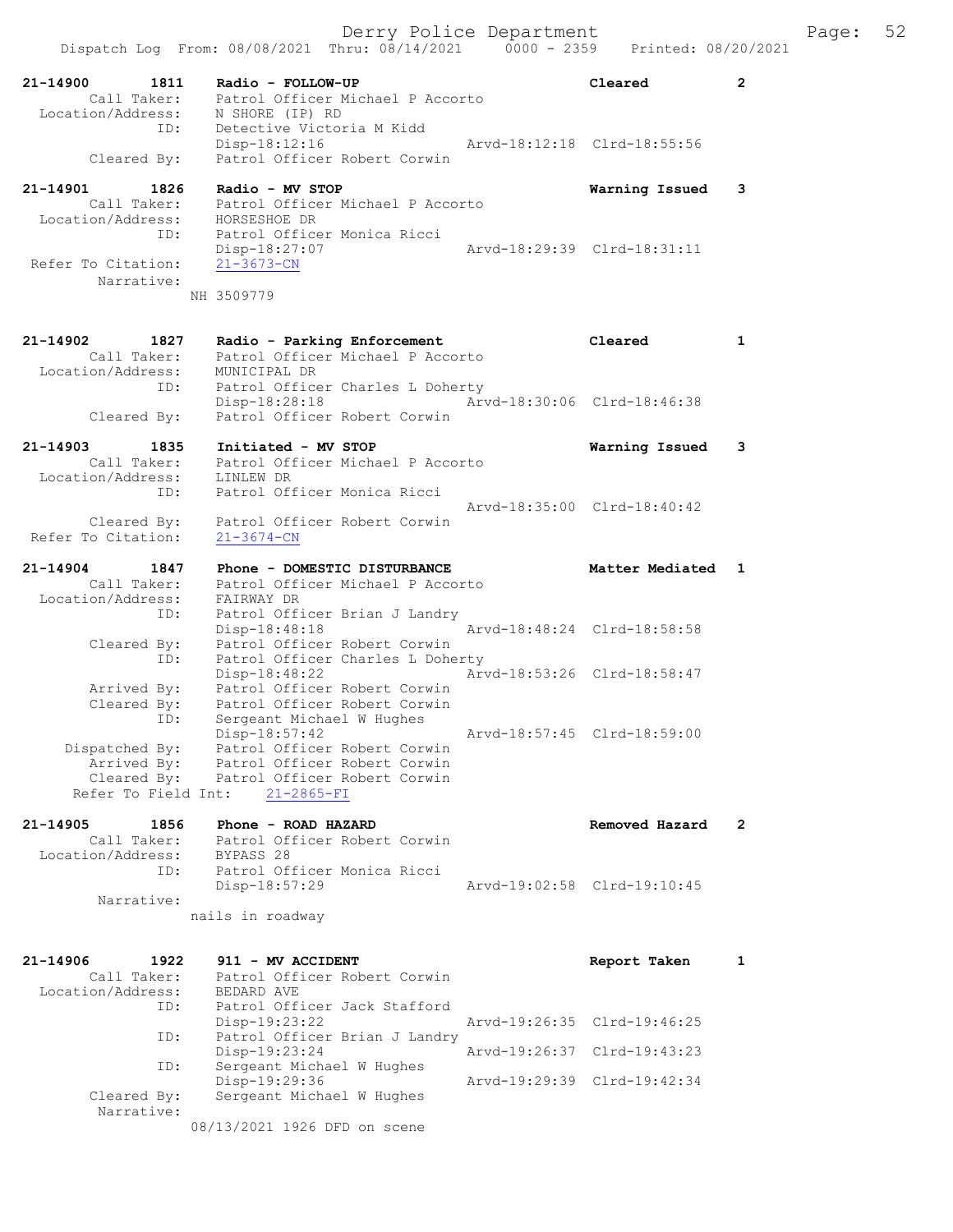Derry Police Department Fage: 53 Dispatch Log From: 08/08/2021 Thru: 08/14/2021 0000 - 2359 Printed: 08/20/2021 Narrative: 08/13/2021 1930 off with NH #FORMYN Narrative: 08/13/2021 1947 costigan vs mercurio full report Refer To Accident: 21-386-AC 21-14907 1934 Walk-In - ASSIST CITIZEN ADVICE GIVEN 3 Call Taker: Patrol Officer Michael P Accorto Location/Address: [DY 1217] CRYSTAL AVE ID: Patrol Officer Michael P Accorto<br>Disp-19:36:20 Arv Disp-19:36:20 Arvd-19:36:22 Clrd-19:36:38 Refer To Field Int: 21-2866-FI 21-14908 2046 911 - NEIGHBORHOOD DISPUTE NEED Matter Mediated 2 Call Taker: Patrol Officer Robert Corwin Location/Address: [DY 1542] ENGLISH RANGE RD ID: Patrol Officer Monica Ricci Disp-20:47:50 Arvd-20:53:31 Clrd-21:10:10 ID: Patrol Officer Charles L Doherty Disp-20:47:51 Clrd-20:50:51 ID: Patrol Officer Charles L Doherty<br>Disp-20:54:42 Arv Disp-20:54:42 Arvd-20:57:38 Clrd-21:10:08 Refer To Field Int: 21-2890-FI 21-14909 2050 Initiated - MV STOP Warning Issued 3 Call Taker: Patrol Officer Robert Corwin Location/Address: TSIENNETO RD ID: Patrol Officer Charles L Doherty Arvd-20:50:00 Clrd-20:54:36<br>21-3675-CN Refer To Citation: 21-14910 2056 Phone - ANIMAL COMPLAINT COMPOSER Sone on Arrival 1 Call Taker: Patrol Officer Michael P Accorto Location/Address: [DY 146] ASHLEIGH DR ID: Patrol Officer Blake A Martineau Disp-20:57:40 Arvd-21:04:53 Clrd-21:08:44 Cleared By: Patrol Officer Robert Corwin Narrative: Green Mazda 3 NH 3500797 21-14911 2105 Phone - ALARM, BURGLAR False Alarm 1 Call Taker: Patrol Officer Michael P Accorto Location/Address: [DY 228] BYPASS 28 ID: Patrol Officer Monica Ricci Disp-21:10:18 Arvd-21:12:27 Clrd-21:15:56 Dispatched By: Patrol Officer Robert Corwin Arrived By: Patrol Officer Robert Corwin Cleared By: Patrol Officer Robert Corwin ID: Patrol Officer Charles L Doherty Disp-21:10:19 Arvd-21:12:28 Clrd-21:15:55 Dispatched By: Patrol Officer Robert Corwin Arrived By: Patrol Officer Robert Corwin Cleared By: Patrol Officer Robert Corwin Narrative: "Paul's Office" Motion Alarm Refer To Field Int: 21-2889-FI 21-14912 2322 Initiated - MV STOP Warning Issued 3

 Call Taker: Dispatcher Christine D Carlson Location/Address: MANCHESTER RD ID: Patrol Officer Taylor Dezotell Arvd-23:22:00 Clrd-23:25:32<br>21-3676-CN Refer To Citation: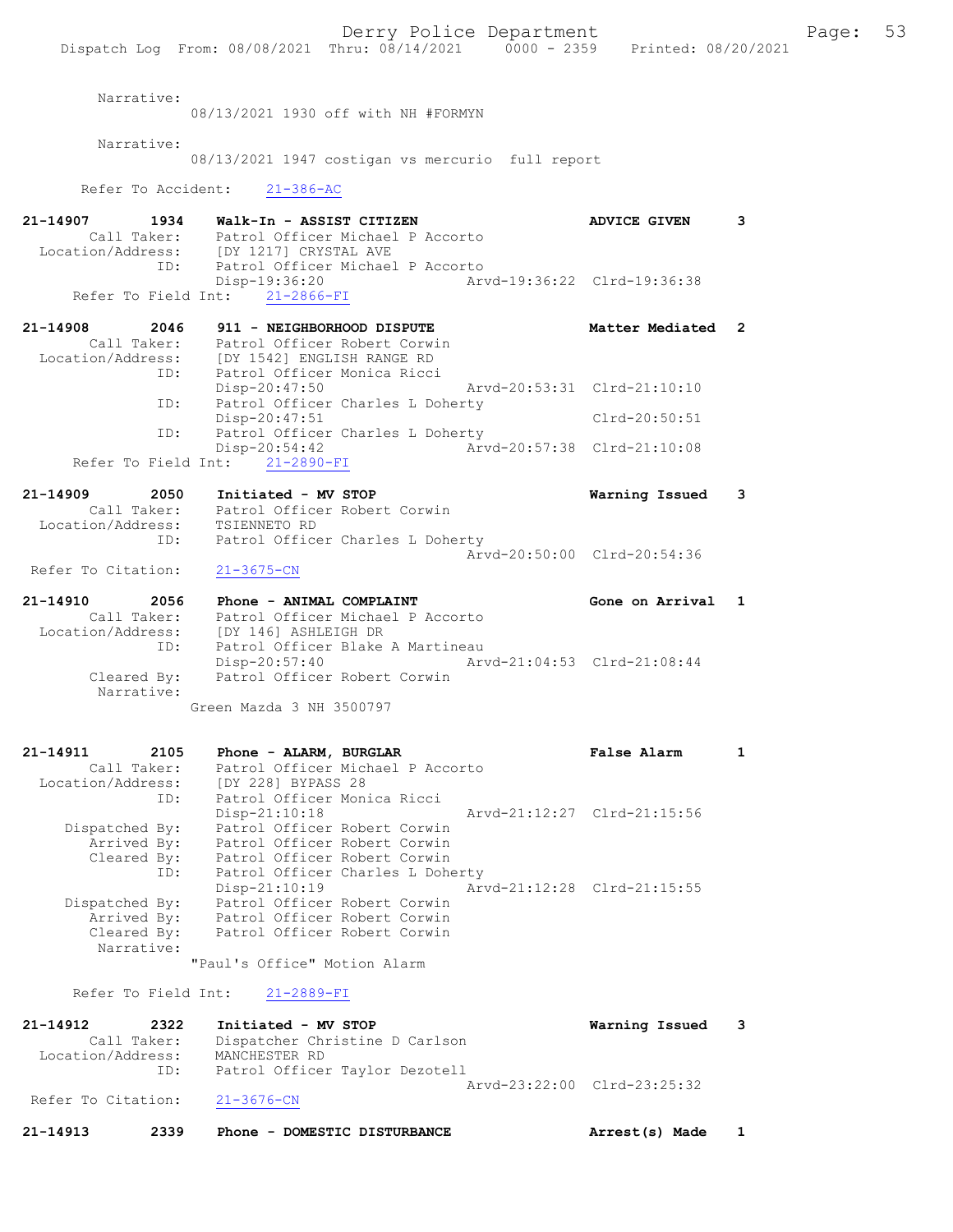Derry Police Department Form Page: 54

Dispatch Log From: 08/08/2021 Thru: 08/14/2021 0000 - 2359 Printed: 08/20/2021 Call Taker: Dispatcher Christine D Carlson Location/Address:<br>ID: DAMREN RD<br>Patrol Officer Taylor Dezotell<br>Disp-23:39:31 Disp-23:39:31 Arvd-23:49:30 Clrd-08/14/2021 @ 00:38:39 ID: Patrol Officer Cody Johnson Disp-23:39:32 Arvd-23:50:33 Clrd-08/14/2021 @ 01:05:09 ID: Sergeant James M Belanger Disp-23:53:33 Arvd-23:53:34 Clrd-08/14/2021 @ 00:15:56 Narrative: 08/14/2021 0011 S4 advising one in custody at this time for domestic simple assault x2 Narrative: 08/14/2021 0015 215 transporting one to HQ, s/m: 46,144.3 Narrative: 08/14/2021 0016 441 clear of scene - enroute to PMC Narrative: 08/14/2021 0022 B/C Mencis contacted at this time Narrative: 08/14/2021 0023 Subject information (DV-simple assault-1x misd., 1x felony): William Curtis 81 Damren Rd, Site 469 Derry NH DOB: 2/28/74 Narrative: 08/14/2021 0026 215 off at HQ, e/m: 46,150.8 Narrative: 08/14/2021 0027 433 off at PMC Narrative: 08/14/2021 0054 Subject placed in cell 3 Narrative: 08/14/2021 0120 Subject checked at this time Narrative: 08/14/2021 0137 B/C off at HQ Narrative: 08/14/2021 0204 Subject given \$2500 PR bail w/ TBD court date as per b/c Mencis Narrative: 08/14/2021 0227 Subject released to sober party at this time Refer To Arrest: 21-780-AR 21-14914 2353 Phone - SUSPICIOUS ACTIVITY<br>
Call Taker: Dispatcher Christine D Carlson<br>
Call Taker: Dispatcher Christine D Carlson Dispatcher Christine D Carlson Location/Address: MANCHESTER RD<br>ID: Patrol Officer Patrol Officer Brendan S Holden<br>Disp-23:53:53 Disp-23:53:53 Arvd-23:55:31 Clrd-08/14/2021 @ 00:01:29 For Date: 08/14/2021 - Saturday 21-14915 0044 Phone - SUSPICIOUS ACTIVITY Gone on Arrival 2 Call Taker: Dispatcher Christine D Carlson<br>ion/Address: PEMBROKE DR Location/Address:<br>ID: Patrol Officer Brendan S Holden<br>Disp-00:45:31 A Disp-00:45:31 Arvd-00:48:40 Clrd-01:02:40

21-14916 0121 Initiated - MV CHECK SENT ON THEIR WAY 1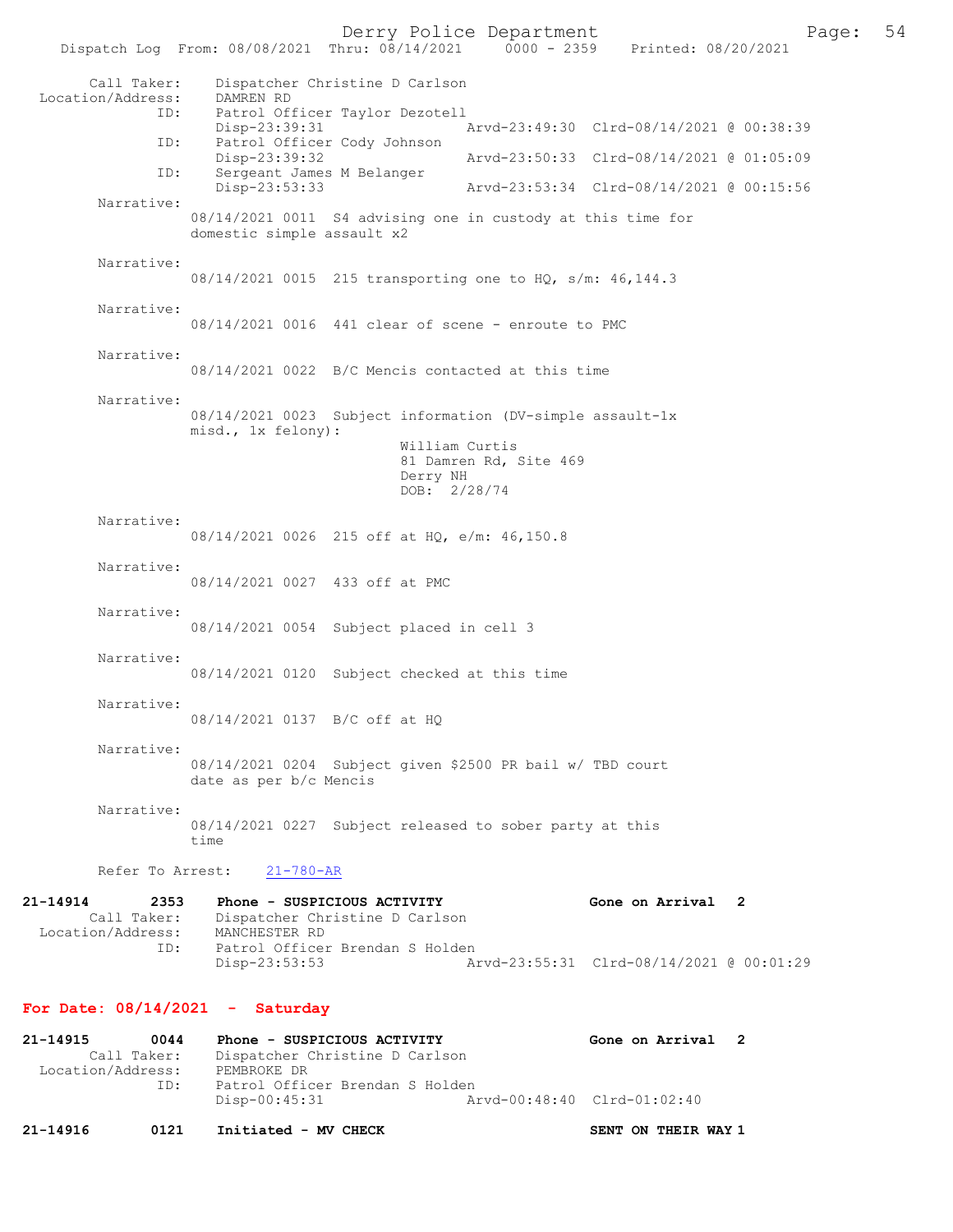Derry Police Department The Page: 55 Dispatch Log From: 08/08/2021 Thru: 08/14/2021 0000 - 2359 Printed: 08/20/2021 Call Taker: Dispatcher Christine D Carlson Location/Address: CRYSTAL AVE ID: Patrol Officer Brendan S Holden Arvd-01:21:00 Clrd-01:27:14<br>TD: Patrol Officer Cody Johnson Patrol Officer Cody Johnson<br>Disp-01:24:04 Disp-01:24:04 Arvd-01:24:05 Clrd-01:27:12 Refer To Field Int: 21-2934-FI 21-14917 0133 Initiated - PROPERTY CHECK Services Rendered 2 Call Taker: Dispatcher Christine D Carlson Location/Address: ROLLINS ST ID: Patrol Officer Taylor Dezotell Arvd-01:33:00 Clrd-01:34:13 21-14918 0304 Initiated - FOLLOW-UP Services Rendered 2 Call Taker: Dispatcher Christine D Carlson Location/Address: PARKLAND DR ID: Patrol Officer Taylor Dezotell Arvd-03:04:00 Clrd-03:25:21 21-14919 0332 Initiated - ATTEMPTED PAPER SERVICE Served 2 Call Taker: Dispatcher Christine D Carlson Location/Address: PARKLAND DR ID: Patrol Officer Brendan S Holden Arvd-03:32:00 Clrd-03:44:43 21-14920 0401 Phone - DOMESTIC DISTURBANCE Arrest(s) Made 1 Call Taker: Dispatcher Christine D Carlson Call Taker: Dispatcher<br>Location/Address: LINLEW DR<br>ID: Patrol Off Patrol Officer Brendan S Holden<br>Disp-04:02:49 Ar Disp-04:02:49 Arvd-04:05:36 Clrd-05:17:02<br>ID: Patrol Officer Cody Johnson Patrol Officer Cody Johnson<br>Disp-04:02:51 Disp-04:02:51 Arvd-04:07:25 Clrd-06:47:10 ID: Sergeant James M Belanger Disp-04:05:02 Arvd-04:05:03 Clrd-05:03:06 Narrative: 08/14/2021 0454 S4 advising one female in custody at this time for dv-simple assault x3 Narrative: 08/14/2021 0500 215 enroute to HQ w/ one, s/m: 46,158.4 Narrative: 08/14/2021 0501 Subject information (DV-Simple assault x3): Tiffany Easley 9 Linlew Dr #14 Derry NH DOB: 8/7/95 Narrative: 08/14/2021 0502 215 off at HQ, e/m: 46,158.9 Narrative: 08/14/2021 0508 B/C Mencis notified at this time Narrative: 08/14/2021 0548 Subject placed in cell 1 at this time Narrative: 08/14/2021 0551 B/C Mencis called again.... Narrative: 08/14/2021 0623 B/C off at HQ Narrative: 08/14/2021 0643 Subject released at this time on \$1,000 PR bail w/ court date of 12/16/21 as per b/c Mencis Refer To Arrest: 21-781-AR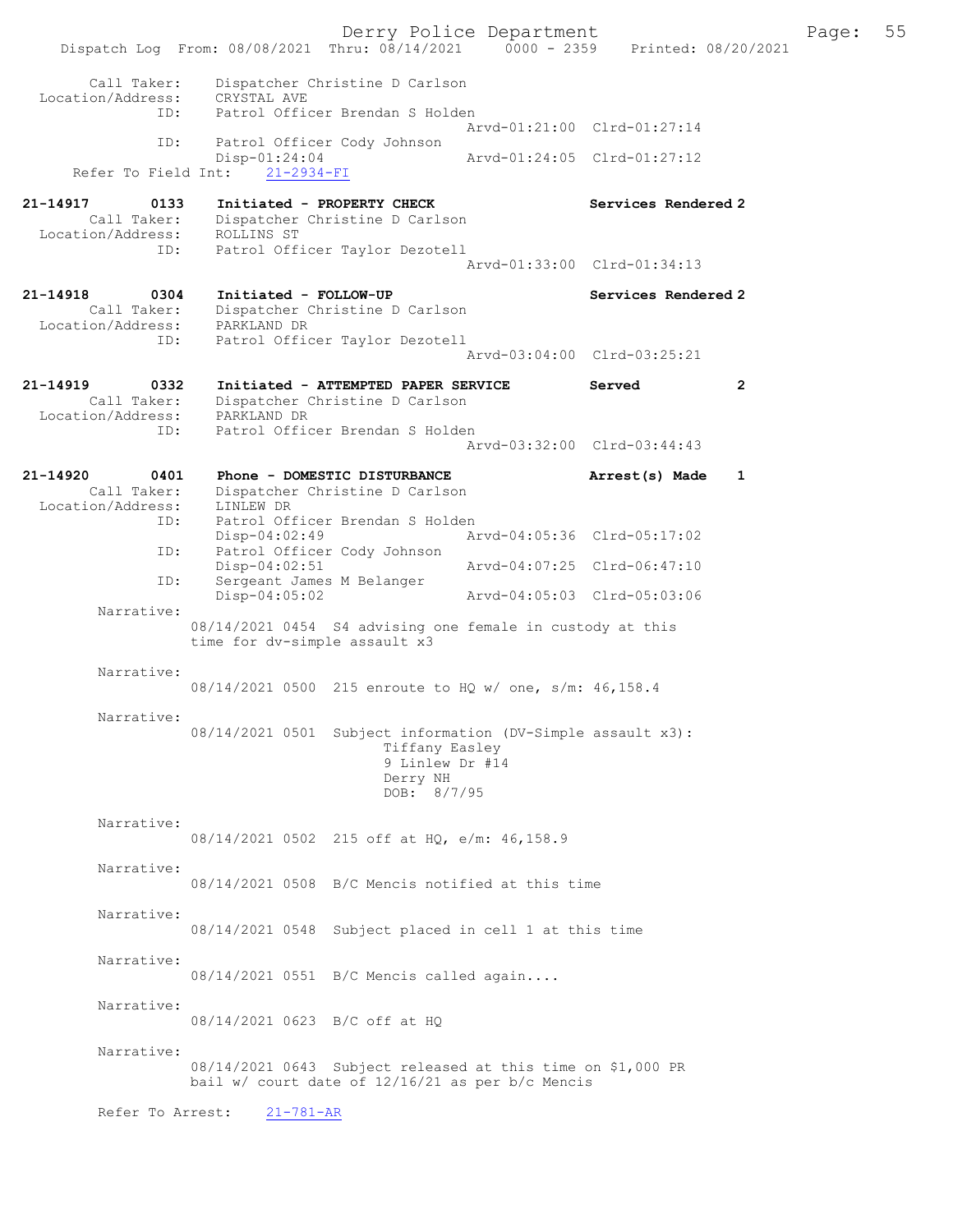Derry Police Department The Page: 56 Dispatch Log From: 08/08/2021 Thru: 08/14/2021 0000 - 2359 Printed: 08/20/2021 21-14921 0444 Initiated - ASSIST CITIZEN Services Rendered 3 Call Taker: Dispatcher Christine D Carlson Location/Address: BIRCH ST ID: Patrol Officer Taylor Dezotell Arvd-04:44:00 Clrd-04:49:32 21-14922 0545 Phone - ANIMAL COMPLAINT Could Not Locate 1 Call Taker: Dispatcher Christine D Carlson Location/Address: SUMMIT AVE ID: Patrol Officer Brendan S Holden Disp-05:56:16 Arvd-06:14:38 Clrd-06:27:26 Narrative: 08/14/2021 0546 Bat in the bedroom Narrative: 08/14/2021 0627 Bat could not be located Refer To Field Int: 21-2933-FI 21-14923 0704 Phone - MV ACCIDENT Report Taken 1 Call Taker: Patrol Officer Tyler S Daniel Location/Address: [DY 3387] GULF RD ID: Patrol Officer Samuel J Troy Disp-07:05:15 Arvd-07:16:11 Clrd-08:35:01 ID: Patrol Officer Nicholas M Granville Disp-07:16:40 Arvd-07:17:13 Clrd-07:20:20 ID: Patrol Officer Nicholas M Granville Disp-07:20:21 Arvd-07:25:05 Clrd-08:34:59 Narrative: 08/14/2021 0726 TRAILER OFF THE ROAD NH UPCYCL NH T616976 Narrative: 08/14/2021 0731 DFD REQUESTED FOR FLUIDS Narrative: 08/14/2021 0737 DFD ON SCENE Narrative: 08/14/2021 0755 BIRCH ST CONTACTED Narrative: 08/14/2021 0804 BIRCH ST ON SCENE Narrative: GORAZIO VS WALL FULL REPORT Refer To Accident: 21-387-AC 21-14924 0830 Phone - Wildlife Complaint Assistance Rendered 2 Call Taker: Patrol Officer Tyler S Daniel<br>Location/Address: HOPE HILL RD ess: HOPE HILL RD<br>ID: Patrol Office Patrol Officer Nikita Tomnyuk<br>Disp-08:32:15 Disp-08:32:15 Arvd-08:45:08 Clrd-09:03:02 21-14925 0854 Radio - PAPER SERVICE Not Served 3 Call Taker: Patrol Officer Tyler S Daniel Location/Address: [DY 2064] KENDALL POND RD ID: Patrol Officer Nicholas M Granville Disp-08:55:14 Arvd-08:55:18 Clrd-08:59:47 21-14926 0904 Walk-In - ASSIST CITIZEN Services Rendered 3 Call Taker: Patrol Officer Tyler S Daniel Location/Address: N HIGH ST

Disp-09:04:51 Arvd-09:04:52 Clrd-10:45:59<br>TD: Patrol Officer Charles L Doberty

ID: Patrol Officer Kevin L Davies

Patrol Officer Charles L Doherty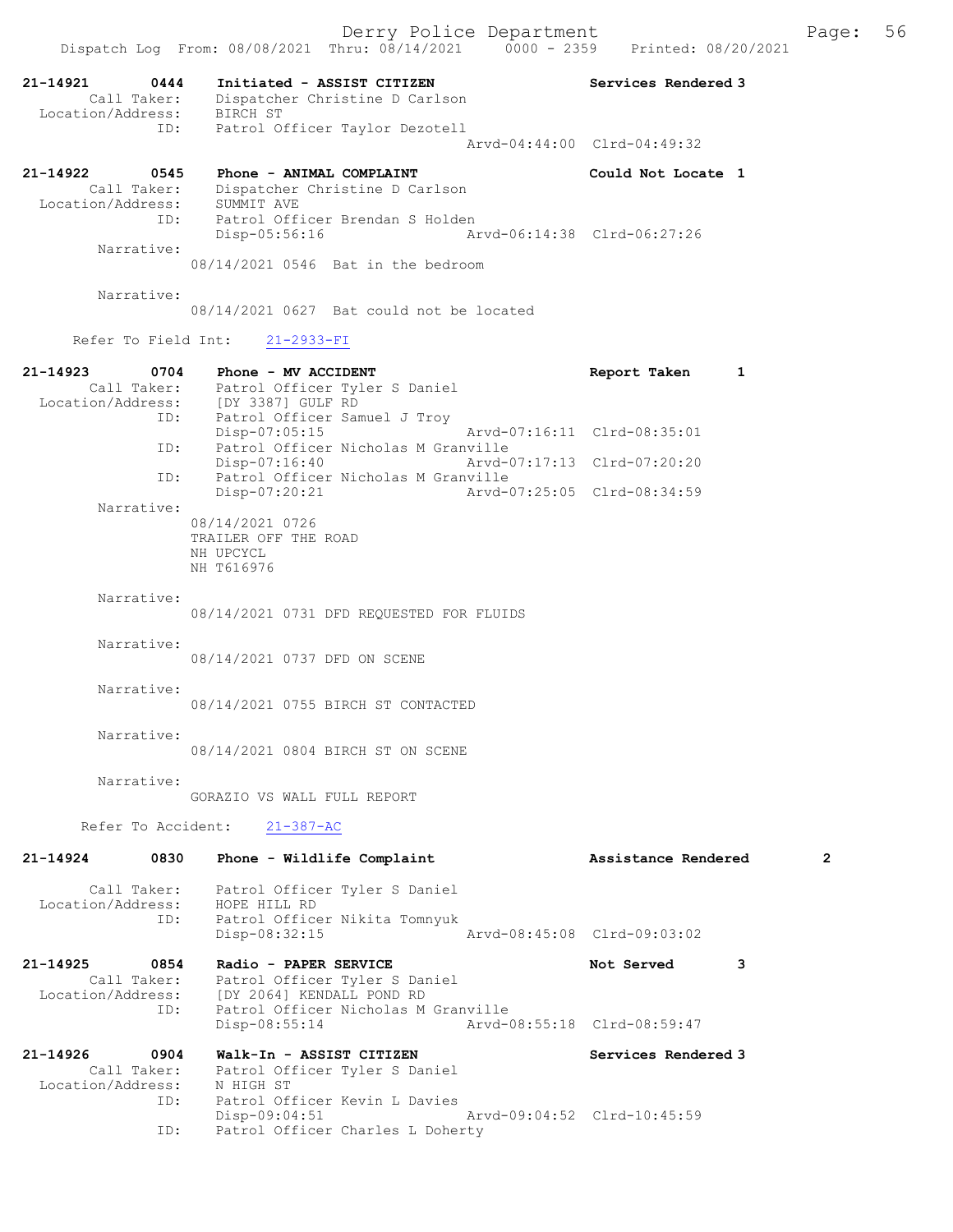Dispatch Log From: 08/08/2021 Thru: 08/14/2021 0000 - 2359 Printed: 08/20/2021 Disp-09:37:27 Arvd-09:43:05 Clrd-10:00:53 Cleared By: Patrol Officer Kevin L Davies<br>ID: Patrol Officer Nicholas M Gran ID: Patrol Officer Nicholas M Granville Disp-10:07:52 Arvd-10:08:44 Clrd-10:08:45<br>TD: Patrol Officer Charles L Doberty Patrol Officer Charles L Doherty<br>Disp-10:45:56 Arw Arvd-10:58:30 Clrd-11:09:34 21-14927 0919 Radio - FOLLOW-UP Cleared 2 Call Taker: Patrol Officer Tyler S Daniel Location/Address: E BROADWAY ID: Patrol Officer Nicholas M Granville<br>Disp-09:21:06 Mrvd-09:21:08 Clrd-09:24:59  $Disp-09:21:06$ 21-14928 0958 Phone - SUSPICIOUS ACTIVITY Report Taken 2 Call Taker: Patrol Officer Kevin L Davies Location/Address: [DY 1259] WALDEN DR ID: Patrol Officer Nikita Tomnyuk Disp-10:00:25 Arvd-10:06:42 Clrd-10:46:20 Arrived By: Patrol Officer Tyler S Daniel Cleared By: Patrol Officer Tyler S Daniel ID: Patrol Officer Samuel J Troy Disp-10:00:29 Arvd-10:06:41 Clrd-10:35:10 Arrived By: Patrol Officer Tyler S Daniel Cleared By: Patrol Officer Tyler S Daniel ID: Patrol Officer Scott M Beegan Disp-10:00:33 Arvd-10:06:40 Clrd-10:34:52 Arrived By: Patrol Officer Tyler S Daniel Cleared By: Patrol Officer Tyler S Daniel ID: Patrol Officer Casey J Noyes Disp-10:00:37 Arvd-10:06:39 Clrd-10:46:00 Arrived By: Patrol Officer Tyler S Daniel Cleared By: Patrol Officer Tyler S Daniel ID: Administrative Sergeant Christopher R Talbot Disp-10:00:57 Arvd-10:06:38 Clrd-10:46:01 Arrived By: Patrol Officer Tyler S Daniel Cleared By: Patrol Officer Tyler S Daniel ID: Patrol Officer Nicholas M Granville Disp-10:08:48 Arvd-10:08:50 Clrd-10:35:17 Dispatched By: Patrol Officer Tyler S Daniel Arrived By: Patrol Officer Tyler S Daniel Cleared By: Patrol Officer Tyler S Daniel ID: Patrol Officer Charles L Doherty Disp-10:31:07 Arvd-10:31:08 Clrd-10:45:51 Dispatched By: Patrol Officer Tyler S Daniel Arrived By: Patrol Officer Tyler S Daniel Cleared By: Patrol Officer Tyler S Daniel Narrative:

08/14/2021 1027 CONTACT MADE WITH MALE

Narrative:

08/14/2021 1050 RESIDENCE CHECKED NO ISSUES FOUND

Refer To Incident: 21-1426-OF

| $21 - 14929$      | 1031        | Phone - SUSPICIOUS ACTIVITY         | <b>ADVICE GIVEN</b>         | 2 |
|-------------------|-------------|-------------------------------------|-----------------------------|---|
|                   | Call Taker: | Patrol Officer Kevin L Davies       |                             |   |
| Location/Address: |             | [DY 1759] ELM ST                    |                             |   |
|                   | ID:         | Patrol Officer Nicholas M Granville |                             |   |
|                   |             | Disp-10:36:38                       | Arvd-10:45:22 Clrd-10:45:24 |   |
|                   | Arrived By: | Patrol Officer Tyler S Daniel       |                             |   |
|                   | Cleared By: | Patrol Officer Tyler S Daniel       |                             |   |
|                   | ID:         | Patrol Officer Nicholas M Granville |                             |   |
|                   |             | $Disp-10:51:44$                     |                             |   |
| Dispatched By:    |             | Patrol Officer Tyler S Daniel       |                             |   |
|                   | Arrived By: | Patrol Officer Tyler S Daniel       |                             |   |
|                   | Cleared By: | Patrol Officer Tyler S Daniel       |                             |   |
| $21 - 14930$      | 1049        | Walk-In - PAPER SERVICE             | Served                      |   |

| <u> 22 1700 </u> | MAIN III IAEER DERVICE                | <u>UGT ACA</u> |
|------------------|---------------------------------------|----------------|
| Call Taker:      | Patrol Officer Tyler S Daniel         |                |
|                  | Location/Address: [DY 2] MUNICIPAL DR |                |
| ID:              | Patrol Officer Nicholas M Granville   |                |

Derry Police Department Fage: 57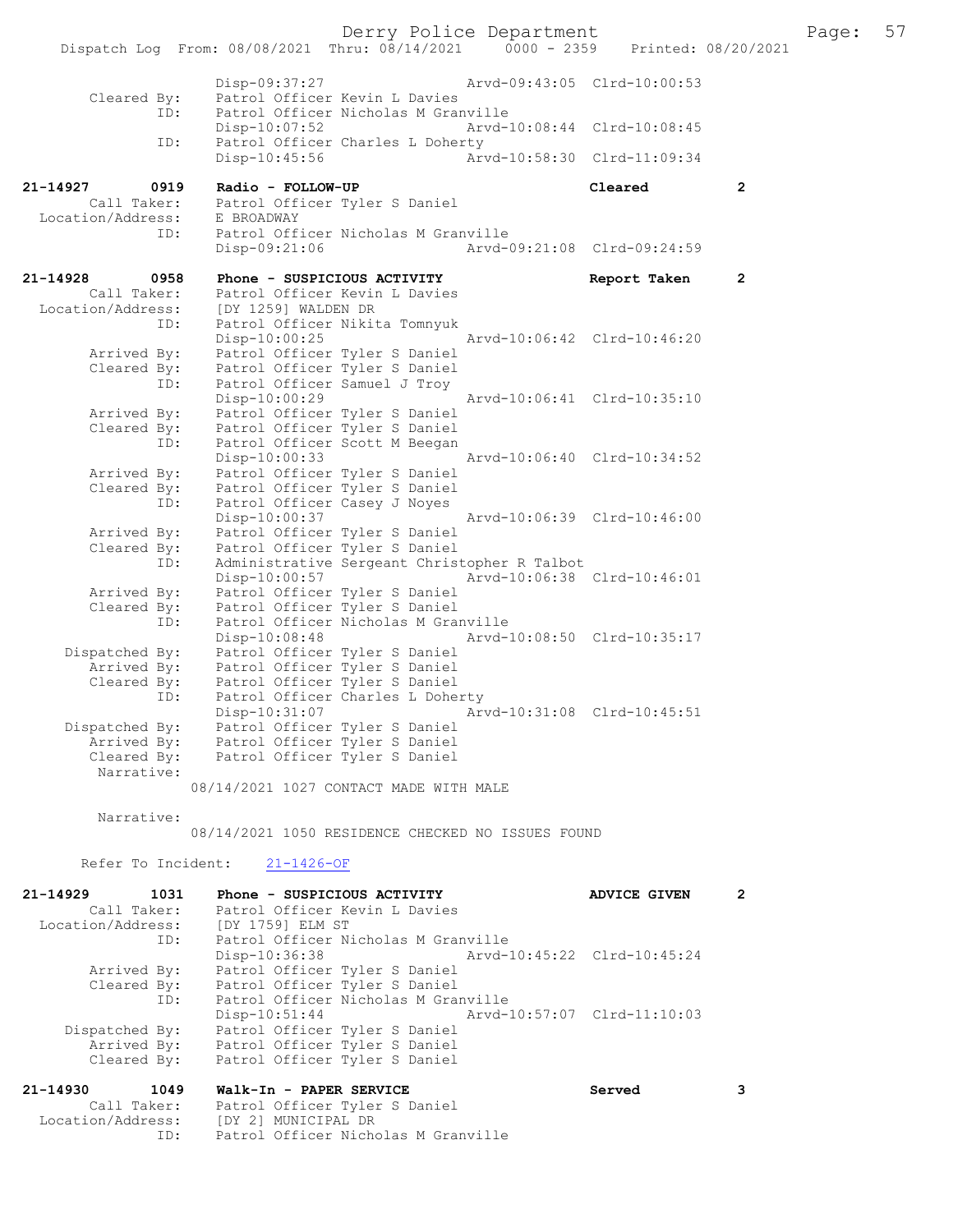Derry Police Department Fage: 58 Dispatch Log From: 08/08/2021 Thru: 08/14/2021 0000 - 2359 Printed: 08/20/2021 Disp-10:49:41 Arvd-10:51:31 Clrd-10:51:39<br>Disp-10:ficer Kevin L Davies<br>Disp-10:51:37 Arvd-10:51:38 Clrd-11:12:49 Patrol Officer Kevin L Davies Disp-10:51:37 Arvd-10:51:38 Clrd-11:12:49 21-14931 1113 Phone - Loose Dog Complaint Services Rendered 2 Call Taker: Patrol Officer Tyler S Daniel Location/Address: FORDWAY ST ID: Patrol Officer Scott M Beegan Disp-11:17:57 Arvd-11:21:25 Clrd-11:44:31 Arrived By: Patrol Officer Kevin L Davies Cleared By: Patrol Officer Kevin L Davies Refer To Field Int: 21-2917-FI 21-14932 1129 Phone - MEDICAL EMERGENCY Transported to Hospital 1 Call Taker: Patrol Officer Kevin L Davies Location/Address: PINGREE HILL RD ID: Patrol Officer Nikita Tomnyuk Disp-11:30:09 Arvd-11:37:26 Clrd-11:43:48 Refer To Field Int: 21-2871-FI 21-14933 1130 Radio - MV ACCIDENT Report Taken 1 Call Taker: Patrol Officer Kevin L Davies Location/Address: S MAIN ST ID: Patrol Officer Charles L Doherty Disp-11:31:15 Arvd-11:33:24 Clrd-12:01:30 Cleared By: Patrol Officer Tyler S Daniel ID: Patrol Officer Casey J Noyes Disp-11:31:20 Arvd-11:54:40 Clrd-12:01:28 Arrived By: Patrol Officer Tyler S Daniel Cleared By: Patrol Officer Tyler S Daniel Narrative: 08/14/2021 1203 CHAIR V SPENCER FULL REPORT Refer To Accident: 21-388-AC 21-14934 1220 Phone - MV STOP Warning Issued 3 Call Taker: Patrol Officer Tyler S Daniel Location/Address: ROCKINGHAM RD ID: Patrol Officer Casey J Noyes Disp-12:20:26 Arvd-12:20:27 Clrd-12:27:00 Refer To Citation: 21-3677-CN Narrative: 59C36 21-14935 1303 Phone - ALARM, BURGLAR 1 False Alarm 1 Call Taker: Patrol Officer Kevin L Davies Location/Address: [DY 2752] SCOBIE POND RD ID: Patrol Officer Charles L Doherty Disp-13:04:01 Arvd-13:10:35 Clrd-13:19:15 Arrived By: Patrol Officer Tyler S Daniel Cleared By: Patrol Officer Tyler S Daniel ID: Patrol Officer Scott M Beegan Disp-13:04:04 Arvd-13:10:37 Clrd-13:19:16 Arrived By: Patrol Officer Tyler S Daniel Cleared By: Patrol Officer Tyler S Daniel Refer To Field Int: 21-2882-FI 21-14936 1310 Phone - FOUND/LOST PROPERTY Report Taken 3 Call Taker: Patrol Officer Tyler S Daniel Location/Address: [DY 2321] MANCHESTER RD ID: Patrol Officer Nicholas M Granville Disp-13:12:14 Arvd-13:12:16 Clrd-13:12:18 Narrative: 08/14/2021 1312 found ID Refer To Incident: 21-1427-OF 21-14937 1337 Phone - SUSPICIOUS ACTIVITY Transported to Hospital 2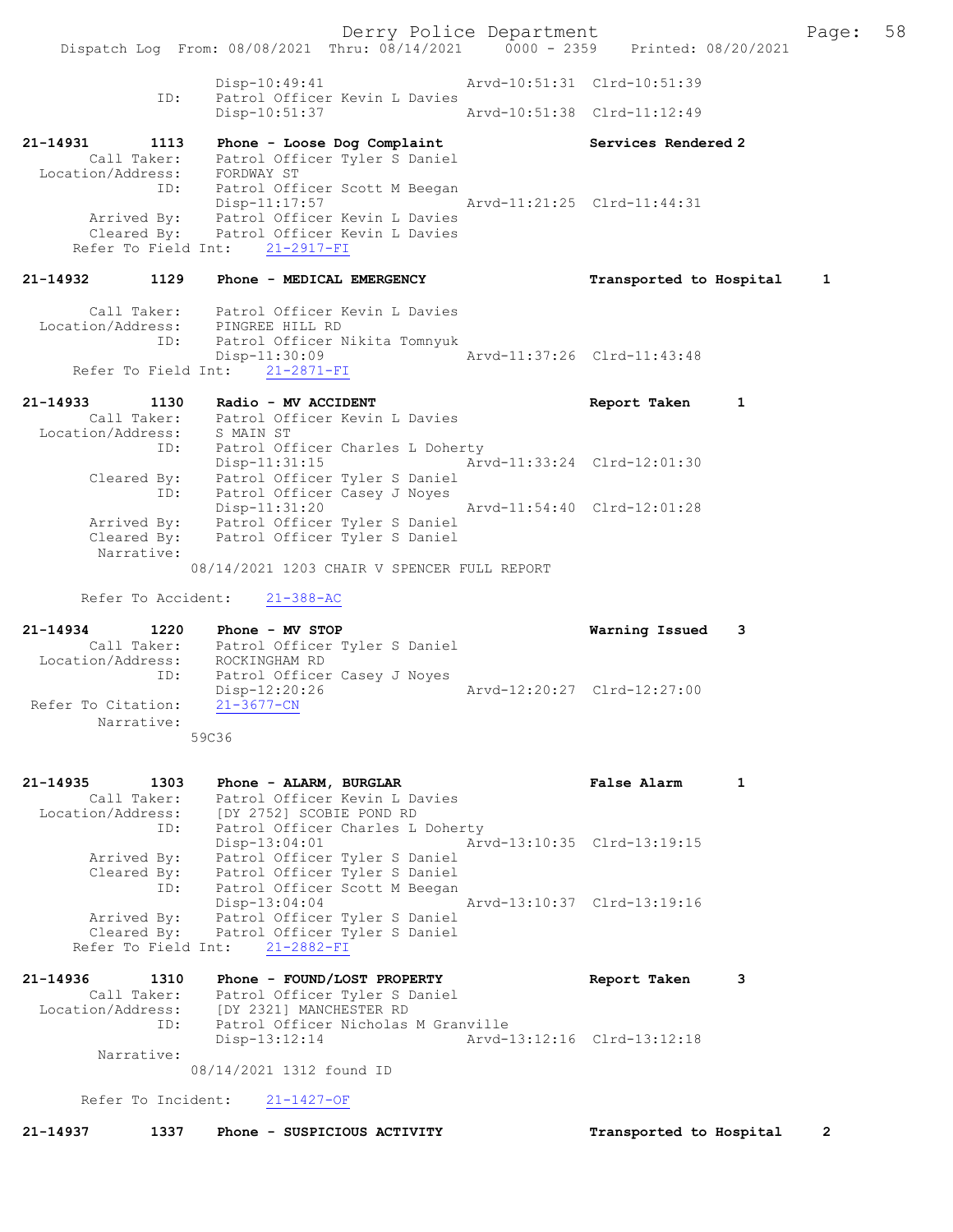| Call Taker:                      | Patrol Officer Tyler S Daniel                                  |                             |
|----------------------------------|----------------------------------------------------------------|-----------------------------|
| Location/Address:<br>ID:         | BRADFORD ST<br>Patrol Officer Scott M Beegan                   |                             |
| Arrived By:                      | Disp-13:38:06<br>Patrol Officer Kevin L Davies                 | Arvd-13:40:52 Clrd-13:51:29 |
| ID:                              | Patrol Officer Casey J Noyes<br>Disp-13:38:07                  | $Clrd-13:39:02$             |
| Cleared By:<br>ID:               | Lieutenant Shawn P O'Donaghue<br>Patrol Officer Samuel J Troy  |                             |
| ID:                              | Disp-13:38:09<br>Administrative Sergeant Christopher R Talbot  | Arvd-13:49:37 Clrd-13:49:38 |
| Dispatched By:                   | Disp-13:38:27<br>Patrol Officer Kevin L Davies                 | Arvd-13:42:02 Clrd-13:50:52 |
| Arrived By:<br>ID:               | Patrol Officer Kevin L Davies<br>Patrol Officer Nikita Tomnyuk |                             |
| Dispatched By:                   | Disp-13:39:13<br>Lieutenant Shawn P O'Donaghue                 | Arvd-13:42:21 Clrd-13:50:51 |
| Arrived By:                      | Patrol Officer Kevin L Davies                                  |                             |
| Narrative:                       | 08/14/2021 1345 CONTACT MADE WITH FEMALE                       |                             |
| Narrative:                       |                                                                |                             |
|                                  | 08/14/2021 1345 DFD ON SCENE                                   |                             |
| Narrative:                       | 08/14/2021 1351 TRANSPORTED TO PMC BY DFD                      |                             |
| Refer To Incident:               | $21 - 1428 - OF$                                               |                             |
| 21-14938<br>1401                 | Walk-In - FOUND/LOST PROPERTY                                  | Report Taken<br>3           |
| Location/Address:                | Call Taker: Patrol Officer Tyler S Daniel<br>MANCHESTER RD     |                             |
| ID:                              | Patrol Officer Kevin L Davies<br>$Disp-14:32:59$               | Arvd-14:33:00 Clrd-14:33:38 |
| Narrative:                       | 08/14/2021 1401 PINK AMAZON KINDLE                             |                             |
| Refer To Incident:               | $21 - 1429 - OF$                                               |                             |
| 21-14939<br>1411                 | Phone - ASSIST OTHER AGENCY                                    | Could Not Locate 3          |
| Call Taker:<br>Location/Address: | Patrol Officer Tyler S Daniel<br>DERRY WAY                     |                             |
| ID:                              | Patrol Officer Scott M Beegan<br>Disp-14:13:26                 | Arvd-14:13:29 Clrd-14:14:43 |
| 21-14940<br>1505                 | Phone - LARCENY / FORGERY / FRAUD                              | 2<br>Report Taken           |
| Call Taker:<br>Location/Address: | Patrol Officer Brian J Landry<br>[DY 146] ASHLEIGH DR          |                             |
| ID:                              | Patrol Officer Joshua Martin<br>Disp-15:06:39                  | Arvd-15:24:23 Clrd-15:34:47 |
| Narrative:                       | fraudulent use of a credit card                                |                             |
| Refer To Incident:               | $21 - 1430 - OF$                                               |                             |
| 21-14941<br>1508                 | Phone - FOLLOW-UP                                              | Services Rendered 2         |
| Call Taker:<br>Location/Address: | Patrol Officer Brian J Landry<br>FORDWAY ST                    |                             |
| ID:                              | Patrol Officer Casey J Noyes<br>Disp-15:09:20                  | Arvd-15:12:34 Clrd-16:09:20 |
| 21-14942<br>1511                 | Phone - DISTURBANCE                                            | Arrest(s) Made<br>1         |
| Call Taker:<br>Location/Address: | Patrol Officer Brian J Landry<br>PEMBROKE DR                   |                             |
| ID:                              | Patrol Officer Monica Ricci<br>Disp-15:12:47                   | Arvd-15:15:07 Clrd-16:19:41 |

ID: Patrol Officer Scott M Beegan

ISSEE STRIPS SERVICE SERVICE<br>Disp-15:13:12<br>Sergeant Michael W Hughes

Disp-15:13:12 Arvd-15:15:10 Clrd-15:58:19<br>ID: Sergeant Michael W Hughes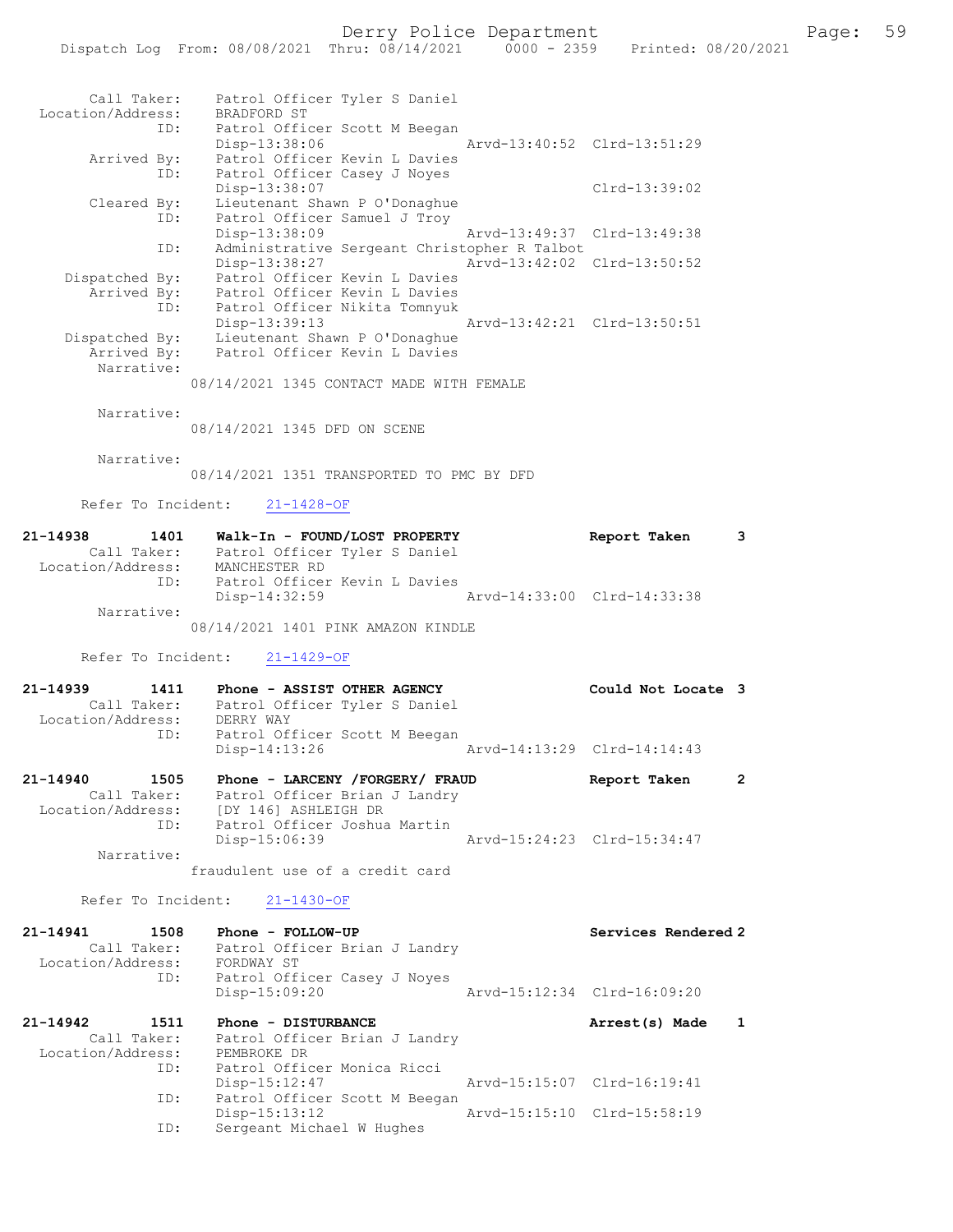Derry Police Department [1991] Page: 60<br>Phru: 08/14/2021 | 0000 - 2359 | Printed: 08/20/2021 Dispatch Log From: 08/08/2021 Thru: 08/14/2021 0000 - 2359 Disp-15:13:19 Arvd-15:15:06 Clrd-16:17:10 ID: Patrol Officer Michael Carnazzo Disp-15:13:26 Arvd-15:15:08 Clrd-15:44:00 Patrol Officer Michael Carnazzo<br>Disp-15:45:35 Disp-15:45:35 Arvd-15:45:56 Clrd-16:19:40 Narrative: 08/14/2021 1519 one male subject detained Narrative: 08/14/2021 1520 DFD requested and responding Narrative: 08/14/2021 1522 DFD on scene Narrative: 08/14/2021 1531 DFD transporting one to PMC (129 riding with the ambulance) Narrative: 08/14/2021 1539 off at PMC Refer To Incident:  $\frac{21-1431-OF}{21-782-AR}$ Refer To P/C: 21-14943 1529 Phone - ERRATIC OPERATION Could Not Locate 2 Call Taker: Patrol Officer Brian J Landry Location/Address: CHESTER RD ID: Patrol Officer Taylor Dezotell Disp-15:29:51 Arvd-15:35:00 Clrd-15:35:01 Narrative: gray GMC truck 21-14944 1601 Walk-In - WARRANT ARREST Arrest(s) Made 2 Call Taker: Patrol Officer Brian J Landry Location/Address: [DY 2] MUNICIPAL DR ID: Patrol Officer Taylor Dezotell Disp-16:03:11 Arvd-16:07:01 Clrd-16:42:44 Narrative: one turning himself in on a warrant Narrative: In Custody: John Derrico DOB: 05-31-62 20B Mill Rd Derry NH 03038 Offense: Theft by Unauthorized Taking Narrative: 08/14/2021 1643 Released on a summons with a court date of 12-16-21 Refer To Arrest: 21-783-AR 21-14945 1623 Phone - ERRATIC OPERATION Assistance Rendered 2 Call Taker: Patrol Officer Brian J Landry Location/Address: CHESTER RD ID: Patrol Officer Brian J Landry Disp-16:24:28 Arvd-16:24:30 Clrd-16:25:27 Narrative: NH MC 1873A Narrative: Vehicle almost into Chester at the time of the call, no officers in position. Call transferred to Rockingham County Dispatch 21-14946 1639 Initiated - FOLLOW-UP No Action Required 2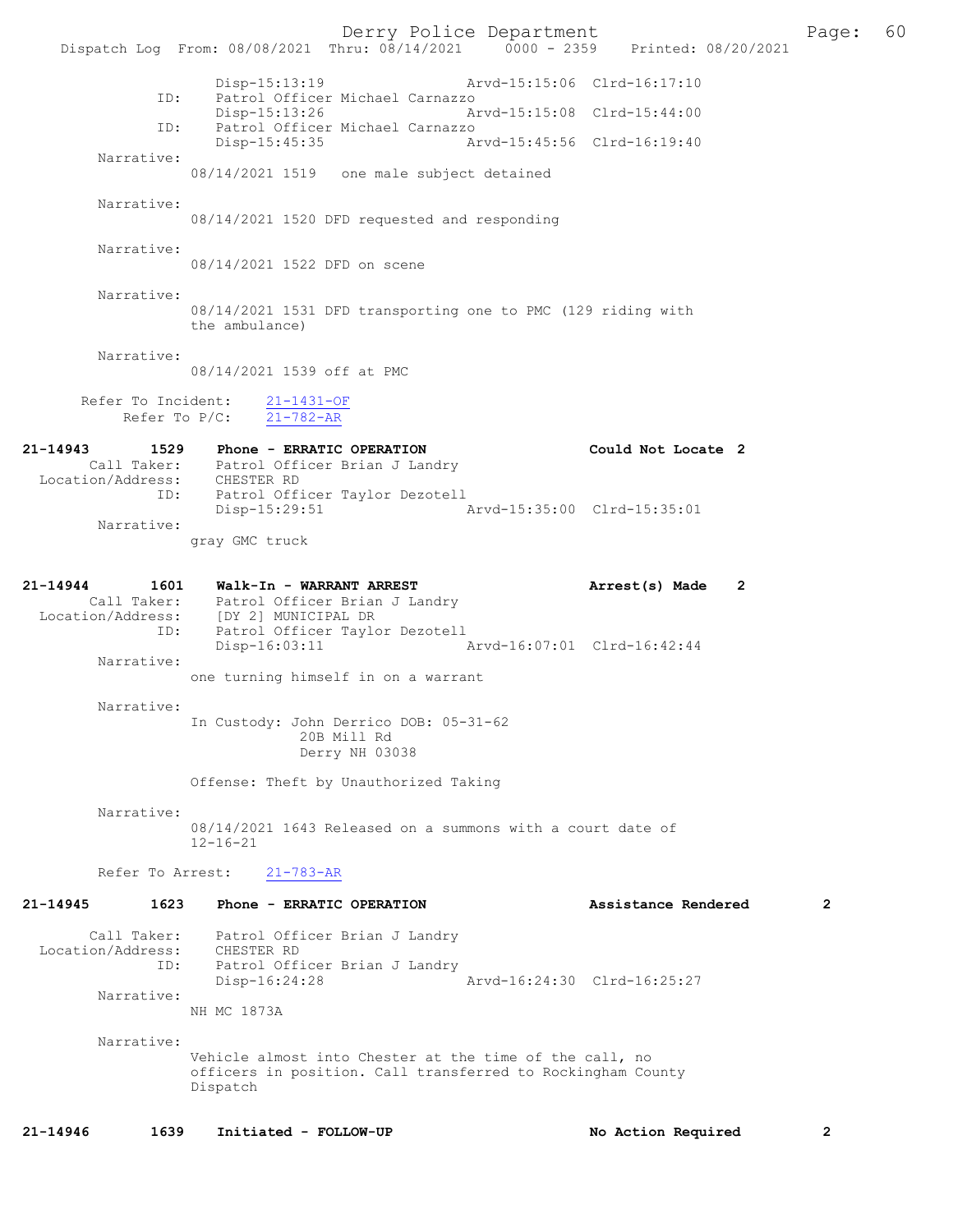|                                                                                              | 61<br>Page:    |
|----------------------------------------------------------------------------------------------|----------------|
| Dispatch Log From: 08/08/2021 Thru: 08/14/2021 0000 - 2359 Printed: 08/20/2021               |                |
|                                                                                              |                |
|                                                                                              |                |
| Call Taker: Patrol Officer Brian J Landry                                                    |                |
| Location/Address: ASHLEIGH DR                                                                |                |
| Patrol Officer Joshua Martin<br>ID:                                                          |                |
| Arvd-16:39:00 Clrd-16:49:41                                                                  |                |
| Patrol Officer Kevin L Davies<br>Cleared By:                                                 |                |
|                                                                                              |                |
| $21 - 14947$<br>1658<br>Initiated - FOLLOW-UP<br>Cleared                                     | $\overline{2}$ |
| Call Taker: Patrol Officer Brian J Landry<br>Location/Address: BEACON HILL RD                |                |
| Patrol Officer Joshua Martin<br>ID:                                                          |                |
| Arvd-16:58:00 Clrd-17:08:35                                                                  |                |
| ID:<br>Patrol Officer Michael Carnazzo                                                       |                |
| Disp-16:58:47<br>Arvd-16:58:49 Clrd-17:08:34                                                 |                |
|                                                                                              |                |
| $21 - 14948$<br>1700<br>Phone - WELFARE CHECK<br>No Action Required                          | $\overline{2}$ |
|                                                                                              |                |
| Call Taker:<br>Patrol Officer Kevin L Davies                                                 |                |
| Location/Address:<br>DREW WOODS DR                                                           |                |
| Patrol Officer Monica Ricci<br>ID:                                                           |                |
| $Disp-17:02:29$<br>Arvd-17:09:43 Clrd-17:12:55                                               |                |
| Arrived By:<br>Patrol Officer Brian J Landry<br>Patrol Officer Brian J Landry<br>Cleared By: |                |
| Patrol Officer Taylor Dezotell<br>ID:                                                        |                |
| $Disp-17:02:34$<br>Arvd-17:09:42 Clrd-17:10:33                                               |                |
| Patrol Officer Brian J Landry<br>Arrived By:                                                 |                |
| Cleared By: Patrol Officer Brian J Landry                                                    |                |
| Sergeant Michael W Hughes<br>ID:                                                             |                |
| $Disp-17:02:40$<br>Arvd-17:09:41 Clrd-17:12:53                                               |                |
| Patrol Officer Brian J Landry<br>Arrived By:                                                 |                |
| Patrol Officer Brian J Landry<br>Cleared By:                                                 |                |
| Narrative:                                                                                   |                |
| Contact made, reporting party notified                                                       |                |
|                                                                                              |                |
|                                                                                              |                |
| Refer To Field Int:<br>$21 - 2888 - FI$                                                      |                |
|                                                                                              |                |
| $21 - 14949$<br>1708<br>Phone - DOMESTIC DISTURBANCE<br>Verbal in Nature 1                   |                |
| Call Taker: Patrol Officer Brian J Landry<br>Location/Address: CENTRAL ST                    |                |
| Patrol Officer Michael Carnazzo<br>ID:                                                       |                |
| $Disp-17:09:35$<br>Arvd-17:13:53 Clrd-17:35:01                                               |                |
| Patrol Officer Joshua Martin<br>ID:                                                          |                |
| Disp-17:09:39<br>Arvd-17:13:54 Clrd-17:35:02                                                 |                |
| Sergeant Michael W Hughes<br>ID:                                                             |                |
| Disp-17:13:57<br>Arvd-17:25:27 Clrd-17:34:47                                                 |                |
| Refer To Field Int:<br>$21 - 2872 - FI$                                                      |                |
|                                                                                              |                |
| 21-14950<br>Cleared<br>1712<br>Phone - VIN CHECK                                             | 3              |
| Call Taker:<br>Patrol Officer Brian J Landry                                                 |                |
| Location/Address: [DY 1116] BEACON HILL RD<br>Patrol Officer Michael Carnazzo<br>ID:         |                |
| Disp-17:35:15<br>Arvd-17:42:39 Clrd-17:51:36                                                 |                |
| Patrol Officer Scott M Beegan<br>Cleared By:                                                 |                |
|                                                                                              |                |
| $21 - 14951$<br>1750<br>911 - DOMESTIC DISTURBANCE<br>Verbal in Nature 1                     |                |
| Call Taker:<br>Patrol Officer Brian J Landry                                                 |                |
| Location/Address:<br>MANCHESTER RD                                                           |                |
| Patrol Officer Joshua Martin<br>ID:                                                          |                |
| Disp-17:52:27<br>Arvd-17:58:49 Clrd-18:11:41                                                 |                |
| Patrol Officer Michael Carnazzo<br>ID:                                                       |                |
| Disp-17:56:40<br>Arvd-17:58:48 Clrd-18:11:38<br>ID:                                          |                |
| Sergeant Michael W Hughes<br>Disp-18:01:26<br>Arvd-18:01:54 Clrd-18:11:13                    |                |
| Refer To Field Int: 21-2873-FI                                                               |                |
|                                                                                              |                |
| 21-14952<br>1756<br>911 - ROAD RAGE<br>Matter Rectified 1                                    |                |
| Call Taker: Patrol Officer Brian J Landry                                                    |                |
| Location/Address:<br>GULF RD + BARTLETT RD<br>Patrol Officer Taylor Dezotell<br>ID:          |                |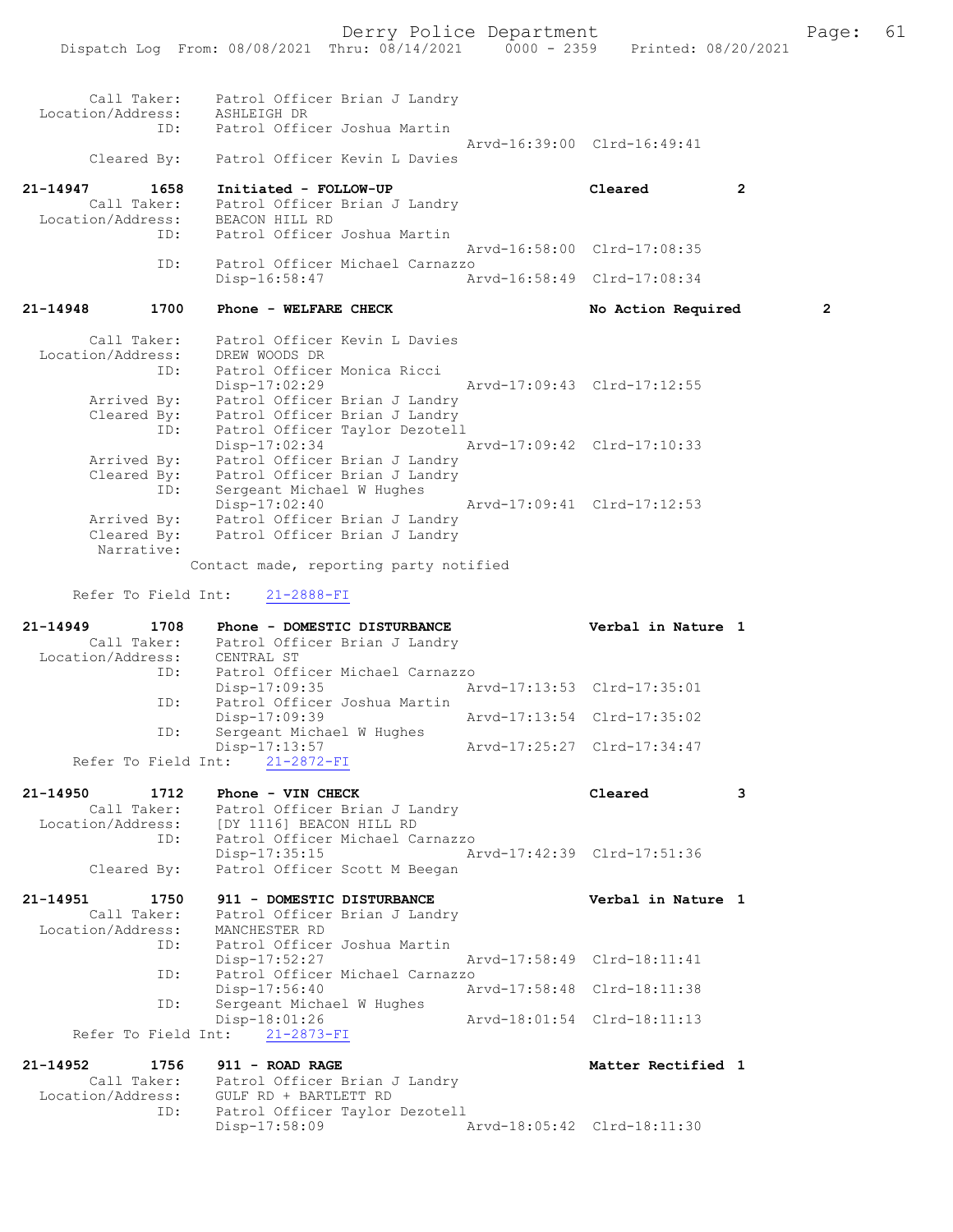Refer To Field Int: 21-2885-FI

| 21-14953          | 1823           | Phone - DOMESTIC DISTURBANCE                                                        | Verbal in Nature 1          |                       |
|-------------------|----------------|-------------------------------------------------------------------------------------|-----------------------------|-----------------------|
|                   | Call Taker:    | Patrol Officer Scott M Beegan                                                       |                             |                       |
| Location/Address: |                | LINLEW DR                                                                           |                             |                       |
|                   | ID:            | Patrol Officer Joshua Martin<br>$Disp-18:28:55$                                     | Arvd-18:29:04 Clrd-18:45:28 |                       |
|                   | Arrived By:    | Patrol Officer Brian J Landry                                                       |                             |                       |
|                   | Cleared By:    | Patrol Officer Brian J Landry                                                       |                             |                       |
|                   | ID:            | Patrol Officer Michael Carnazzo                                                     |                             |                       |
|                   |                | Disp-18:28:59                                                                       | Arvd-18:30:48 Clrd-18:45:27 |                       |
|                   | Arrived By:    | Patrol Officer Brian J Landry                                                       |                             |                       |
|                   | Cleared By:    | Patrol Officer Brian J Landry                                                       |                             |                       |
|                   | ID:            | Sergeant Michael W Hughes                                                           |                             |                       |
|                   |                | Disp-18:34:08                                                                       | Arvd-18:34:10 Clrd-18:36:09 |                       |
|                   | Dispatched By: | Patrol Officer Brian J Landry                                                       |                             |                       |
|                   | Arrived By:    | Patrol Officer Brian J Landry                                                       |                             |                       |
|                   | Cleared By:    | Patrol Officer Brian J Landry                                                       |                             |                       |
|                   |                | Refer To Field Int:<br>$21 - 2874 - FI$                                             |                             |                       |
|                   |                |                                                                                     |                             |                       |
| 21-14954          | 1825           | Phone - ERRATIC OPERATION                                                           | Could Not Locate 2          |                       |
|                   | Call Taker:    | Patrol Officer Brian J Landry                                                       |                             |                       |
| Location/Address: |                | RAIN POND PL                                                                        |                             |                       |
|                   | ID:            | Patrol Officer Monica Ricci                                                         |                             |                       |
|                   |                | Disp-18:26:20                                                                       | Arvd-18:35:03 Clrd-18:39:13 |                       |
|                   | Narrative:     |                                                                                     |                             |                       |
|                   |                | NH 60c26 gray Range Rover                                                           |                             |                       |
|                   |                |                                                                                     |                             |                       |
|                   | Narrative:     |                                                                                     |                             |                       |
|                   |                | Called in by Manchester PD while still in Londonderry. LPD                          |                             |                       |
|                   |                | also checking                                                                       |                             |                       |
|                   |                |                                                                                     |                             |                       |
| 21-14955          | 1856           | Other - SUSPICIOUS ACTIVITY                                                         | Arrest(s) Made              | $\mathbf{2}^{\prime}$ |
|                   | Call Taker:    |                                                                                     |                             |                       |
|                   |                | Patrol Officer Brian J Landry                                                       |                             |                       |
| Location/Address: |                | LENOX RD                                                                            |                             |                       |
|                   | ID:            | Patrol Officer Michael Carnazzo                                                     |                             |                       |
|                   |                | Disp-18:58:18                                                                       | Arvd-19:02:11 Clrd-20:17:55 |                       |
|                   | Arrived By:    | Patrol Officer Scott M Beegan                                                       |                             |                       |
|                   | ID:            | Patrol Officer Joshua Martin                                                        |                             |                       |
|                   |                | Disp-18:58:19                                                                       | Arvd-19:02:15 Clrd-19:43:21 |                       |
|                   | Arrived By:    | Patrol Officer Scott M Beegan                                                       |                             |                       |
|                   | ID:            | Sergeant Michael W Hughes                                                           | Arvd-19:02:17 Clrd-19:13:48 |                       |
|                   |                | Disp-18:58:20                                                                       |                             |                       |
|                   | Arrived By:    | Patrol Officer Scott M Beegan                                                       |                             |                       |
|                   | Cleared By:    | Administrative Lieutenant David Michaud                                             |                             |                       |
|                   | ID:            | Patrol Officer Taylor Dezotell                                                      |                             |                       |
|                   |                | Disp-19:22:30                                                                       | Clrd-19:22:35               |                       |
|                   | Narrative:     |                                                                                     |                             |                       |
|                   |                | checking a subject from an earlier erratic operation<br>NH Conservation Plate 60C26 |                             |                       |
|                   |                |                                                                                     |                             |                       |
|                   | Narrative:     |                                                                                     |                             |                       |
|                   |                | 08/14/2021 1902 336 checking sobriety                                               |                             |                       |
|                   |                |                                                                                     |                             |                       |
|                   | Narrative:     |                                                                                     |                             |                       |
|                   |                | 08/14/2021 1912 One in custody for DWI                                              |                             |                       |
|                   |                |                                                                                     |                             |                       |
|                   | Narrative:     |                                                                                     |                             |                       |
|                   |                | 08/14/2021 1920 Spacetown Towing notified and enroute                               |                             |                       |
|                   |                |                                                                                     |                             |                       |
|                   | Narrative:     |                                                                                     |                             |                       |
|                   |                | 08/14/2021 1920 Off at HQ's E/M 24742.1                                             |                             |                       |
|                   |                |                                                                                     |                             |                       |
|                   | Narrative:     |                                                                                     |                             |                       |
|                   |                | 08/14/2021 1937 Spacetown on scene                                                  |                             |                       |
|                   |                |                                                                                     |                             |                       |
|                   | Narrative:     |                                                                                     |                             |                       |
|                   |                | In Custody: Christopher Post DOB:06-22-58                                           |                             |                       |
|                   |                | 3 Rain Pond Pl                                                                      |                             |                       |
|                   |                |                                                                                     |                             |                       |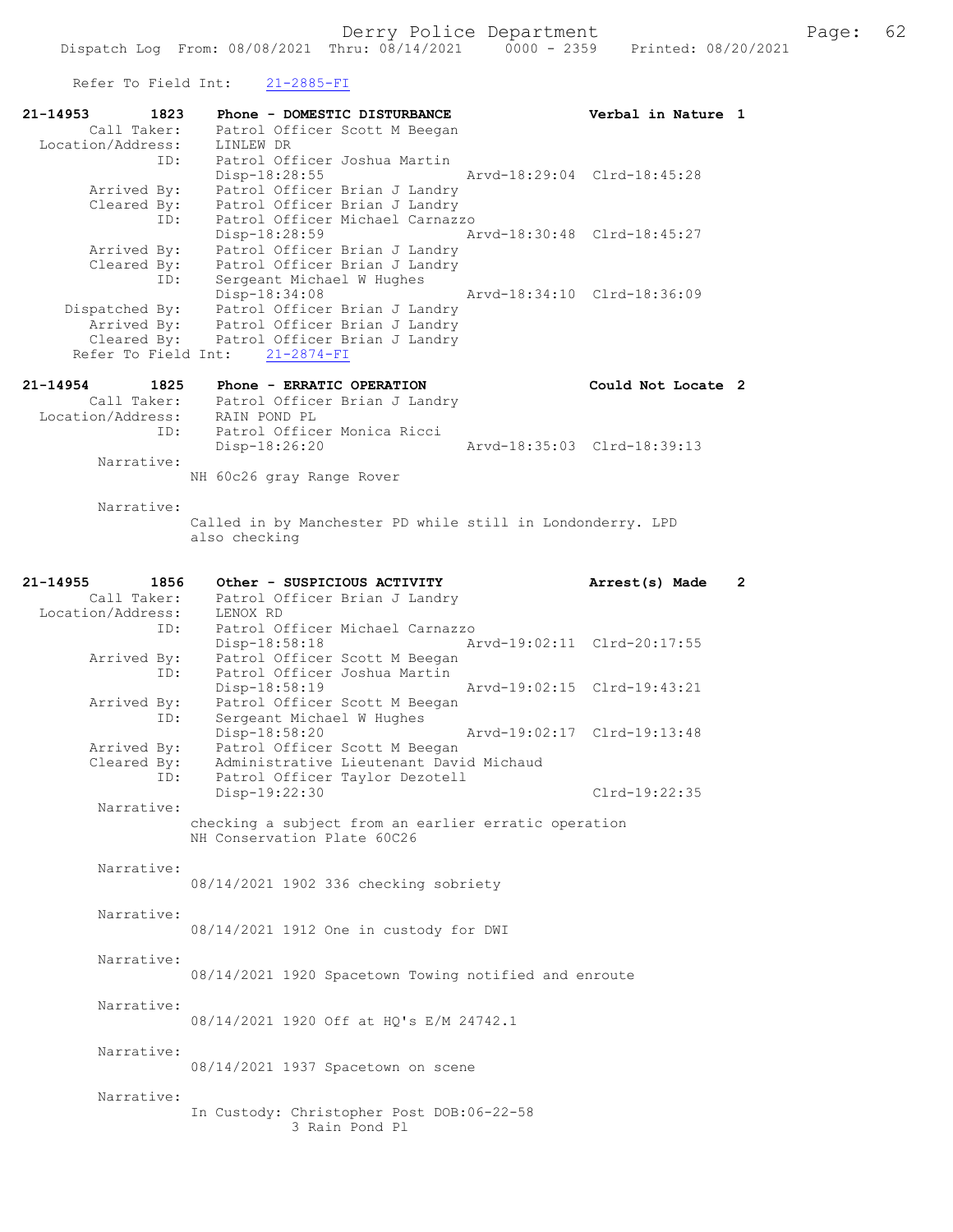Derry NH 03038

Offense: DWI

Narrative:

08/14/2021 2056 PR bail with a court date of 12-16-21

Narrative:

08/14/2021 2104 Released to a sober person

Refer To Arrest: 21-784-AR

21-14956 1906 Phone - NOISE COMPLAINT Quieted on Request 2 Call Taker: Patrol Officer Scott M Beegan Location/Address: PEMBROKE DR ID: Patrol Officer Monica Ricci Disp-19:08:59 Arvd-19:13:43 Clrd-19:21:45 Arrived By: Administrative Lieutenant David Michaud Cleared By: Patrol Officer Brian J Landry ID: Patrol Officer Taylor Dezotell Disp-19:09:04 Arvd-19:13:42 Clrd-19:21:43 Arrived By: Administrative Lieutenant David Michaud Cleared By: Patrol Officer Brian J Landry ID: Sergeant Michael W Hughes Disp-19:13:54 Arvd-19:13:55 Clrd-19:21:06 Dispatched By: Administrative Lieutenant David Michaud Arrived By: Administrative Lieutenant David Michaud Cleared By: Patrol Officer Brian J Landry ID: Sergeant Michael W Hughes Disp-19:21:23 Arvd-19:21:24 Clrd-19:21:41<br>Dispatched By: Patrol Officer Brian J Landry Dispatched By: Patrol Officer Brian J Landry Arrived By: Patrol Officer Brian J Landry Cleared By: Patrol Officer Brian J Landry Narrative: Disorderly warning issued

Refer To Field Int: 21-2887-FI

| 21-14957          | 1913 | Phone - DOMESTIC DISTURBANCE              |                             | Report Taken       | 1 |
|-------------------|------|-------------------------------------------|-----------------------------|--------------------|---|
| Call Taker:       |      | Patrol Officer Scott M Beegan             |                             |                    |   |
| Location/Address: |      | CENTRAL ST                                |                             |                    |   |
|                   | ID:  | Patrol Officer Scott M Beegan             |                             |                    |   |
|                   |      | Disp-19:22:23                             | Arvd-19:26:52 Clrd-19:52:40 |                    |   |
| Dispatched By:    |      | Patrol Officer Brian J Landry             |                             |                    |   |
| Arrived By:       |      | Patrol Officer Brian J Landry             |                             |                    |   |
|                   |      | Cleared By: Patrol Officer Brian J Landry |                             |                    |   |
|                   | ID:  | Sergeant Michael W Hughes                 |                             |                    |   |
|                   |      | Disp-19:22:26                             | Arvd-19:26:53 Clrd-19:46:50 |                    |   |
| Dispatched By:    |      | Patrol Officer Brian J Landry             |                             |                    |   |
|                   |      | Arrived By: Patrol Officer Brian J Landry |                             |                    |   |
|                   | ID:  | Patrol Officer Taylor Dezotell            |                             |                    |   |
|                   |      | Disp-19:22:38                             | Arvd-19:26:54 Clrd-19:52:41 |                    |   |
| Dispatched By:    |      | Patrol Officer Brian J Landry             |                             |                    |   |
|                   |      | Arrived By: Patrol Officer Brian J Landry |                             |                    |   |
|                   |      | Cleared By: Patrol Officer Brian J Landry |                             |                    |   |
|                   |      | Refer To Incident: 21-1432-OF             |                             |                    |   |
| 21-14958          | 2001 | Initiated - SUSPICIOUS ACTIVITY           |                             | Matter Rectified 2 |   |

| Call Taker:       | Patrol Officer Brian J Landry  |                             |
|-------------------|--------------------------------|-----------------------------|
| Location/Address: | [DY 1530] BIRCH ST             |                             |
| ID:               | Patrol Officer Taylor Dezotell |                             |
|                   |                                | Arvd-20:01:00 Clrd-20:02:24 |
| ID:               | Patrol Officer Monica Ricci    |                             |
|                   | $Disp-20:02:20$                | Arvd-20:11:28 Clrd-20:17:42 |
| ID:               | Patrol Officer Taylor Dezotell |                             |
|                   | $Disp-20:02:28$                | Arvd-20:05:40 Clrd-20:17:41 |
| ID:               | Sergeant Michael W Hughes      |                             |
|                   | $Disp-20:02:35$                | Arvd-20:10:51 Clrd-20:17:22 |
| Narrative:        |                                |                             |
|                   |                                |                             |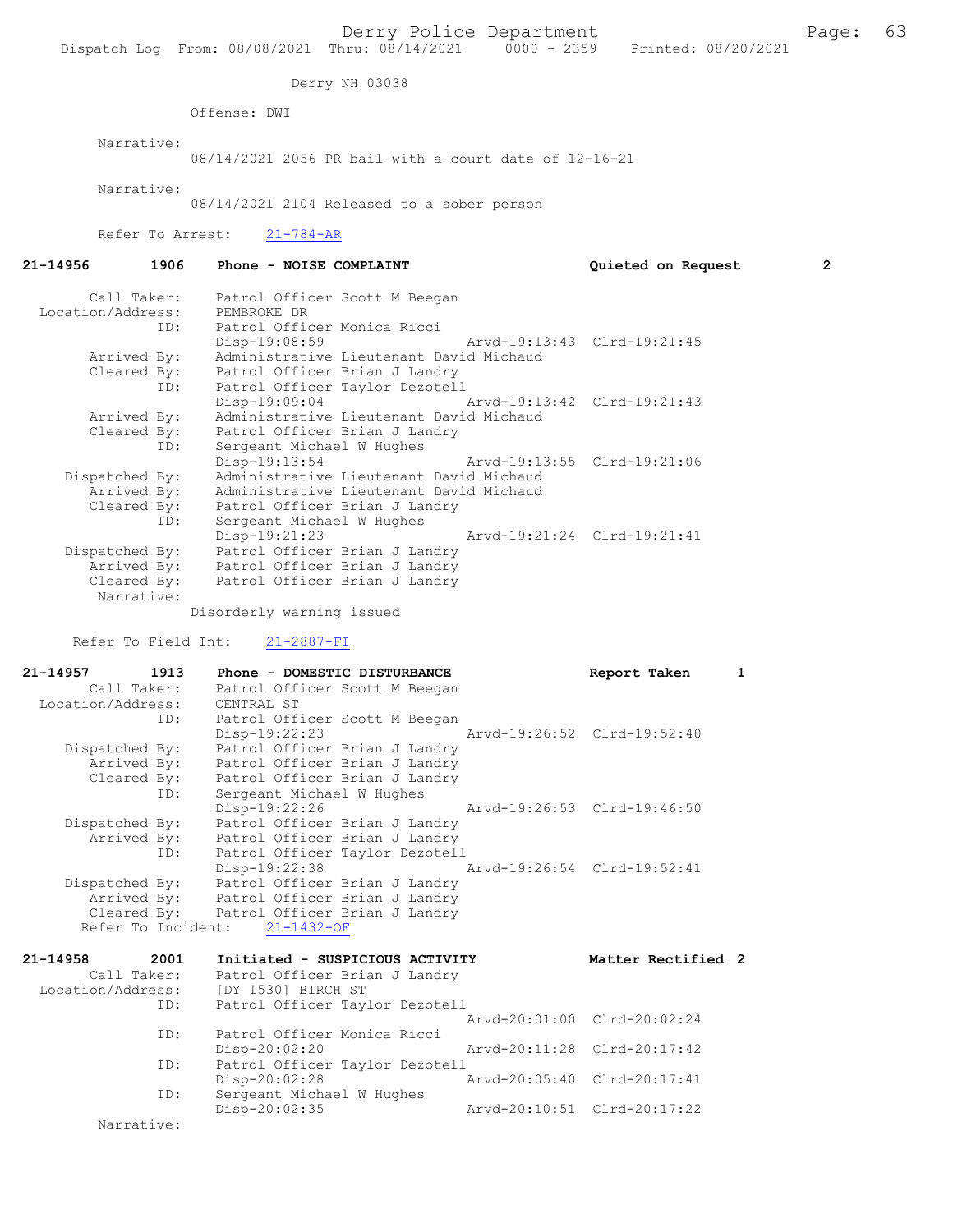Derry Police Department Fage: 64 Dispatch Log From: 08/08/2021 Thru: 08/14/2021 0000 - 2359 Printed: 08/20/2021 maroon SUV Narrative: NH Reg 488 9649 Narrative: 08/14/2021 2011 checking 6 Claire Ave Refer To Field Int: 21-2884-FI 21-14959 2021 Phone - MV ACCIDENT Report Taken 1 Call Taker: Patrol Officer Scott M Beegan Location/Address: POND RD + CHESTER RD ID: Patrol Officer Monica Ricci Disp-20:22:17 Arvd-20:25:50 Clrd-21:06:36 Cleared By: Patrol Officer Brian J Landry Refer To Citation: 21-3767-CN Narrative: NH 451 2750 and NH HRNHNTR Narrative: 08/14/2021 2031 Recovery Solution en route for 451 2750 Narrative: 08/14/2021 2031 No answer at AAA Narrative: 08/14/2021 2036 LBP requested for HRNHNTR Narrative: 08/14/2021 2041 Recovery Solutions on scene Narrative: 08/14/2021 2044 LBP on scene Narrative: 08/14/2021 2049 LBP cancelled by owner on scene and moved back to the top of list Narrative: Clement vs. Desjardins full report Refer To Accident: 21-389-AC 21-14960 2027 Initiated - MV STOP Warning Issued 3 Call Taker: Patrol Officer Brian J Landry Location/Address: HAMPSTEAD RD ID: Patrol Officer Taylor Dezotell Arvd-20:27:00 Clrd-20:29:15 Refer To Citation: 21-3679-CN 21-14961 2055 Phone - KEEP THE PEACE No Action Required 2 Call Taker: Patrol Officer Brian J Landry Location/Address: JADE CT<br>ID: Patrol ( Patrol Officer Joshua Martin<br>Disp-20:56:04 Disp-20:56:04 Arvd-21:07:52 Clrd-21:18:10 Narrative: 08/14/2021 2122 subject arrived at this time Narrative: 08/14/2021 2135 Officer cleared at this time 21-14962 2120 Initiated - FOLLOW-UP Cleared 2

 Call Taker: Patrol Officer Scott M Beegan Location/Address: [DY 1452] LENOX RD ID: Patrol Officer Michael Carnazzo Arvd-21:20:00 Clrd-21:20:48